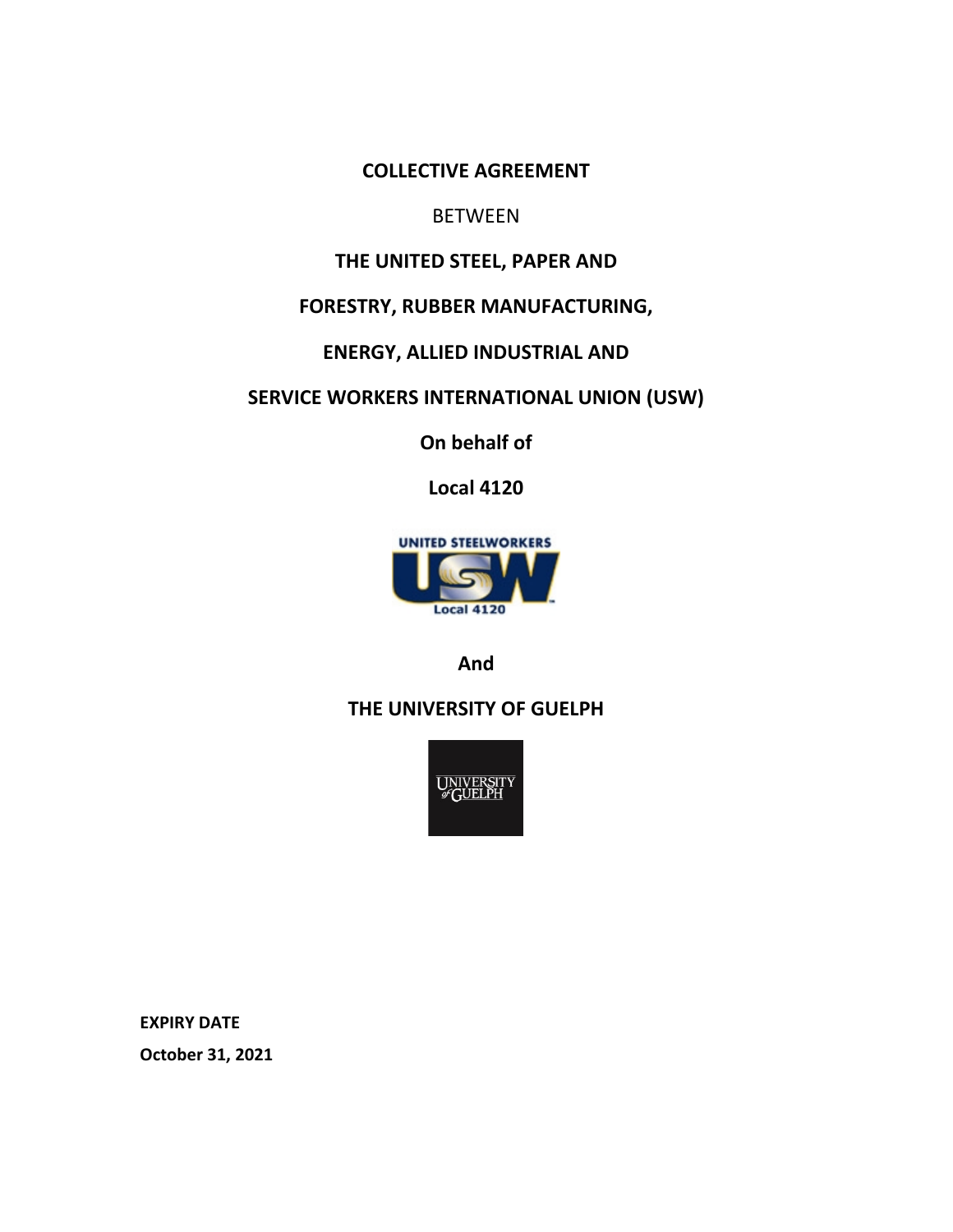# **TABLE OF CONTENTS**

| ARTICLE 7 - MEMBERSHIP IN THE BARGAINING UNIT AND DEDUCTION OF DUES  9 |  |
|------------------------------------------------------------------------|--|
|                                                                        |  |
|                                                                        |  |
| ARTICLE 10 - PROVISIONS RE. DISCIPLINE, DISCHARGE AND SUSPENSION 15    |  |
|                                                                        |  |
|                                                                        |  |
|                                                                        |  |
|                                                                        |  |
|                                                                        |  |
|                                                                        |  |
|                                                                        |  |
|                                                                        |  |
|                                                                        |  |
|                                                                        |  |
|                                                                        |  |
|                                                                        |  |
|                                                                        |  |
|                                                                        |  |
|                                                                        |  |
|                                                                        |  |
| ARTICLE 27 - 8, 9, or 10 MONTH CONTINUING LIMITED TERM POSITIONS  44   |  |
|                                                                        |  |
|                                                                        |  |
|                                                                        |  |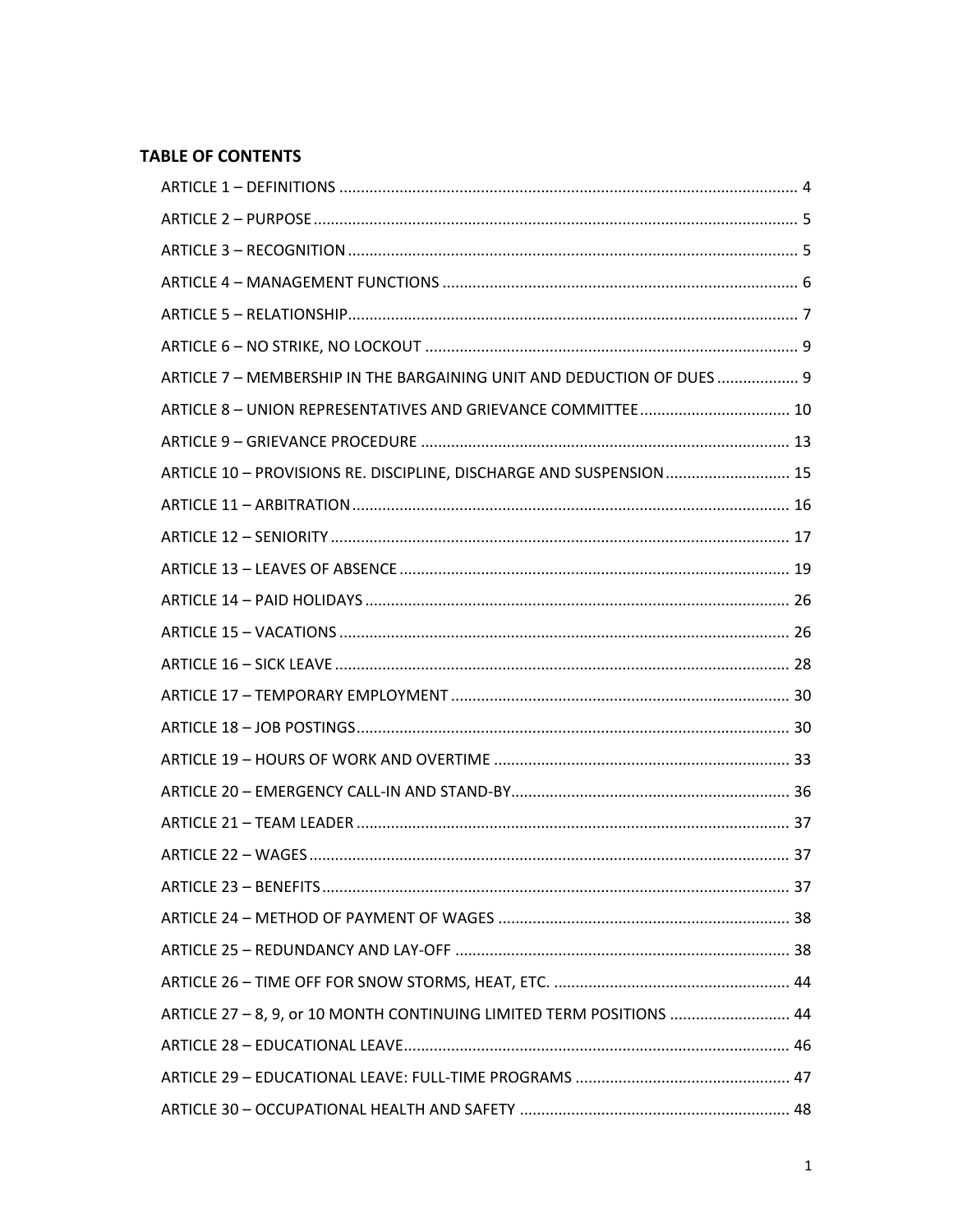| MEMORANDUM OF AGREEMENT 6 - Protocol on Essential Animal Care 66            |  |
|-----------------------------------------------------------------------------|--|
|                                                                             |  |
|                                                                             |  |
|                                                                             |  |
|                                                                             |  |
| MEMORANDUM OF AGREEMENT 11 - Taxable Wellness Spending Account  76          |  |
|                                                                             |  |
| MEMORANDUM OF AGREEMENT 13 - Temporary Full-Time Terminations  79           |  |
|                                                                             |  |
|                                                                             |  |
| MEMORANDUM OF AGREEMENT 16 - Printing and Distribution of this Agreement 84 |  |
| MEMORANDUM OF AGREEMENT 17 - Information Technology Positions 85            |  |
| MEMORANDUM OF AGREEMENT 18 - Multiple Part-Time Appointments 86             |  |
|                                                                             |  |
|                                                                             |  |
|                                                                             |  |
|                                                                             |  |
|                                                                             |  |
| MEMORANDUM OF AGREEMENT 24 - Transition to the New Job Evaluation Tool 93   |  |
|                                                                             |  |
| MEMORANDUM OF AGREEMENT 26 - Pension Contribution and Benefits 96           |  |
|                                                                             |  |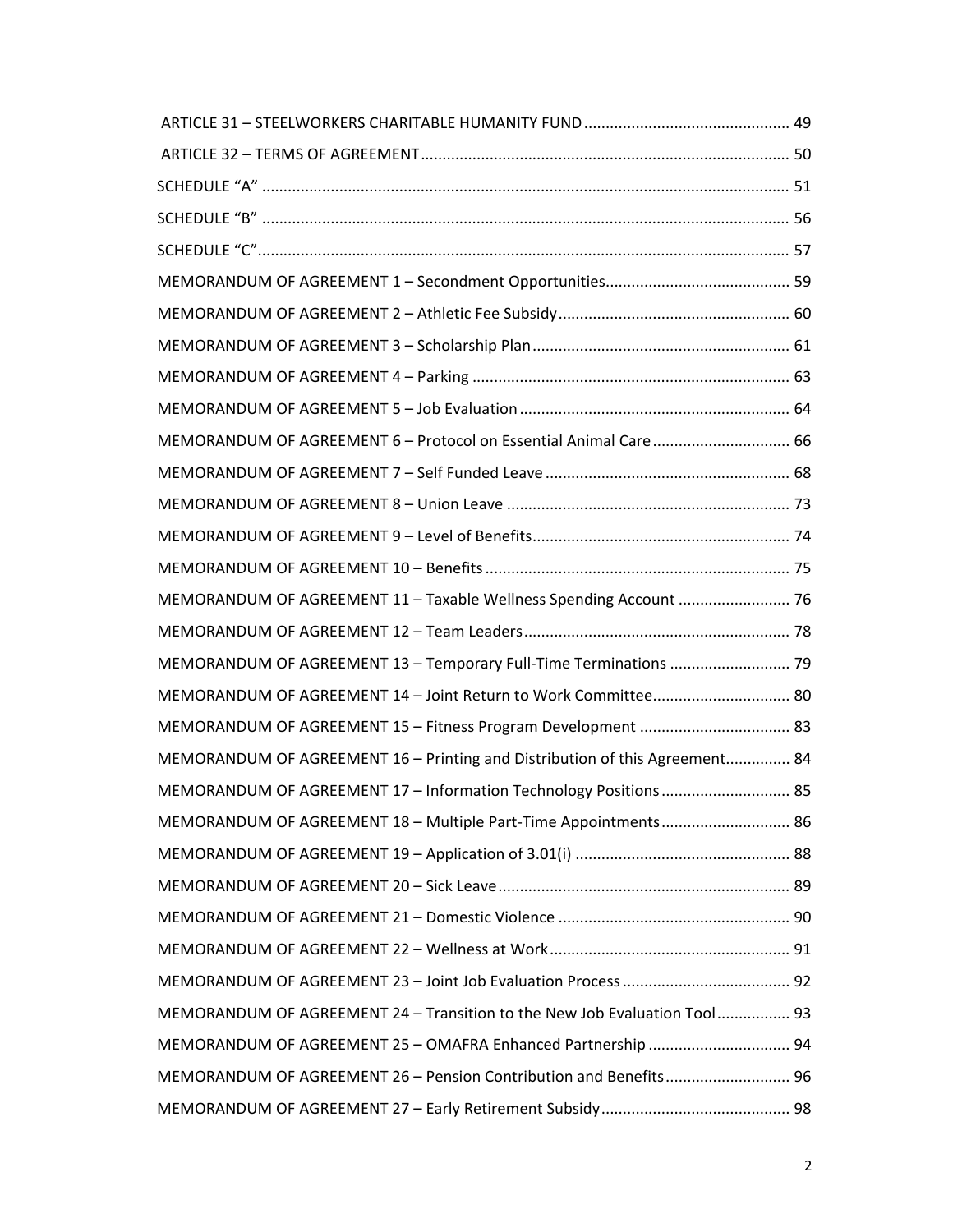| MEMORANDUM OF AGREEMENT Regarding Consent to the Conversion to the UPP 100 |  |
|----------------------------------------------------------------------------|--|
| LETTER OF UNDERSTANDING - Temporary Layoff Provisions (COVID-19)  104      |  |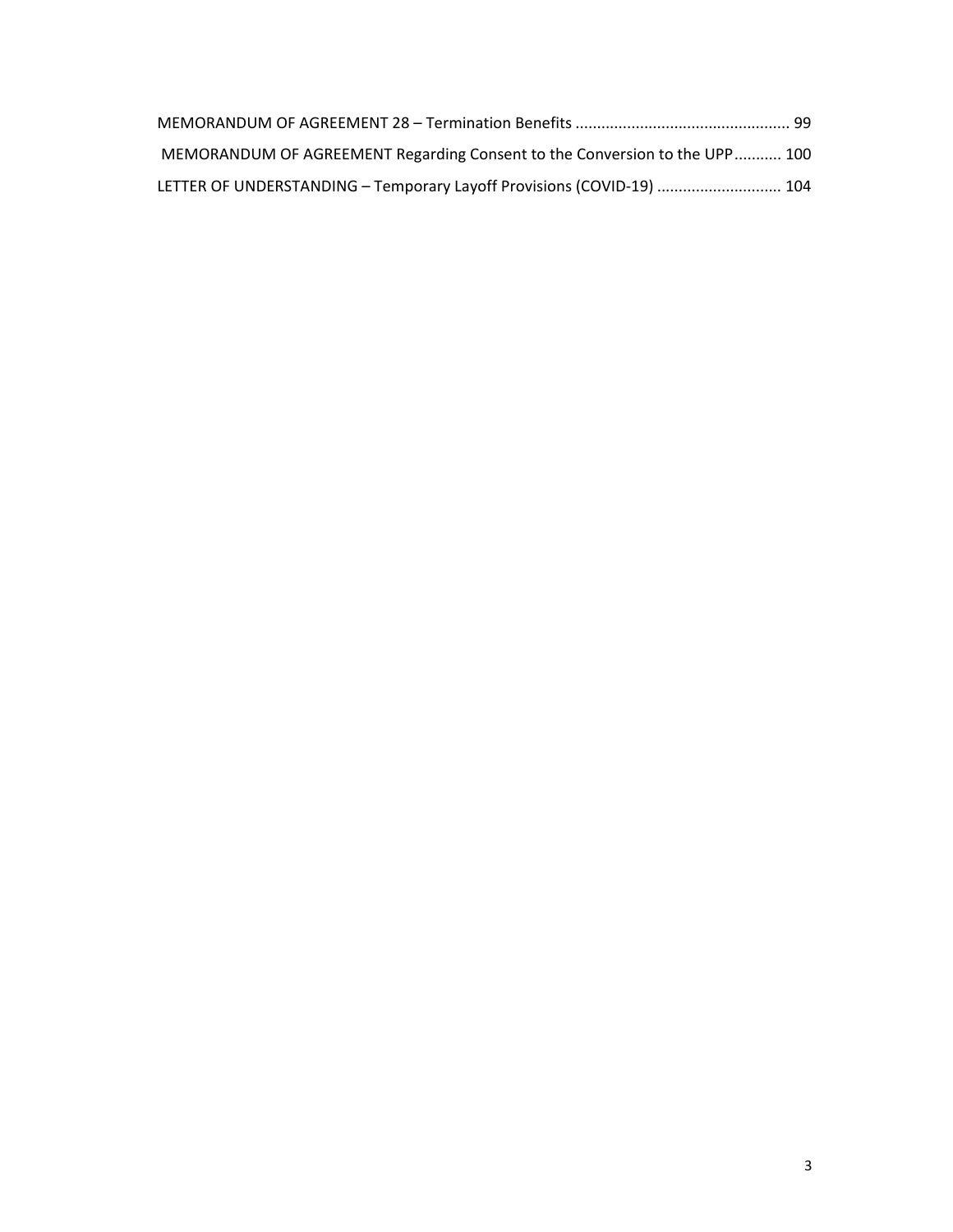This Agreement made this 3<sup>rd</sup> day of September, 2020.

Between

### THE UNIVERSITY OF GUELPH

### (hereinafter called the "University")

### OF THE FIRST PART

and

### THE UNITED STEEL, PAPER AND FORESTRY, RUBBER MANUFACTURING, ENERGY ALLIED INDUSTRIAL AND SERVICE WORKERS INTERNATIONAL UNION (USW)

(hereinafter called the "Union")

OF THE SECOND PART

Now, therefore, the Parties are agreed as follows:

### <span id="page-4-0"></span>**ARTICLE 1 – DEFINITIONS**

- 1.01 "Employee" means an employee of the University included in the bargaining unit as defined in paragraph 3.01 of this Agreement.
- 1.02 Where a noun, pronoun, or adjective indicating gender or sex is used, the other gender or sex shall be deemed to be included.
- 1.03 "Day" means working day for the individual concerned unless otherwise specifically stipulated. In the case of grievance administration, "day" means a working day in the University's Human Resources Division.
- 1.04 "Vacation year" and "year" means the period from January  $1^{st}$  to December  $31^{st}$ annually.
- 1.05 "Lay-off" means cessation of employment because of lack of work in an employee's salary band or the discontinuation of a function or facility of the University.
- 1.06 "Regular full-time" means an employment class at the University conferring upon its incumbents the anticipation of:
	- (a) hours of work of normally thirty-five (35) or thirty-seven and one-half (37½) hours per week for agricultural workers and agricultural assistants.
	- (b) an indeterminate term of employment.
- 1.07 "Temporary full-time" means an employment class at the University conferring upon its incumbents the anticipation of:
	- (a) hours of work of normally thirty-five (35) or thirty-seven and one-half (37½) hours per week for agricultural workers and agricultural assistants.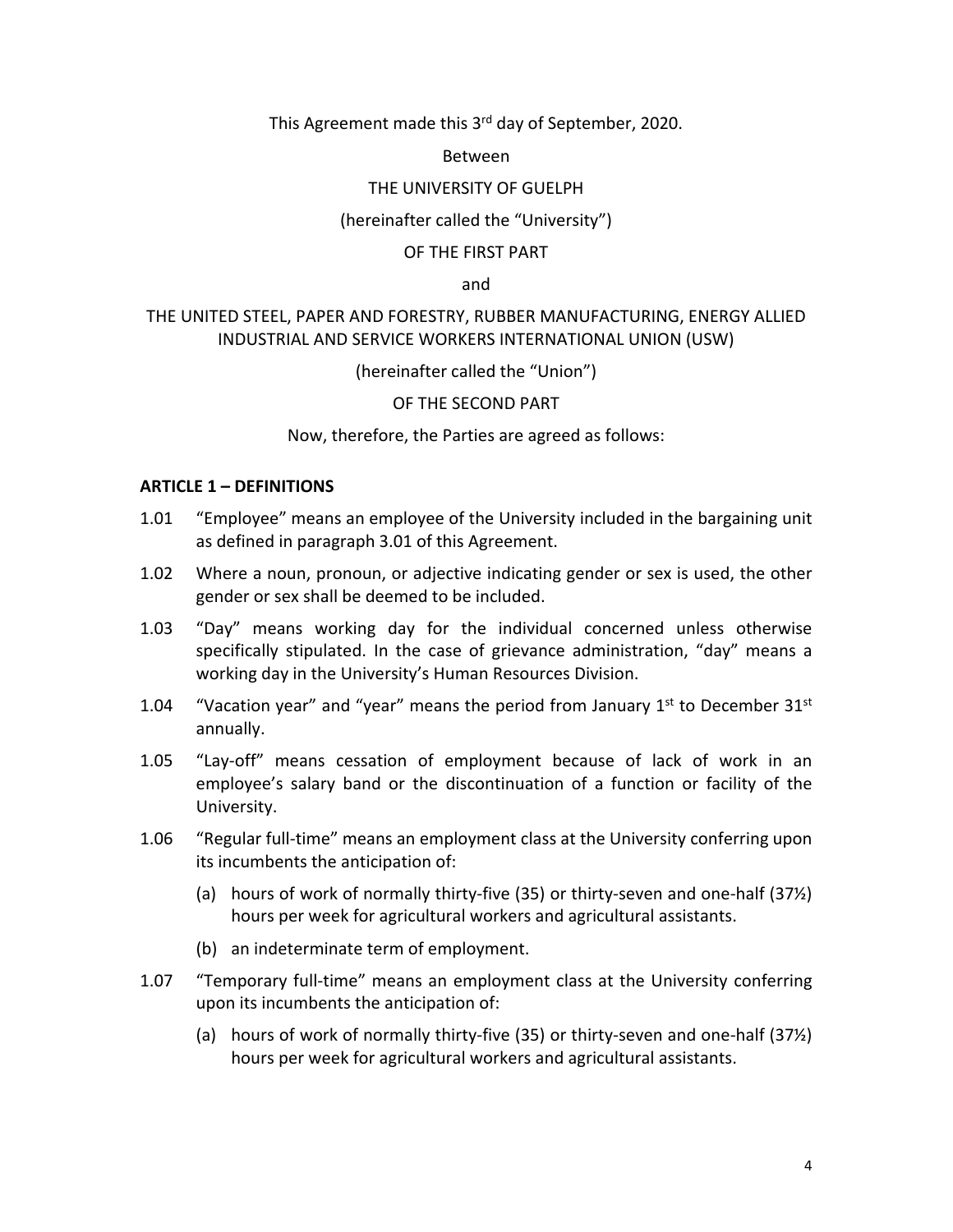- (b) except as provided in Article 17.01 (a) determinate term of employment not to exceed twenty-four (24) months.
- 1.08 "Paid status" means drawing wages for time worked, for paid sick leave, for paid holidays, for vacation leave, for bereavement leave, for jury duty, for military leave, paid/unpaid parental leave, Union leave and for periods of Workplace Safety and Insurance Board (WSIB) benefits.

### <span id="page-5-0"></span>**ARTICLE 2 – PURPOSE**

2.01 The purpose of this Agreement is to secure the benefits of collective bargaining, a method of settling any difference between the Parties arising from the interpretation, application, administration or alleged violation of this Agreement, and to set forth the terms and conditions of employment applicable to employees in the bargaining unit and matters to be observed by the University and the Union.

### <span id="page-5-1"></span>**ARTICLE 3 – RECOGNITION**

- 3.01 The University recognizes the Union as the sole and exclusive bargaining agent for all employees of the respondent employed or normally performing a major part of their work at its campus at Guelph, except for:
	- (a) members of the University faculty;
	- (b) all persons employed in Human Resources;
	- (c) secretaries to academic and administrative department heads and to persons above those ranks;
	- (d) all persons employed in a professional capacity in the fields of engineering, accounting, purchasing, library science, administration, medicine, nursing, student counseling, information technology, and scientists within Laboratory Services Division;
	- (e) administrative and executive assistants to department heads or persons above that level;
	- (f) construction Coordinators and persons above those levels in the Directorate of Physical Resources;
	- (g) all persons employed in the offices of the President, Vice-President, Academic and Vice-President, Administration;
	- (h) all persons paid from trust funds and grants;
	- (i) all persons regularly employed for not more than twenty-four (24) hours per week averaged over a two (2) week pay period;
	- (j) students employed during their school vacation period or first off semester period in a year;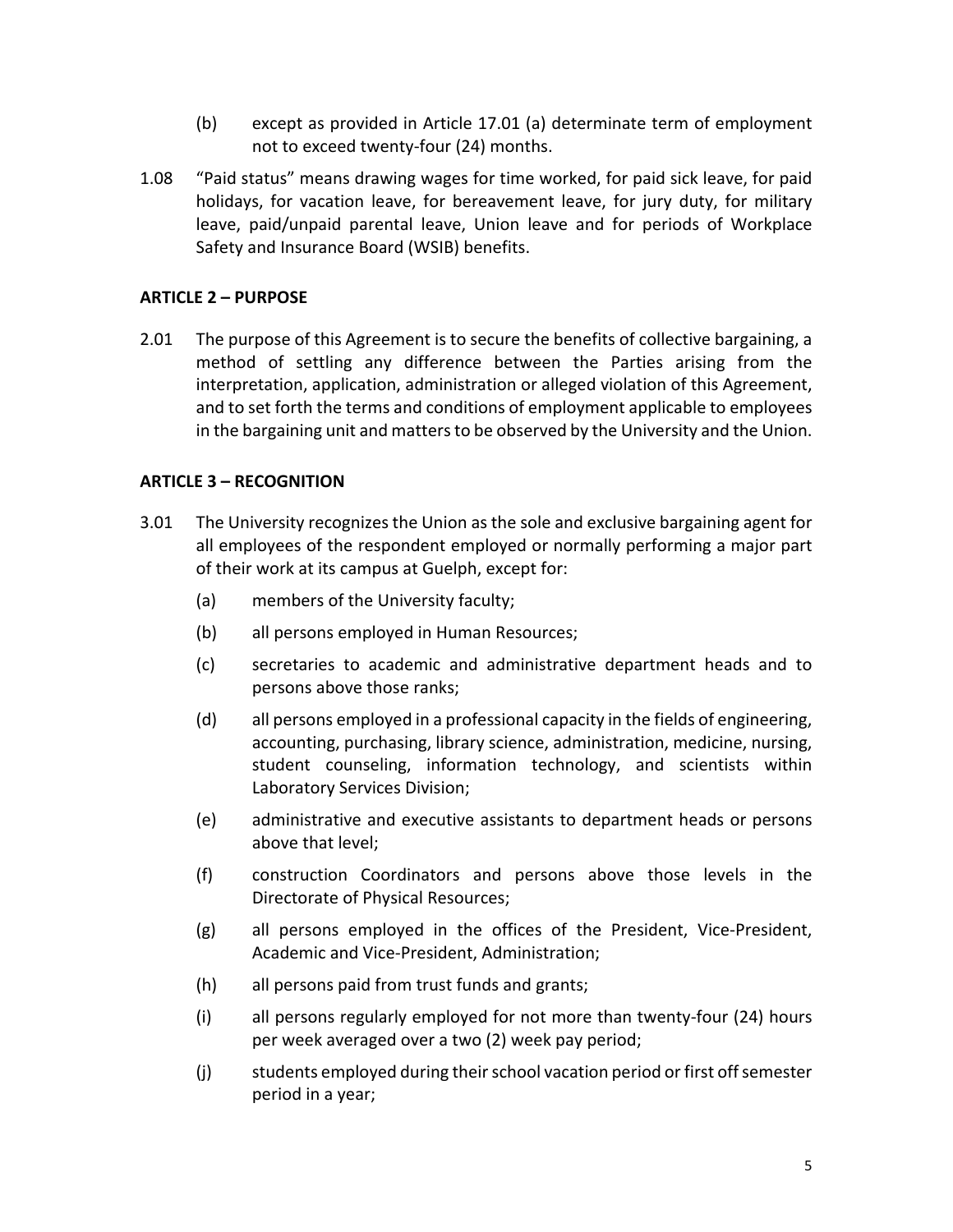- (k) the supervising and confidential clerk in the office of the Dean of the College of Social and Applied Human Science;
- (l) the confidential clerk in the Department of Animal and Poultry Science and in any other department where the personal strength is greater than fifty (50) and such appointment is deemed necessary by the University;
- (m) Sports Coaches;
- (n) persons in other bargaining units;
- (o) supervisors and persons above the rank of supervisor.
- 3.02 Should any new position be established within the University which the Union claims to fall within the bargaining unit defined in paragraph 3.01 hereof, the question as to its inclusion or exclusion from the bargaining unit shall be determined by mutual agreement, through the established process detailed in the Settlement between the parties dated February 5, 2008, or in the absence of such agreement, by resort to the Grievance and Arbitration Procedure provided in this Agreement.

The Arbitrator shall determine the inclusion or exclusion of any new position in dispute based on its relationship to other jobs that are included in the bargaining unit.

3.03 This Agreement contains all the terms and conditions agreed upon by the University and the Union and, during the term of the Agreement, neither will be required to negotiate, except by mutual agreement of the Parties, on any further matter affecting these terms and conditions or on any other subject not included in this Agreement.

### <span id="page-6-0"></span>**ARTICLE 4 – MANAGEMENT FUNCTIONS**

- 4.01 The Union acknowledges that it is the function of the University to:
	- (a) maintain order, discipline and efficiency;
	- (b) hire, discharge, direct, classify, transfer, promote, demote, lay-off and suspend or otherwise discipline employees provided that a claim of discriminatory promotion within the bargaining unit, demotion or lay-off or that an employee has been suspended, discharged or otherwise disciplined without just cause, may be treated as a grievance as provided under the Grievance Procedure;
	- (c) maintain and enforce reasonable rules and regulations not inconsistent with the provisions of this Agreement, governing the conduct of the employees; and
	- (d) generally to manage the University and without restricting the generality of the foregoing, to determine the number of personnel required from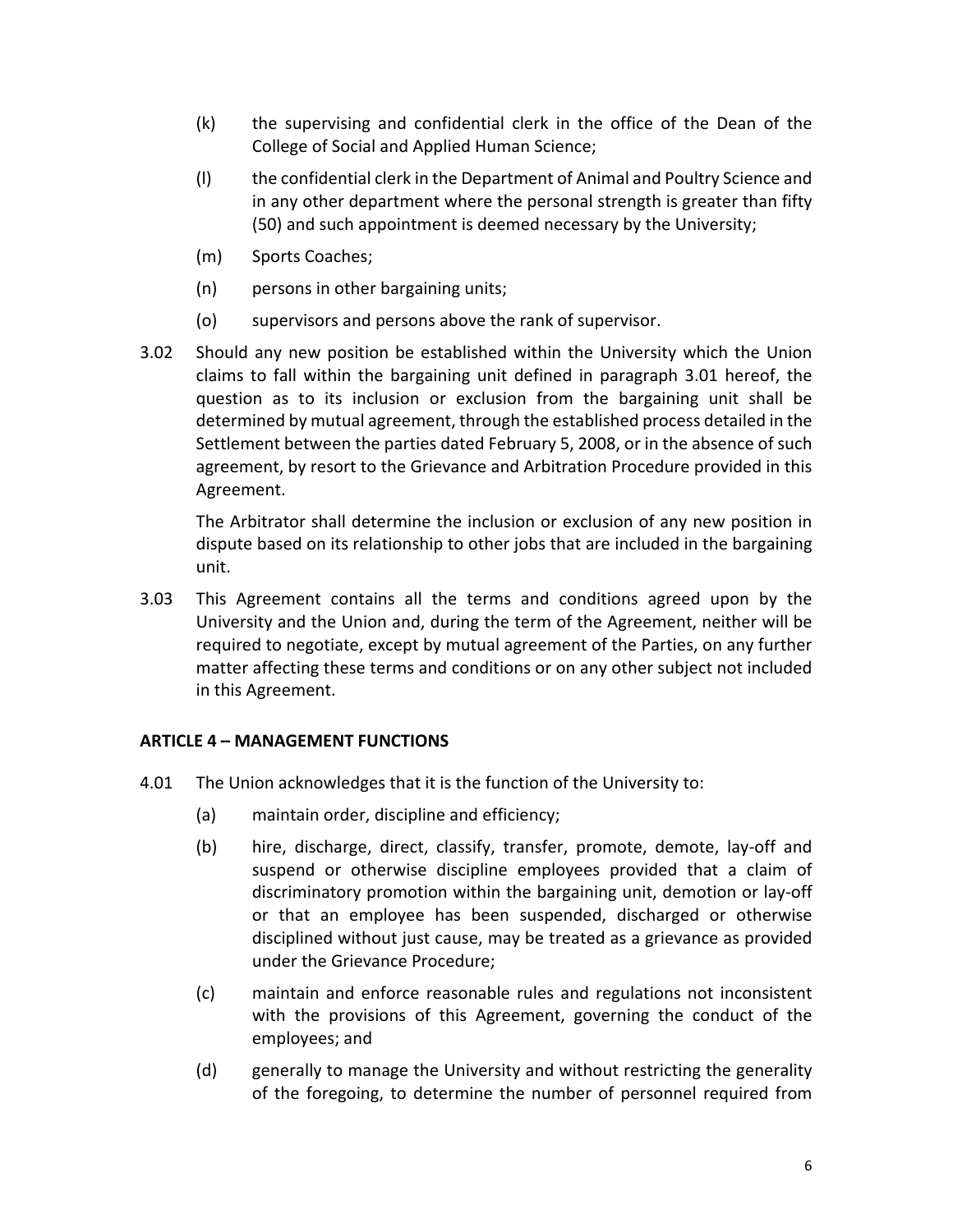time to time, the standards of performance for all employees, the methods, procedures, machinery and equipment to be used, schedules of work and all other matter concerning the operation of the University not otherwise specifically dealt with elsewhere in this Agreement.

- 4.02 The University agrees that these functions will be exercised in a manner consistent with the provisions of this Agreement.
- 4.03 Employees who are excluded from the bargaining unit and Work Study Students shall not perform the regular work of employees in the bargaining unit where in doing so such action directly results in the lay-off of bargaining unit employees or in the permanent elimination of a bargaining unit position. The University agrees, upon request by the Union, to utilize the Labour/Management Committee process to review issues or concerns the Union may have with regard to this clause.
- 4.04 The University will not replace a regular full-time position within a department, with two (2) or more part-time employees, whose combined hours equal or exceed that of the regular full-time position.

### <span id="page-7-0"></span>**ARTICLE 5 – RELATIONSHIP**

- 5.01 The University and Union agree that there shall be no discrimination against employees with respect to terms and conditions of employment because of disability, gender (described as "sex" in the Ontario Human Rights Code and including pregnancy and gender identity), sexual orientation, race, colour, ancestry, place of origin, ethnic origin, citizenship, creed (faith), age, marital status, family status, same-sex partnership status, or political status, or record of offences unless the employee's record of offences is a reasonable and bona fide qualification because of the nature of employment.
- 5.02 No discrimination, intimidation, restraint or coercion shall be exercised or practiced by the Union or any of its representatives or members with respect to any employee; neither shall there be any solicitation on University premises by the Union or any of its representatives or members, during work hours if such solicitation will interfere with the operational requirements of the University.
- 5.03 The University shall maintain a work environment that is free from harassment. Harassment is a form of discrimination based on one or more of the prohibited grounds identified by the Ontario Human Rights Code or by the University's Human Rights Policy. The Code defines harassment as "engaging in a course of vexatious comment or conduct that is known or ought reasonably to be known to be unwelcome." Harassment may be either subtle or blunt and may include verbal or physical abuse, jokes, slurs, graffiti, pejorative or demeaning names, hate group activity and ostracism.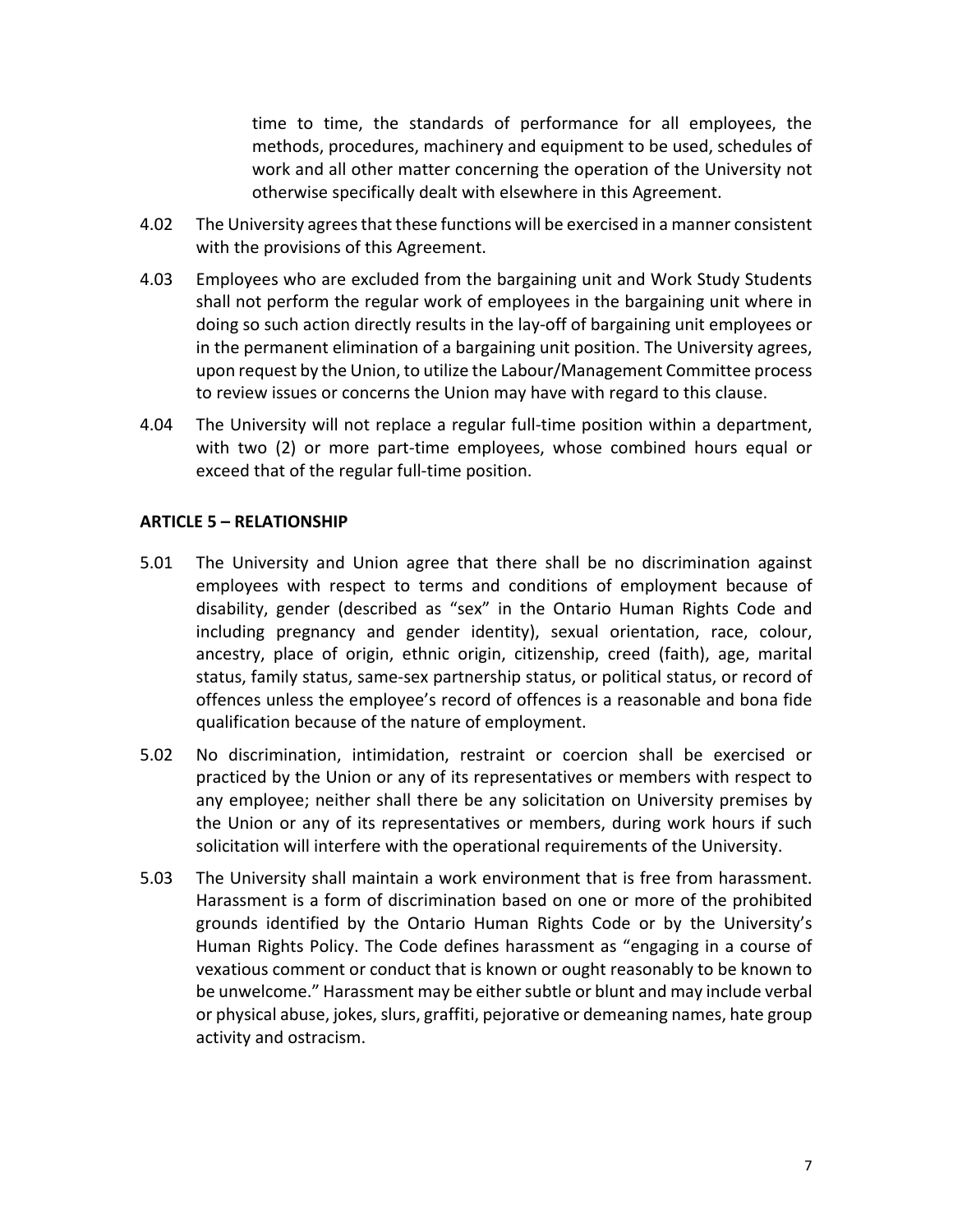Personal conduct or behaviour also constitutes harassment, whether or not it is based on prohibited grounds set out in this Article, when it creates an intimidating, demeaning or hostile working environment.

Sexual harassment will not be permitted by any agent or employee of the University towards any other employee, student or visitor. Sexual harassment can include a sexual advance, request for sexual favours or sexual flirtation or banter that is known, or ought reasonably to be known, to be unwanted. It is particularly serious where the solicitation or advance is made by any person in a position to grant, confer or deny a benefit, privilege or advancement to the person subjected to the harassment.

- 5.04 An employee may elect to submit a grievance alleging harassment under the Collective Agreement or to file a complaint under The University's Human Rights Policy (Policy as Approved by Board of Governors April  $11<sup>th</sup>$ , 2002). However, the grievance process (per the Collective Agreement) and complaint process (per The University's Human Rights Policy) will not normally run concurrently.
	- (a) An employee who elects to file a grievance under the Collective Agreement shall, if they wish, have access to the mediation process in The University's Human Rights Policy prior to Step 1 of the grievance procedure and may be accompanied by a Union representative during the process, if they choose. An employee may withdraw from the mediation process at any time and resume the grievance process.
	- (b) Employees electing to proceed with a complaint under The University's Human Rights Policy shall have the right to be accompanied by a Union representative at any stage of the process.
- 5.05 No discrimination, intimidation, restraint or coercion shall be exercised or practiced by any supervisor with respect to any employee.
- 5.06 The University and the Union shall work together in the interest of achieving a violence free workplace. Workplace violence is defined as any incident in which an employee is threatened, coerced, abused or sustains physical, emotional, or psychological harm or injury in, at, or related to the workplace.

It is expected that employees or the Union on their behalf will report incidents of workplace violence to their immediate supervisor or, as appropriate, the next level of supervision (and/or, Campus Police as specific circumstances dictate) and, as necessary, file an incident report detailing the incident including any directly related damage to property. Such reported incidents will be investigated by the University. The outcome of such investigation will be communicated to the Union. If the complaint is not resolved to the satisfaction of the member or the Union, a grievance may be filed at 2<sup>nd</sup> step.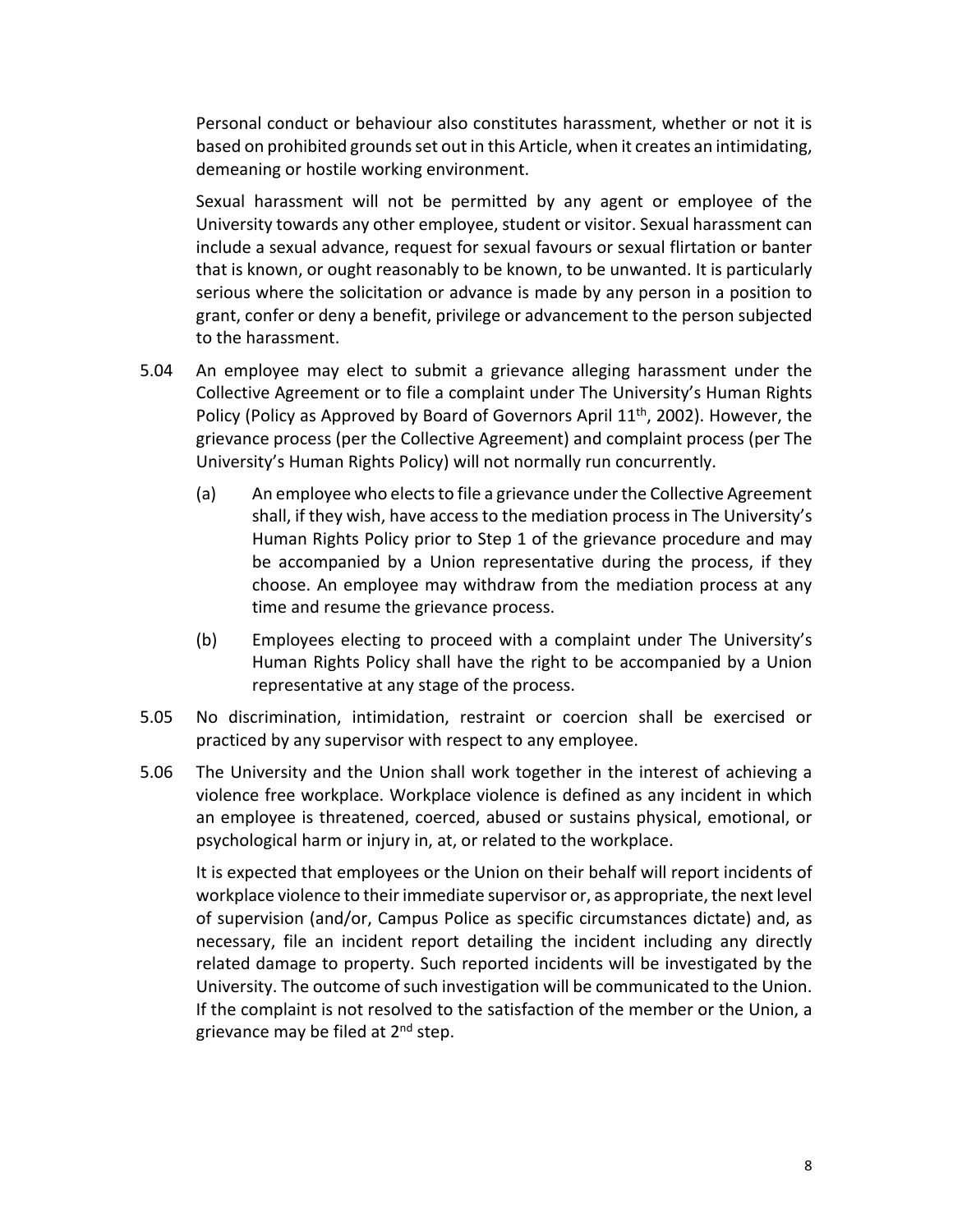The parties agree that information and training with respect to workplace violence is essential in promoting a safe and security conscious work environment and will work jointly to continue to enhance efforts in this regard.

### <span id="page-9-0"></span>**ARTICLE 6 – NO STRIKE, NO LOCKOUT**

6.01 During the term of this Agreement and in view of the orderly procedure for settling grievances established hereby, the University agrees that it will not call or authorize, and no officer, official or agent of the University will counsel, procure, support or encourage any lockout of its employees; the Union agrees that it will not call or authorize, and no officer, official or agent of the Union will counsel, procure, support, or encourage a strike. The Union further agrees that any strike or other collective action designed to restrict or limit the work of the University's operations by employees would be in violation of this Agreement and if any such strike or collective action takes place involving Union members, the Union will repudiate it forthwith and advise its members to return to work or cease such action.

### <span id="page-9-1"></span>**ARTICLE 7 – MEMBERSHIP IN THE BARGAINING UNIT AND DEDUCTION OF DUES**

- 7.01 The University agrees to deduct from the pay of each employee in the bargaining unit, on a per pay basis, such union dues, fees and assessment as prescribed by the Constitution of the Union.
- 7.02 The University shall remit the amounts so deducted, prior to the fifteenth  $(15<sup>th</sup>)$ day of the month following, by cheque, as directed by the Cambridge Area Office, payable to the International Treasurer of the Union.
- 7.03 The monthly remittance shall be accompanied by a statement listing:
	- (a) the name of each employee from whose pay deductions have been made and the total amount deducted for the month;
	- (b) the names of the bargaining unit employees from whom no deductions have been made and the reasons why. The monthly remittance will also include the Union's "Summary of Union Dues" form.
- 7.04 The Union agrees to indemnify and save the University harmless against all claims or other forms of liability that may arise out of or by reasons of, deductions made or payments made in accordance with this Article.
- 7.05 The University agrees to record total Union dues deductions paid by each employee on their T-4 Income Tax Receipt.
- 7.06 The University will provide a list of Regular Full-Time arrivals, departures, secondments, leaves of absences and members on Long-term disability, to the Union on a monthly basis.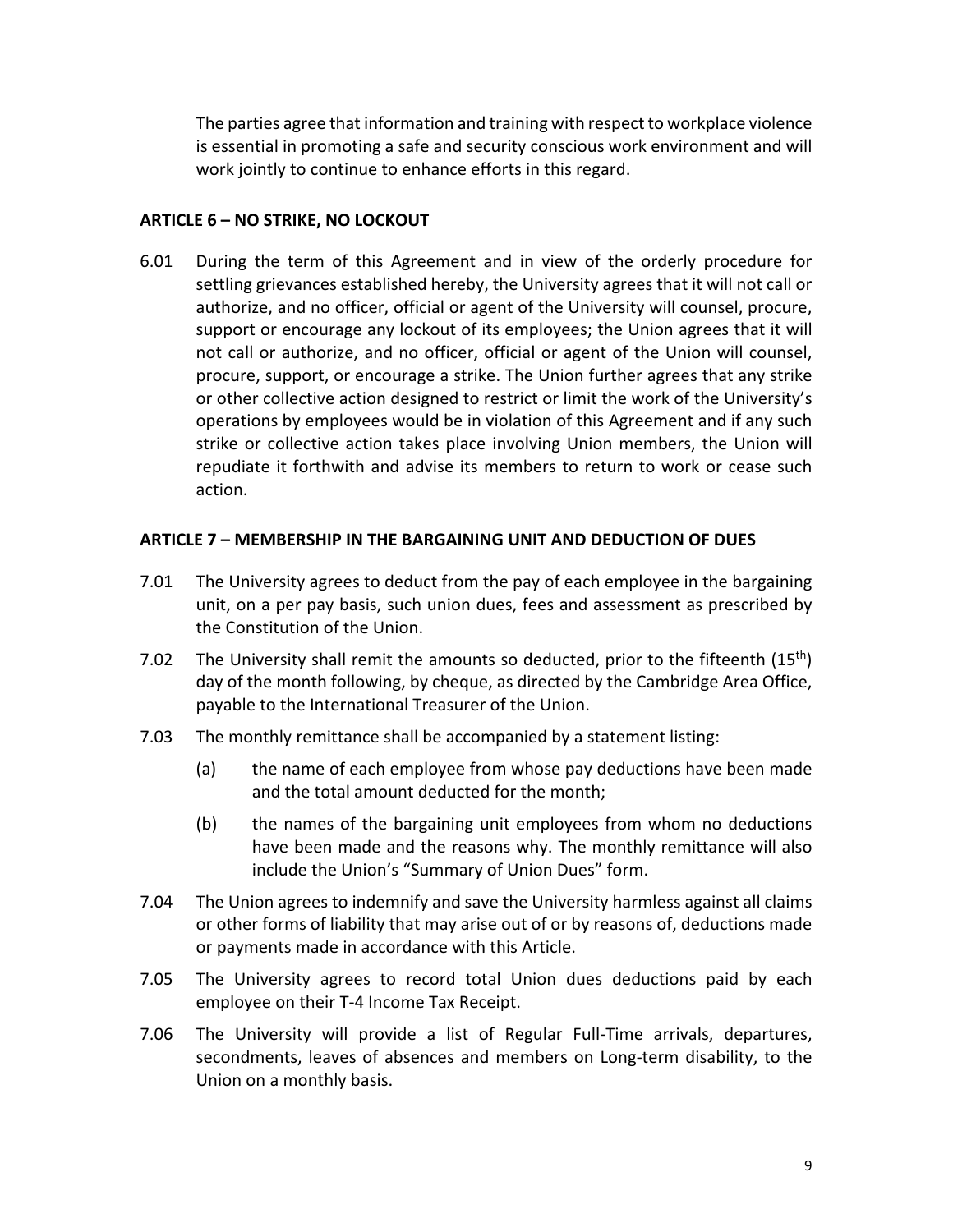#### <span id="page-10-0"></span>**ARTICLE 8 – UNION REPRESENTATIVES AND GRIEVANCE COMMITTEE**

- 8.01 The University acknowledges the right of the Union to appoint or otherwise select up to one (1) Union Steward for each thirty (30) employees from among employees who have completed their probationary period.
- 8.02 The Union will inform the University in writing of the names and positions of its Executive and of the names and areas of jurisdiction of its Union Stewards.
- 8.03 The University shall be informed, in writing by the Union, of the effective date and term of appointment of its Executive and Union Stewards. Persons so elected or appointed will be recognized by the University for purposes of this Article during their term.
- 8.04 The University shall recognize a Union Grievance Committee of not more than three (3) people selected by the Union.
- 8.05 It is understood that a Union Steward or Committee person has regular work to perform and that if it is necessary to service a grievance or to attend a mutually agreed to meeting during working hours, they will not leave work without first obtaining the permission of their immediate supervisor which shall not be unreasonably withheld. They shall state their destination to their immediate supervisor and shall report again to their supervisor at the time of their return to work.
- 8.06 The Parties agree that there will be a joint Labour/Management Committee consisting of up to three (3) representatives from the University and up to three (3) representatives selected by the Union, one of which shall be the Local Union President. The Staff Representative of the Union may also attend such meeting. Meetings will be held on a bi-monthly basis (i.e. once every two (2) months) and each party shall submit to the other fourteen (14) calendar days before a meeting, a written summary of the topics to be discussed at the upcoming meeting. All agenda items must be mutually agreed to prior to being placed on the agenda or discussed at this meeting. The Labour/Management Committee structure will be the forum used by the parties to discuss significant changes in the workplace organization or structure that impact members covered under this agreement. The University will make best efforts to inform the Union of its plans and their impact prior to implementation. The University will consider any suggestions or input from the Union where practicable. Meetings will not be used to discuss matters which are the subject of a grievance nor to discuss any matters which are, at the time, the subject of collective bargaining nor can the committee alter, modify or amend any part of the Collective Agreement. A representative of each party shall be designated Co-Chairperson, and the two (2) persons so designated shall alternate presiding over meetings.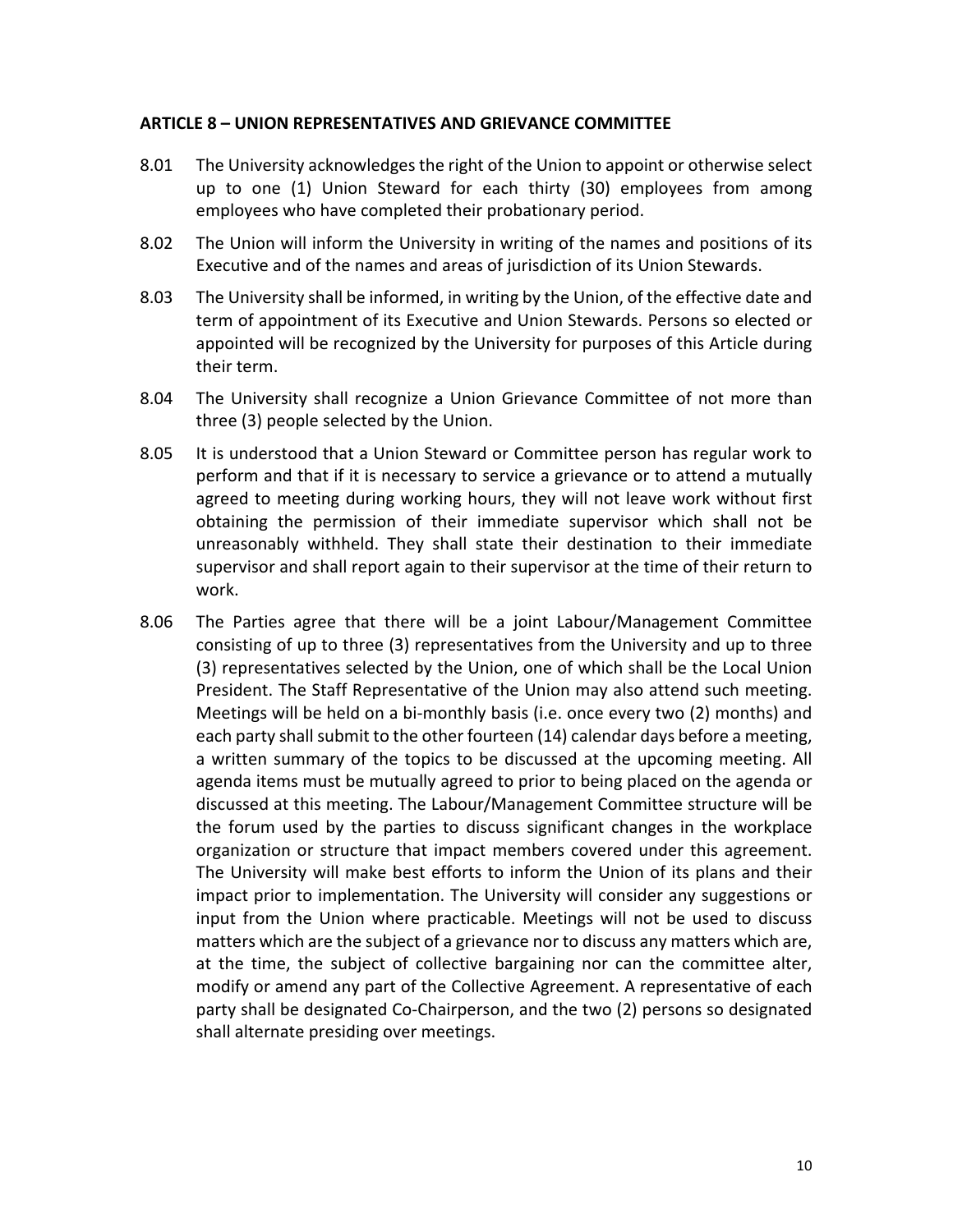#### 8.07 **Negotiating Committee**

The University agrees to recognize a Negotiating Committee comprised of not more than eight (8) representatives of the Union, one (1) of which shall be the Local Union President along with the International Union Representative(s). Bargaining Unit representatives on the Negotiating Committee will suffer no loss of regular straight time pay for time spent during regular working hours in negotiations with the University.

8.08 All leave to attend any University endorsed committee meetings on behalf of the Union or to service a grievance up to and including step two (2) during regular working hours shall be without loss of pay.

#### 8.09 **Executive Union Leave**

The University will grant leave with pay to two (2) non-probationary employees, who have been elected or appointed by the Union in order that they may conduct business on behalf of the Local Union. The University shall compensate the employees at their current wage rate or at Band 5 wage rate, whichever is greater, in accordance with the USW 4120 Salary Grid.

In addition to the above, upon request by the Union and subject to the University's operational requirements, leave without pay will be granted to one (1) nonprobationary employee, who has been elected or appointed by the Union in order that they can conduct business on behalf of the Local Union. An employee on such leave of absence will continue to be paid by the University but the Union shall, on a monthly basis, reimburse the University for the cost of wages and benefits as invoiced by the University.

The employee(s) will return to their position at the end of the leave. If during the leave period, the employee's regular full-time position is declared redundant, the employee will be notified, and may elect to invoke their rights under Article 25, or the employee may elect to delay participation in the redeployment process until a period no less than one (1) month prior to their expected return to work date.

Employees on Executive Union Leave will be offered the opportunity to be included in any position specific upgrading and/or training being provided to the employee (temporary full-time or seconded regular full-time) covering during the temporary absence of the employee on Executive Union Leave. If the employee's previous position continues to exist, but as a result of the employee's extended absence from their position, the University determines the employee is no longer qualified to fulfill the requirements of their previous position, the employee will be provided with a reasonable amount of training, as determined by the University, to enable the employee to resume their previous position, and failing that, the employee will be placed on the redeployment list as provided for under Article 25.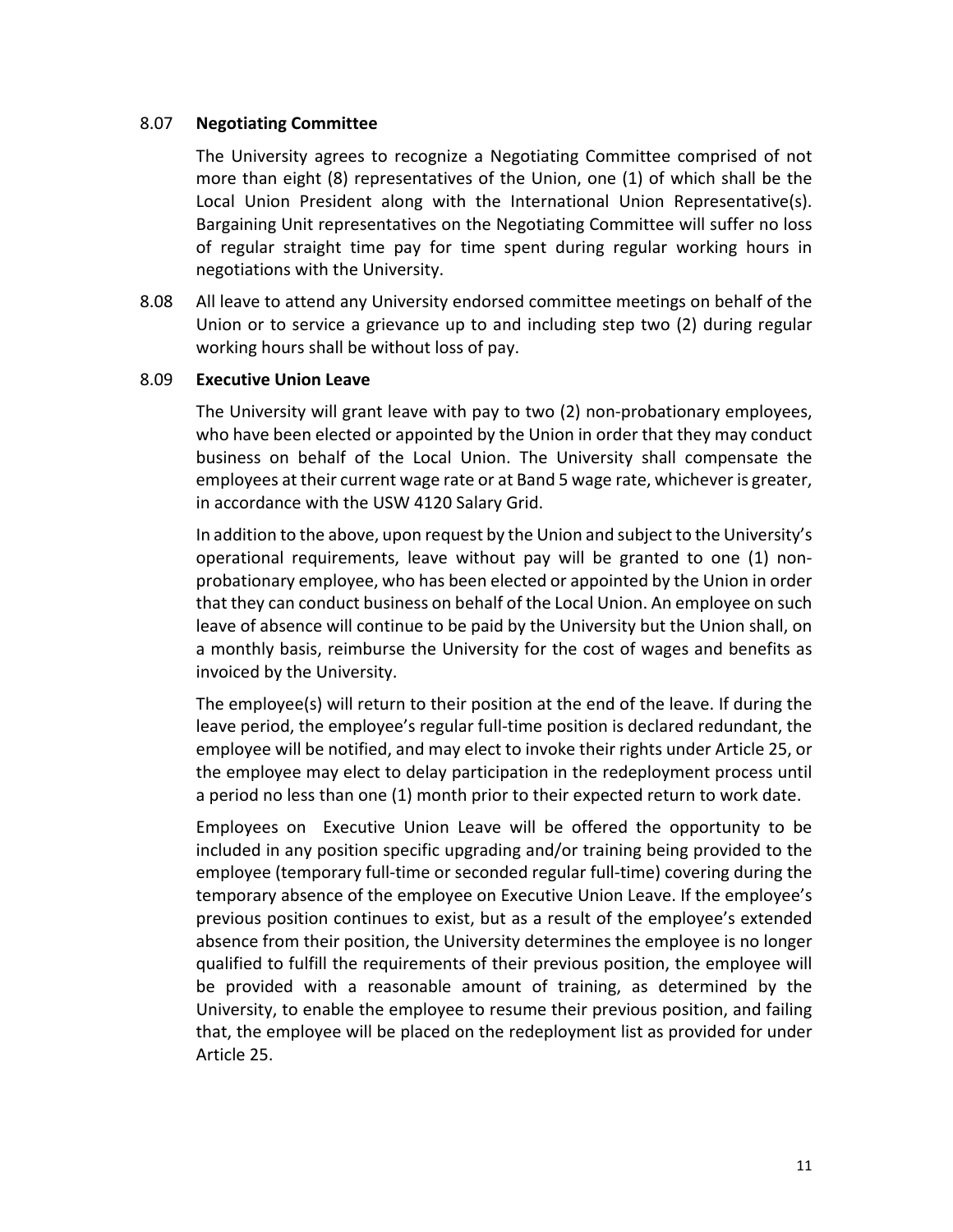In the event an employee on Union Executive Leave elects not to return to their regular full-time position upon completion of their leave, or otherwise opts to resign or retire from the University during their term, the temporary full-time employee who has been providing leave coverage for a period of twenty-four (24) months or greater will be afforded level 1 consideration in accordance with 18.03(a)(1) for the resulting vacancy.

#### 8.10 **International/Local Union Leaves**

Provided the leave will not unduly interfere with operations, the University will grant a leave of absence without pay for up to one (1) year to allow an employee to assume an official position with the International Union or with the Local Union. A request for such leave shall be made in writing by the Union as far in advance as possible, but in any event no less than one (1) month prior to the commencement of the requested leave. This leave shall be limited to not more than four (4) employees from the bargaining unit at any one (1) time. The University shall grant year to year extensions, to a total maximum of three (3) years leave of absence, with at least one (1) month notice prior to the end of the leave.

An employee on such leave of absence will continue to be paid by the University, but the Union shall, on a monthly basis, reimburse the University for the cost of wages and benefits as invoiced by the University. The employee(s) will return to their position at the end of the leave. If during the leave period, the employee's regular full-time position is declared redundant, the employee will be notified, and may elect to invoke their rights under Article 25, or the employee may elect to delay participation in the redeployment process until a period no less than one (1) month prior to their expected return to work date.

If the employee's previous position continues to exist, but as a result of the employee's extended absence from their position, the University determines the employee is no longer qualified to fulfill the requirements of their position, the employee will be provided with a reasonable amount of training, as determined by the University, to enable the employee to resume their previous position, and failing that, the employee will be placed on the redeployment list as provided for under Article 25.

- 8.11 The University will grant up to a total of one hundred (100) days, per contract year, leave of absence without pay to attend to Union education courses and tend to other University related union duties not otherwise provided in this Collective Agreement. Such time off is subject to operational requirements for those individuals selected. Such permission shall not be unreasonably withheld. The Union will provide at least ten (10) days notice to the University of the names of employees for whom such leave is being requested, (reimbursement as per 13.02).
- 8.12 New regular full-time employees hired into bargaining unit positions, will be provided with one (1) hour off work with pay during their  $1^{st}$  or  $2^{nd}$  month of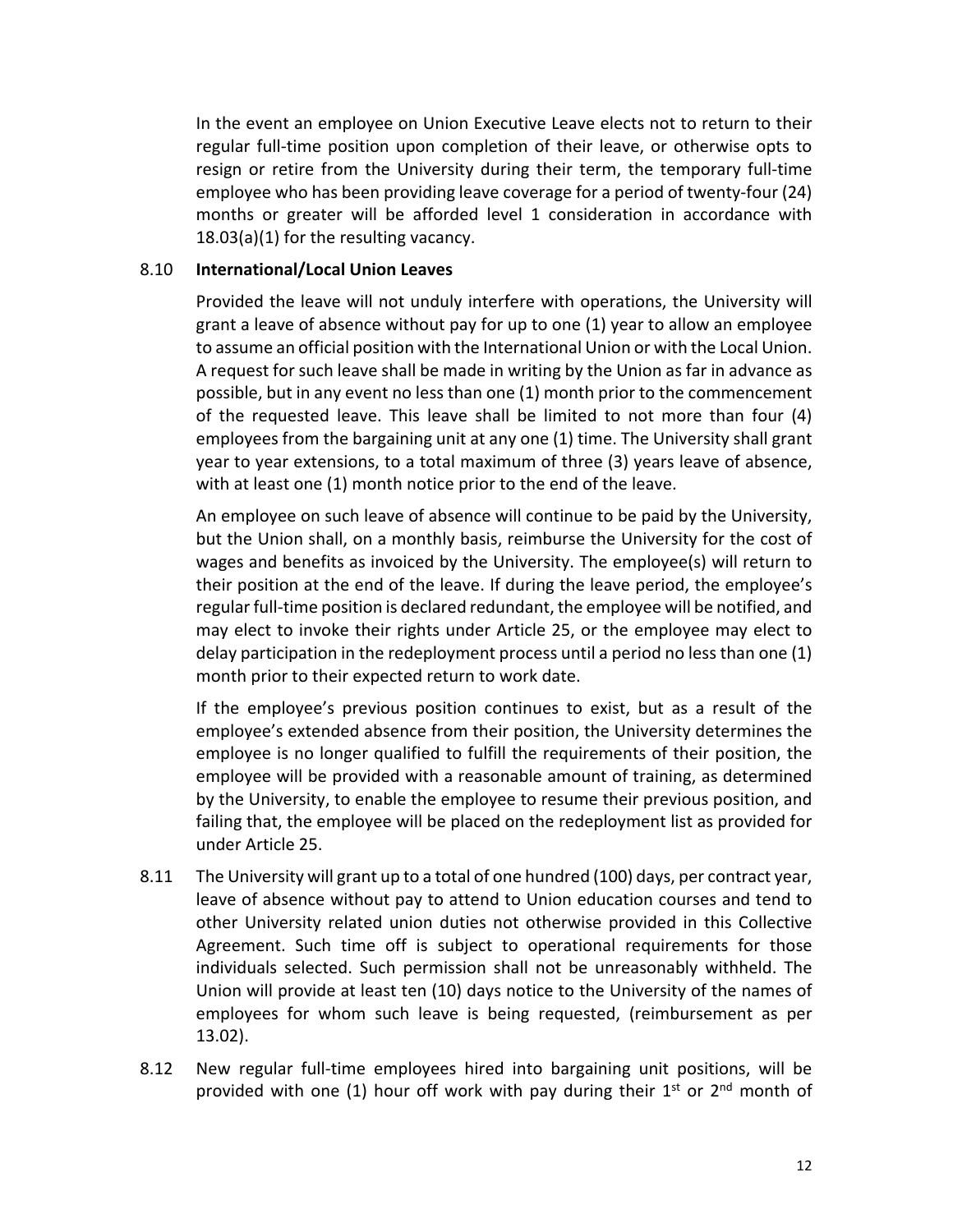employment, in order to meet with the Local Union President or designate. Time off will be subject to the operational requirements of the employee's unit and supervisory approval (which will not be unreasonably withheld).

### <span id="page-13-0"></span>**ARTICLE 9 – GRIEVANCE PROCEDURE**

9.01 It is the mutual desire of the Parties hereto that complaints of employees shall be adjusted as quickly as possible and it is understood that an Employee or the Union on their behalf, has no grievance until the employee's immediate supervisor has been given an opportunity to adjust the complaint. If an employee has a complaint they shall discuss it with their immediate supervisor within fifteen (15) days after the employee would reasonably be expected to have become aware of the circumstances giving rise to the complaint. The immediate supervisor shall be allowed seven (7) days to communicate their answer to the complainant. Failing settlement, it may then be taken up as a grievance. In the case of a job competition grievance, it is understood that the appropriate supervisor will be the recruiting supervisor. A grievance is defined as a complaint with respect to the application, interpretation, administration or alleged violation of this Agreement. At any stage of the grievance procedure (including the verbal complaint stage) the grievor may be accompanied by a Union representative, who may be an employee of the University.

### **Step 1**

Within seven (7) days of the supervisor's decision the employee or the Union may present the alleged grievance in writing, on a form agreed to by the University and the Union, to their supervisor's supervisor. Each written grievance shall be signed by the grievor or the Union and shall include:

- (a) the date of presentation;
- (b) the nature of the grievance;
- (c) the remedy sought;
- (d) the paragraph or paragraphs of this Agreement allegedly violated or the alleged occurrence said to have caused the grievance.

The supervisor's supervisor will meet with the grievor within seven (7) days to discuss the grievance. The employee may be assisted in the presentation of the grievance by a Union representative who may be an employee of the University. Failing an immediate settlement, the supervisor shall deliver the decision in writing to the employee and to the Union within seven (7) days following the presentation of the grievance.

### **Step 2**

If not settled at Step 1, the grievor or the Union together with a representative of the Union Grievance Committee, as hereinafter constituted, may submit the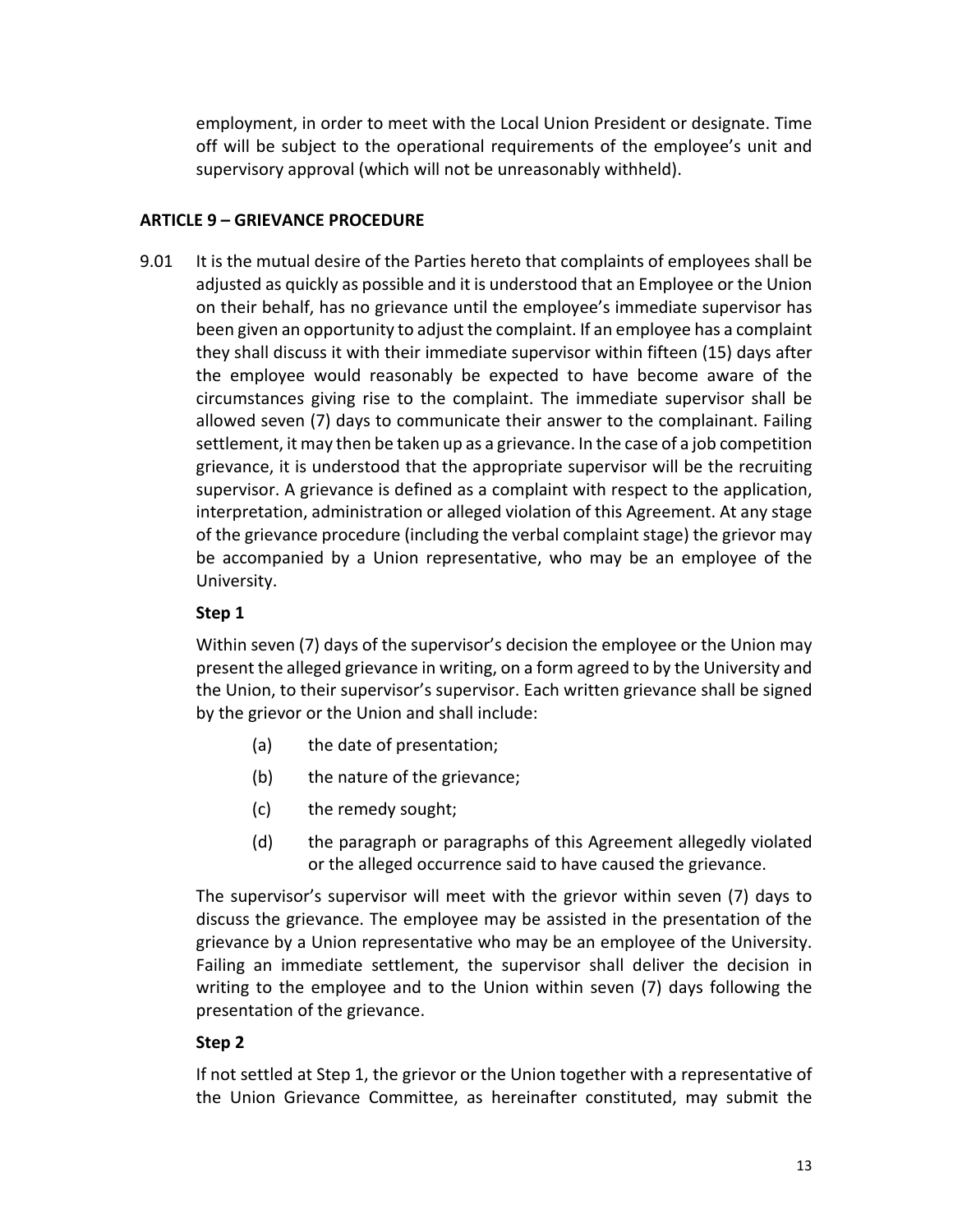alleged grievance to the Associate Vice-President (Human Resources) or designate within seven (7) days of the reply of Step 1. The Associate Vice President (Human Resources) or designate shall meet with the grievor, the Union Grievance Committee, and the Local Union President within ten (10) days of the presentation of the grievance. A Representative of the International Union may also be in attendance if requested by either Party. The Associate Vice-President (Human Resources), or designate shall render their decision in writing to the grievor and to the Chair of the Union Grievance Committee within ten (10) days of the above meeting.

### **Step 3**

Failing settlement of the grievance at Step 2, the Union may submit grievance to arbitration as hereinafter provided within thirty (30) days of the receipt of the decision at Step 2.

9.02 After a grievance has been filed, the time limits outlined in 9.01 may be extended by agreement between the Union and the University. Where no such agreement has been made and the time limits as described have not been followed, or where an agreed extension has expired, either party may advance the grievance to the next step of the grievance procedure including arbitration. However, the grievance shall be deemed abandoned if the party having filed the grievance does not advance the grievance to arbitration within thirty (30) days from the receipt of the decision at Step 2.

### 9.03 **Policy Grievance**

A grievance arising directly between the University and the Union (which could not normally be grieved by an individual employee) shall be initiated at Step 2. Any grievance by the University or the Union as provided herein shall be commenced within fifteen (15) days after the grieving party became aware or ought reasonably to have become aware of the circumstances giving rise to the grievance. This clause may not be used by the Union to initiate a grievance which directly affects an employee where said employee(s) could themselves have initiated a grievance pursuant to the provisions of this Article.

### 9.04 **Group Grievances**

When two (2) or more employees wish to file a grievance arising from the same alleged violation of this Agreement, such grievance may be handled as a group grievance and presented to the University beginning at Step 1 of the grievance procedure.

### 9.05 **Personal Discussion**

Nothing herein shall be deemed to preclude an employee, who may choose to have a Union representative present, from initiating discussions with regard to problems, personal or job related, with supervisors or members of the Human Resources Department as appropriate. Nothing herein shall be deemed to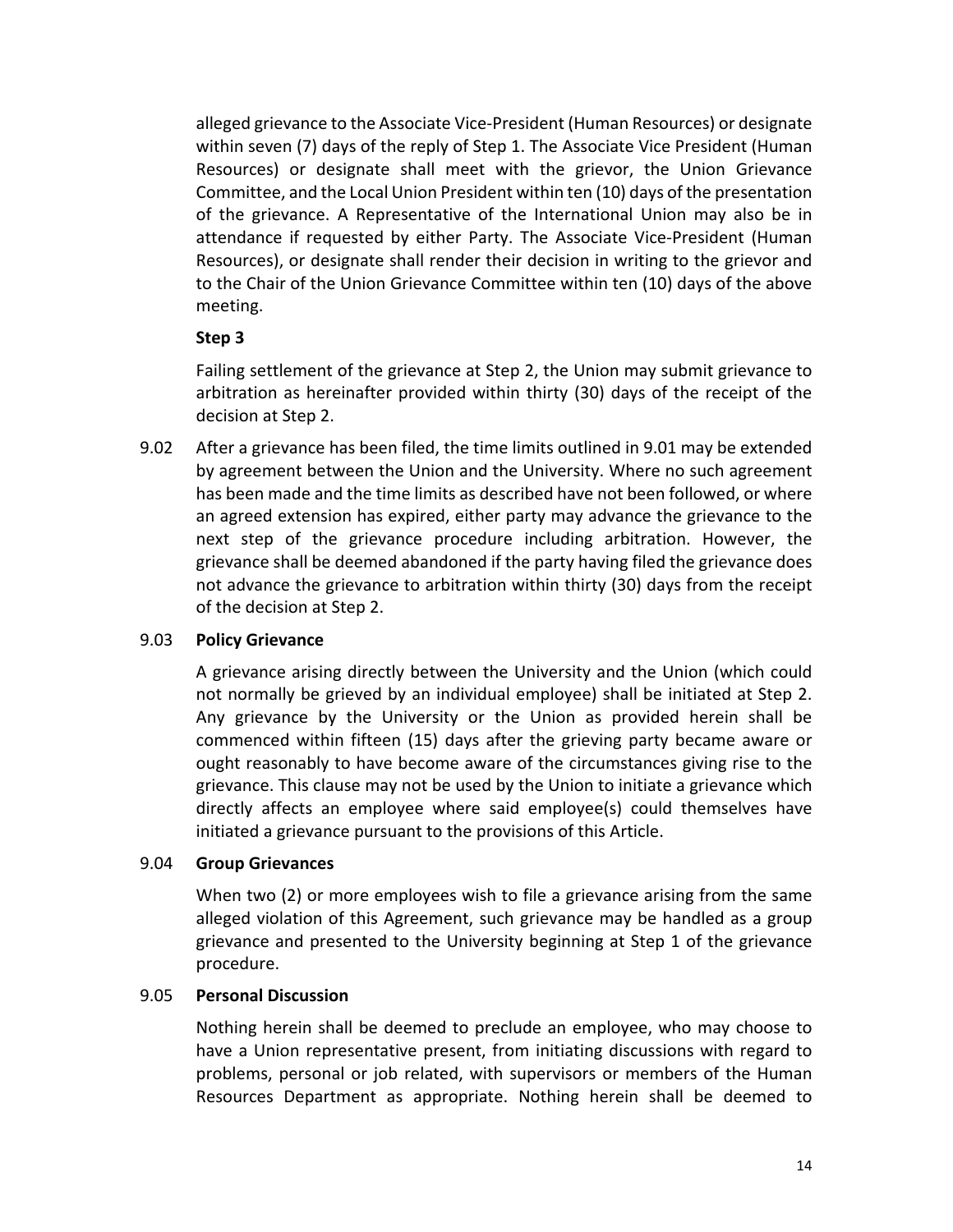preclude a Supervisor, Department Head, Director or Dean from meeting with the Union, provided no agreements are reached which are inconsistent with the provisions of the Collective Agreement or without approval of Staff Relations.

9.06 The subject matter of meetings requested by Management shall be made known to the participants as far in advance as possible.

#### <span id="page-15-0"></span>**ARTICLE 10 – PROVISIONS RE. DISCIPLINE, DISCHARGE AND SUSPENSION**

- 10.01 (a) During the probationary period an employee may be terminated at any time at the sole discretion of the University. The Parties agree that an arbitrator has no jurisdiction to relieve against the penalty of discharge or substitute or provide any other remedy in the case of the discharge of a probationary employee unless the discharge was discriminatory or made in bad faith.
	- (b) The termination of employment of a temporary full-time employee at the end of a predetermined period or upon completion of a specific project for which they were hired shall not be the subject of a grievance. The University shall send to the Union a copy of any temporary full-time appointment letter within five (5) working days of receipt of the Employee Data Form in Human Resources.
- 10.02 Bargaining Unit members required to attend meetings that could result in discipline shall be advised of their right to Union representation.
- 10.03 Where an employee is suspended or discharged after the completion of their probationary period, themselves and the Union shall be informed, at the same time, of their discharge or suspension. The employee's supervisor will encourage the employee to exercise their right to have a Union Representative present at this meeting. Staff Relations will inform the Union in advance of such meetings. A written confirmation of said discharge or suspension shall be provided to the employee and the Union within one (1) day.
- 10.04 An employee who has completed their probationary period and to whom paragraph 17.01(a) does not apply, may initiate a grievance at Step 2 of the Grievance Procedure alleging that they have been unjustly discharged or suspended. Such grievance shall be filed within five (5) days after the discharge or suspension has been effected.
- 10.05 A grievance dealing with a discharge or suspension may be settled under the Grievance or Arbitration Procedure by:
	- (a) confirming the University's action in discharging or suspending the employee;
	- (b) reinstating the employee without loss of seniority and with full compensation for time and credits lost; or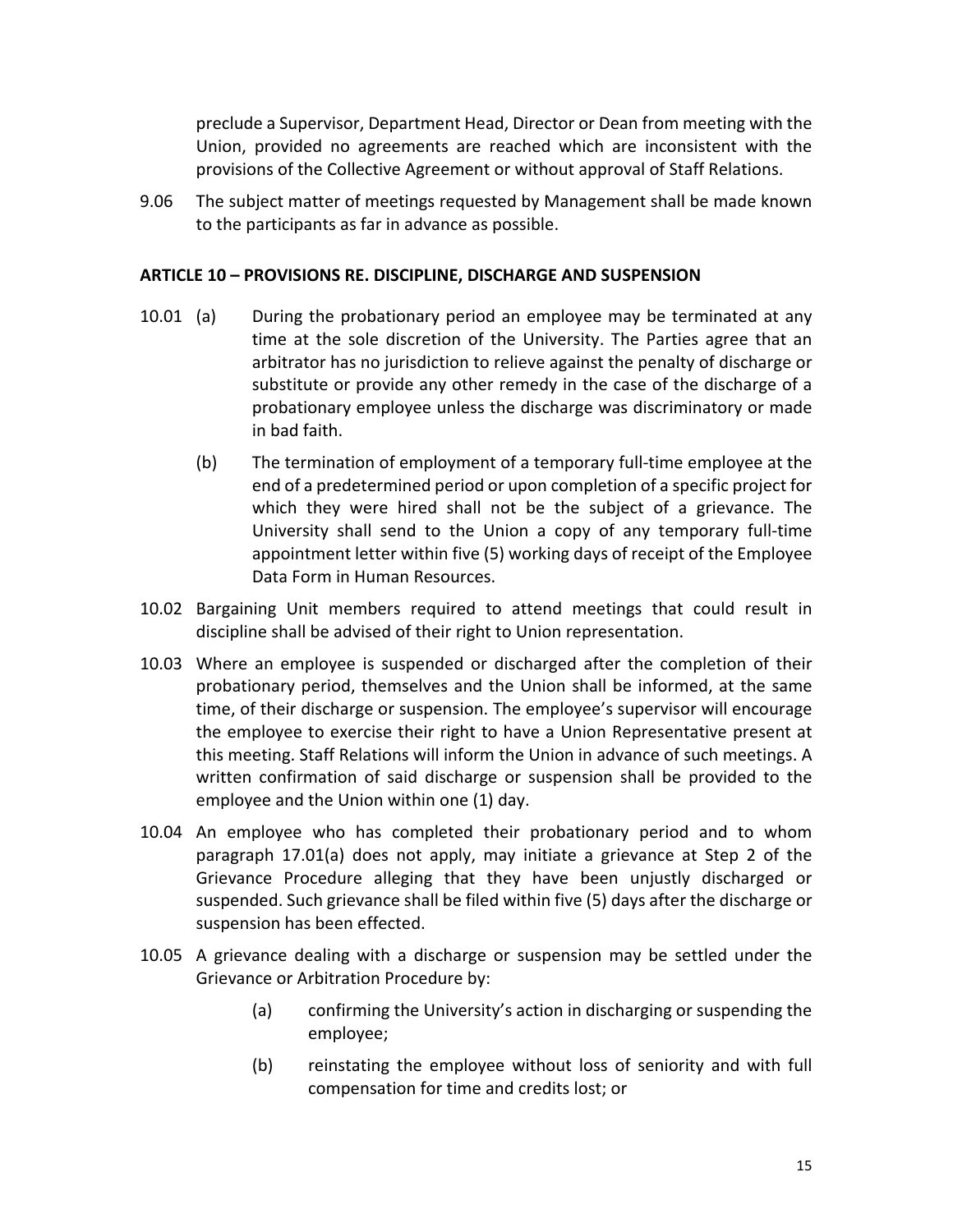- (c) by any other arrangement which may be deemed just and equitable by the Parties or an Arbitrator.
- 10.06 The Union shall receive a copy of all written reprimands given to employees covered by this agreement.
- 10.07 It is agreed that disciplinary letters within employees' Human Resources files shall be removed after a two (2) year period provided that no further discipline has been recorded within that two (2) year period.
- 10.08 Employees who have completed their probationary period have the right to review their Human Resources files no more than once yearly. In order to do so, employees are to submit their request in writing to the Staff Relations Section of the Human Resources Department. An appointment to review the Human Resources file will be arranged within three (3) working days of the receipt of the request or within practical limitations. An employee involved in a grievance or complaint along with the Union will be allowed to view the employee's file. An employee may request and shall be provided with a photocopy of any document of which they would normally have a copy. Requests for copies of other documents shall not be unreasonably withheld.

### <span id="page-16-0"></span>**ARTICLE 11 – ARBITRATION**

- 11.01 When either Party to the Agreement determines that a grievance be submitted for Arbitration, they shall give notice in writing addressed to the other Party of this Agreement.
- 11.02 The arbitration procedure incorporated in this Agreement shall be based on the use of a single Arbitrator, selected on a rotating basis from a panel of six (6) Arbitrators set out below:

| Louisa Davie  | Pam Picher            |
|---------------|-----------------------|
| Paula Knopf   | <b>Gerald Charney</b> |
| Kevin Burkett | Rob Herman            |

Should the Arbitrator slated for rotation not be available within a six (6) month period then the next Arbitrator in rotation shall be contacted for availability. Should they not be available the matter shall be referred to the next Arbitrator and so on until the full list of arbitrators has been exhausted at which point the original Arbitrator scheduled will be requested to hear the matter. Nothing in this Article shall preclude the Parties, where practical and upon mutual consent, from selecting other Arbitrators than those contemplated above.

- 11.03 No matter may be submitted to arbitration which has not been properly carried through all requisite steps of the Grievance Procedure.
- 11.04 The Arbitrator shall hear and determine the grievance as filed and their decision shall be final and binding on those parties hereto and the employees.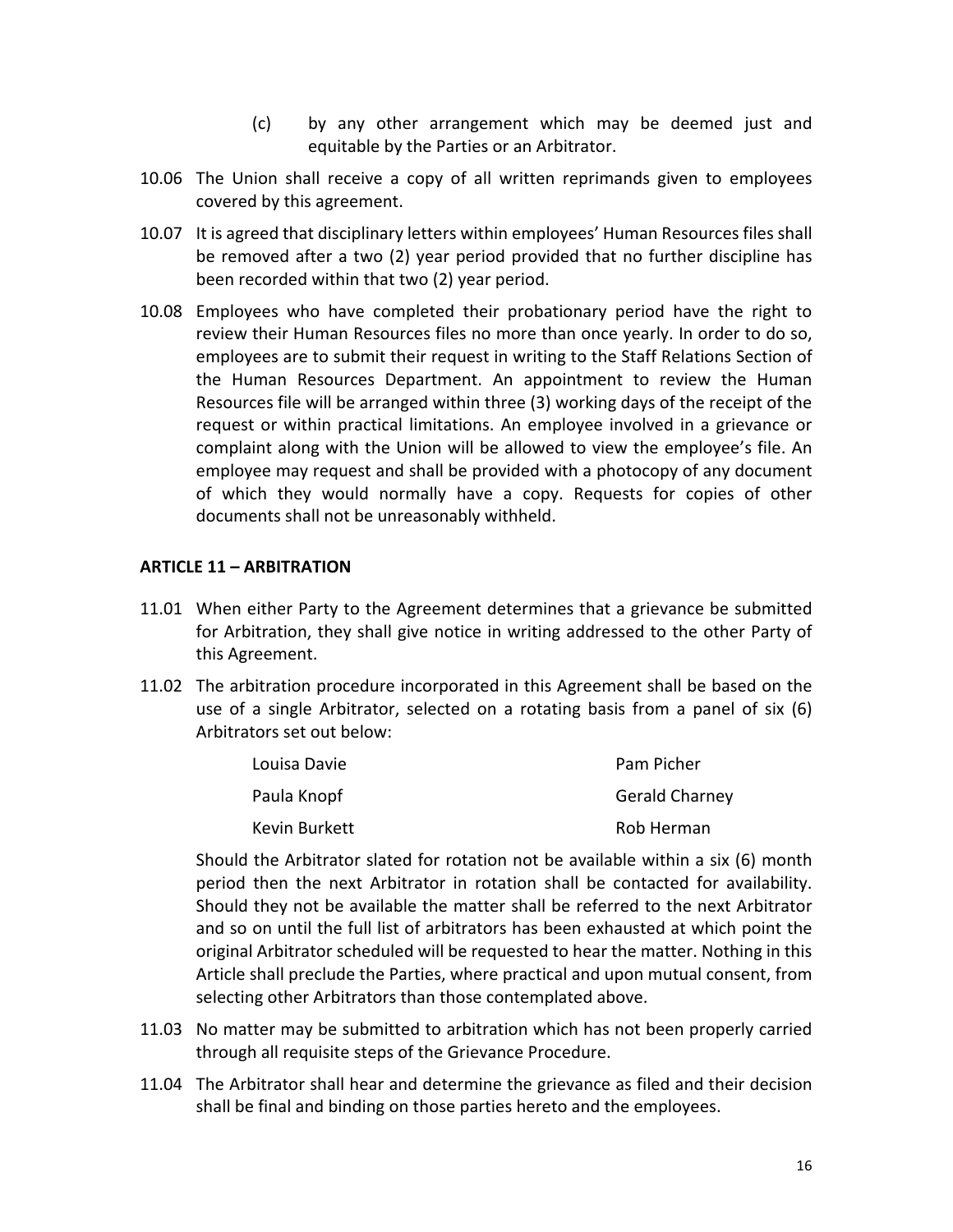- 11.05 The Arbitrator shall not make any decision inconsistent with the provisions of this Agreement or deal with any matter not covered by this Agreement, nor alter, modify or amend any part of this Agreement.
- 11.06 The Parties will jointly bear the fees and expenses of the Arbitrator on an equal basis. The Parties will otherwise bear their own expense with respect to any arbitration proceedings.
- 11.07 The Party advancing to arbitration shall be responsible for informing any third party likely to be adversely affected:
	- (a) of the time and place of the Arbitration;
	- (b) of the matter to be heard at Arbitration;
	- (c) of the right of that third party to be present and represented.

### <span id="page-17-0"></span>**ARTICLE 12 – SENIORITY**

- 12.01 The purpose of this article is the provision of increased job security and increased protection of accrued benefits in relation to length of employment, always provided that ability to perform the work required is a prime requisite.
- 12.02 Except as provided for in 12.10 (b), an employee shall be on probation until they have completed six (6) months continuous regular full-time employment.
- 12.03

(a) Probationary employees will be given a written progress report upon completion of three (3) months service. Both the employee and the supervisor will be notified that a review is required.

(b) A letter will be sent to probationary employees, with a copy to the Union, informing them of the successful completion of their probation and their new rates of pay, or the employees shall be deemed to have completed probation.

- 12.04 A seniority list is established for employees in the bargaining unit. All employees who have completed probation shall be included on the seniority list. Seniority shall be calculated from the employee's original date of hire as a full-time employee with the University, provided there have been no interruptions in employment. Paid and unpaid leaves, as are provided for under this agreement, shall be deemed as continuous service for the sole purpose of bargaining unit seniority.
- 12.05 The University agrees to maintain an up-to-date seniority list and to supply the Union with copies of such list, it being understood that the list shall not be supplied to the Union more frequently than once every six (6) months. Union officials may have access to up-to-date seniority information on an "as required" basis. Such lists shall be provided in a suitable electronic format as required by the Union.
- 12.06 In all cases of job competition within the bargaining unit, seniority shall be exercised as outlined in 18.02(d).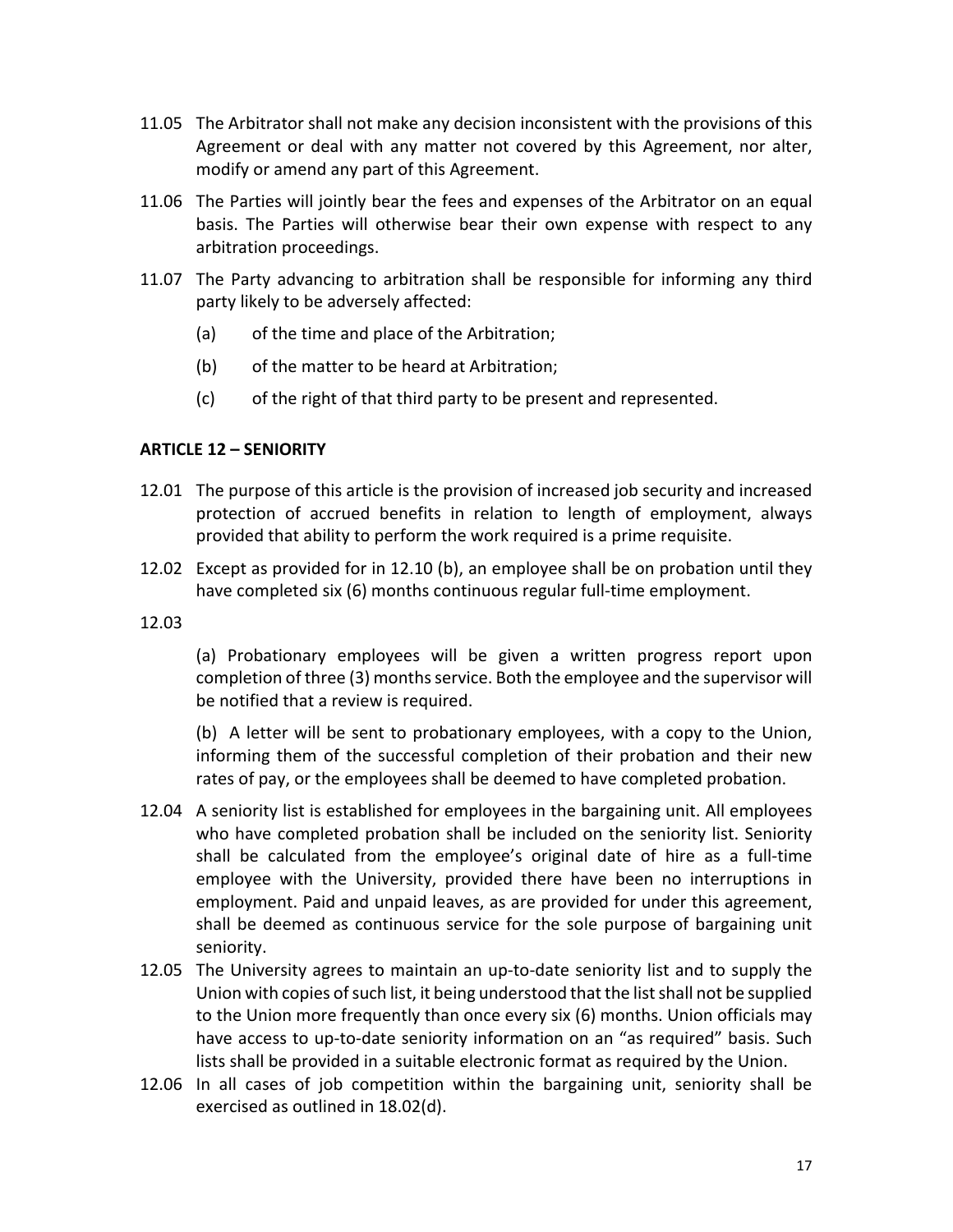- 12.07 An employee shall be terminated if they:
	- (a) voluntarily leave the employ of the University;
	- (b) are discharged and are not reinstated through the Grievance or Arbitration Procedure;
	- (c) are absent from work for three (3) consecutive working days without notifying the University within that period, unless failure to notify is due to circumstances beyond the employee's control;
	- (d) without reasonable explanation, fail to return to work upon termination of an authorized leave of absence or utilizes a leave of absence for purposes other than those for which the leave of absence was granted;
	- (e) fail to return to work within seven (7) calendar days after being recalled from lay-off by notice sent by registered mail, unless such period is extended for reasons satisfactory to the University;
	- (f) are absent due to lay-off, where such absence continues for more than twenty-four (24) months.
- 12.08 It shall be the duty of the employee to notify the University promptly of any change of address. If an employee fails to do this, the University shall not be responsible for failure of a notice sent by registered mail to reach such employee.
- 12.09 An employee who transfers to a position outside the bargaining unit shall retain their seniority accrued to the date of transfer for a period of three (3) years from the date of leaving the unit. The employees name will not appear on the seniority list.
- 12.10
- (a) If appointed to a regular full-time position with no break in employment or a break of three (3) weeks or less, a temporary full-time employee will be credited for time worked against credited service for the purposes of vacation, sick leave, tuition waiver, service review date, paid holidays and seniority. It is understood that every regular full-time employee will serve only one (1) probationary period.
- (b) Temporary full-time employees who have been employed for greater than nine (9) months and who are subsequently appointed as a regular full-time employee and who are performing the same job duties, for the same department as they did during the temporary appointment, will be deemed to have completed their probationary period as outlined in Article 12.02.
- 12.11 An employee whose position had previously been excluded from the bargaining unit, but whose position is now included in the bargaining unit, shall be granted one (1) year of seniority for each year of continuous full-time employment with the University. (For clarity 8, 9, or 10 month continuous limited term appointments will be deemed as continuous employment for the purpose of crediting bargaining unit seniority).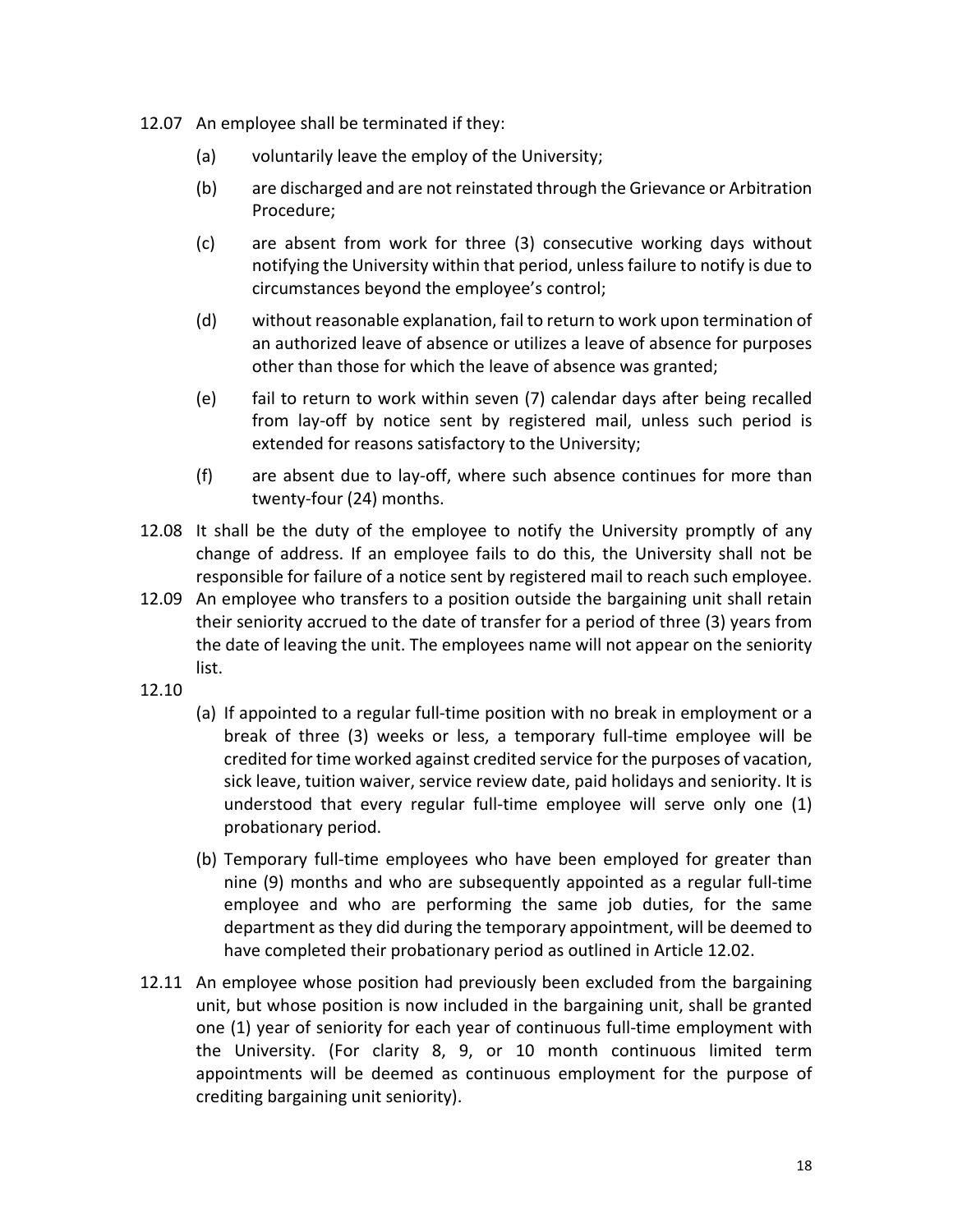### <span id="page-19-0"></span>**ARTICLE 13 – LEAVES OF ABSENCE**

13.01 The University may, subject to operational requirements, grant leave of absence without pay to an employee. A request for such leave of absence shall be in writing and shall be submitted to the supervisor in advance of the commencement of the leave, except in cases of emergency, where reasons for such leave shall be submitted in writing to the University as soon as possible. The granting of such leave may not be unreasonably withheld. The supervisor shall respond within ten (10) working days. Seniority shall accrue during a leave of absence. Normal benefit cost-sharing continues for unpaid leaves of absence of one (1) month duration or less. For unpaid leaves of greater than one (1) month, normal benefit cost sharing continues for the first month of the leave. Thereafter, the employee may elect to continue coverage for one (1) or more of the benefits enrolled in prior to the leave, if the employee prepays monthly in advance the full premium or contribution cost (employer and employee cost) of the benefits.

### 13.02 **Union Leave**

Employees who are elected or appointed by the Union to attend Union conventions or conferences shall be granted a leave of absence without pay by the University provided the leave will not unduly interfere with operations. The Union will provide as much notice as possible for the leave, but in no event shall less than seven (7) calendar days written notice of the names of employees in respect of whom leave is being requested be given.

Employees on such leaves of absence will continue to be paid by the University, but the Union shall reimburse the University for the cost of wages and benefits as invoiced by the University.

If the employee's previous position continues to exist, but as a result of the employee's extended absence from their position, the University determines the employee is no longer qualified to fulfill the requirements of their position, the employee will be provided with a reasonable amount of training, as determined by the University, to enable the employee to resume their previous position, and failing that, the employee will be placed on the redeployment list as provided for under Article 25.

#### 13.03 **Bereavement Leave**

The University will grant up to five (5) days of paid leave in the event of the death of an employee's spouse or same-sex partner, children, step-children, parent, step-parent, sibling, or step-sibling. The University will grant up to three (3) days of paid leave in the event of the death of an employee's grandparent, grandchild, brother-in-law, sister-in-law, father-in-law, mother-in-law, son-in-law, daughterin-law, or ward. An employee whose vacation is interrupted because of bereavement as outlined above, will have the appropriate number of vacation days (5 or 3) reinstated.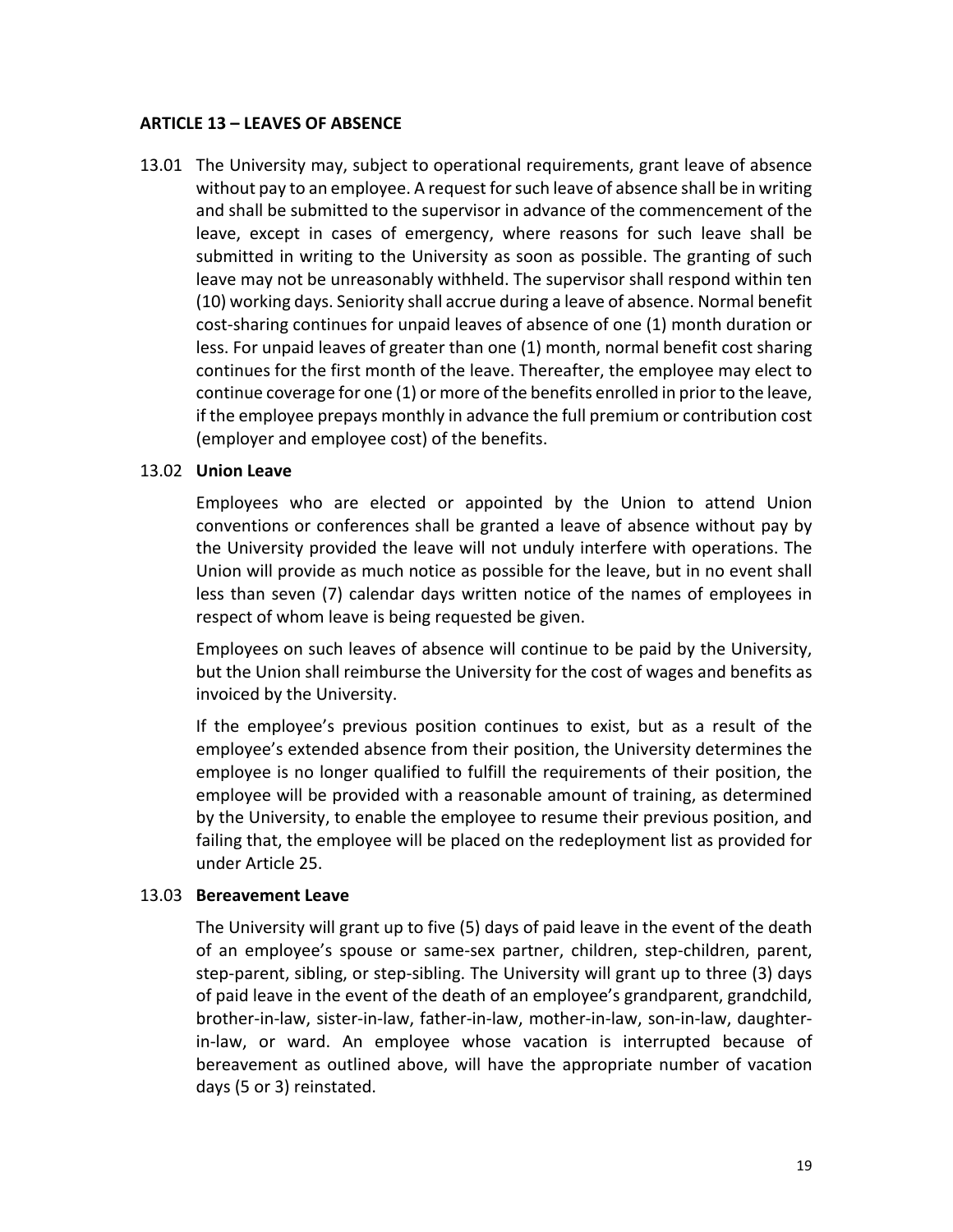#### 13.04 **Family Medical Leave**

In accordance with the conditions, provisions and definitions of the *Employment Standards Act,* the University will provide Family Medical Leave without pay to an employee for a period of up to eight (8) weeks to provide care to a specified family member if a qualified health practitioner issues a certificate stating that the family member has a serious medical condition with a significant risk of death occurring with a period of twenty-six (26) weeks. The employee will continue to accumulate seniority during the period of leave. Normal benefit cost-sharing will continue during the first sixty (60) days of unpaid leave, following which an employee wishing to continue all or a portion of their benefits will be responsible for both the Employer and employee share of benefit costs as invoiced by the University.

### 13.05 **Jury Duty**

Absence for jury duty is an excused absence and the University agrees to pay an employee who is required to serve as a juror, the difference between the regular pay they would have received for work which they were scheduled to perform during the period of their absence and the amount received by them as a juror. It shall be the responsibility of the employee to provide proof of the period served as a juror and the amount paid to them for such services. In addition, an employee who is subpoenaed as a witness shall receive full regular pay for such absence, provided the litigation was not initiated by the employee.

#### 13.06 **Military Leave**

The University may grant a leave of absence of up to two (2) weeks duration for the purposes of military service and will compensate the employee for whatever difference exists between the military pay they received, as evidenced by a statement from the proper authority, and their normal University wages or salary.

#### 13.07 **Political Leave**

Employees running for election shall be entitled to a leave of absence without pay on the following basis:

- (a) Election to the Parliament of Canada: one (1) month.
- (b) Election to the Legislature of Ontario: one (1) month.
- (c) Election to the Municipal Council or Board of Education: five (5) working days.
- (d) Election to Mayor or Chairperson or City/Town/Regional Council: ten (10) working days. Such leave need not be taken on consecutive days.

#### 13.08 **Time Off to Vote**

Employees who are enfranchised to vote shall be allowed time off for Ontario Provincial elections or Federal elections, without loss of pay, as defined by Federal or Ontario Provincial legislation.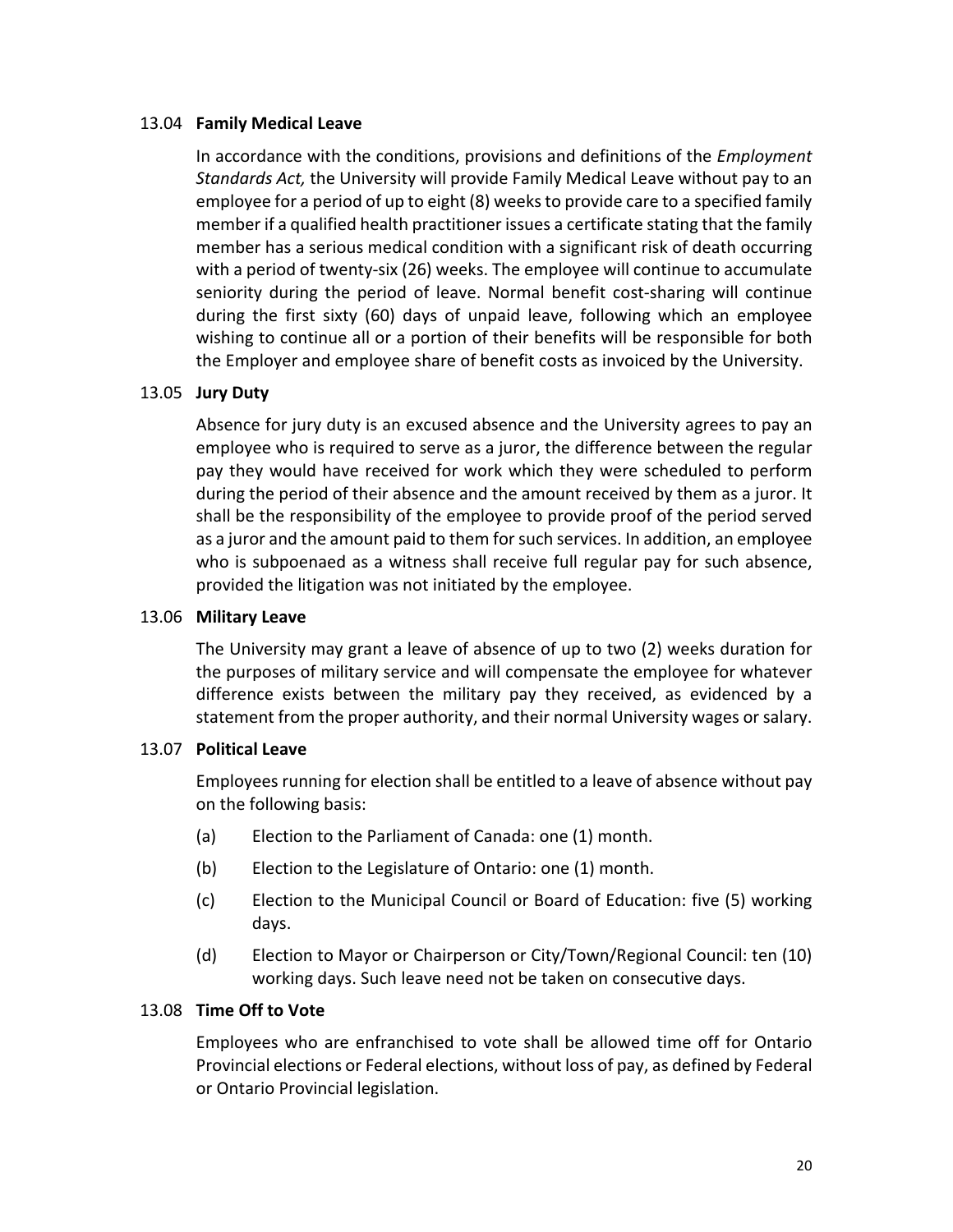### 13.09 **Family Responsibility Time**

The provision of family responsibility time, separate from sick leave, is intended to assist employees with balancing their family and work responsibilities. Sick leave should be used only to provide employees with income during periods of their own illness.

- (a) The operational requirements of the University must be met. However, it is recognized that effort will be required to accommodate requests for family responsibility time (FRT).
- (b) Seven (7) days at any given time of FRT will be provided to all regular fulltime employees. Two (2) days of FRT will be provided to temporary fulltime employees. FRT may be used in amounts not less than one (1) hour, will be requested in advance if possible, and will be granted unless precluded by operational requirements.
- (c) FRT will be available on a "borrow" basis, to be repaid by mutual agreement between employee and supervisor. FRT can be repaid by, for example, working shortened lunch breaks, starting work earlier or working late. The minimum arrangement for re payment of FRT time must be in segments no less than ½ hour. This time is not considered overtime and does not accrue at the overtime rate. Only when an employee is requested by their supervisor to work approved overtime, will the time be calculated at the appropriate overtime rate (and may be applied toward any outstanding FRT balance due).
- (d) Employees may draw FRT repetitively provided they do not exceed seven (7) days owing at any given time. Time owing must be cleared by March  $1<sup>st</sup>$ of the following year failing which any remaining amount will be deducted from a regular full-time employee's annual vacation or through a mutually agreeable repayment plan. A temporary full-time employee with outstanding time owing at time of termination will have such amount deducted from their final pay.
- (e) In addition to FRT, employees may apply for an unpaid leave of absence as outlined in Article 13.01 to accommodate their family responsibilities.
- (f) A Department head in consultation with the Director of Human Resources (Staff Relations) may elect to waive all or a portion of family responsibility time owing in exceptional circumstances.

### 13.10 **Paid Personal Leave (PPL)**

Regular full-time employees shall be allowed up to three (3) paid personal days per calendar year.

(a) Such leave is to provide emergency time off without loss of pay for extraordinary or unanticipated circumstances which may arise from time to time in employee's personal life. As soon as is reasonably possible the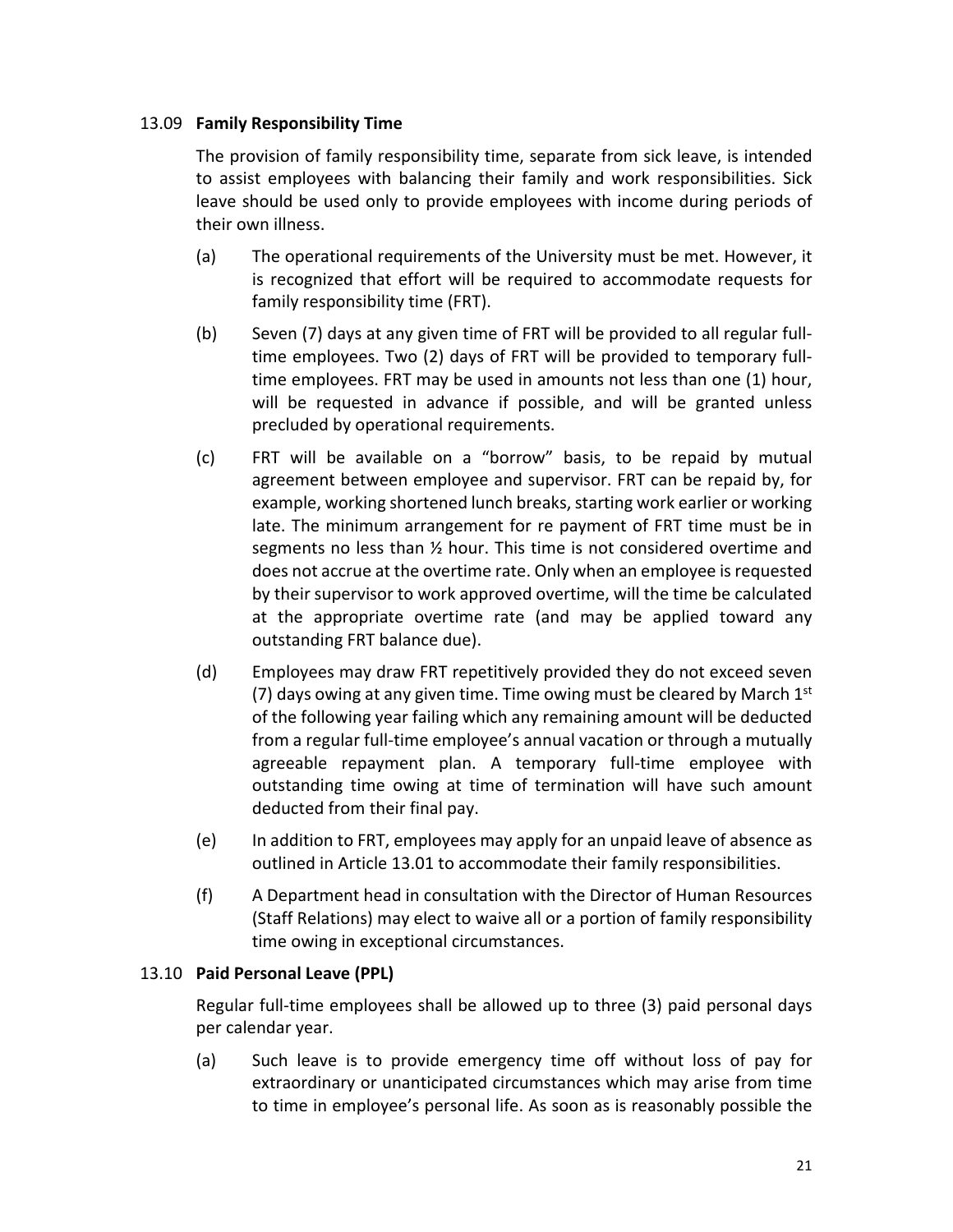employee and supervisor shall review the employee's request that the time be recorded as paid personal leave.

For clarity, some examples of paid personal leave for extraordinary or unanticipated circumstances would include but not be limited to:

- emergency medical requirements for immediate family.
- emergency child or eldercare arrangements.
- an emergency resulting from a natural disaster. This may include unusual or severe storm conditions as per Article 26.01.
- an emergency situation at home. This may include fire, flood, burst water heaters/pipes, broken furnace during winter months, gas leaks.
- **E** attendance at a funeral for a person who is not specifically covered by the provisions in this collective agreement.
- to extend a period of bereavement leave beyond the three or five days provided for in the collective agreement.
- (b) In addition, paid personal leave shall be available to observe obligatory religious holy days. For such requests it is expected that the employee will provide written notice in advance of the day(s) to be observed.

### 13.11 **Paid Parental Leave**

### (a) **Purpose of Paid Parental Leave**

Paid parental leave is offered to accommodate the special needs of University employees who bear children and who remain at home to care for children during the post-delivery and/or post-adoption period. It is expected that all employees who take paid parental leave will return to employment at the University of Guelph following such leave.

### (b) **Eligibility for Paid Parental Leave**

- 1) Natural parent or the adoptive parent having primary care of the child or children, who are regular full-time University employees will be eligible to receive seventeen (17) weeks of normally continuous paid parental leave, including the date of birth or adoption, per pregnancy or placement.
- 2) The employee shall give at least two (2) weeks written notice to their supervisor of the intent to commence paid parental leave.
- 3) Employees must apply for E.I. benefits before supplementary income from the University becomes payable. To be eligible for paid parental leave, employees must provide appropriate documentation of the birth or adoption of a child and of the receipt of E.I. maternity or adoption leave benefits to Human Resources. An employee disentitled or disqualified from receiving E.I. maternity or adoption benefits is not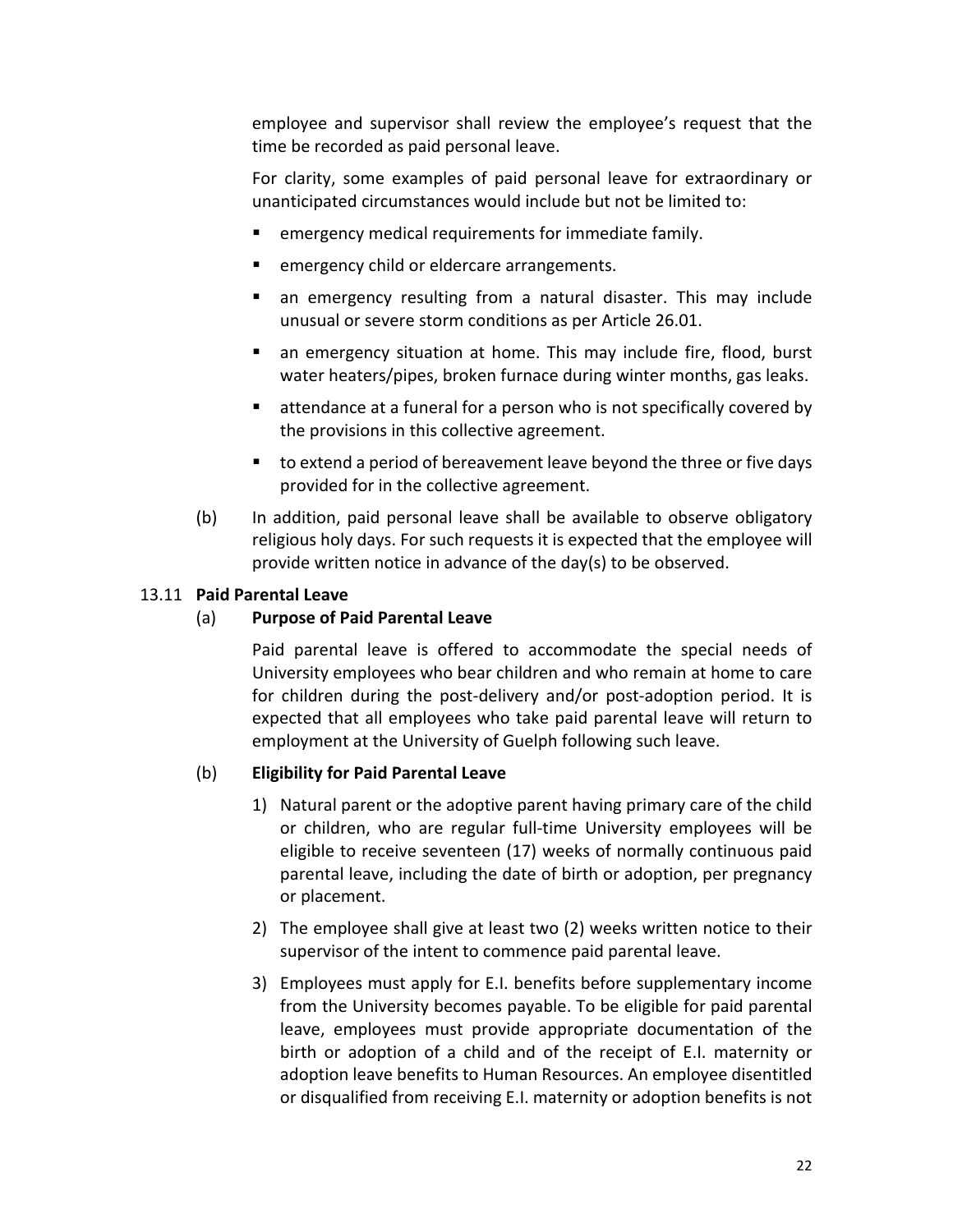eligible to receive supplementary benefits from the University. Exceptions to this rule will be made for those employees who are denied E.I. maternity or adoption leave benefits only because they have not completed the required hours of employment required for E.I. benefit eligibility.

### (c) **Terms of Paid Parental Leave**

- 1) Eligible employees will receive ninety-five percent (95%) of normal salary less applicable Employment Insurance (E.I.) maternity or adoption leave benefits for a maximum period of seventeen (17) weeks from the commencement of the leave. An employee who receives paid parental leave benefits must not receive other earnings or payments, such that their combined income (including E.I. maternity leave benefits, supplementary payments and earnings from the University) exceeds ninety-five percent (95%) of normal weekly earnings.
- 2) No employee may claim any other form of supplementary benefit during the period of leave.
- 3) The employee proceeding on paid parental leave shall not forfeit any accrued employment benefits save for the right to accrue sick leave credits during the period of absence. Seniority shall continue to accrue for employees taking paid parental leave.
- 4) While on paid parental leave, the employee will continue to receive University benefits on a normal cost sharing arrangement.
- 5) For the purpose of promotion, seniority, vacation entitlement, and benefits/pensionable service (where the eligible employee has maintained the required employee contribution) any period of paid parental leave shall be considered as a period of service with the University. An employee who has taken a paid parental leave shall remain eligible for increases.
- 6) An employee taking paid parental leave shall not be disadvantaged. They will return to the same position held prior to the leave or if the position is not available, an equivalent position without loss of salary or seniority.
- 7) Paid parental leave may be voluntarily shorter than the previously arranged period, providing the employee advises the University of their intention to return to work at least two (2) weeks prior to the intended date of return.

### 13.12 **Paid Paternity Leave**

### **Purpose of Paid Paternity Leave**

A regular full-time employee who is a natural or adoptive father or same sex parent is entitled to five (5) days of paid paternity leave associated with a birth or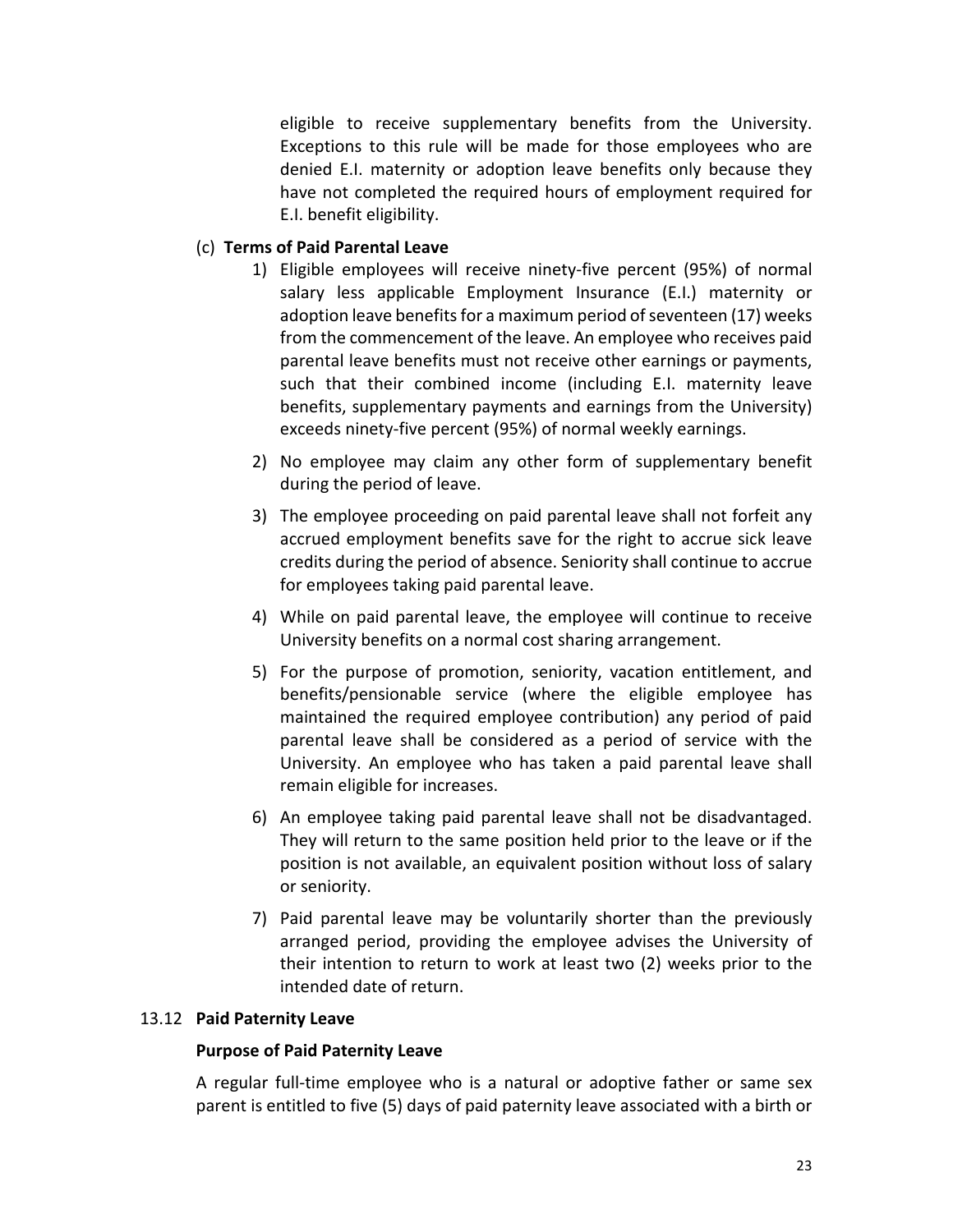adoption. Such leave will normally be taken within thirty (30) days of birth or adoption.

### 13.13 **Adoption Leave**

- a) An employee shall be granted three (3) days of paid leave for the purpose of adopting a child and/or time off as per existing legislation.
- b) In addition, the principles outlined in the Parental Leave policy may apply equally in the cases of adoption. However, the granting of such leave and salary benefit will only apply to recipients of E.I. adoption leave benefits.

### 13.14 **Unpaid Parental Leave**

### a) **Purpose of Unpaid Parental Leave**

Unpaid parental leave is offered to accommodate employees who require more time than that provided as paid parental leave to care for new-born or newly-adopted children. It is expected that all employees will return to employment at the University of Guelph following unpaid parental leave.

### b) **Eligibility for Unpaid Parental Leave**

On receipt of appropriate documentation of the birth or adoption of a child, the University will grant thirty-five (35) weeks of unpaid parental leave per pregnancy or placement to all regular full-time employees. The leave will normally be continuous with the paid parental leave. It will begin no later than thirty-five (35) weeks after the child comes into parental care. (This leave is available to both parents, and when added to the paid parental leave period, would enable the parents themselves to provide the first year of care for their child or children. Employees should contact the Employment Insurance (E.I.) Office to determine their eligibility for benefits during the initial ten (10) weeks of this unpaid leave period).

### c) **Terms of Unpaid Parental Leave**

- 1) The employee proceeding on unpaid parental leave shall not forfeit any accrued employment benefits save for the right to accrue sick leave credits during the period of absence. Seniority shall continue to accrue for employees taking unpaid parental leave.
- 2) Participation in the various University employment benefit schemes may be continued while an employee is on unpaid parental leave on a normal cost-sharing arrangement.
- 3) For the purpose of promotion, seniority, vacation entitlement, and benefits/pensionable service (where the eligible employee has maintained the required contributions) any period of unpaid parental leave shall be considered as a period of service with the University. An employee who has taken an unpaid parental leave shall remain eligible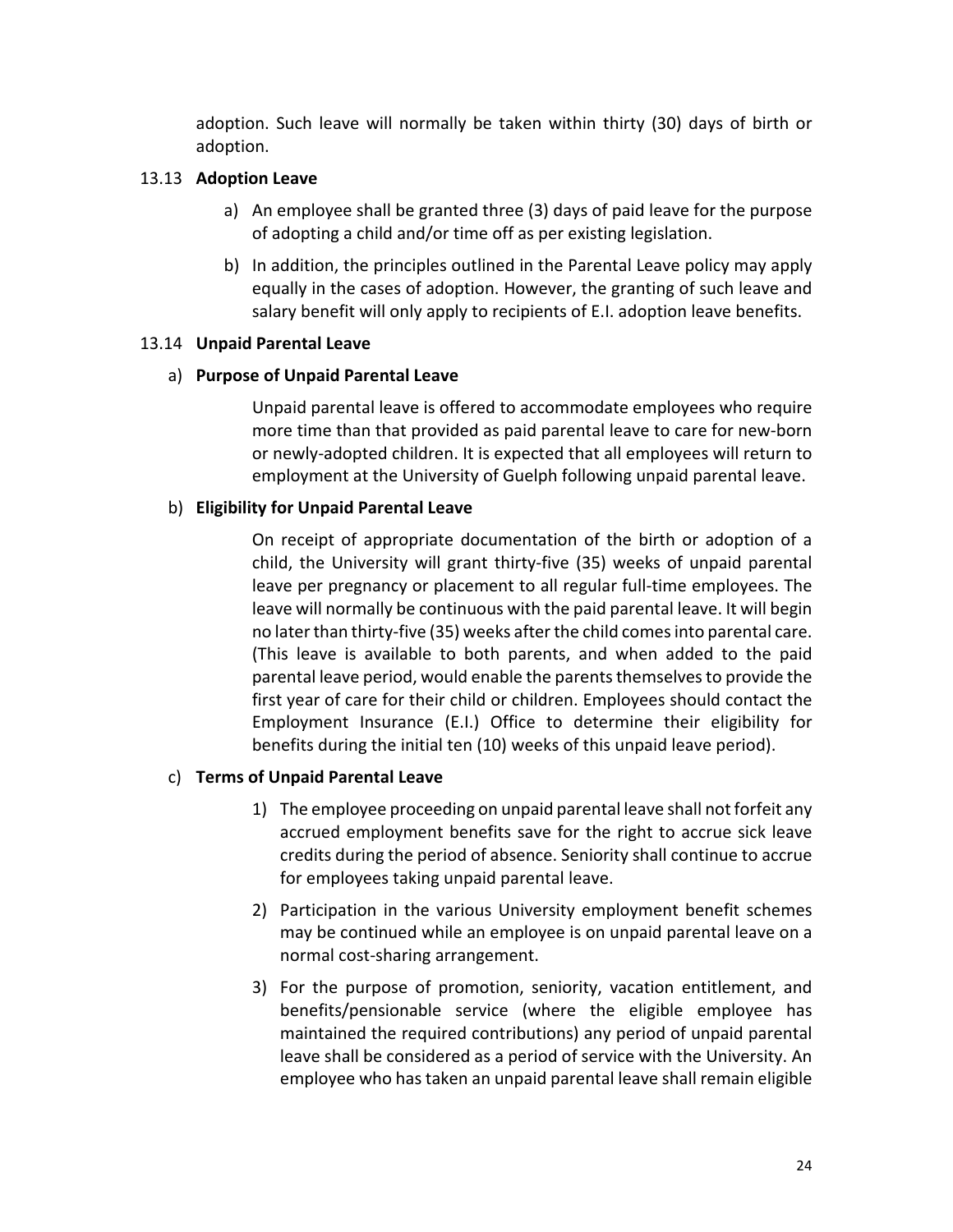for increases based on their level of performance while in full-time employment.

4) An employee taking an unpaid parental leave shall not be disadvantaged. They will return to the same position held prior to the leave or if the position is not available, an equivalent position without loss of salary or seniority.

### 13.15 **Temporary Reduction of Workload and Compensation**

The operational requirements of the University must be met. However, it is recognized that effort will be required to accommodate a regular full-time employee's requests for a temporary reduction of workload and compensation.

The purpose of a temporary reduction of workload and compensation is to provide an eligible regular full-time employee with the opportunity to reduce their regular hours of work in a week, from thirty-seven and one half (37½), thirty-five (35) or twenty-eight (28) (as applicable), to no less than fifty percent (50%) in any one week. It is not intended to replace the provisions of any other Article, specifically Article 13.01 (unpaid leave of absence); Article 27 (8, 9, or 10 month continuing limited term appointments); or Article 19.11 (4-day work week).

### (a) **Eligibility and Application Procedure**

- 1) Every regular full-time employee is eligible to request a temporary reduction in workload and compensation at any time during their career.
- 2) Any eligible employee may submit a written request for a temporary reduction in workload and compensation to their immediate supervisor and to the relevant Department Chair or Director.
- 3) An employee whose request for a reduction in workload and compensation is denied may grieve the decision according to the Collective Agreement grievance procedure.

### (b) **Terms of Reduction in Workload and Compensation**

- 1) An employee who is granted a temporary reduction in workload shall enter into an agreement with the University which specifies the degree of reduction in both workload and compensation (to be not more than fifty percent (50%)) in its duration.
- 2) Regular full-time employees who are granted a temporary reduction of workload will continue to be eligible for benefit cost-sharing, as though they were not on a reduced workload, and such employees will maintain their status within the bargaining unit.
- 3) The length of the probationary period shall be extended, on a pro-rated basis, if a reduced workload appointment is taken up by a probationary employee.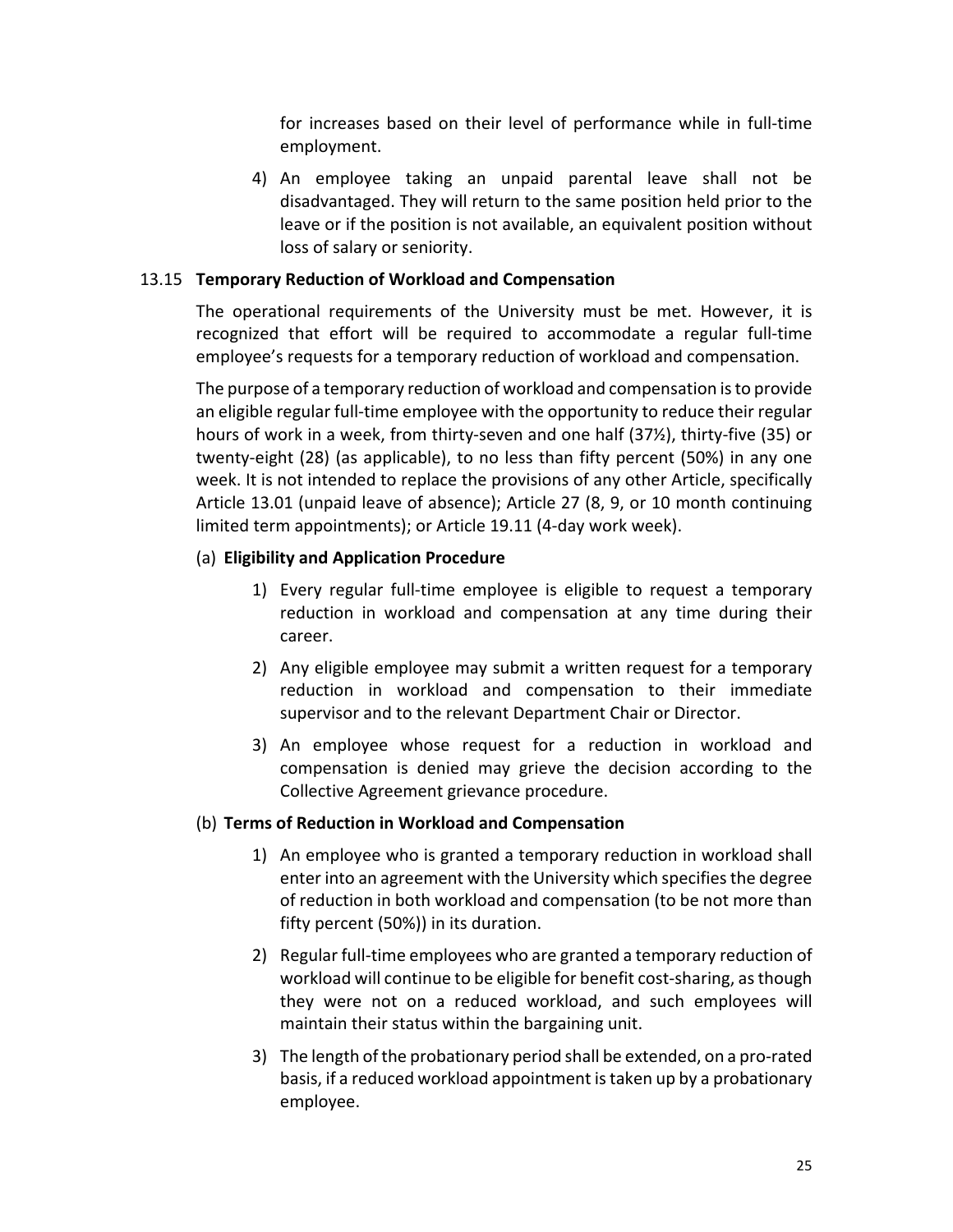- 4) Employees who accept a reduction in workload and compensation shall remain eligible for increases.
- 5) At the end of the period of reduced workload, an employee shall have the right to return to a position the same as or equivalent to that which preceded the period of reduced workload.

#### <span id="page-26-0"></span>**ARTICLE 14 – PAID HOLIDAYS**

#### 14.01

(a) Employees shall receive pay for the following holidays during the term of this agreement:

| New Year's Day    | Labour Day              |
|-------------------|-------------------------|
| <b>Family Day</b> | <b>Thanksgiving Day</b> |
| Good Friday       | Christmas Day           |
| Victoria Day      | <b>Boxing Day</b>       |
| Canada Day        | New Year's Eve Day      |
| Civic Holiday     |                         |

Any other day on which the University premises are declared closed by the President. An employee working on such a day would be paid at applicable straight time and not be entitled to premium pay as provided in 14.05. In such circumstance, the employee would be entitled to a lieu day at straight time.

This provision would be distinct from any closure due to hazardous weather or other emergency.

- (b) In each calendar year, providing fourteen (14) calendar days' notice is given to their immediate supervisor, each employee shall be entitled to be granted two (2) other days as "additional paid holidays" annually. The denial of a request to schedule an "additional paid holiday" will not be unreasonable and will be subject to bona fide operational requirements being met. Any dispute that cannot be resolved with the supervisor will automatically be elevated to 2<sup>nd</sup> Step of the Grievance Process. An employee working on a day being observed as an "additional paid holiday" by another employee shall not be entitled to the holiday premium contemplated in paragraph 14.05. An "additional paid holiday" may not be carried over for observance into a new calendar year.
- (c) It is understood that during an employee's probationary period an employee shall be entitled to use only one (1) of the above mentioned "additional paid holidays".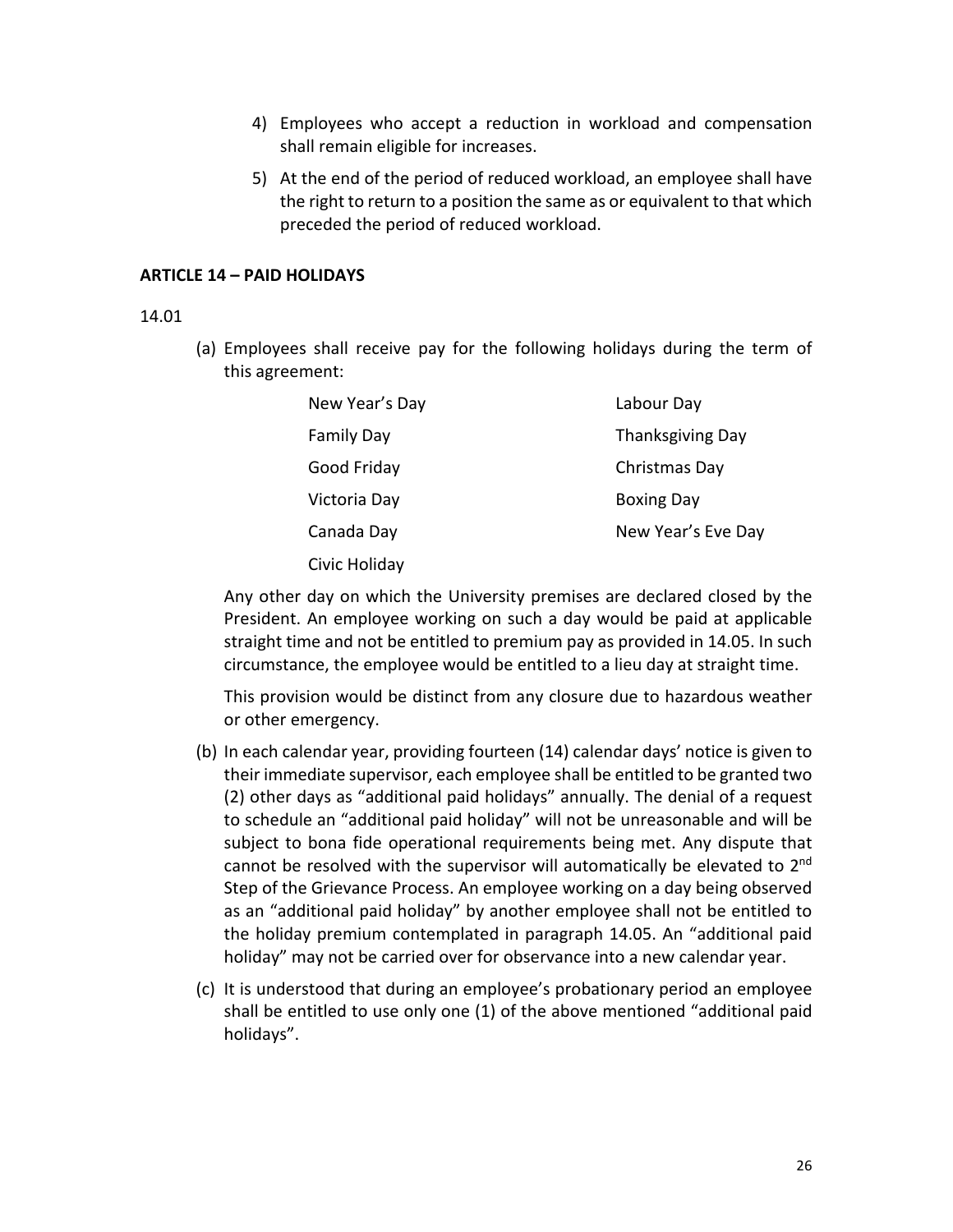- (d) Should the Parliament of Canada enact a new public holiday during the term of this Agreement, such holiday shall be observed as though it were in this Agreement.
- (e) The University will provide annually to bargaining unit employees, the additional required days off with pay during the "December/January Holidays" period to coincide with the University's closure and to provide employees with uninterrupted time off.
- 14.02 Holiday pay will be computed on the basis of the employee's normal daily hours and their regular hourly rate. In the case of employees with variable daily hours of work, the employee's average daily hours shall be calculated based on the number of hours normally worked, divided by the number of days normally worked in a week.
- 14.03 In order to qualify for holiday pay, the employee must work the full scheduled shifts immediately preceding and immediately following the holiday except in cases of excused illness in which case the employee shall receive holiday pay providing they have worked a full scheduled shift in the week immediately preceding and the week immediately following the holiday.
- 14.04 In the event that one (1) or more of the foregoing holidays occurs during an employee's vacation period, they shall receive, in addition to their vacation pay, any holiday pay to which they may be entitled, or an equivalent amount of time off in lieu of the holiday pay to be taken at a time mutually agreeable to the employee and the University.
- 14.05 An employee required to work on any of the foregoing holidays shall be paid at the rate of two (2) times their regular hourly rate for time worked (including overtime) on such holiday in addition to any holiday pay to which they may be entitled or equivalent amount of time off in lieu of the holiday pay. The employee may request such equivalent time off and the University will make every reasonable effort to grant it in accordance with the employee's wishes.
- 14.06 Should any of the foregoing holidays fall on a Saturday or Sunday, the preceding Friday or the following Monday shall be observed as the holiday with respect to employees whose days off are regularly and normally Saturday and Sunday. With respect to employees whose work schedule in its normal course sometimes provides days off other than Saturday and Sunday, the day off which the holiday actually falls on shall be the day in respect of which holiday pay is paid or a day off in lieu is granted and in respect of which the premium provided in paragraph 14.05 is paid for hours worked.

### <span id="page-27-0"></span>**ARTICLE 15 – VACATIONS**

15.01 An employee shall not normally be granted or scheduled for a paid vacation prior to having completed six (6) months of continuous employment.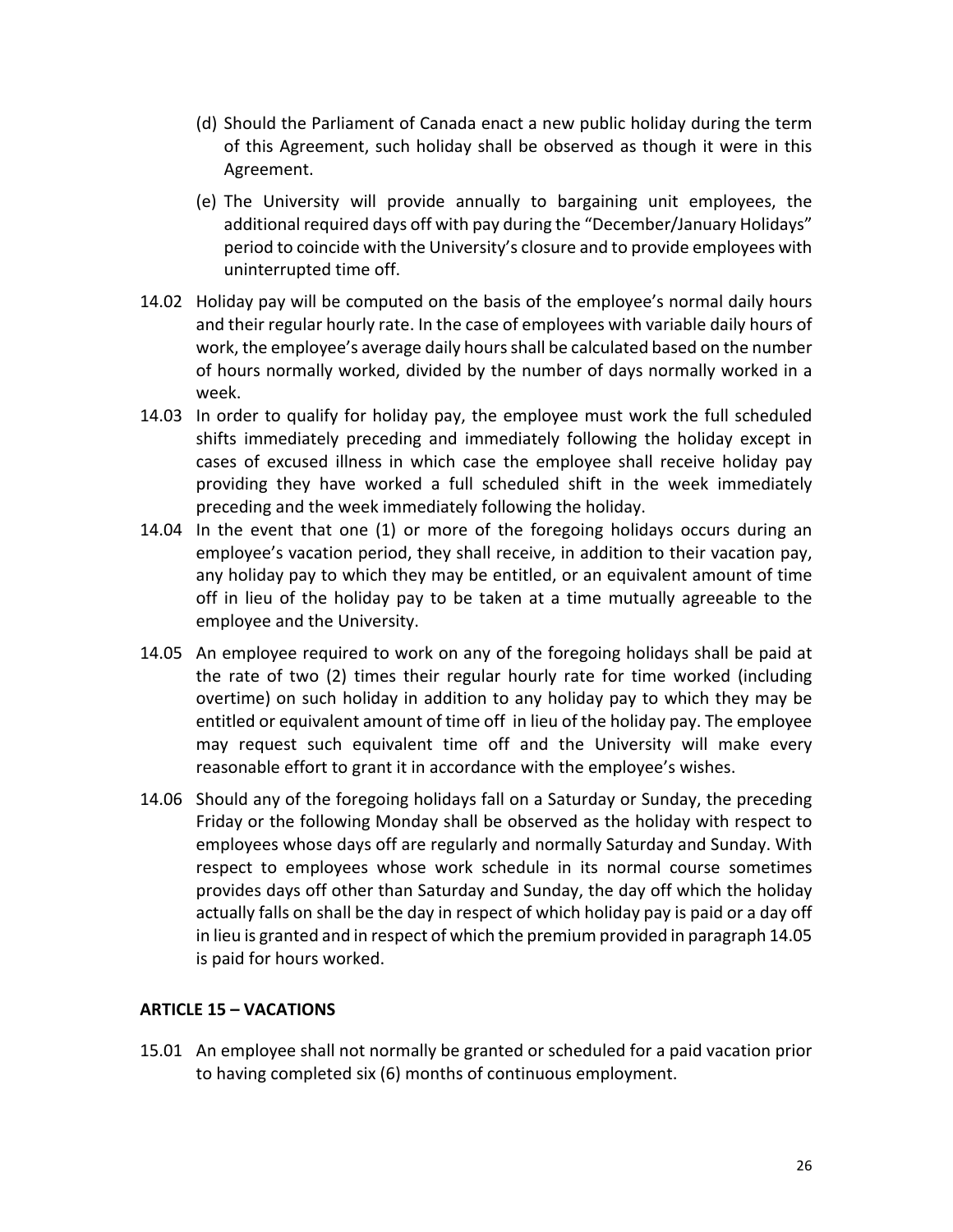15.02 An employee whose services are terminated before completion of six (6) months of continuous employment shall receive four percent (4%) of salary received since employment or during the then current vacation year as appropriate, in lieu of vacation.

| <b>Years of Continuous</b><br><b>Service</b> | <b>Vacation</b><br><b>Credit</b> | <b>Equivalent</b> |
|----------------------------------------------|----------------------------------|-------------------|
| 1 year                                       | 10 days                          | $0.83$ days       |
| 2 to 4 years                                 | 15 days                          | $1.25$ days       |
| 5 years                                      | 16 days                          | $1.33$ days       |
| 6 years                                      | 17 days                          | $1.42$ days       |
| 7 years                                      | 18 days                          | $1.50$ days       |
| 8 to 11 years                                | 20 days                          | $1.66$ days       |
| 12 to 13 years                               | 21 days                          | $1.75$ days       |
| 14 to 15 years                               | 22 days                          | $1.83$ days       |
| 16 years                                     | 24 days                          | 2 days            |
| 17 to 22 years                               | 25 days                          | $2.08$ days       |
| 23 to 27 years                               | 26 days                          | $2.16$ days       |
| 28 years or more                             | 30 days                          | $2.50$ days       |

15.03 All eligible employees shall be granted vacation credits in accordance with the following scale:

- 15.04 The vacation year commences on January  $1<sup>st</sup>$  and ends on December  $31<sup>st</sup>$  of each year. An employee may take vacations which would accrue (at the appropriate rate) to the next December  $31<sup>st</sup>$  in advance of its actual accrual, during that same year.
- 15.05 Vacations taken or scheduled shall be charged against vacation credits granted under 15.03. In addition, if an employee is on unpaid status for more than one (1) month, a debit for each month in unpaid status shall be charged against vacation credits.
- 15.06 It is understood that vacation credits will continue to accrue while an employee is on paid/unpaid parental leave of absence or on adoption leave during a period of such approved leave.

15.07

(a) The University reserves the right to schedule vacations to meet its operating requirements, but agrees to consider the wishes of employees and to resolve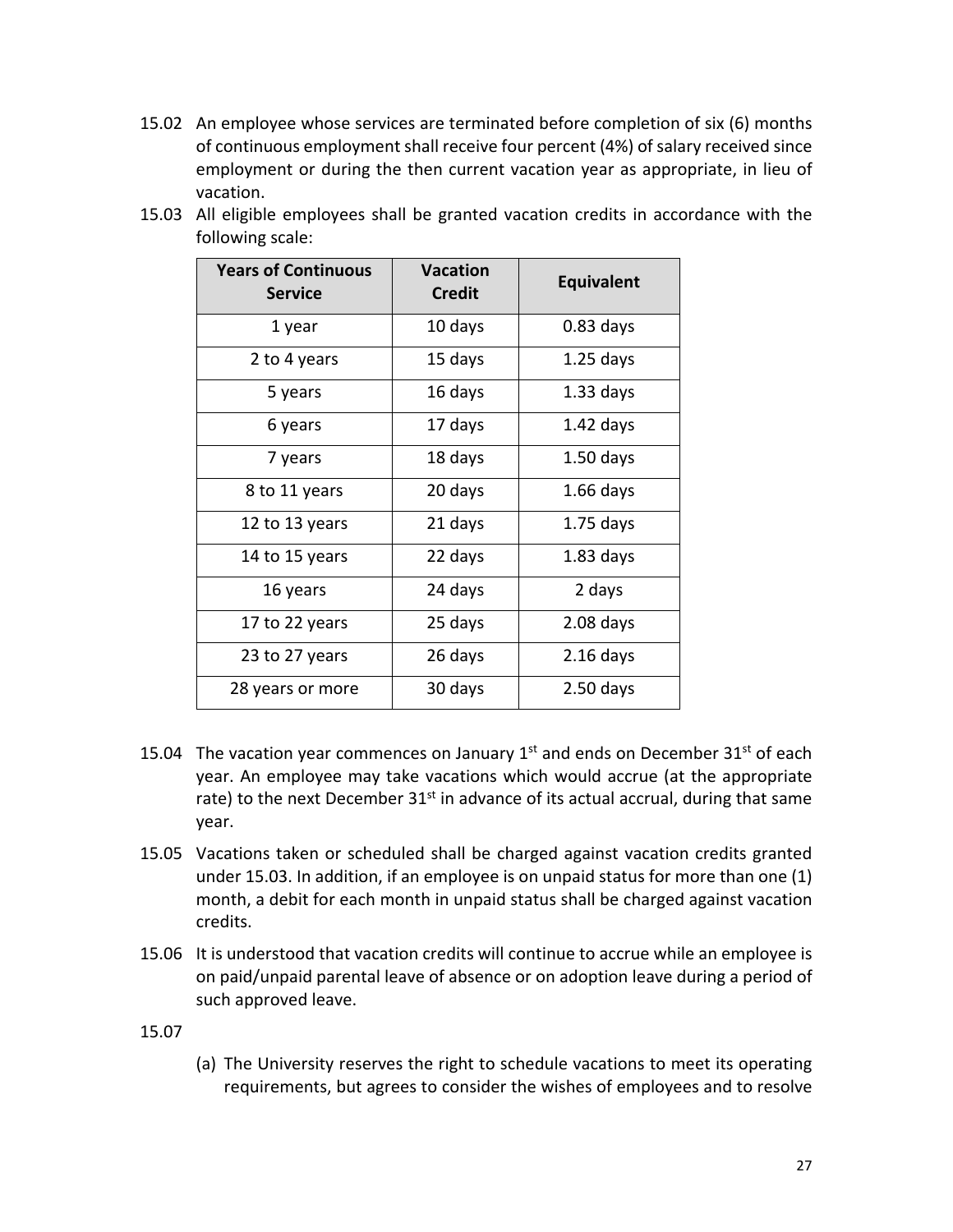conflicts between employees' wishes on a seniority basis where its operating requirements are not a factor. Vacation schedules shall be posted by April 8<sup>th</sup> in each year. While an employee may exercise seniority in vacation scheduling, they may not do so after March  $31<sup>st</sup>$ . After March  $31<sup>st</sup>$ , vacation requests made by an employee to their immediate supervisor will normally be approved or denied in seven (7) calendar days or sooner where possible.

- (b) Vacation scheduling conflicts between temporary full-time employees shall be resolved based on the employees continuous start date at the University where operating requirements are not a factor.
- 15.08 Except as provided in 15.02, on termination of employment the University agrees:
	- (a) to pay the cash value of any vacation accrued in a previous vacation year and not taken provided there has been compliance with 15.09, and
	- (b) to make a cash settlement with respect to the pro-rated value of vacation entitlement from the first  $(1<sup>st</sup>)$  day of January prior to the date of termination to that date.
- 15.09 An employee must use at least ten (10) days of their vacation credits during the year in which it was earned. It is further understood that carried over vacations must be used during the calendar year immediately following.

In extenuating circumstances that prevents the employee from taking their carried over vacation, the employee's supervisor may agree to:

- (i) allow the carried over vacation to carry forward into the next vacation year; OR
- (ii) cash out the carried over vacation credits.

### <span id="page-29-0"></span>**ARTICLE 16 – SICK LEAVE**

- 16.01 If illness prevents regular full-time employees of the bargaining unit from performing their duties, the University will provide sufficient sick leave to continue full regular pay, without any premium, through, but not beyond, the required waiting period for long term disability benefits.
- 16.02 Sick leave for probationary employees ((a) and (b) only) and temporary full-time employees is as follows:
	- (a) three (3) working days in the first three (3) month's employment;
	- (b) an additional ten (10) working days after three (3) months of employment;
	- (c) thirteen (13) days sick leave renewable on the employee's anniversary date.
- 16.03 Employees who will, after ninety (90) calendar days, become entitled by reason of disability to receive income protection at sixty-six and two-thirds percent (66⅔%) of their salary rate at the time of commencement of the disability, will receive an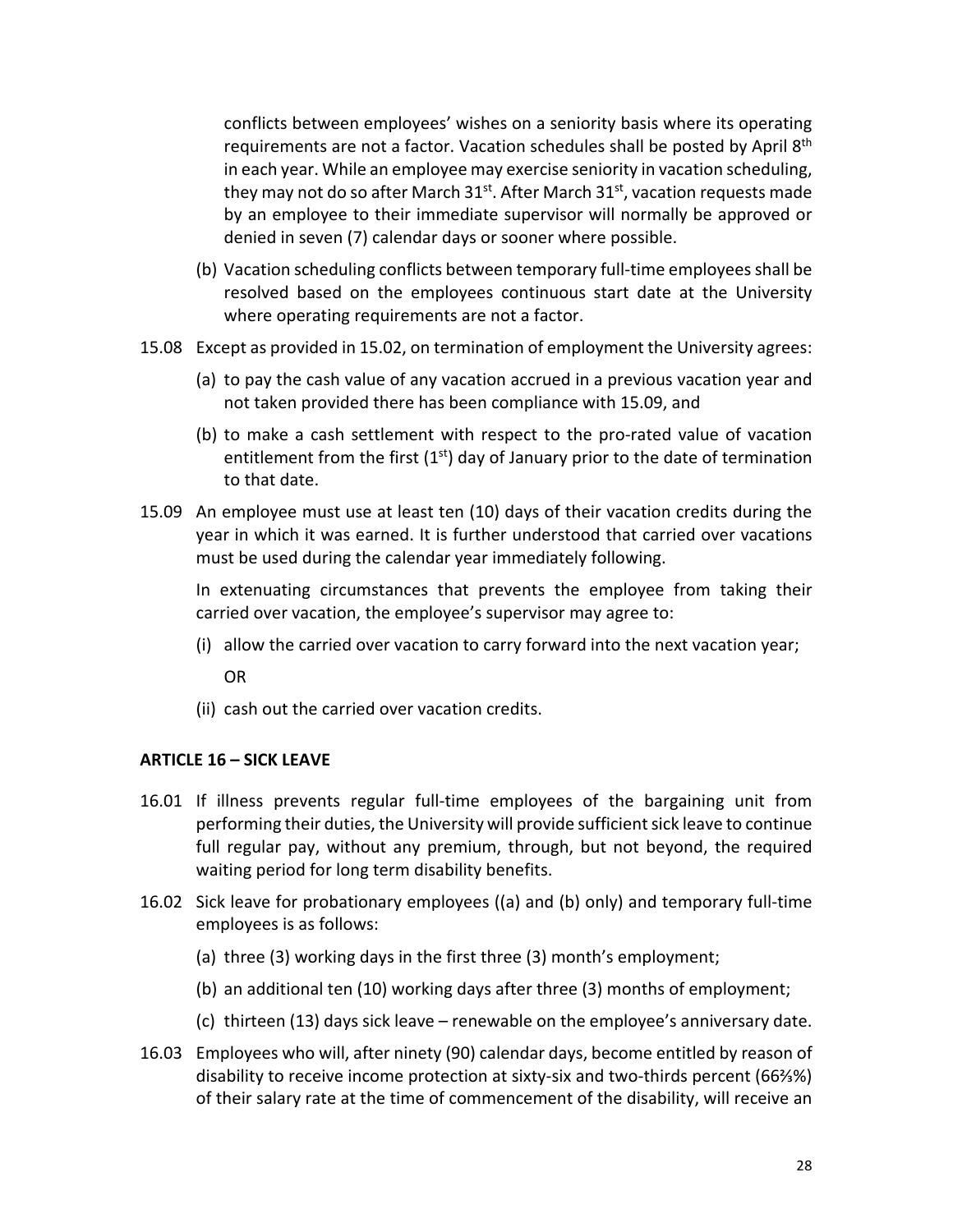additional thirteen and one-third percent (13⅓%) of their basic wages for up to four (4) months from the commencement of the time for which income protection payments are received or until the disability ceases, whichever is sooner.

- 16.04 For absences of five (5) or more consecutive work days, the employee shall provide medical evidence verifying the illness. The University may require such evidence for lesser periods provided the employee is allowed reasonable time to obtain such evidence.
- 16.05 An employee shall give notice to their immediate supervisor, or designate, of any illness which will prevent the from performing their duties.
- 16.06 When an employee is entitled to receive compensation under the Workplace Safety and Insurance Act, their salary will continue up to the limit of their sick leave entitlement. The employee shall reimburse the University in an amount equal to lost time compensation received under that Act in respect of the period for which they received full salary. Sick leave used shall then be reinstated as of the date the employee returns to work.

In circumstances where the employee's sick-leave credit balance may be insufficient to provide the employee with full salary until the WSIB initial decision on the claim has been made, the employee will be given the option of having the University continue to provide sick-leave entitlement to the employee. It is understood that should the employee elect to have this additional sick-leave with pay provided, the employee shall reimburse the University in an amount equal to the salary received as a result of receiving these additional sick leave credits. However, the employee's reinstated sick-leave credits will not include these additional days of sick-leave.

- 16.07 A period of certified illness of one (1) day or more during a period of vacation leave will be recorded as sick leave. In cases involving a certified illness the University may require a second opinion as to the employee's illness from another mutually agreeable and legally qualified medical practitioner (with the understanding that in the event of a second opinion other than the University's Medical Director the employee is responsible for any fees).
- 16.08 Medical and dental appointments should be made outside normal working hours whenever possible. When this is not possible, the employees may be granted two (2) hours off work without loss of credit. In such circumstances, the employee will attempt to schedule the appointment so as to minimize disruption to departmental operations. Time in excess of two (2) hours shall be accumulated and charged against the employee's sick leave credits. Employees will not automatically take the entire two (2) hours off work, if attendance at the medical appointment and return to work can be completed in less time. Employees are normally required to provide a minimum of 48 hours' notice to their supervisor when time off is required.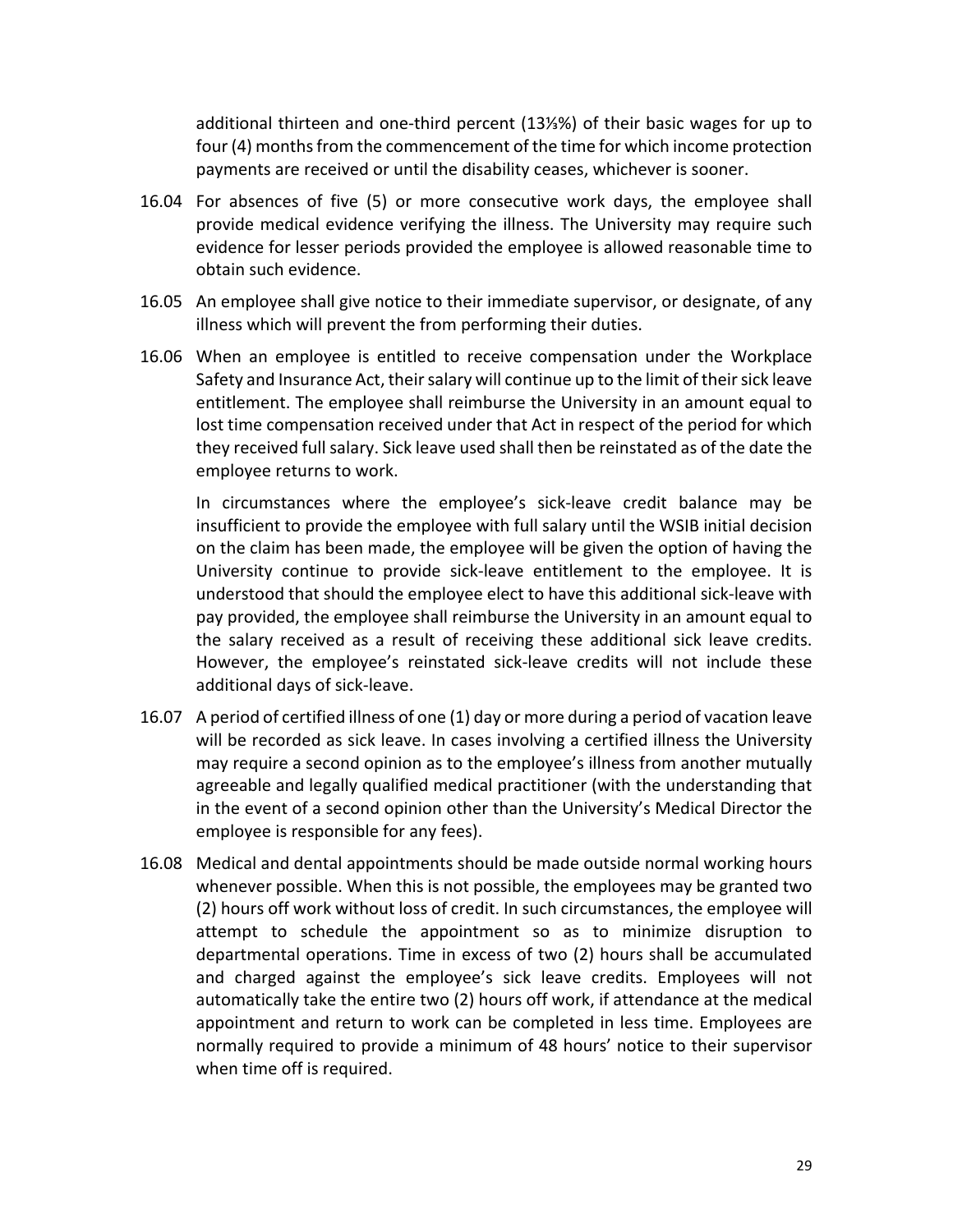16.09 The University will notify the Union within five (5) working days of any bargaining unit member who has filed a WSIB claim due to a lost-time injury, and in the case of Long Term Disability (LTD), of any member who has been issued with an LTD application kit.

### <span id="page-31-0"></span>**ARTICLE 17 – TEMPORARY EMPLOYMENT**

### 17.01

- (a) The hiring of temporary full-time employee shall not be in established positions except in the case of the temporary absence of the regular incumbent to a maximum of thirty-six (36) months.
- (b) The hiring of temporary full-time employee in an established regular full-time position shall be permitted during the recruitment period, which will begin on the date the position first becomes vacant; and which shall not exceed twelve (12) weeks. Any request by the University for an extension to this twelve (12) week period, shall be made in writing to the Union for approval, which approval shall not be unreasonably withheld.
- (c) In order to meet specific project or program needs, temporary full-time employees may be hired for periods not to exceed twenty-four (24) months. In no circumstance can such appointments be extended beyond twenty-four (24) months. If the work continues beyond twenty-four (24) months, the position will be posted as regular full-time. At the time that such a temporary employee is hired, the Union shall be advised of the specific project or program work.
- (d) The University shall provide the Union with a monthly list of temporary employees, the position employed during the month, and in response to a specific inquiry from the Union, a job fact sheet summary. The list will be provided prior to the end of each month.

### <span id="page-31-1"></span>**ARTICLE 18 – JOB POSTINGS**

18.01 The University will provide bulletin boards in sufficient locations to ensure reasonable availability to employees of notices regarding Union meetings and other local Union activities. All such notices must be signed by an officer of the Union and a copy sent to Staff Relations.

### **Job Posting**

- 18.02 (a)
	- 1) When the University decides to fill a job vacancy within the bargaining unit, except temporary vacancies of less than twelve (12) weeks, such vacancy shall be posted for seven (7) calendar days on electronic bulletin boards only. Such non posted temporary vacancies shall not be extended, except by posting.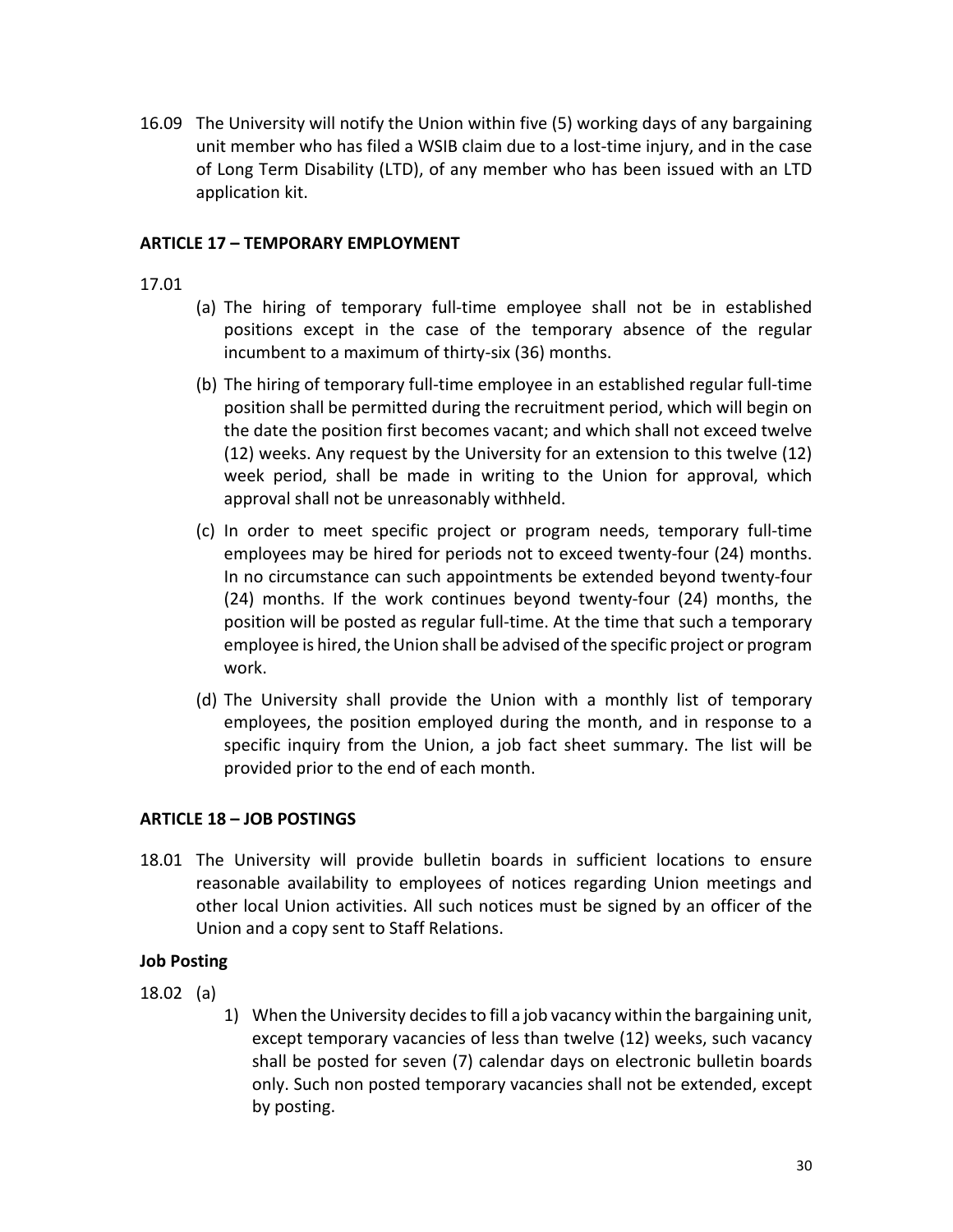- 2) In the case of a temporary absence of a regular full-time incumbent (e.g. sick leave; leaves of absence), and which absence was not expected to extend to twelve (12) weeks, posting will not be required. It is understood that unforeseen circumstances may require extensions which will be mutually agreed to by the Union and the University.
- 3) In cases where a unit/department requires the appointment of a Team Leader from within the same work group (no vacancy exists), the opportunity will be posted within the work group only. For the purpose of this clause "work group" will mean a group of employees within the same department (under the same department number) whose duties and responsibilities support common functions.
- 4) Such job postings shall indicate the salary band or wage rate and the position number and reflect a summary of the duties and responsibilities of the position. All postings for jobs within the Union shall state: "This position is covered by the Collective Agreement with the United Steelworkers".
- (b) Normally, applications for vacancies will not be considered from an employee during the probationary period as defined in Article 12.02. Probationary employees may request this to be waived.
- (c) Every effort will be made to ensure job posting qualifications reflect the qualifications as interpreted by the Joint and Equal Job Evaluation Committee.

### (d) **Applications**

Any employee who feels that they are qualified may apply for the position. It is the responsibility of the employee to demonstrate evidence of qualification at the time of application. In all cases of job competition, the University shall assess the skill, efficiency and capability of the applicants using all relevant information and when these factors are assessed to be relatively equal, seniority shall govern.

### (e) **Offer Letters**

The University shall send the Union a copy of the successful applicant's appointment letter within five (5) working days of the receipt of the employee data form in Human Resources.

All appointment letters, including temporary full-time appointments, shall contain the salary band or wage rate and the position number (if applicable) of the appointment, the department/unit, and the expected end date of the appointment.

### (f) **Disclosure**

Upon request by the Union, the University shall provide the list of all bargaining unit applicants to that job competition. The list will be by level of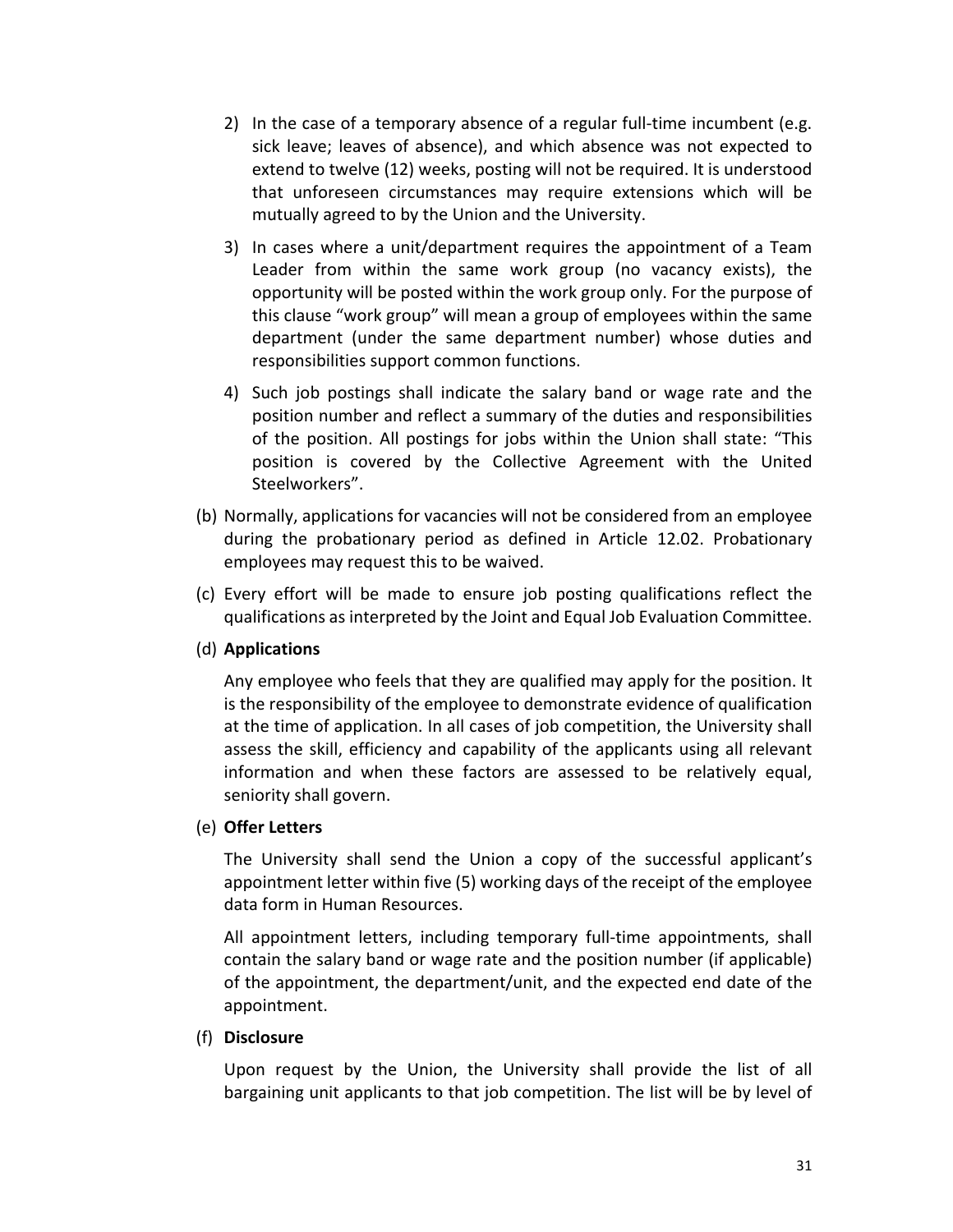consideration and shall note the applicants' employment status (TFT or RFT). The listing will also note the number (if any) of applicants from outside the bargaining unit.

## (g) **Feedback**

Candidates not selected shall be informed by phone, email or in writing within five (5) working days of receipt of acceptance of the written employment letter. Regular full-time candidates not selected to bargaining unit regular fulltime vacancies will be provided with the reasons why they were not successful, when the position was awarded to a temporary full-time employee. Upon receipt of a written request from the regular full-time employee, such reasons will be provided in writing. When requested to do so by a regular full-time candidate not selected, the University will meet with the employee for the purpose of discussion of how the employee might prepare for future job postings.

# **Levels of Consideration**

18.03

- (a) Levels of consideration for posted bargaining unit positions will be as follows:
	- (1) qualified regular full-time employees within the bargaining unit will be considered first. If there are no qualified candidates from the first level of consideration; then
	- (2) qualified temporary full-time employees within the bargaining unit will be considered next. If there are no qualified candidates from this second level of consideration; then
	- (3) Thereafter the Parties agree that the hiring practice will reflect, endorse and support the tenets of University's Employment Equity Plan.
- 18.04 A successful candidate for a regular full-time position, shall receive a copy of the job fact sheet for their newly acquired position. In the case of temporary fulltime positions where there is no job fact sheet, the supervisor will supply the job fact sheet summary. The Union shall also be provided with these documents when the position is posted.
- 18.05 When requested by the Union, the University will provide the reason(s) as to why a regular full-time vacant position is not being refilled.
- 18.06 Subject to Article 18.02, the following arrangements will govern the promotion of regular full-time employees to regular full-time positions.
	- (a) The successful applicant will be placed on a trial period for a period of up to four (4) calendar weeks from the date of appointment. In the event that the successful candidate proves unsatisfactory in the position during this trial period, or if the employee is unable to perform the duties of the new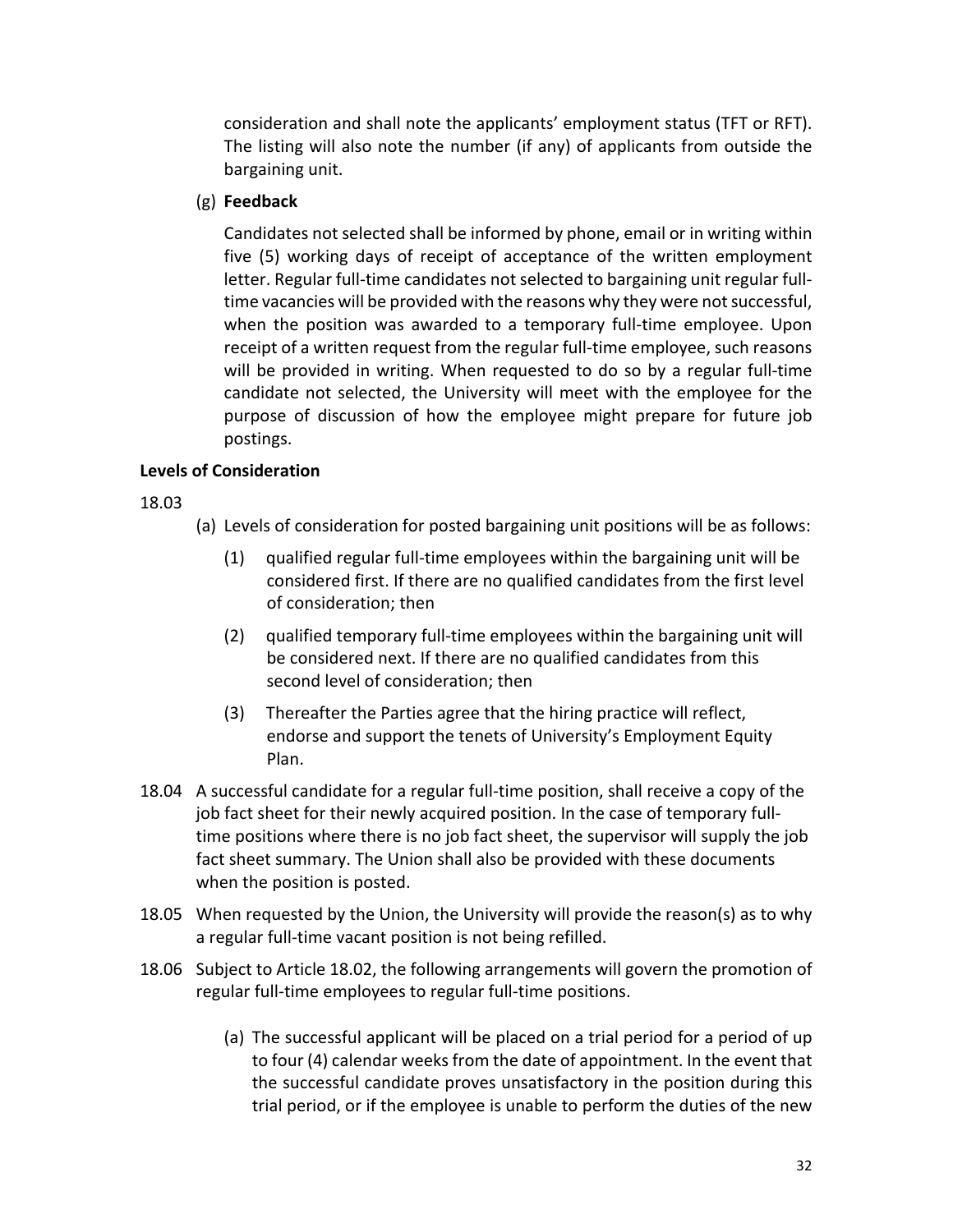position, the employee shall be returned to their former position and wage without loss of seniority. Any other employee promoted because of the rearrangement of positions shall also be returned to their former position and wage without loss of seniority.

(b) During the training period noted above, the successful applicant may elect to be returned to their former position and wage without loss of seniority. Any other employee promoted or transferred because of the rearrangement of position shall be returned to their former position and wage without loss of seniority and may not grieve such a return.

### <span id="page-34-0"></span>**ARTICLE 19 – HOURS OF WORK AND OVERTIME**

- 19.01 The standard work week shall be thirty-five (35) or thirty-seven and one-half (37½) hours and the standard work day shall be seven (7) or seven and one-half (7½) hours (there shall be no split shifts). It is hereby expressly understood that the provisions of this section are intended only to provide a basis for calculating time worked and shall not be, or construed to be, a guarantee of hours of work per day nor as to the days of work per week. The standard work week of thirty-five (35) hours or thirty-seven and one-half hours (37½) shall normally be scheduled on five (5) days per week or so as to average five (5) days of seven (7) hours or seven and one-half (7½) hours and thirty-five (35) hours or thirty-seven and one-half (37½) hours per week over one complete cycle of a rotating schedule.
- 19.02 The regular work schedule contemplated in 19.01 may be varied by mutual agreement of the employing department, the employee, and the Union, to the extent that the total hours do not exceed seventy (70) hours in a pay period. It is understood that these arrangements will not result in additional payments of overtime.
- 19.03
- (a) It is understood that the University will prepare regular schedules of the hours to be worked by employees and will post such schedules where they will be available to the employees concerned. When a new schedule providing for a general revision of hours to be worked is to go into effect, employees shall be notified by posting two (2) weeks in advance. In the case of individual or minor revisions required by illness, holidays, vacations, leave of absence, terminations and the like, the University will make every endeavour to give the employee or employees concerned at least two (2) days' notice. Such notice may not be possible in cases of illness, bereavement or other emergency.
- (b) The University will consider the shift preferences of employees where possible and such preferences will be dealt with on a seniority basis. Employee requests to work flexible shift arrangements will be considered subject to operational requirements and such requests will be dealt with on a seniority basis.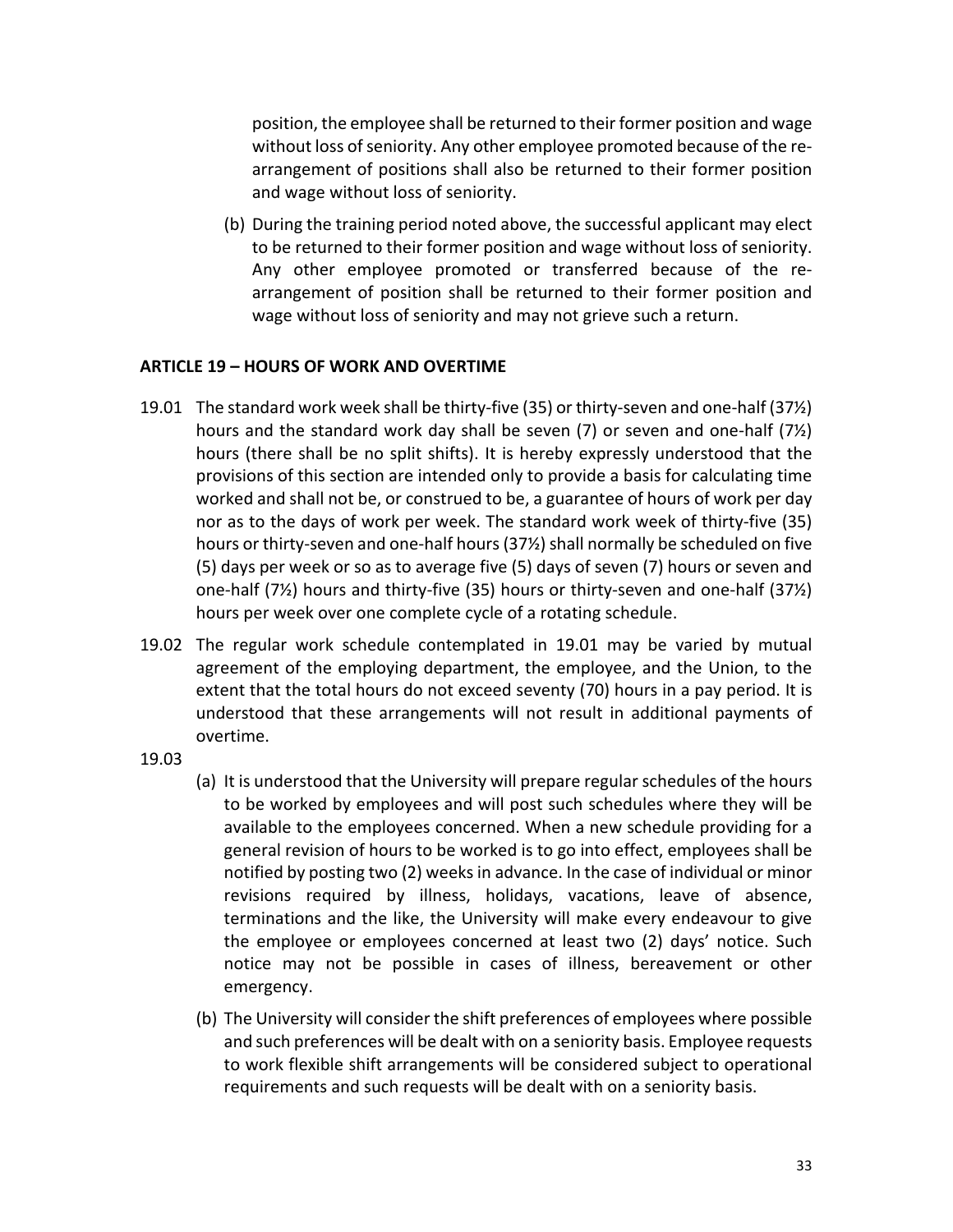- (c) An employee whose family responsibilities (e.g. child-care) will initially be affected by a permanent change to their hours of work, will be provided with reasonable notice and/or an opportunity to make alternate arrangements prior to the implementation of the change in hours.
- (d) Notwithstanding 19.02, an employee who requires religious accommodation to observe the religious obligations and practice of their faith shall discuss such accommodation with their immediate supervisor. Accommodation may involve rearrangement of daily duties and/or hours as appropriate to meet the employee needs and operational requirements.
- 19.04
- (a) Standard working hours shall be organized to provide employees with a meal break which shall not be included in the calculation of hours worked and two (2) fifteen (15) minute rest periods which shall be so included. Normally, one (1) rest period will be provided before the meal break and one (1) after.
- (b) When an employee has not been provided with a meal from the University, the University agrees to pay a meal allowance of \$15.00 plus tax to an employee who works more than ten (10) consecutive hours (exclusive of meal breaks and rest periods) at the supervisor's request. The meal allowance will be granted only in cases where the employee was not given at least sixteen (16) hours prior notice of working such consecutive hours of work.

19.05

- (a) Authorized work performed in excess of the employee's normal work schedule or on an employee's scheduled day off shall be paid at the rate of time and one-half  $(1/2)$  the employee's regular hourly rate, it being understood that when payment at time and one-half (1½) has been made for any such scheduled work, the time involved shall not be included again for the purpose of establishing a premium payment for that or any other work.
- (b) Any employee who is scheduled to work overtime on a scheduled day off will receive a minimum of three (3) hours pay at the appropriate overtime rate.
- (c) Any employee who is scheduled to work overtime on a Sunday will receive two (2) times the employee's regular hourly rate. The time involved shall not be included again for the purpose of establishing a premium payment.
- (d) In the case of an employee on a 4-day work week, the appropriate "overtime rate" is straight time for authorized overtime worked between twenty-eight (28) and thirty-five (35) hours inclusive.
- 19.06 To the extent feasible, employees shall be given the opportunity to volunteer for scheduled overtime. When the assignment of overtime is necessary, it shall be assigned in such a way as to divide overtime work as equally as practical among employees who normally perform the required work. Where overtime has been accepted on a voluntary basis or assigned, an employee scheduled to work may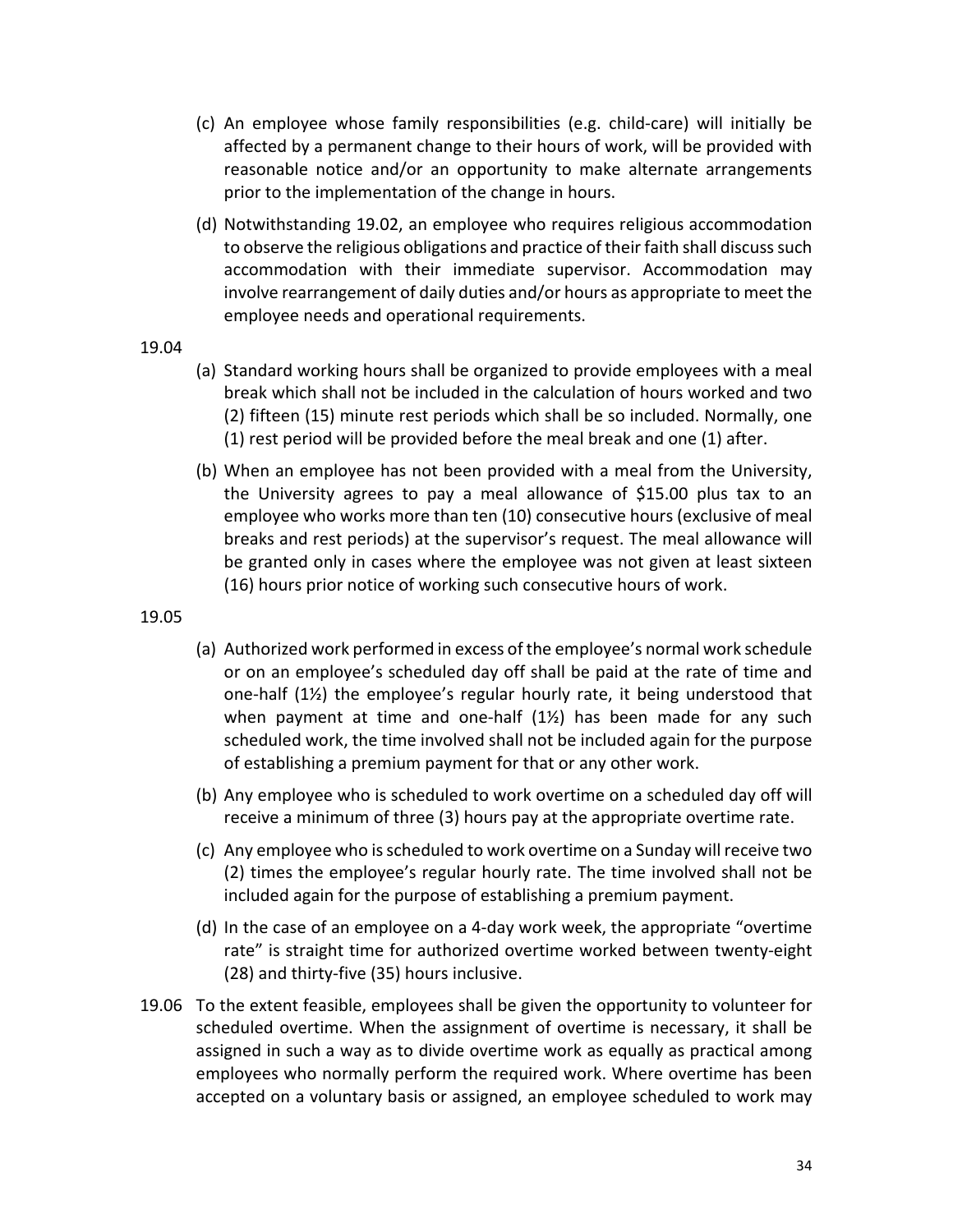obtain a substitute who shall be acceptable to the appropriate supervisor. Every effort will be made to give employees as much notice as possible.

19.07

- (a) Where an employee requests time off in lieu of overtime, the University shall make every effort to provide for such time off at the time selected by the employee. The ratio for overtime shall apply to the calculation of the appropriate time off. No employee shall be compelled to liquidate overtime by taking time off.
- (b) Where an employee requests time off in lieu of overtime and the time off accumulated between January 1<sup>st</sup> and December 31<sup>st</sup> of one (1) year has not been taken as time off, then the employee and their supervisor must arrange for the employee to take the time off by August  $31<sup>st</sup>$  of the following year or to void the accumulated overtime by being paid for same.
- 19.08 Notwithstanding the provisions of this Article, an employee who is absent from work without either permission or supporting medical evidence to justify the absence, and who has been duly warned in writing shall not be paid overtime in the pay period during which the absence occurs until they have worked their normal work schedule.
- 19.09 Notwithstanding the provisions of paragraph 19.01 of this Agreement, work schedules presently in effect which do not conform to the provisions of that paragraph may be continued in effect or modified within their present limits provided that:
	- (a) no such schedule shall require a work week averaging more than thirtyseven and one-half (37½) hours over its duration, and;
	- (b) daily hours of work greater than seven (7) but which do not extend beyond seven and one-half (7½) shall be paid for at the employee's regular hourly rate.
- 19.10 It is understood and agreed that for certain employees, such as console operators not employed on straight day work, the meal break and rest periods provided in paragraph 19.04 shall be taken at the primary place of duty and the meal break shall be included in the calculation of hours worked.
- 19.11 It is agreed that present employees who have regular full-time status and who request and are granted 4-day work weeks will be so appointed as regular fulltime employees on the following basis:
	- (a) Seniority shall continue to accrue;
	- (b) Wages, vacation and sick leave entitlement will be prorated accordingly;
	- (c) Benefit coverage will remain the same except for Pension Benefits, Life Insurance coverage and Long Term Disability, which are based on actual wages earned.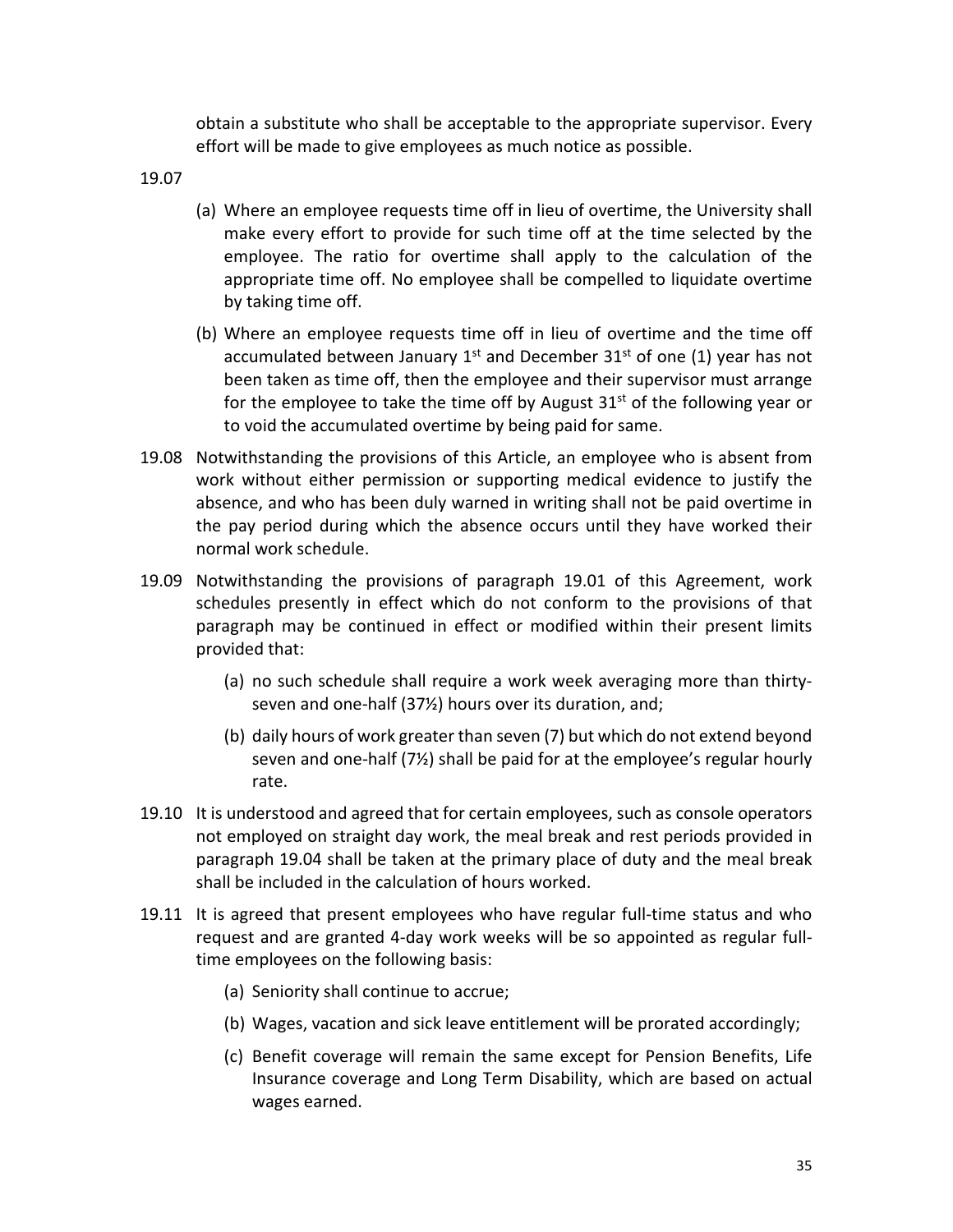New hires who accept employment under a 4-day work week do so as set out above. Employee requests for the conversion of a regular full-time position to a 4 day work week position are to be submitted in writing, to the employee's appropriate supervisor or department head. If approved, the employee will be issued with a new employment offer letter, with a copy to the Union.

#### **ARTICLE 20 – EMERGENCY CALL-IN AND STAND-BY**

#### **Emergency Call-In**

- 20.01
- (a) An employee called in to work in an emergency outside their scheduled shift and without previous notice shall be paid at the appropriate overtime rate (see Article 19.05) with a minimum of four (4) hours, at time and one-half (1½). Any further such call-in within the same four (4) hour period shall be paid at the appropriate overtime rate for the hours worked. In the event that a portion of such four (4) hours extends into their regular shift, the employee will be paid for such portion at the overtime rate.
- (b) In cases where an employee has been provided with the technology to enable them to resolve problems from home, eliminating the need to attend the workplace, they will be provided with a minimum of two (2) hours overtime at the appropriate overtime rate (see Article 19.05). Any further such calls at home within the same two (2) hour period, shall be paid at the appropriate overtime rate for the actual hours worked.
- 20.02 Except as provided in paragraph 20.01, an employee who is scheduled to work overtime shall be paid for a minimum of three (3) hours at their overtime rate.
- 20.03 These minima shall not apply to overtime which is contiguous with the employee's normal shift, nor to overtime which is separated from a normal shift only by a meal break provided the employee was aware of the overtime requirement prior to the end of their normal shift.

#### **Standby**

- 20.04 The University's operational requirements are such that employees in some positions, as part of their regular duties and responsibilities, may be scheduled to be on standby. In such cases, the employee will receive confirmation of their standby schedule in advance, in writing or by email. The following applies to employees scheduled to standby:
	- (a) Employees scheduled to standby will receive three dollars (\$3.00) per hour that they are on standby,
	- (b) Employees required to attend to work while on standby will also be entitled to emergency call-in as per Article 20.01,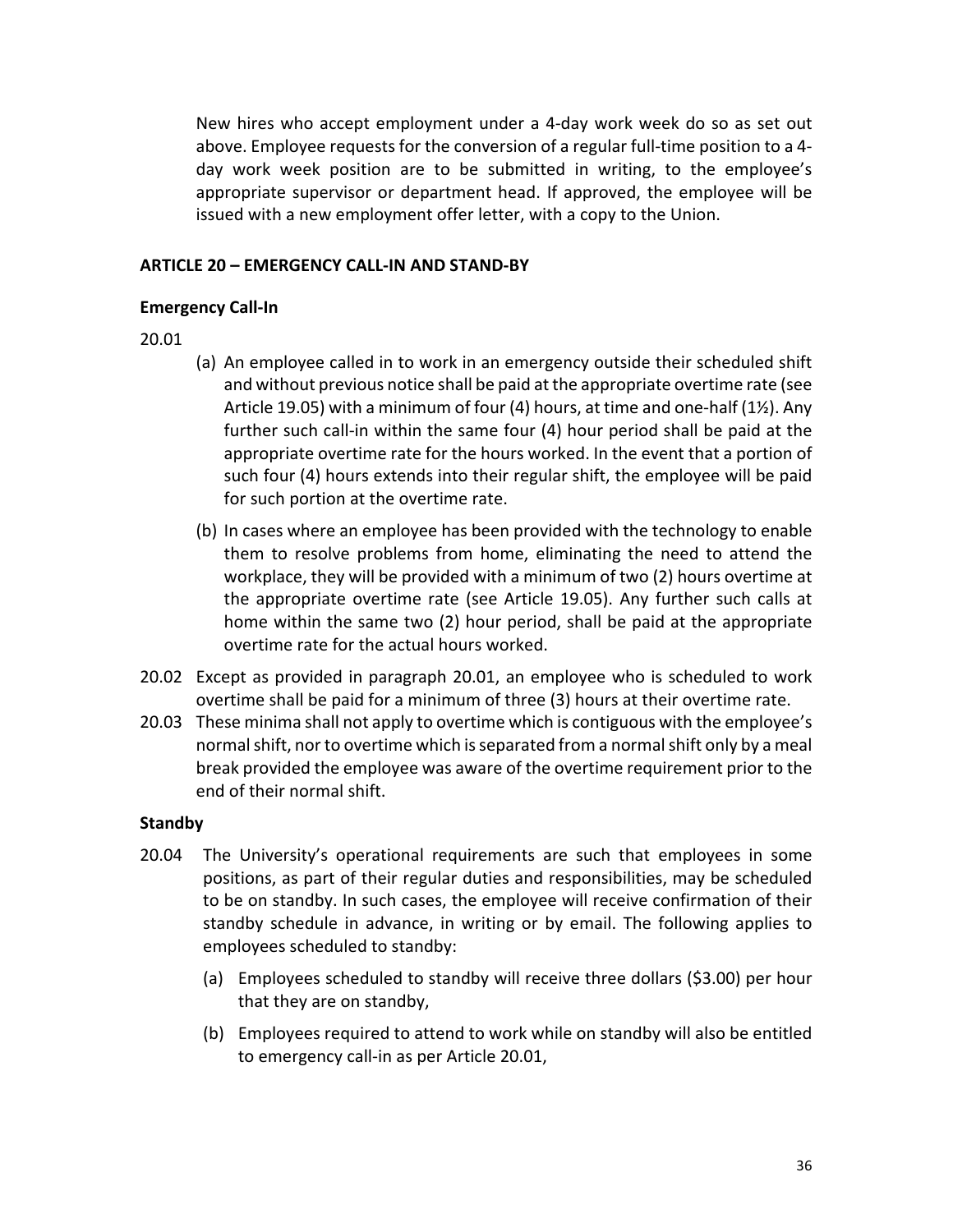- (c) Employees required to attend to work from home, while on stand-by, will also be entitled to emergency call-in pay as per Article 20.01 (b).
- (d) When scheduled to stand by, employees must be available to attend at the workplace within one-half (½) hour of when such attendance is required.

# **ARTICLE 21 – TEAM LEADER**

21.01 It is acknowledged that team leaders do not have responsibility for, nor can be delegated to hire, discipline or initiate discipline or terminate employees. The role of a team leader is to provide functional guidance to the assigned work group. It is further acknowledged that a team leader is not deemed to be a Supervisor for purposes of the *Occupational Health and Safety Act*. All positions of team leader shall be posted and filled in accordance with Article 18.

As outlined in Memorandum of Agreement #12 – Team Leaders, a team leader will be eligible to receive a five percent (5%) team leader premium, if they are within the same salary band as the group of employees to which they provide the team leadership. If the team leader is currently paid in a higher salary band than the group of employees to which they provide team leadership, then no additional team leader premium will be provided.

# **ARTICLE 22 – WAGES**

- 22.01 The University and the Union agree to accept, for the term of this Agreement, the salary provisions outlined in Schedule "A" attached hereto and forming part of this Agreement.
- 22.02 If an employee has, in addition to the English language, a language facility which is a normal part of the job requirement and such facility is regularly used, a language bonus in the amount of twelve dollars (\$12.00) per additional language per week will be paid. The determination of such payment will be at the sole discretion of the University.

# **ARTICLE 23 – BENEFITS**

- 23.01 The components of the regular full-time employee benefits program are:
	- (a) sick leave as provided by Article 16;
	- (b) long term salary continuation insurance;
	- (c) medical insurance providing major medical, semi-private hospital coverage, hearing and vision care;
	- (d) group life insurance;
	- (e) pension plans;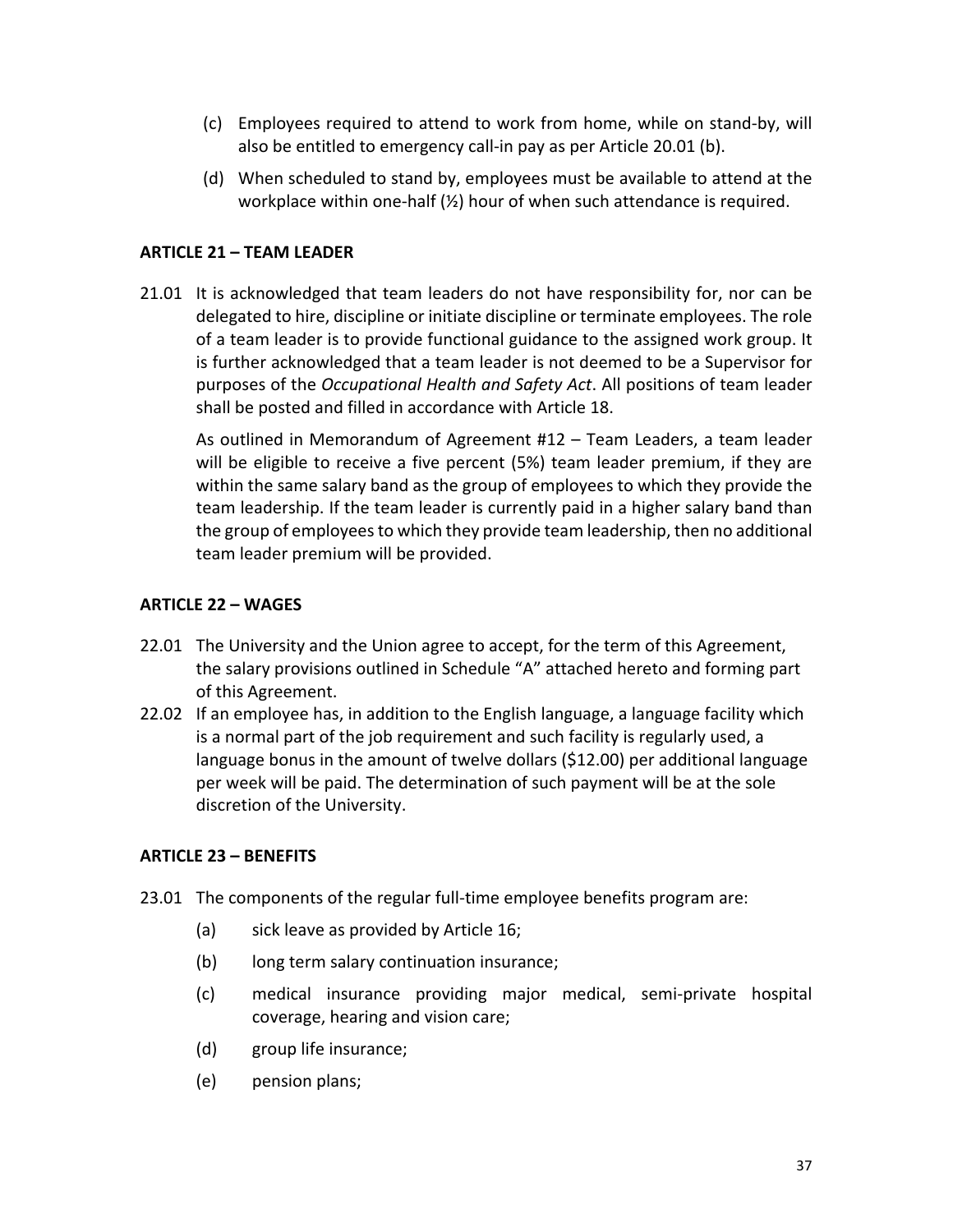- (f) basic medical and hospital insurance as required by legislation;
- (g) dental plan.

**The reference to "pension plans" in Article 23.01 (e) will remain in effect until the UG Conversion date at which time it will be deleted as per the Memorandum of Agreement Regarding Consent to the Conversion to the UPP.**

- 23.02 The University will contribute sixty-six and two-thirds per cent (66⅔ %) of the total costs of the benefits indicated in sub-paragraph (b), (d), and (f) above. The University will contribute one-hundred percent (100%) of the total cost of the benefits indicated in sub-paragraph (c) above. The University will contribute eighty percent (80%) of the total premium costs of dental insurance.
- 23.03 The benefits of major medical, basic medical and group life insurance will be extended to temporary full-time employees whose appointment is for a period of six (6) months or more on the basis of the University contributing sixty-six and two-thirds percent (66⅔ %) of the total cost of these plans.
- 23.04 For new employees hired on or after October 1, 2008, establish a ten-year continuous service requirement at the University to be eligible for post-retirement benefits upon drawing a pension from the University. For the purpose of this provision it is understood continuous service will include temporary full-time appointments with breaks in service between successive appointments of 8 weeks or less. Employees on 8, 9, 10 month appointments will be deemed to have continuous service.

# **ARTICLE 24 – METHOD OF PAYMENT OF WAGES**

- 24.01 Wages are calculated on hourly rates over two (2) week periods ending on Thursday, on the assumption that normal scheduled hours are worked. This calculation is modified by the addition of premiums and overtime earned and the deduction of unpaid absences during the immediately preceding pay period.
- 24.02 Payment of wages is made every second Thursday of assumed earnings to and including that day modified as indicated in Article 24.01 above.
- 24.03 Notification of changes in the above procedure will be given to employees and to the Union before being put into effect.

# **ARTICLE 25 – REDUNDANCY AND LAY-OFF**

25.01 "Redundancy", as it pertains to this Article, means cessation of a position(s) because of a reduction in force, lack of work, the discontinuance of a function or a facility of the University; however, "redundancy" may not necessarily result in a "lay-off".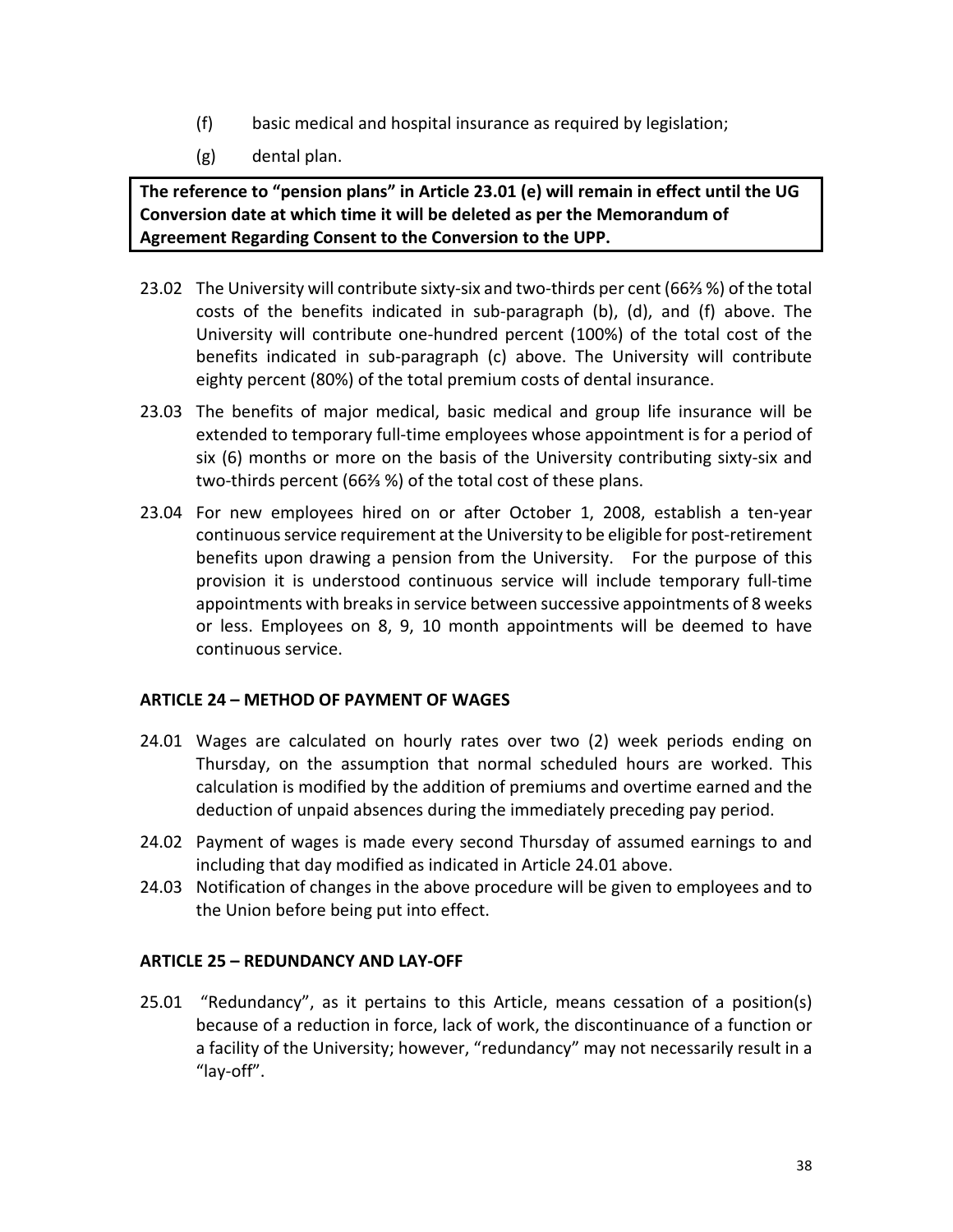"Lay-off" means cessation of employment because of lack of work in an employee's salary band or the discontinuance of a function or facility of the University; Individual grievances alleging violation of this Article will be submitted at Step 2 of the Grievance Process.

#### 25.02 **Notice to the Union**

(a) In the event the University declares a need to lay off employees or declare position(s) redundant within the bargaining unit, the Director, Staff Relations, or their designate will provide the Union with as much notice as reasonably possible of the proposed lay-off and no less than fifteen (15) working days prior to the proposed redundancy.

At this meeting, the University will outline for the Union the relevant staffing and financial information utilized in making the decision(s) to declare positions redundant and information required by the Joint and Equal Redeployment Committee to carry out its mandate.

# **Joint and Equal Redeployment Committee**

- (b) A Joint and Equal Redeployment Committee will be struck and shall be comprised of no more than five (5) representatives from the Union, to include the President and Grievance Officer and no more than five (5) representatives from the University including the Director, Staff Relations or their designate.
- (c) The Joint and Equal Redeployment Committee will normally convene or exchange written information prior to any affected employee(s) being notified and no later than one (1) week after the notice referred to in (a). The Committee will meet as required to fulfill the mandate as in Article 25.03. Either party may convene a meeting of the Joint and Equal Redeployment Committee, if in their opinion it is required.

# **Notice to the Employee(s)**

- (d) The affected employee(s) will be notified of the position redundancy, as soon as possible following the meeting of the Joint and Equal Redeployment Committee, and no later than two (2) weeks after said meeting. The affected employee will be notified of their rights under this Article in a meeting that will involve the Director, Staff Relations or designate, the Department Chair and/or designate, and a Union Representative.
- (e) Following notification, as in (d), the affected employee(s) will meet with their HR Consultant to initiate the completion of an Employee Skills Portfolio. The affected employee(s) will normally decide whether they will exercise the option of a voluntary termination with receipt of payment per 25.10(b) or whether they will exercise their seniority on, or before the fifteenth  $(15<sup>th</sup>)$ working day following the notification of their position redundancy. The enhanced voluntary termination payment will not normally remain available beyond the fifteen (15) day period. In exceptional circumstances, and upon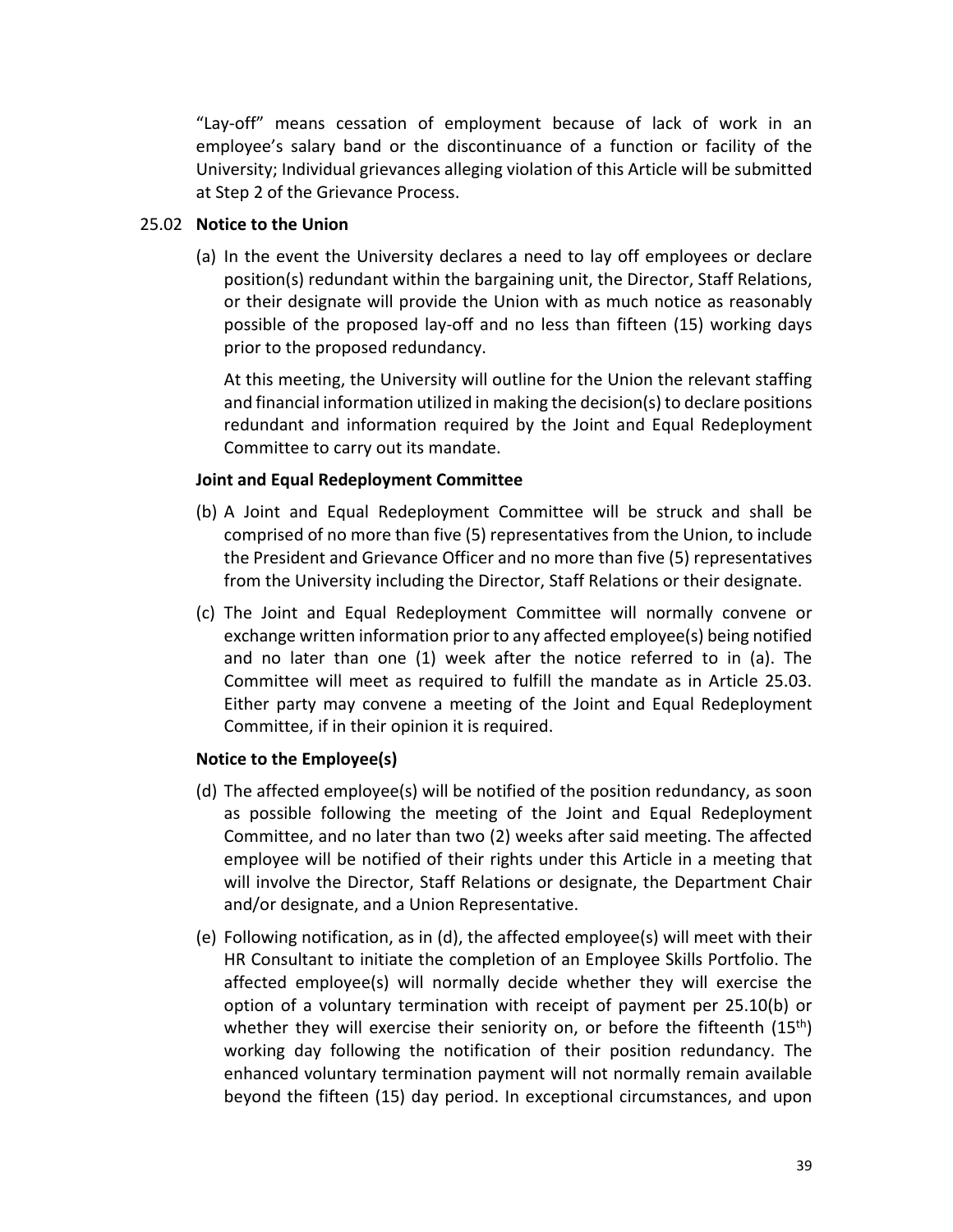written confirmation from the Union to the Director of Staff Relations, the University will extend to the affected employee up to fifteen (15) additional days to render their decision. Any extension will be cost neutral for the University with wages paid during that period deducted from the enhanced voluntary termination payment amount.

#### 25.03 **Mandate of the Joint and Equal Redeployment Committee**

- (a) Identify and propose possible alternatives to proposed layoffs and/or position redundancies;
- (b) Identify vacant positions within the bargaining unit or positions which are currently filled but which will become vacant within a six (6) month period;
- (c) Identify secondments to positions which could be performed by bargaining unit employees who have had their position declared redundant, or employees who are or would otherwise be laid off;
- (d) Identify temporary positions which could be performed by regular full-time employees who are or would otherwise be laid off;
- (e) The Committee may identify suitable, and mutually agreed upon, neutral third Party(ies) who will aid in the determination as to whether an affected employee has the skills and ability to perform the normal requirements of an identified position with a reasonable amount of training.

#### **Disclosure**

- (f) The University will assess the capability of an employee to perform the normal requirements of any position with a reasonable amount of training under this Article using all relevant information, including but not limited to the Employee's Skills Portfolio and the Official Job Fact Sheets on file in Human Resources.
- 25.04 In the event of redundancy or lay-off(s), within a College or directorate, it is agreed that first part-time, then temporary and then probationary employees will be laid off from the University first, where such lay-off satisfies the need for reduction.

# 25.05 **Application of Seniority**

In all cases of position redundancy, lay-off, or recall from lay-off, seniority within the seniority list established in 12.04 shall govern, provided that the employee has the skills and ability to perform the normal requirements of the position as indicated in the Official Job Fact Sheet on file in Human Resources, with a reasonable amount of training as indicated in the Official Job Fact Sheet.

25.06 For the purpose of bumping, layoff, and recall from layoff, the Union Executive shall head the seniority list during their term in office and shall resume their former standing on the seniority list upon termination of such office. However, the regular full-time position occupied by a member of the Executive may be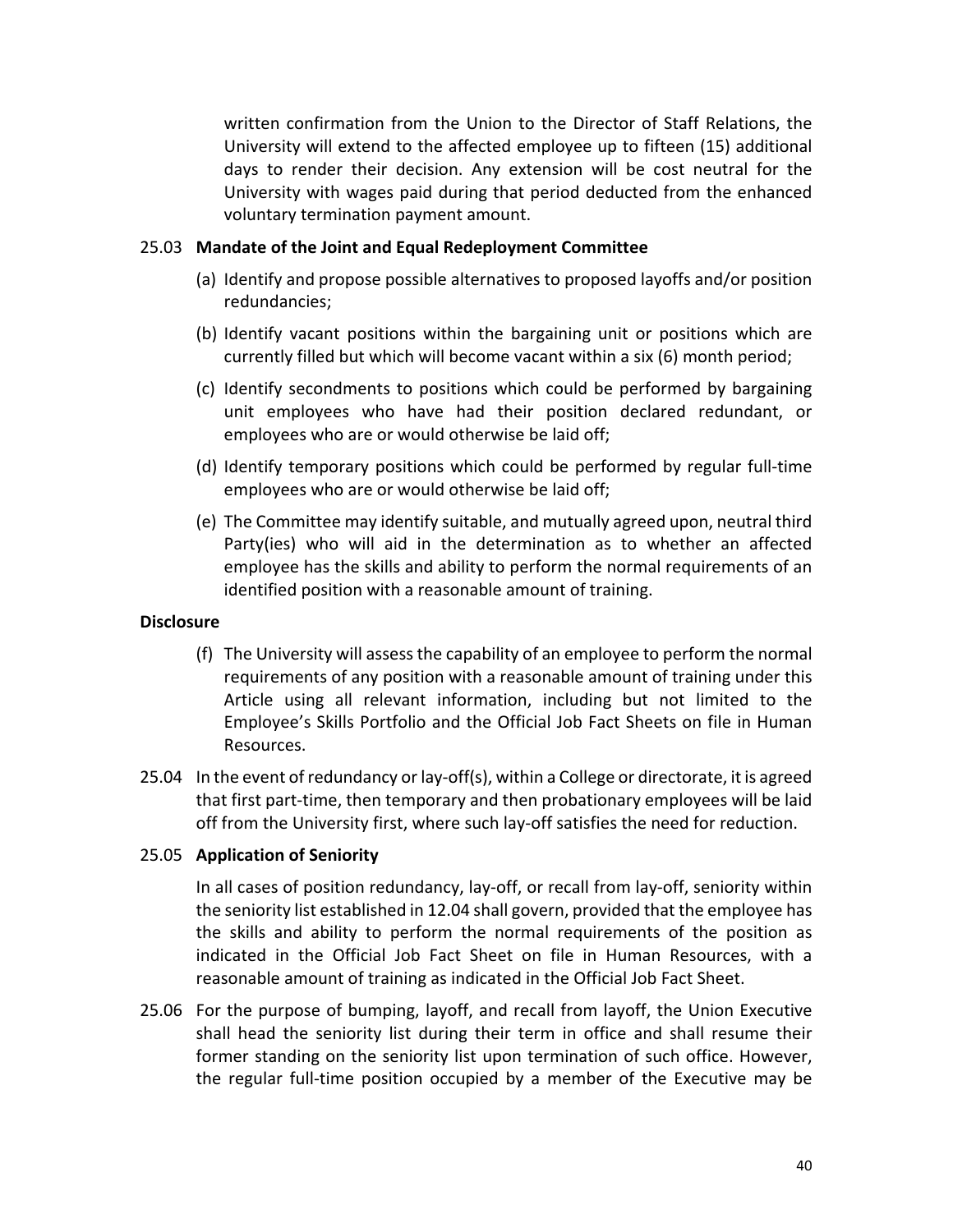declared redundant during their term of office and consequently they will be immediately subject to the redeployment and bumping provisions of this Article.

# 25.07 **Procedure**

- (a) If the redeployment exercise has been unsuccessful, and the affected regular full-time employee elects to exercise their seniority, then the following bumping procedures will apply to the affected employee(s).
- (b) Prior to the bumping procedure being invoked, the Union will be provided with two (2) working days (and up to a maximum of five (5) working days in extenuating circumstances) following the date of notification to consider an identified bump. If the Union does not agree with the identified bump, they will provide their reasons, in writing, to the Director, Staff Relations within the specified time limits.

# 25.08 **Bumping**

- (a) The employee(s) with the least seniority within their Department within the affected salary band will be displaced from their Department.
- (b) Once the employee is displaced from their Department they will be eligible, seniority permitting, to displace within their salary band, the most junior bargaining unit employee within their College or Directorate.
- (c) If any employee does not possess the skills and ability to perform the requirements of the position occupied by the most junior employee in their College or Directorate, they will be assigned the position occupied by the next most junior employee within their College or Directorate, seniority permitting, and so on, until an employee with less seniority within their band is identified in the College or Directorate where they have the skills and ability to perform the normal requirements of the position in question with a reasonable amount of training. If an employee does not have the skills and ability to perform a job within their salary band in their College or Directorate, the same process will be applied for bargaining unit jobs outside of the employee's College or Directorate within their same salary band.
- (d) The last employee displaced (resulting from (a), (b), or (c) above), will be eligible, seniority permitting, to displace the most junior employee within the next lower paid salary band, provided they have the skills and ability to perform the normal requirements of the position with a reasonable amount of training. The same process spelled out in (a), (b), and (c) above shall apply, until there is no position in any lower salary band in which an employee has the skills and ability to perform the normal requirements of the position in question with a reasonable amount of training.

# 25.09 **Notice to Employees**

If there is no position in any lower salary band in which an employee has the skills and ability to perform (as per Article 25.08 (d)), the University will give the affected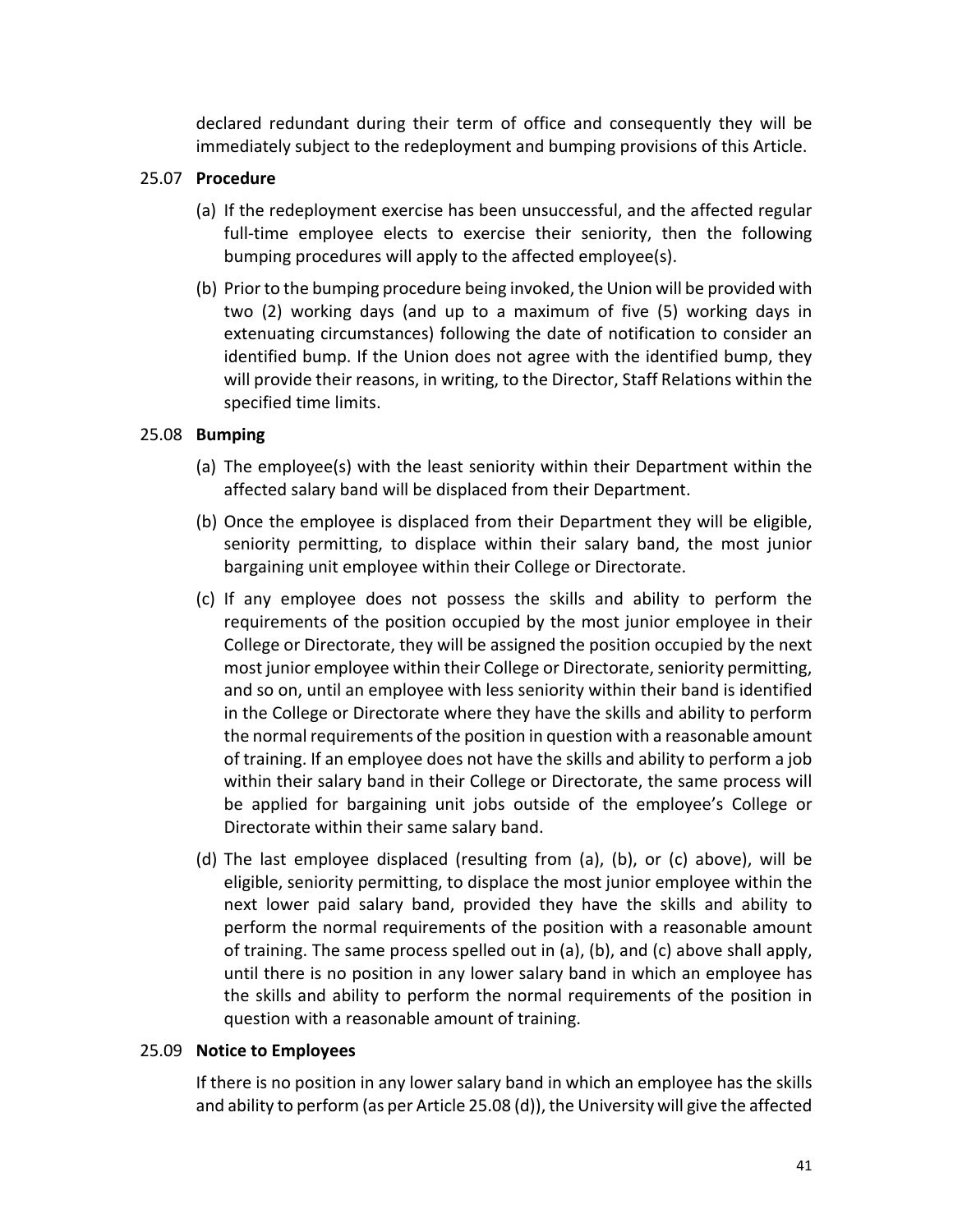| <b>Years of Service</b>    | <b>Month(s) of Notice</b> |
|----------------------------|---------------------------|
| Up to 4 years              | 1 month                   |
| 4 and 5 years              | 2 months                  |
| 6 and 7 years              | 3 months                  |
| 8 and 9 years              | 4 months                  |
| 10, 11, 12, 13, & 14 years | 5 months                  |
| 15 years or more           | 6 months                  |

employee(s) who has completed their probationary period written notice of impending lay-off in accordance with the following scale:

### 25.10

- (a) The employee noted above in Article 25.09 may elect to receive payment in lieu of notice equal to the lesser of three (3) weeks of pay per year of service to a maximum of fifty-two (52) weeks or the maximum number of weeks remaining until normal retirement. However, it is understood that should an employee elect to receive pay in lieu of notice, they relinquish their rights to recall as stipulated in Article 12.07 (f) and such employee shall be considered to have terminated their employment with the University.
- (b) An employee whose position has been declared redundant as outlined in Article 25.02(d) and (e) may elect to receive an enhanced voluntary termination payment in lieu of notice equal to one (1) month of pay per year of service to a maximum of fifteen (15) months, plus one (1) week of pay for each additional year of service beyond 15 years to a maximum payment of eighteen (18) months. It is understood that should an employee elect to receive this payment, they relinquish all rights under this Article and such employee shall be considered to have terminated their employment with the University.

#### 25.11

- (a) The University will attempt to relocate any employee whose position is declared redundant.
- (b) To the extent that the University is unable to redeploy an employee into a position in their same salary band, the University will consider redeployment into a position up to one (1) band higher or one (1) band lower, skills and ability permitting. For the purpose of this clause, an employee placed in a position in a lower salary band will be "green circled" and will receive negotiated increases for a period of two (2) contract years following placement,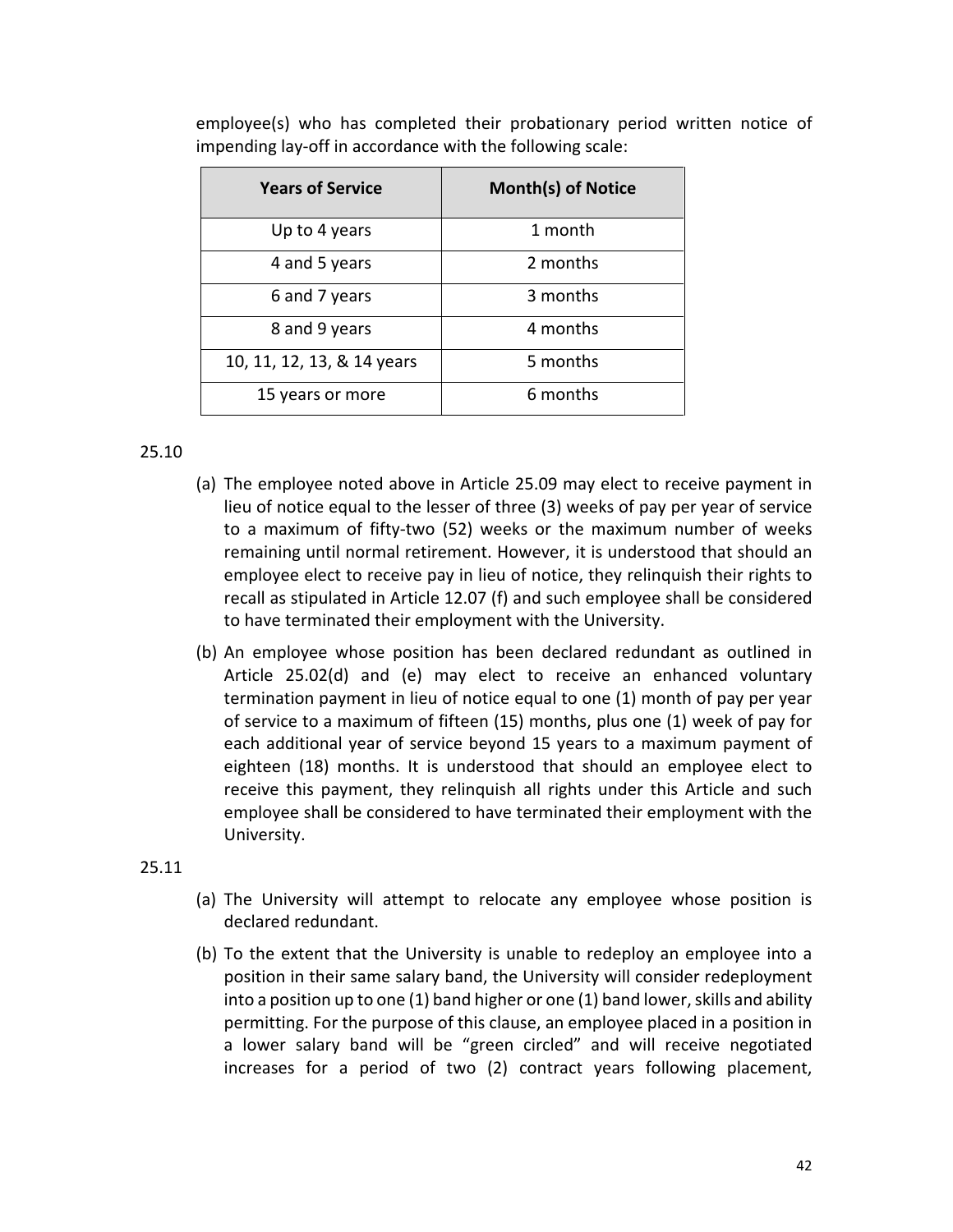thereafter the employee will be "red circled" and their salary will be managed as per Schedule A of this agreement.

25.12 For the purpose of clarification of this Article, it is expected that the affected employee(s) (i.e. employee(s) on lay-off or employee(s) displaced to a lower salary band) will be proactive in maintaining contact with Human Resources regarding vacant positions within their original salary band that they wish to be considered for and also in keeping their skills portfolio up-to-date. An employee redeployed to a lower salary band, displaced, or recalled to a lower salary band from which they were laid off will be responsible for monitoring job postings during their recall period. During this period, the affected employee will notify their Human Resources Consultant, in writing, of any posted position in their previous salary band which they wish to be considered for as per 25.12 (b), prior to the closing date of the posting. The University will notify all individuals on lay-off by registered mail (sent to the employee's last known address) of possible vacancies prior to posting, provided the employee has the skills and ability to meet the normal requirements of the position. The employee on "lay-off" will be provided with two (2) working days and up to a maximum of five (5) working days in extenuating circumstances to accept the identified vacant position. The twenty-four (24) month recall period is defined in Article 12.07 (f) of this Agreement.

### (a) **Recall from Lay-off**

When a job opening occurs within the bargaining unit, in the same or lower salary band from which an employee was laid off, the employee will be eligible, seniority permitting, to fill that opening provided the employee has the skills and ability to perform the normal requirements of the position with a reasonable amount of training. Opportunity of recall shall be applied before such opening is filled on a regular basis under the job posting procedure.

# (b) **Recall to Salary Band**

When an opening occurs within a salary band, an employee redeployed to a lower salary band, displaced from the salary band, or recalled to a lower salary band from which they were laid off, will be eligible, seniority permitting, to fill that opening provided they have the skills and ability and qualifications to perform the normal requirements of the position with a reasonable amount of training.

# (c) **Temporary Recalls**

Employees on lay-off shall be given preference for temporary vacancies which are expected to exceed one (1) month. Such preference shall be in order of seniority, provided that the employee has the skills and ability to perform the normal requirements of the job. The recall period under this Collective Agreement will be extended by an amount equivalent to the accumulated period worked during such lay off. An employee who has been recalled to such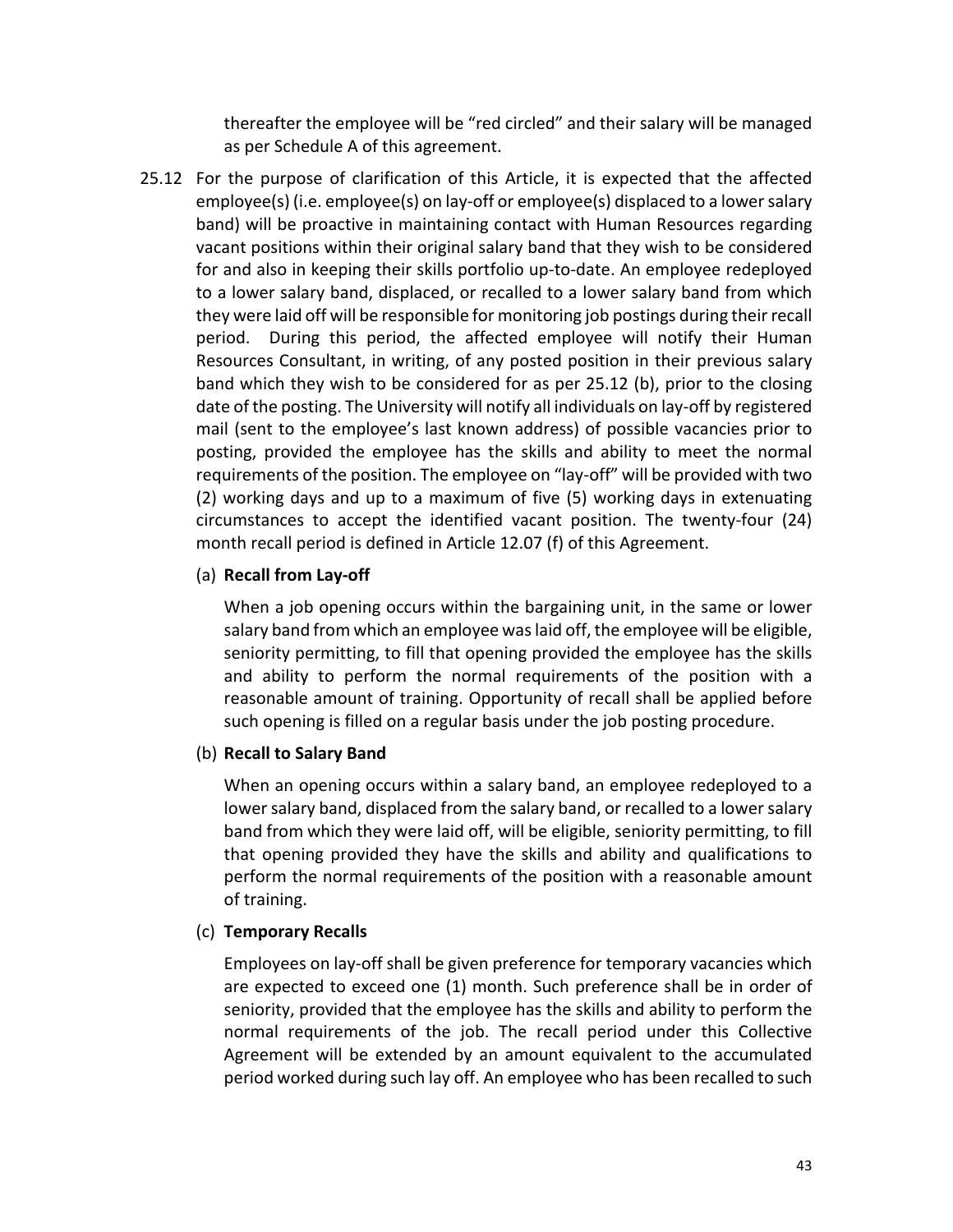temporary vacancy shall not be required to accept such recall and may instead remain on lay-off.

# **ARTICLE 26 – TIME OFF FOR SNOW STORMS, HEAT, ETC.**

- 26.01 It is University policy that employees are expected to report for work on their normal work day regardless of weather. However, under severe weather conditions it may occasionally be impossible for employees to fulfill their obligations without exposing themselves to undue hazards. Under these circumstances, should an employee be unable to report for work, they will have the option of charging their absence against their available paid personal leave (PPL), vacation credits, floater holiday, or charging time off as absence without pay. Employees are urged to make every effort to report to work during inclement weather conditions. In recognition of this effort, supervisory personnel are to use their discretion in recording latecomers who have been delayed because of the weather conditions.
- 26.02 From time to time, the University considers it appropriate to allow certain employees to leave work earlier than normal. This situation would normally occur under severe storm (e.g. ice or snow) conditions. When early departure is granted or for temporary closure of the University or department under these circumstances, it is granted with pay and the following will apply:
	- (a) Employees who are granted time off for early departure will not receive premium rates for time not worked on such days.
	- (b) Vacation and sick leave charges will not be reduced by an equivalent amount of time off as granted.
	- (c) Employees working shifts who are relieved from one shift to another are not allowed to leave early. It is stressed that time off for heat, snow storms, etc. is not a matter of legal obligation.

# **ARTICLE 27 – 8, 9, OR 10 MONTH CONTINUING LIMITED TERM POSITIONS**

- 27.01 8, 9, or 10 month continuing limited term positions are by their nature ongoing regular full-time positions and should not be confused with temporary full-time appointments. Present employees who have regular full-time status and new hires who accept continuing limited term positions will be so appointed on the following basis:
	- (a) **Seniority**  such employees will:
		- (1) retain their up-to-date accumulated credits;
		- (2) continue to accumulate such credits while working;
		- (3) accumulate credits during the period of unpaid status.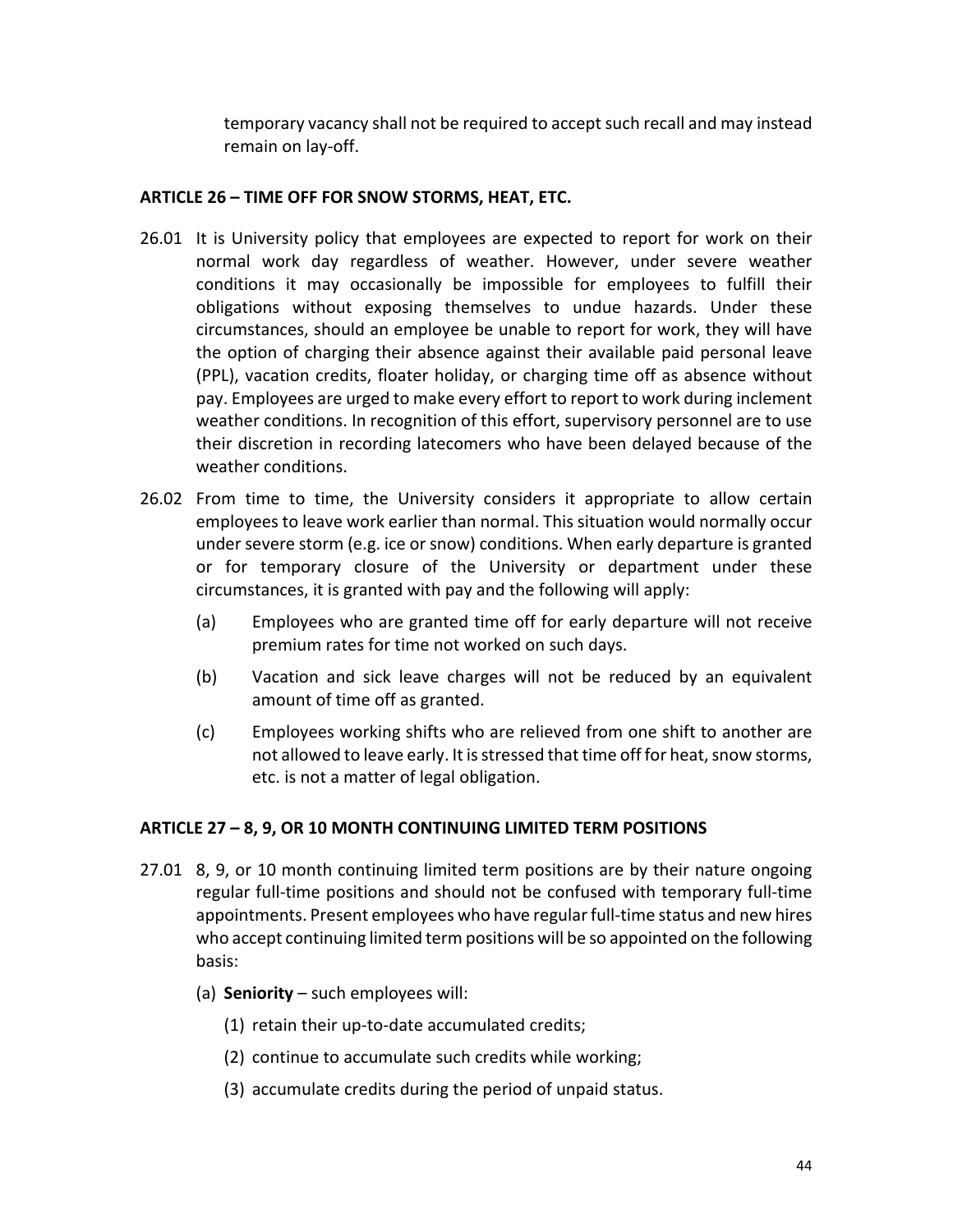- (b) **Benefits** eligible for normal cost sharing arrangements for O.H.I.P., Major Medical, Group Life Insurance, Dental Plan, Long Term Disability Plan and the Pension Plan while at work. Participation in the Long Term Disability Plan and the Pension Plan will be reinstated immediately upon returning to work. During the unpaid status period the University will continue normal cost sharing arrangements for O.H.I.P., Major Medical, Group Life Insurance and for the Dental Plan. Participation in the Long Term Disability and Pension Plans will be discontinued during the period of unpaid status. In order to continue the cost sharing arrangement for eligible plans during the unpaid status period the employee will be required to submit their portion of the costs within thirty (30) days of billing. An employee who is unable to work during the predetermined paid work period as a result of illness will be eligible to qualify for sick pay and Long Term Disability benefits in accord with normal University practices, and this policy.
- (c) **Vacations** Vacation credits will be granted in accordance with normal University policy. Accordingly, there will be no accumulation of credits during each month of unpaid status,
- (d) **Sick Leave** Sick leave credits will be granted in accordance with normal University policy or in accord with the terms of this Agreement. An employee will not be eligible to use sick leave credits during the pre-determined unpaid status period.
- (e) **Wages**  Wages will be discontinued during the "off work" period. Increases will be in accordance with negotiated settlements as appropriate.
- (f) No regular full-time employee will be compelled (i.e. pressured by their supervisor) to take a continuing limited term appointment.
- 27.02 Employee requests for the conversion of a regular full-time position to an 8, 9, or 10 month continuing limited term position are to be submitted in writing, to the employee's appropriate supervisor or department head, with a copy to the union. If approved, the employee will be issued with a new employment offer letter, with a copy to the Union.
- 27.03
- (a) Employees who are appointed to 8, 9, or 10 month continuing limited term positions are to be informed annually in writing, with a copy to the Union, of the anticipated last day of work for each term. Prior to the completion of the term, the employee will be informed in writing, of the date they are scheduled to return to work from their "off work" period. These positions signify that an individual hired into such positions can expect to be re-appointed for so long as suitable work is available.
- (b) The "off-work" period will not be changed without the mutual agreement of the employee and the University. New employees hired into 8, 9, or 10 month continuing limited term positions after March 3<sup>rd</sup>, 2000, will be informed at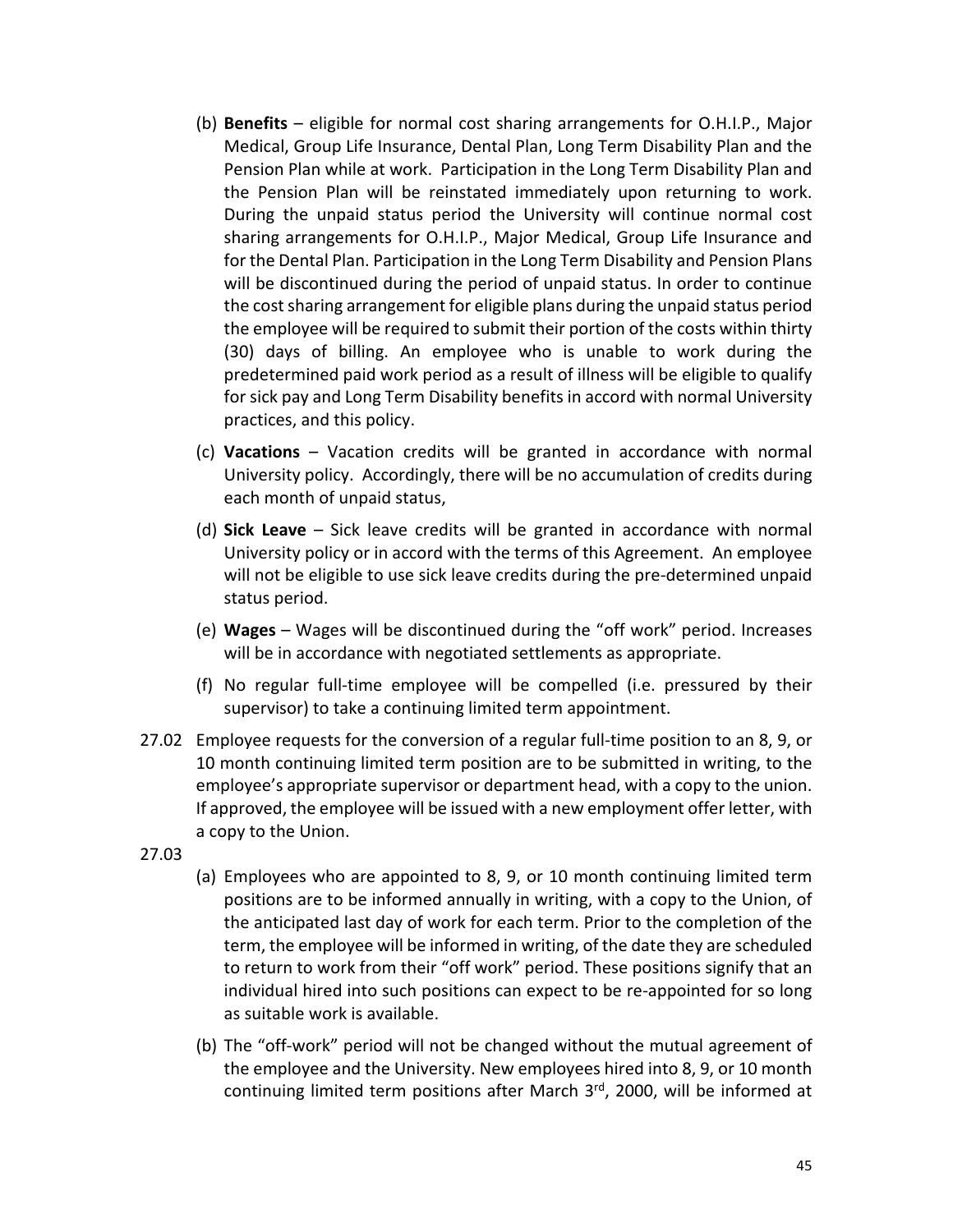the time of hire, that the "off-work" period may be subject to change as a result of operational requirements. However, every effort will be made to provide the affected employee with sufficient time to make any necessary arrangements for family responsibilities.

#### **ARTICLE 28 – EDUCATIONAL LEAVE**

#### 28.01

- (a) The University agrees to waive the cost of tuition (excluding the cost of textbooks and laboratory fees) for:
	- (1) regular full-time employees who have completed one (1) year of service with the University;
	- (2) employees on 8, 9, or 10 month continuing limited term appointments who have completed twelve (12) months of service (where the 4, 3, or 2 months, respectively, of inactive service is included as part of the twelve (12) months eligibility period).
- (b) Such waiver will apply to eligible employees for any credit courses or thesis semester offered by the University or courses offered by the Office of Open Learning, providing the employee is accepted and subject to the following terms:
	- (1) no more than four (4) non-credit courses may be taken by an individual employee during any one (1) calendar year;
	- (2) the University reserves the right to limit total bargaining unit employee enrolment in any non-credit course. No employee will be unreasonably denied;
	- (3) normally, an individual employee may not enroll in the same non-credit course more than once in any three (3) year period if the employee has attended less than sixty percent (60%) of such course;
	- (4) an employee may be subject to late registration fees.
- 28.02 Wherever possible, the courses attended should be scheduled outside the employee's normal working hours. When this is not possible the employee will not lose regular pay (excluding premiums) for attendance during working hours up to a maximum of three (3) hours per week provided that:
	- (a) if the course is available outside the employee's working hours the paid leave as mentioned herein will not be available to the employee; and
	- (b) a request for the application of tuition waiver and leave of absence must be approved by the Department Head and the Associate Vice-President (Human Resources) prior to registering for the course. Such approval will not be unreasonably withheld; and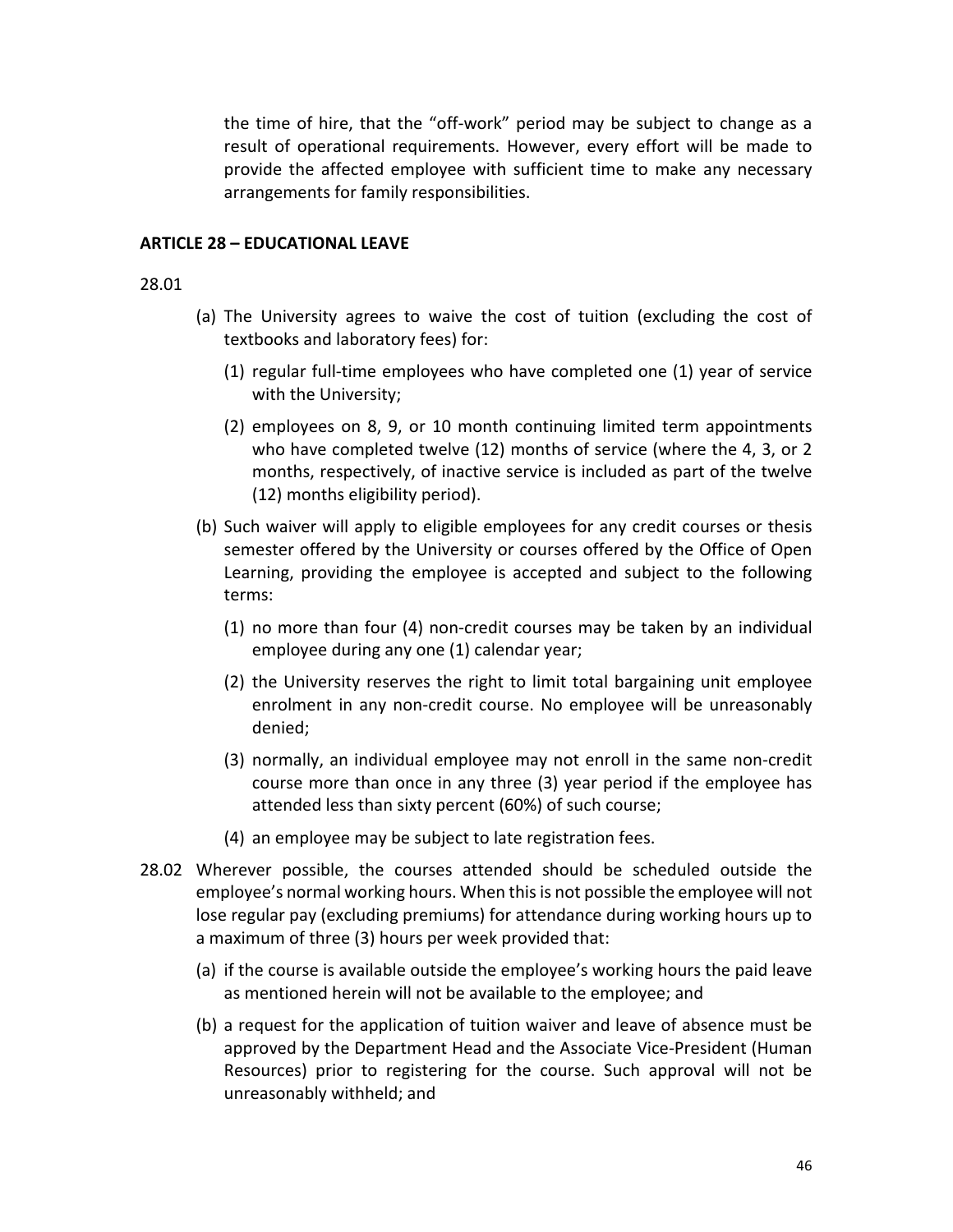- (c) such leave will be granted provided that the operating needs of the department are not prejudiced, but the University agrees to take into account the needs of the employee. In the event of conflicts between employees, such conflicts will be resolved on a seniority basis where operating requirements of the department are not a factor; and
- (d) the employee will inform their supervisor of their course schedule as soon as the employee is made aware of their schedule.
- (e) Thesis semester students are not eligible for such three (3) hours.

### 28.03 **Staff Development**

- (a) The University and the Union acknowledge a shared and continuing commitment to staff development and renewal, and will work together to identify and initiate such opportunities for Union members.
- (b) The University and the Union encourage Union members to continue the development of their skills and abilities through courses both degree and nondegree.
- (c) Where an employee wishes to take courses at institutions other than the University of Guelph and doing so will likely increase job proficiency, the financial resources of the department permitting, the employee will be reimbursed for one hundred percent (100%) of the cost of tuition up to a maximum of \$1000 in any one (1) calendar year provided that:
	- (1) Approval for the chosen course or program must be secured in advance from the employee's Chair/Department Head and from the Associate Vice-President (Human Resources). The nature of the program should be such that it will increase the effectiveness of the employee in their present or possible future position with the University;
	- (2) Reimbursement is contingent upon successful completion.
	- (3) Should an employee's request be denied, the employee shall maintain priority consideration, in order of submission for subsequent opportunities.

# **ARTICLE 29 – EDUCATIONAL LEAVE: FULL-TIME PROGRAMS LEADING TO A DEGREE, DIPLOMA, CERTIFICATE**

- 29.01 An employee who wishes to undertake a program which requires full-time attendance may apply for a leave of absence without pay for a period of up to eight (8) calendar months. Such leave shall be approved provided:
	- (a) the application is made at least two (2) months in advance of the commencement of the leave;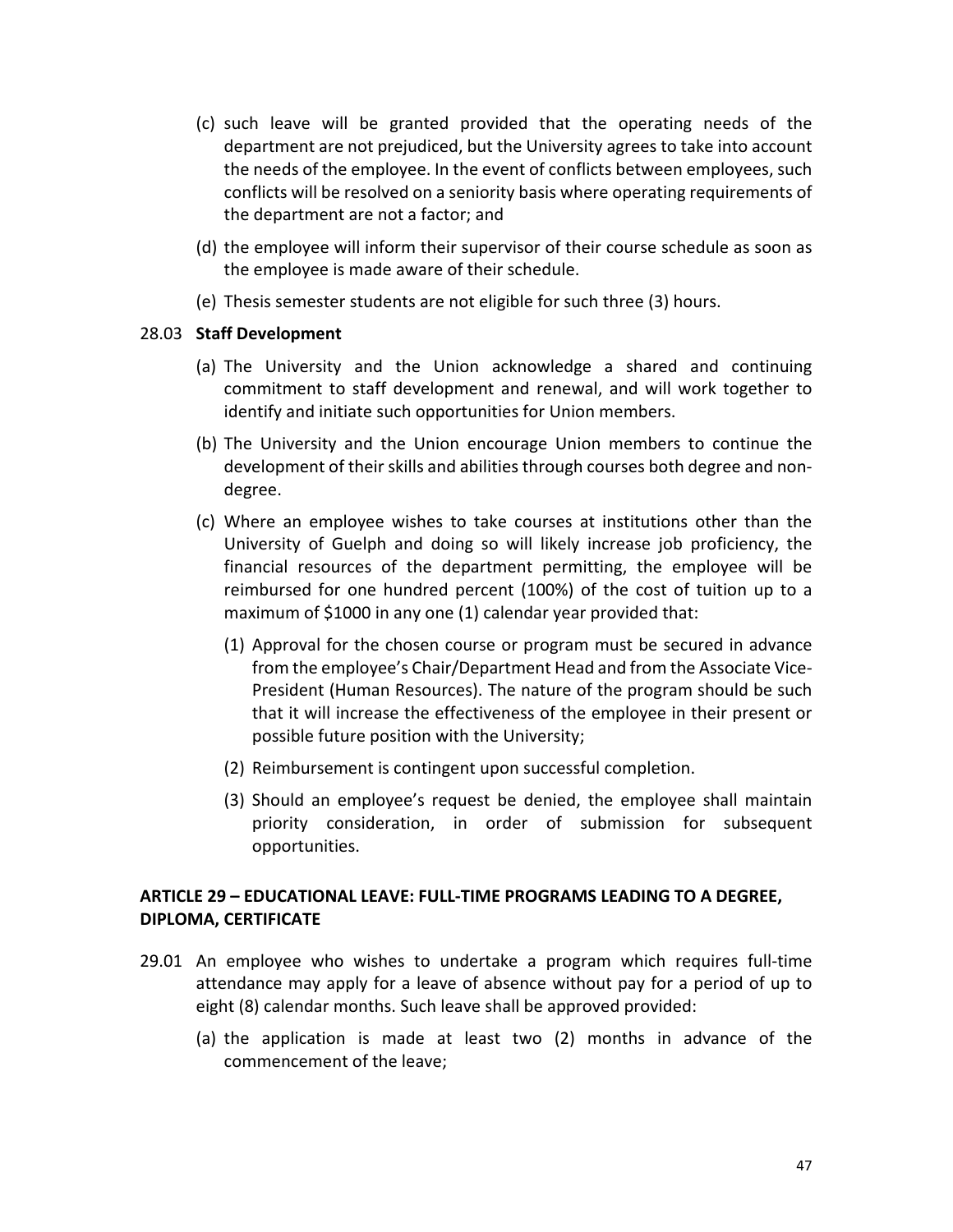- (b) prior approval of the leave is given by the Department Head who shall take into account the operating needs of the department. Such approval shall be provided within a ten (10) day period;
- (c) prior approval of the leave is given by the Associate Vice-President (Human Resources) or designate within ten (10) days of receiving such request.

During the period of such leave without pay, the normal benefits cost-sharing arrangements will continue (normal pension contributions will be at the employee's option), provided the employee continues employment following such leave for a period of no less than one (1) year.

### **ARTICLE 30 – OCCUPATIONAL HEALTH AND SAFETY**

30.01

- (a) The University shall make all necessary and reasonable provisions for the occupational health and safety of its employees and shall comply with the *Ontario Occupational Health and Safety Act*.
	- (1) The Union will appoint or elect its representative(s) to the Central Joint Health and Safety Committee;
	- (2) The Union will select its representatives to the Local Joint Health and Safety Committees;
	- (3) Leave required during regular working hours to allow representatives to the Central and Local Health and Safety Committees to perform their duties, as committee representatives, will be without loss of pay;
	- (4) The University recognizes and acknowledges the right of employees to be informed about hazards in the workplace, to be provided with appropriate training, and the right to refuse unsafe work consistent with the *Ontario Occupational Health and Safety Act R.S.O* as amended 1 June 2011;
	- (5) The University will provide, (at no cost to the employees) and employees will wear, appropriate protective clothing and/or other devices, which the University deems necessary to protect employees from the workplace injury or hazard;
	- (6) Upon submission of a receipt of purchase of Canadian Standards Association (CSA) approved safety footwear, employees, whose jobs require the wearing of safety footwear, will be issued a safety shoe subsidy of one hundred ninety dollars (\$190.00) once annually.
	- (7) Employees whose job, as determined by the University, requires the wearing of prescription safety glasses, will be entitled, once every two (2) years, to CSA approved prescription safety glasses. Cost of such CSA approved glasses shall be paid by the University. Authorization forms for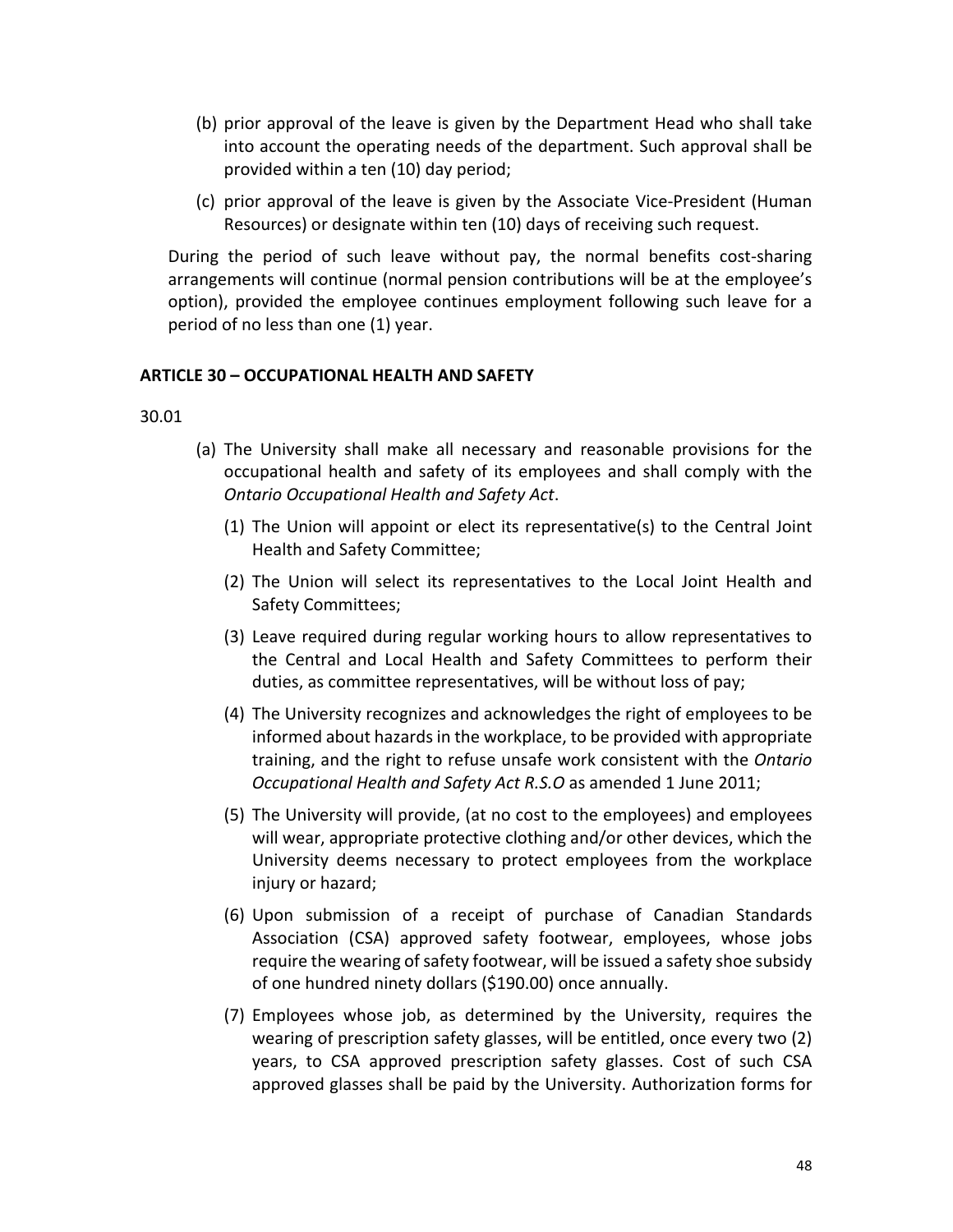purchase are provided through the Environmental Health and Safety office.

- (b) The University agrees to pay the cost for Level 1 and Level 2 certification as provided by the Workers Health & Safety Centre (WHSC) for Union representative(s) on both the Central and Local Joint Health and Safety Committees.
- (c) The Local Union shall be entitled to meet with representatives of the University to discuss health and safety concerns raised by members of the Local and not addressed in a timely manner at the safety committee level.
- (d) The University and the Union will recognize the International Day of Mourning, April 28<sup>th</sup>, for workers killed or injured on the job on such date officially established each year, and in recognition, develop and publish a joint proclamation respecting the above.
- (e) The University agrees to provide unpaid release time for up to three (3) Union Health and Safety representative(s) to participate in the Steelworkers' Young Workers Awareness Program by speaking at local area high schools.
- (f) The University agrees to lower all flags flown in the workplace to half-mast in honour and recognition of the Day of Mourning.

#### **ARTICLE 31 – STEELWORKERS CHARITABLE HUMANITY FUND**

31.01 The University agrees to deduct the amount of one cent (1¢) per hour from the wages of all employees in the bargaining unit for all hours worked and prior to the  $15<sup>th</sup>$  day of the month following. The amount so deducted for the "Humanity Fund" will be forwarded (as payment) to the United Steelworkers' National Office, 234 Eglinton Avenue East, Toronto, Ontario, M4P 1K7. The University will advise, in writing, both the Humanity Fund at the aforementioned address, and the local Union that such payment has been made, and the amount of such payment with the names of all employees in the bargaining unit on whose behalf such payment has been made. Employees may opt out of the Humanity Fund by providing written notice of their desire to do so to the Local Union, who shall advise the University of this request. The Union shall provide the charitable receipts to employees.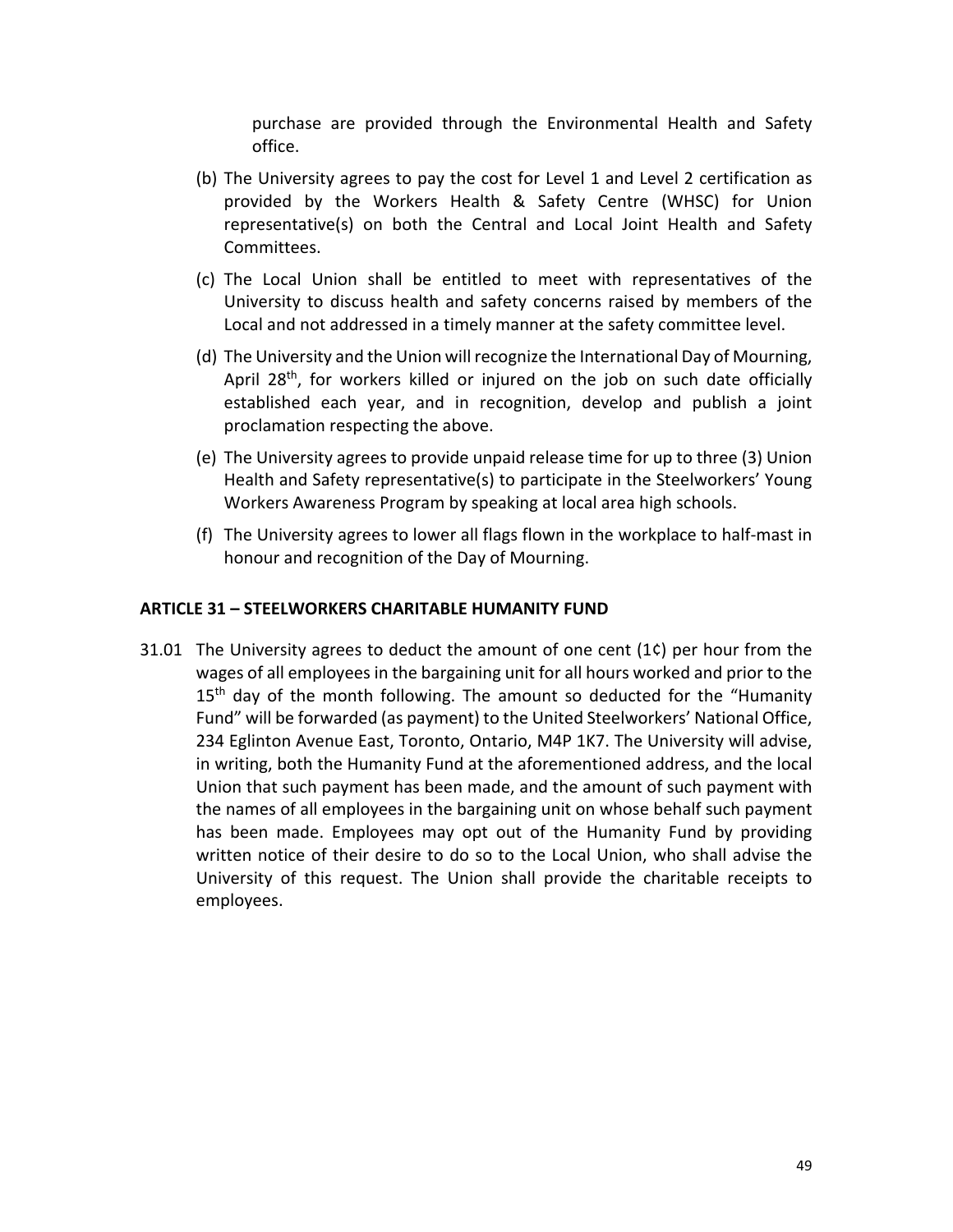#### **ARTICLE 32 – TERMS OF AGREEMENT**

32.01 This agreement shall continue in effect until October 31<sup>st</sup>, 2021 and shall continue automatically thereafter for annual periods of one (1) year each unless either Party notifies in writing, not less than thirty (30) calendar days and not more than sixty (60) calendar days prior to the expiration date, that it desires to amend or terminate this Agreement.

aix Signed this  $\overline{\leq^{\rho}}$  day of  $\overline{\leq^{\rho}$  EM BE/2020, at Guelph, Ontario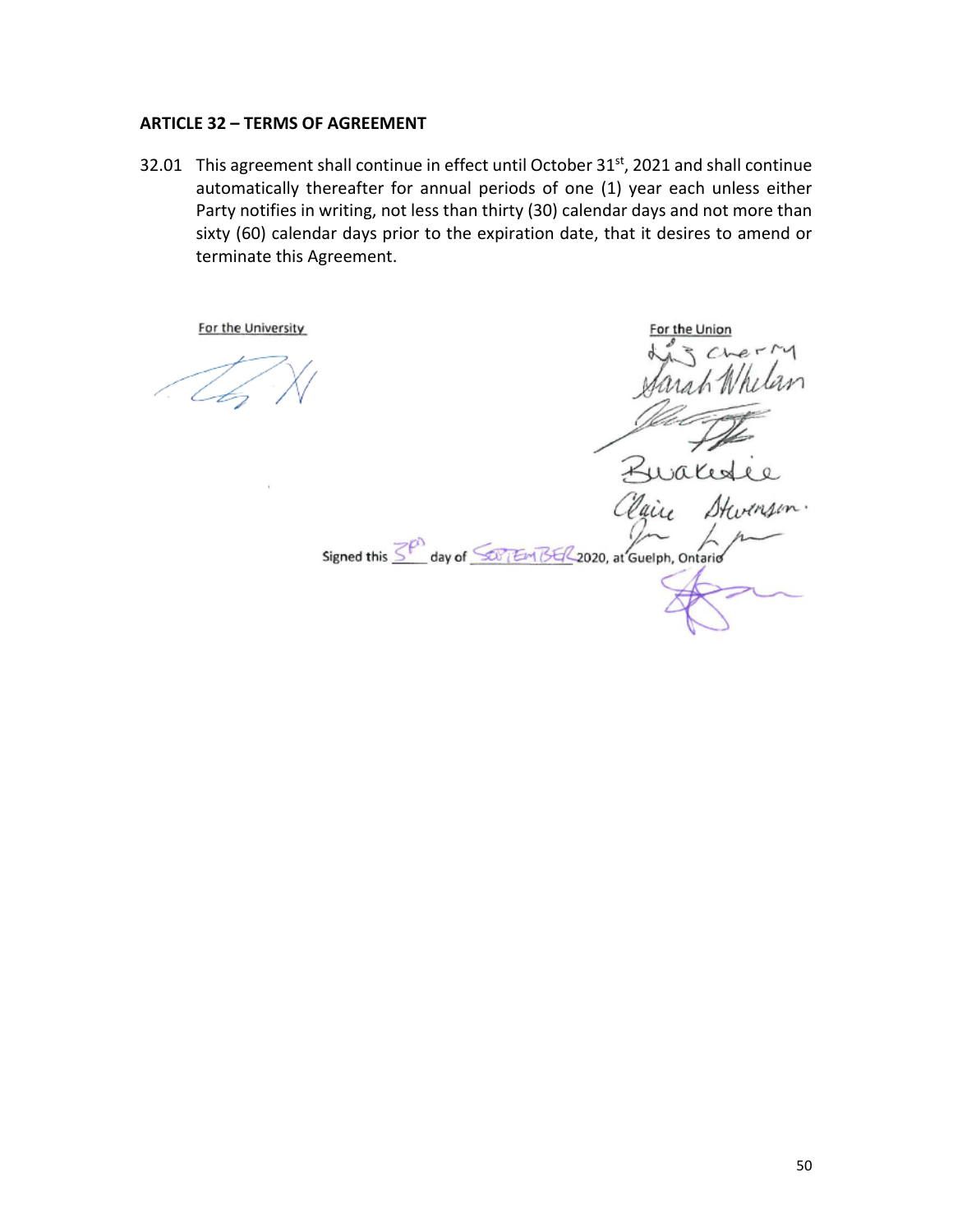### **SCHEDULE "A"**

#### **A. SALARY ADJUSTMENTS**

**Effective May 1, 2020:** 1.00% Base adjustments to be applied to the USW Primary Wage Grid for all active bargaining unit members at Level 7 and below (all incremental steps except maximum) as at the ratification date. All employees above Level 7 will receive the equivalent lump sum payments less deductions (not applied to base earnings/nonpensionable).

**Effective May 1, 2021:** 1.00% Base adjustments to be applied to the USW Primary Wage Grid for all active bargaining unit members at Level 7 and below (all incremental steps except maximum) as at the ratification date. All employees above Level 7 will receive the equivalent lump sum payments less deductions (not applied to base earnings/nonpensionable).

\* In accordance with the restrictions imposed by the *Protecting a Sustainable Public Sector for Future Generations Act, 2019*, there can be no further negotiated adjustments or improvements to total compensation until after April 30, 2022.

#### **B. INCREMENTAL ADJUSTMENTS**

1. Employees will progress to their appropriate incremental level based upon Service Review Date (the length of service within their current salary band) and based upon performance as follows:

Level 1 – entry level

- Level 2 upon the completion of 6 months
- Level 3 upon the completion of 12 months
- Level 4 upon the completion of 24 months

Level 5 – upon the completion of 36 months

- Level 6 upon the completion of 48 months
- Level 7 upon the completion of 60 months
- 2. New employees will normally enter at Level 1. In exceptional cases, a request may be made by the hiring department to the Associate Vice-President (Human Resources) or designate, for a new employee to enter at Level 2 or 3. Any such exceptions will normally be based upon prior experience. Notwithstanding the above, in unusual circumstances a new employee may be hired above Level 3.
- 3. Adjustments to Level 2 will be made upon the successful completion of the probationary period of new employees entering at Level 1. For new employees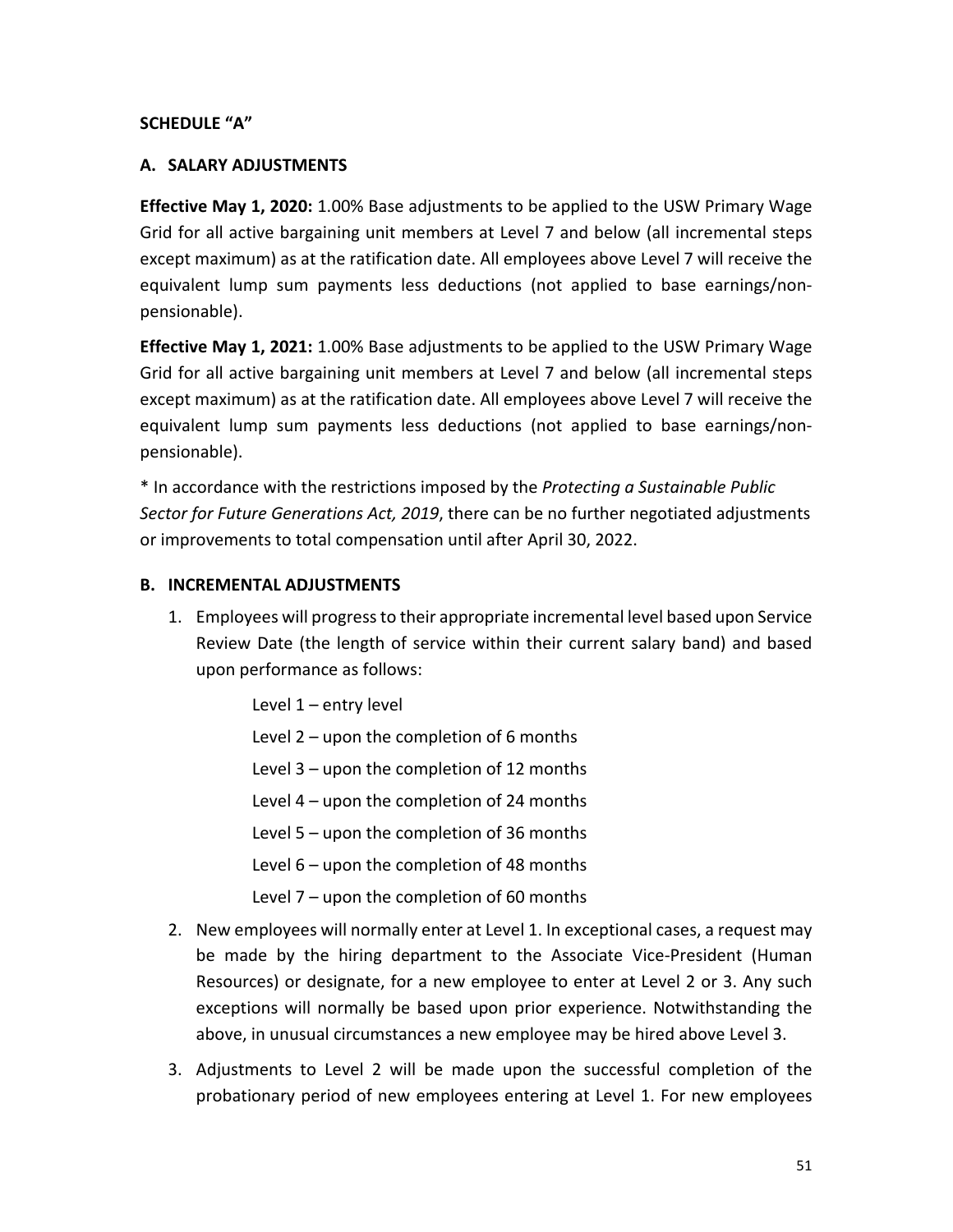entering above Level 1, the normal probationary increase will not apply. If an employee enters at a level greater than 1, progression to subsequent levels will be on the completion of each twelve (12) months of service.

- 4. An employee will normally be awarded one (1) incremental increase on their Service Review Date. In exceptional cases of superior performance an employee may be awarded two (2) incremental increases on their Service Review Date subject to the approval of the Associate Vice-President (Human Resources) or Designate.
- 5. Adjustments made by the University under the provisions of Number B.2, Number B.3, and Number B.4 above shall be at the sole discretion of the University and shall not be subject to the grievance procedure.
- 6. Adjustments beyond Level 2 may be withheld on the basis of performance. In such cases, the Associate Vice-President (Human Resources) or designate must be satisfied as to the validity of reasons for withholding adjustments and the employee concerned must be informed in writing as to why the increase is withheld and the improvements in performance that are expected. Grievances arising out of this Article will be subject to the normal grievance procedure.
- 7. Level 7 will be the job rate to be reached normally at the completion of sixty (60) months within the salary band. It is understood that the provisions of Schedule A also apply to progression of employees to Step 7 (i.e. with respect to the awarding and withholding of incremental adjustments based on performance).
- 8. In cases of voluntary demotion the employee will enter the new salary band at a level no higher than Level 7.
- 9.
- (a) In cases of disciplinary demotion or reclassification to a lower salary band through the Joint Job Evaluation process, an employee will retain their pervious salary provided such salary is less than or equal to the maximum of the new salary band. It is understood that if an employee's hourly rate falls between the defined levels in the new salary band, no adjustment to the hourly rate will occur. On the employee's next service review date, they will be eligible to move to the next higher level.
- (b) In cases of demotion to a lower salary band as a result of a "reduction in strength", the employee will retain their previous salary. In cases where the employee's hourly rate exceeds the maximum of the lower salary band, the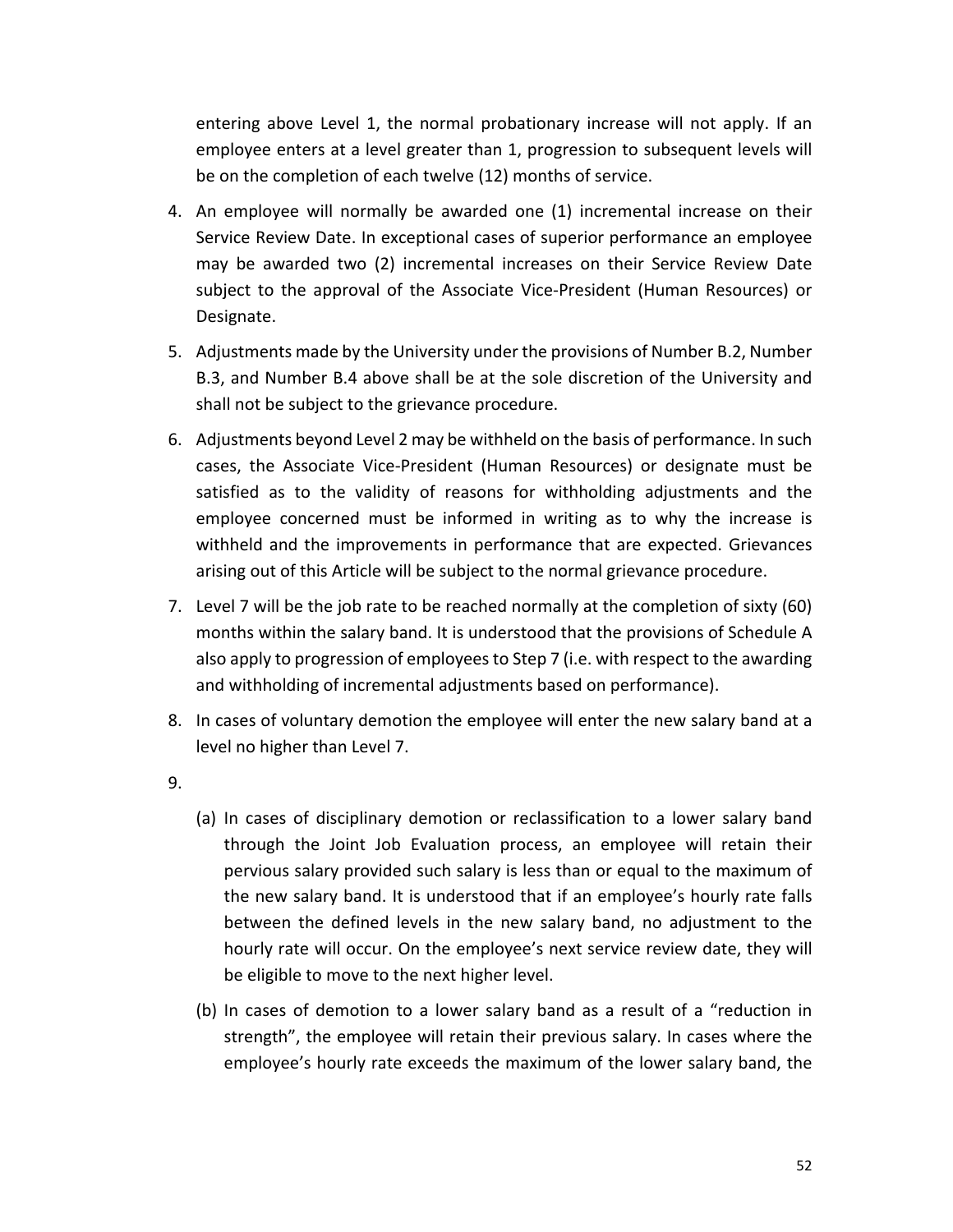employee's hourly rate will be "red-circled" and their hourly rate will be managed.

10. In cases of promotion the employee will enter at no less than Level 2 of the new salary band and/or no higher than five per cent (5%) above the employee's previous salary unless this does not put the employee on a defined level, in which case the salary will be moved to the next higher level. In unusual circumstances and with approval from the Associate Vice-President (Human Resources) or designate, an employee may enter at a higher level. Any such exceptions will be based normally on prior experience.

or the Unior Signed this  $\overline{\leq^{\rho}}$  day of  $\overline{\leq^{\rho}$  EM BE/2020, at Guelph, Ontario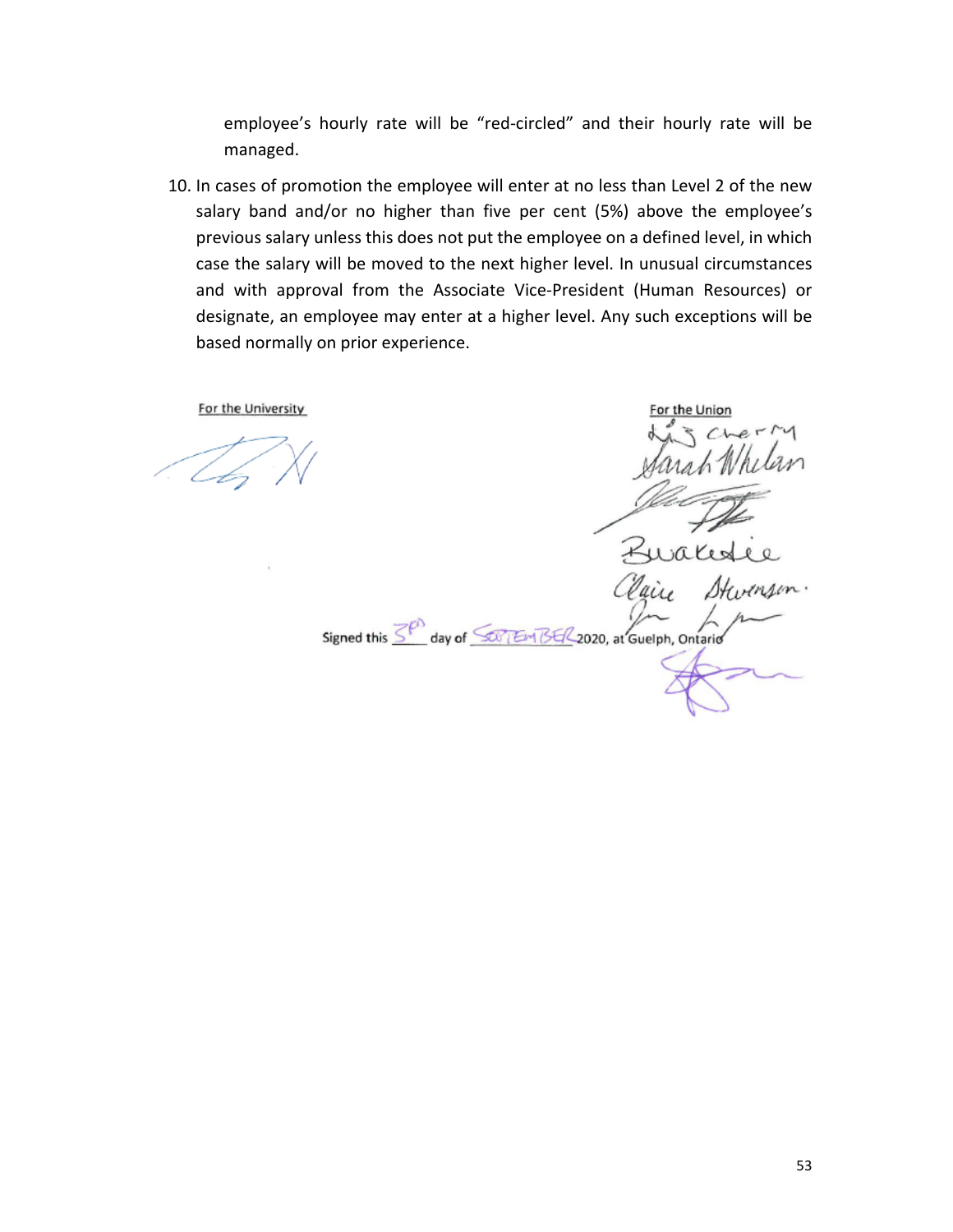# **USW 4120 Salary Grids: May 2020 – April 2022**

# **May 1, 2020 – 1.00% Increase**

|        | Level 1 | Level <sub>2</sub> | Level 3 | Level 4 | Level 5 | Level 6 | <b>Job Rate</b> |
|--------|---------|--------------------|---------|---------|---------|---------|-----------------|
| Band 1 | \$17.22 | \$18.10            | \$19.23 | \$20.37 | \$21.54 | \$22.40 | Level 7         |
|        |         |                    |         |         |         |         | \$23.30         |
|        | Level 1 | Level <sub>2</sub> | Level 3 | Level 4 | Level 5 | Level 6 | <b>Job Rate</b> |
| Band 2 | \$19.25 | \$20.25            | \$21.51 | \$22.81 | \$24.08 | \$25.06 | Level 7         |
|        |         |                    |         |         |         |         | \$26.07         |
|        | Level 1 | Level <sub>2</sub> | Level 3 | Level 4 | Level 5 | Level 6 | <b>Job Rate</b> |
| Band 3 | \$21.33 | \$22.38            | \$23.82 | \$25.24 | \$26.64 | \$27.70 | Level 7         |
|        |         |                    |         |         |         |         | \$28.80         |
|        | Level 1 | Level <sub>2</sub> | Level 3 | Level 4 | Level 5 | Level 6 | <b>Job Rate</b> |
| Band 4 | \$23.36 | \$24.52            | \$26.11 | \$27.66 | \$29.20 | \$30.36 | Level 7         |
|        |         |                    |         |         |         |         | \$31.60         |
|        | Level 1 | Level 2            | Level 3 | Level 4 | Level 5 | Level 6 | <b>Job Rate</b> |
| Band 5 | \$25.41 | \$26.69            | \$28.39 | \$30.11 | \$31.78 | \$33.07 | Level 7         |
|        |         |                    |         |         |         |         | \$34.39         |
|        | Level 1 | Level <sub>2</sub> | Level 3 | Level 4 | Level 5 | Level 6 | <b>Job Rate</b> |
| Band 6 | \$27.45 | \$28.87            | \$30.67 | \$32.54 | \$34.30 | \$35.70 | Level 7         |
|        |         |                    |         |         |         |         | \$37.13         |
|        | Level 1 | Level <sub>2</sub> | Level 3 | Level 4 | Level 5 | Level 6 | <b>Job Rate</b> |
| Band 7 | \$29.49 | \$31.01            | \$32.92 | \$34.92 | \$36.84 | \$38.33 | Level 7         |
|        |         |                    |         |         |         |         | \$39.85         |
|        | Level 1 | Level <sub>2</sub> | Level 3 | Level 4 | Level 5 | Level 6 | <b>Job Rate</b> |
| Band 8 | \$31.51 | \$33.12            | \$35.19 | \$37.33 | \$39.44 | \$41.00 | Level 7         |
|        |         |                    |         |         |         |         | \$42.64         |
|        | Level 1 | Level 2            | Level 3 | Level 4 | Level 5 | Level 6 | <b>Job Rate</b> |
| Band 9 | \$33.60 | \$35.25            | \$37.51 | \$39.74 | \$42.04 | \$43.69 | Level 7         |
|        |         |                    |         |         |         |         | \$45.44         |

# **May 1, 2021 – 1.00% Increase**

|        | Level 1 | Level 2 | Level 3 | Level 4 | Level 5 | Level 6 | <b>Job Rate</b> |
|--------|---------|---------|---------|---------|---------|---------|-----------------|
| Band 1 | \$17.39 | \$18.28 | \$19.42 | \$20.57 | \$21.76 | \$22.62 | Level 7         |
|        |         |         |         |         |         |         | \$23.53         |
|        | Level 1 | Level 2 | Level 3 | Level 4 | Level 5 | Level 6 | <b>Job Rate</b> |
| Band 2 | \$19.44 | \$20.45 | \$21.73 | \$23.04 | \$24.32 | \$25.31 | Level 7         |
|        |         |         |         |         |         |         | \$26.33         |
|        | Level 1 | Level 2 | Level 3 | Level 4 | Level 5 | Level 6 | <b>Job Rate</b> |
| Band 3 | \$21.54 | \$22.60 | \$24.06 | \$25.49 | \$26.91 | \$27.98 | Level 7         |
|        |         |         |         |         |         |         | \$29.09         |
|        | Level 1 | Level 2 | Level 3 | Level 4 | Level 5 | Level 6 | <b>Job Rate</b> |
| Band 4 | \$23.59 | \$24.77 | \$26.37 | \$27.94 | \$29.49 | \$30.66 | Level 7         |
|        |         |         |         |         |         |         | \$31.92         |
|        | Level 1 | Level 2 | Level 3 | Level 4 | Level 5 | Level 6 | <b>Job Rate</b> |
| Band 5 | \$25.66 | \$26.96 | \$28.67 | \$30.41 | \$32.10 | \$33.40 | Level 7         |
|        |         |         |         |         |         |         | \$34.73         |
|        | Level 1 | Level 2 | Level 3 | Level 4 | Level 5 | Level 6 | <b>Job Rate</b> |
| Band 6 | \$27.72 | \$29.16 | \$30.98 | \$32.87 | \$34.64 | \$36.06 | Level 7         |
|        |         |         |         |         |         |         | \$37.50         |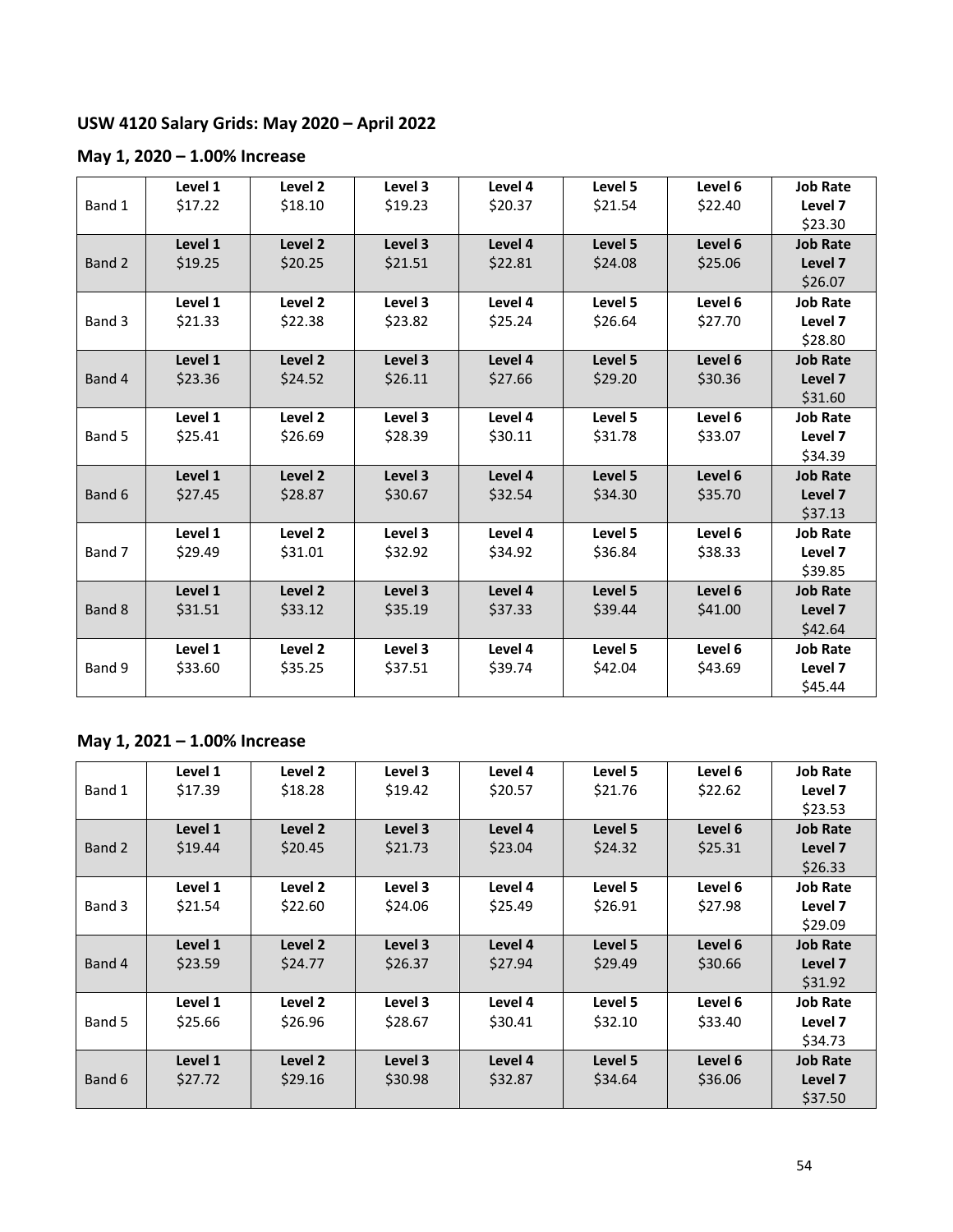| Band 7 | Level 1<br>\$29.78 | Level 2<br>\$31.32 | Level 3<br>\$33.25 | Level 4<br>\$35.27 | Level 5<br>\$37.21 | Level 6<br>\$38.71 | <b>Job Rate</b><br>Level 7<br>\$40.25 |
|--------|--------------------|--------------------|--------------------|--------------------|--------------------|--------------------|---------------------------------------|
| Band 8 | Level 1<br>\$31.83 | Level 2<br>\$33.45 | Level 3<br>\$35.54 | Level 4<br>\$37.70 | Level 5<br>\$39.83 | Level 6<br>\$41.41 | <b>Job Rate</b><br>Level 7<br>\$43.07 |
| Band 9 | Level 1<br>\$33.94 | Level 2<br>\$35.60 | Level 3<br>\$37.89 | Level 4<br>\$40.14 | Level 5<br>\$42.46 | Level 6<br>\$44.13 | <b>Job Rate</b><br>Level 7<br>\$45.89 |

### **1. SHIFT PREMIUMS**

- (a) Shifts starting between 1200 hours and 1800 hours shall carry a premium of fifty cents (50¢) per hour.
- (b) Shifts starting between 1800 hours and 0600 hours the next day shall carry a premium of seventy-five cents (75¢) per hour.
- (c) Shifts in which more than fifty percent (50%) of the time worked falls on Saturday shall carry a premium of fifty-five cents (55¢) per hour.
- (d) Shifts in which more than fifty percent (50%) of the time worked falls on Sunday shall carry a premium of seventy-five cents (75¢) per hour.
- (e) The premiums shall not be paid where the time worked is paid at the overtime rate.

# **2. ACTING PAY**

An employee requested by the Department Head to perform the regular duties of a position of greater responsibility and band for a period of more than ten (10) consecutive shifts shall be paid a premium of five percent (5%) of their basic rate of pay or the minimum of the salary band for the work which they are performing whichever is greater for the period during which they fulfill the duties of the position in the higher salary band. In cases where this is less than the minimum of the salary band for the new position, the rate of pay may range from five percent (5%) of the employee's current salary to the minimum of the acting salary band. The responsibility pay is to be prorated according to the proportion of responsibilities assumed.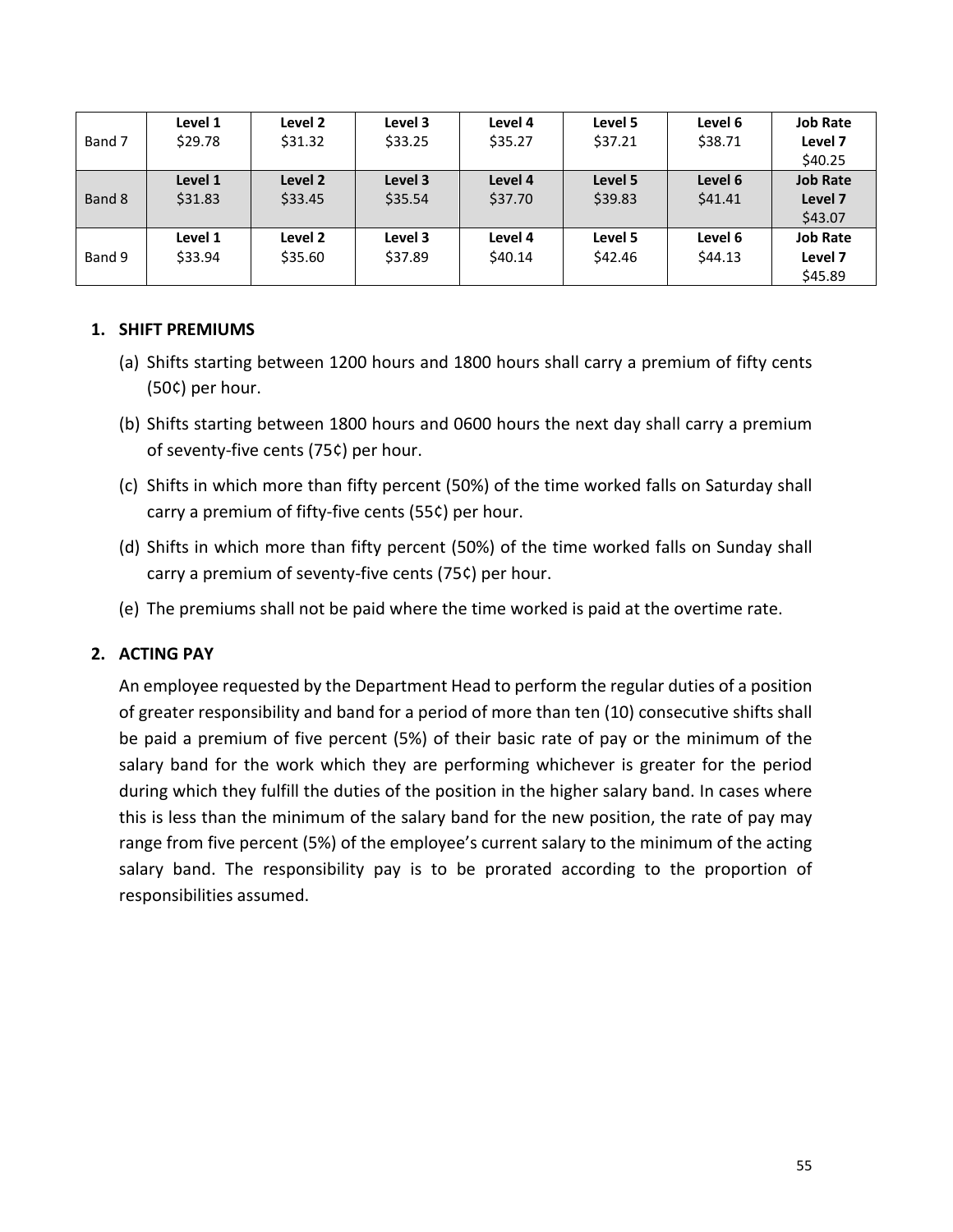# **SCHEDULE "B"**

11 Hour Shifts – Dispatchers, Campus Community Police

- 1. Eleven (11) hour shift schedule will be arranged in such a manner that the employee will normally work three (3), eleven (11) hour shifts on days, have three (3) days off, work three (3), eleven (11) hour shifts on nights, and have three (3) further days off.
- 2. Employees will be provided with two (2), thirty (30) minute unpaid meal breaks, and three (3), fifteen (15) minute paid rest periods per eleven (11) hour shift.
- 3. Authorized work performed in excess of the employee's normal work schedule of eleven (11) hours, shall be paid at time and one half (1.5) as per Article 19.05.
- 4. To average the hours worked in a six (6) week cycle to thirty-five (35) hours per week, the University will schedule two (2) eleven (11) hour shifts off per employee for each six (6) week cycle worked. These will be known as rotation days.
- 5. The following articles will be converted to an hourly equivalent based on seven (7) hours per day:

Article 13 – Leave of Absence, with an exception of Bereavement Leave, which will be three (3) shifts.

Article 14 – Paid Holidays

Article 15 – Vacations

Article 16 – Sick Leave; Medical certificates will be required after thirty-five (35) hours of absence.

Article 19 – Hours of Work – Overtime will be paid after eleven (11) hours.

The intent is to ensure that no additional costs or time off are generated in these or any other Articles/Clauses of the Collective Agreement as a result of the implementation of eleven (11) hour shifts.

6. For clarification of paid holidays, it is understood that an employee who does not work on a paid holiday will receive seven (7) hours straight time holiday pay. If such holiday falls on the employees "regular day off", the employee will also receive seven (7) hours off at another mutually agreeable time. An employee who works on a paid holiday will receive two (2) times the employee's normal hourly rate of pay for all hours worked plus an additional seven (7) hours straight time holiday pay.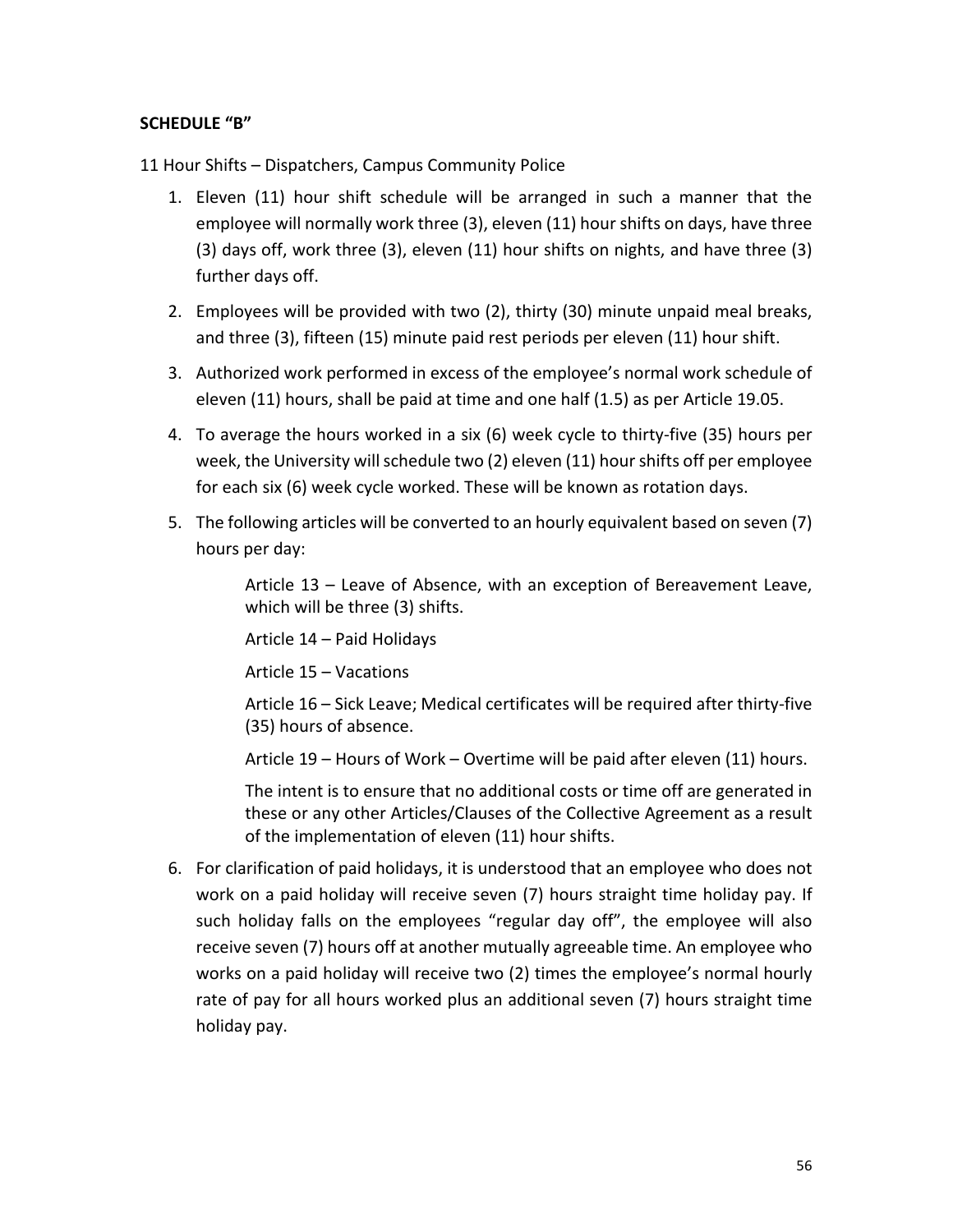# **SCHEDULE "C"**

11 Hour Shifts – AHT's in Large Animal Wards and Small Animal ICU

- 1. The current shift scheduling arrangement of twelve (12), eleven (11) hours shifts and one (1), eight (8) hour shift per four (4) week cycle will be continued subject to the following provisions:
- 2. Employees will be provided with one (1) sixty (60) minute unpaid meal break, or with the mutual consent of the employee and supervisor, with no less than two (2) thirty (30) minute unpaid meal breaks. Employees will be provided with three (3) fifteen (15) minute paid rest periods per eleven (11) hour shift.
- 3. Authorized work performed in excess of the employee's normal work schedule (11 hours or 8 hours as the case may be) shall be paid at time and one-half (1.5) as per Article 19.05.
- 4. The following articles will be converted to an hourly equivalent based on seven (7) hours per day:

Article 13 – Leave of Absence, with the exception of Bereavement Leave, which will be three (3) shifts.

Article 14 – Paid Holidays

Article 15 – Vacations

Article 16 – Sick Leave; medical certificates will be required after thirty-five (35) hours of absence.

Article 19 – Hours of Work – overtime will be paid after eleven (11) hours or eight (8) hours as the case may be.

The intent is to ensure that no additional costs or time off are generated in these or any other Articles/Clauses of the Collective Agreement as a result of the implementation of eleven (11) hour shifts.

5. For clarification of paid holidays, it is understood that an employee who does not work on a paid holiday will receive seven (7) hours straight time holiday pay. If such holiday falls on the employees "regular day off", the employee will also receive seven (7) hours off at another mutually agreeable time. An employee who works on a paid holiday will receive two (2) times the employee's normal hourly rate of pay for all hours worked plus an additional seven (7) hours straight time holiday pay.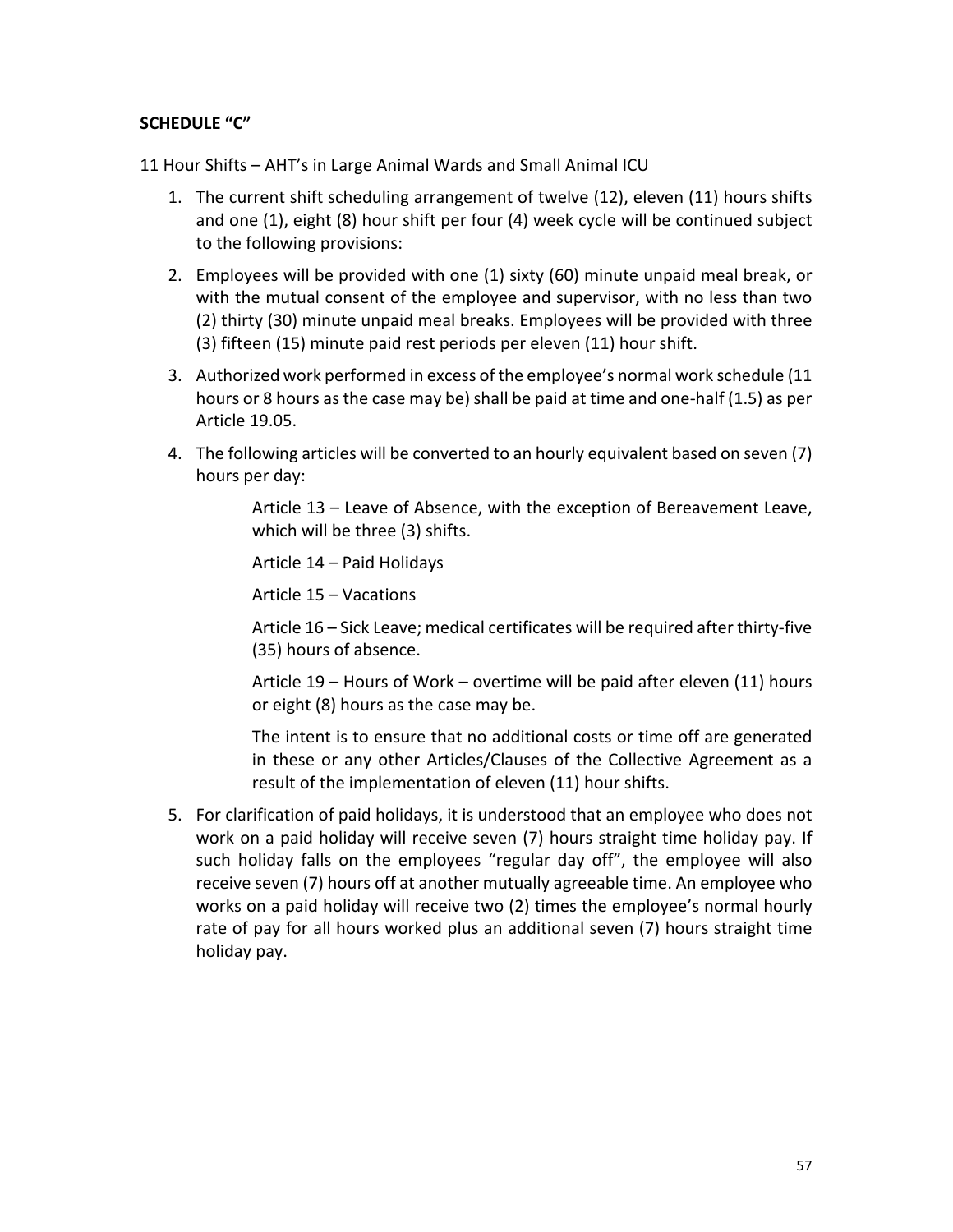#### **MEMORANDA OF AGREEMENT**

- 1. Secondment Opportunities
- 2. Athletic Fee Subsidy
- 3. Scholarship Plan
- 4. Parking
- 5. Job Evaluation
- 6. Protocol on Essential Animal Care
- 7. Self-Funded Leave
- 8. Union Leave
- 9. Level of Benefits
- 10. Benefits
- 11. Taxable Wellness Spending Account
- 12. Team Leaders
- 13. Temporary Full-Time Terminations
- 14. Joint Return to Work Committee
- 15. Fitness Program Development
- 16. Printing & Distribution of this Agreement
- 17. Information Technology Positions
- 18. Multiple Part-Time Appointments
- 19. Application of 3.01(i)
- 20. Sick Leave
- 21. Domestic Violence
- 22. Wellness at Work
- 23. Joint Job Evaluation Process
- 24. Transition to the New Job Evaluation Tool
- 25. OMAFRA Enhanced Partnership
- 26. Pension Contributions and Benefits
- 27. Early Retirement Subsidy
- 28. Termination Benefits
- 29. Consent to the Conversion to the UPP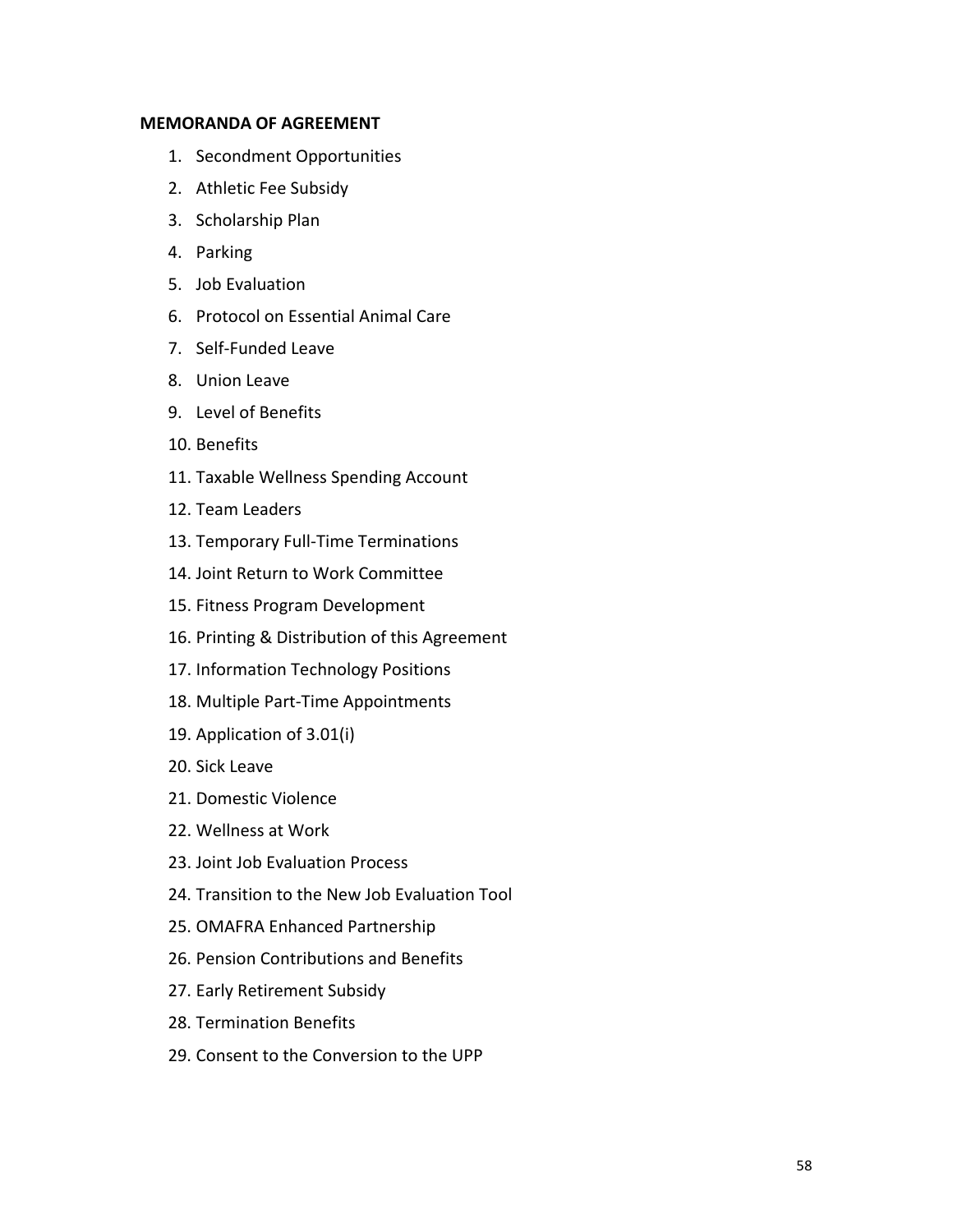#### **MEMORANDUM OF AGREEMENT 1 – Secondment Opportunities**

In the interest of Staff Development, when a temporary full-time opportunity is available, an employee may apply for a secondment. If granted an interview an employee will request permission from their supervisor prior to competing for the secondment. Approval of such request will not be unreasonably denied. Concerns arising from these requests will not be the subject of a grievance.

It is expected that an employee will return to their regular full-time position upon completion of the secondment. If the employee's regular full-time position is declared redundant during the secondment term, the employee will be notified in accordance with Article 25. The University may identify suitable redeployment opportunities during the term of the secondment.

All such opportunities will be posted and awarded subject to Article 18.

or the Unic-Signed this  $\overline{\leq^{\rho}}$  day of  $\overline{\leq\sigma}$  EM BE/L2020, at Guelph, Ontario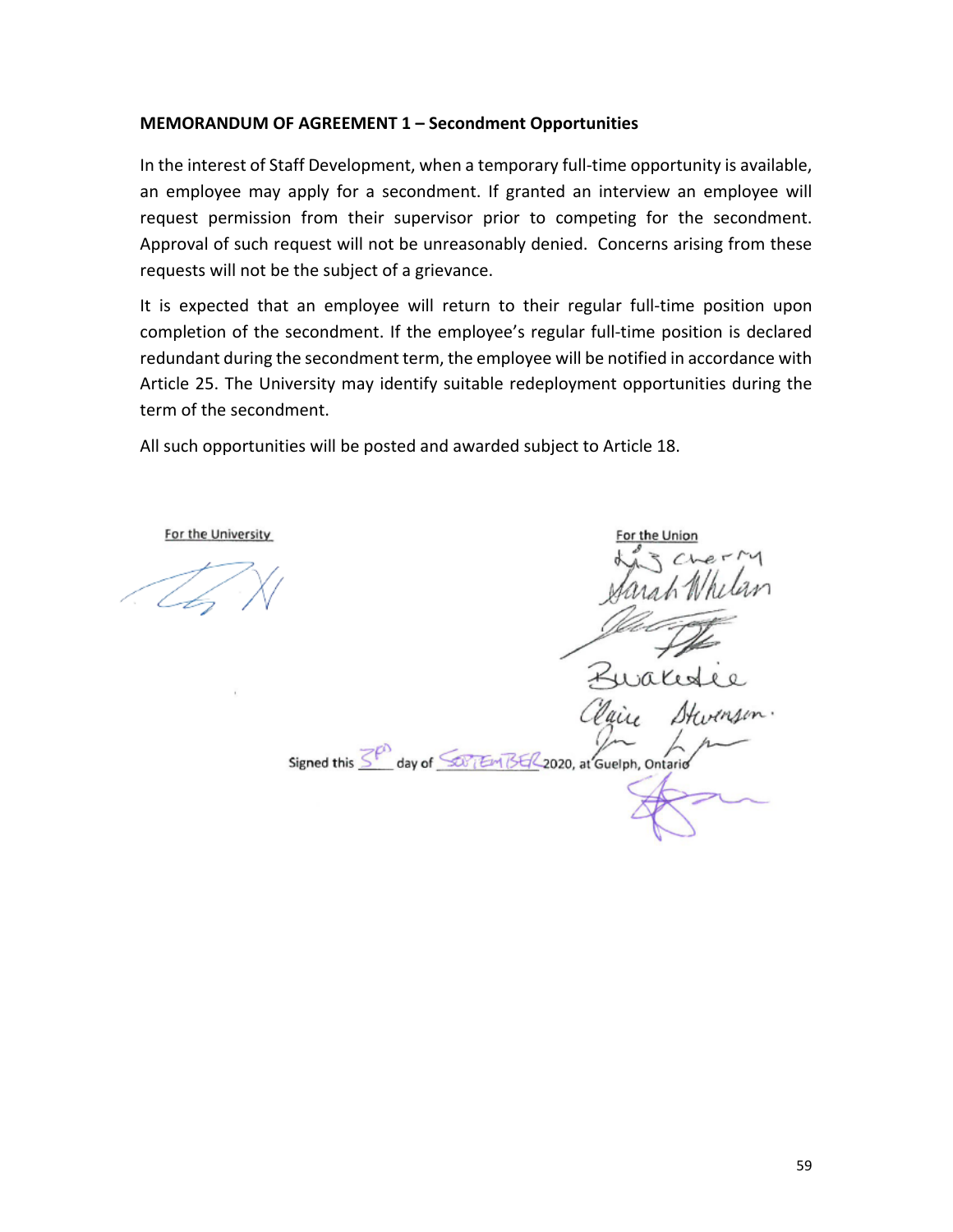#### **MEMORANDUM OF AGREEMENT 2 – Athletic Fee Subsidy**

Further to the collective agreement between the University of Guelph and USW Local 4120, the University will continue to allocate a sum to subsidize USW members' payment of annual fees for the use of the athletics facilities. The subsidy will reduce the annual fee (not including locker, towel service, course and equipment charges, and Facility Development Fee) to twenty-five percent (25%) of the normal fee. The annual membership will begin as of May  $1<sup>st</sup>$ . All regular full-time members, including those with 8, 9 or 10 month limited term positions, are eligible for this benefit.

or the Unior Signed this  $\overline{\leq^{\rho}}$  day of  $\overline{\leq^{\rho}$  Em BE/2020, at Guelph, Ontario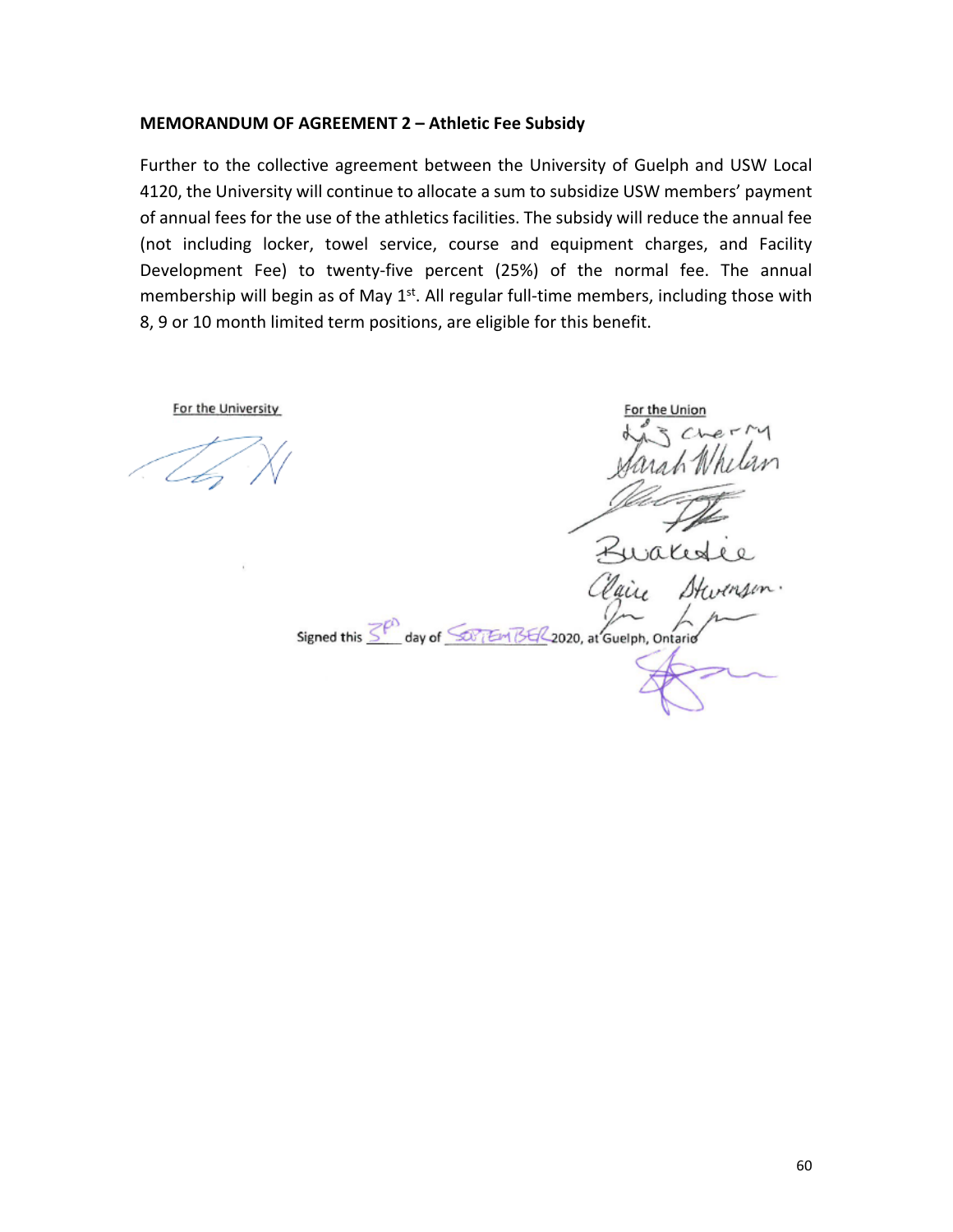### **MEMORANDUM OF AGREEMENT 3 – Scholarship Plan**

Further to the Collective Agreement between the United Steelworks and the University of Guelph, it is agreed that a scholarship plan will be available to dependent children and spouses of:

- a) regular full-time and 8, 9, or 10 month employees;
- b) retired or deceased employees; and,
- c) employees receiving long term disability payments.

"Dependent means child of the employee, less than 26 years of age and dependent for support on such employee. The following will also be considered children of the employee: persons the employee is adopting during the period of probation; stepchildren of the employee; and persons related to the employee by blood or marriage, or for whom the employee is legal guardian. The restriction of 25 years does not apply to a physically or mentally disabled child who is over 25 years of age and who had the condition and was a dependent of the employees before the age of 26. Spouse includes a legal spouse, common-law spouse or same sex-partner).

The University will award scholarships for up to eight (8) semesters of undergraduate degree or associate diploma or graduate program at the University of Guelph and Guelph-Humber partnership courses. Scholarship payment amounts shall not exceed tuition fees not exceeding those of the Bachelor of Arts program.

Dependent children and spouses must qualify for a scholarship by satisfying the University's entrance requirements, either by meeting the academic standards of the program in which they are to be enrolled and must continue to satisfy the academic continuation requirements of their program.

Dependent children or spouses may be eligible for a scholarship only if they will be enrolled in full-time studies. The definition of "full-time" applied to this plan is that used in administering the Ontario Student Assistance Plan (OSAP); that is, students registered in a minimum of 1.5 credits.

Dependent students who have a disability as defined by Section 10 (1) of the Ontario Human Rights Code that preclude them from registering for the minimum course requirements may request accommodation through Student Accessibility Services (SAS) pursuant to the University's Policy on Academic Accommodation for Students with Disabilities, the Human Rights Policy. Such eligible students will receive the equivalent of eight (8) full-time tuition payments.

Those dependent children who do not meet scholarship requirements may also receive financial assistance. Dependent children or spouses wishing to receive a scholarship for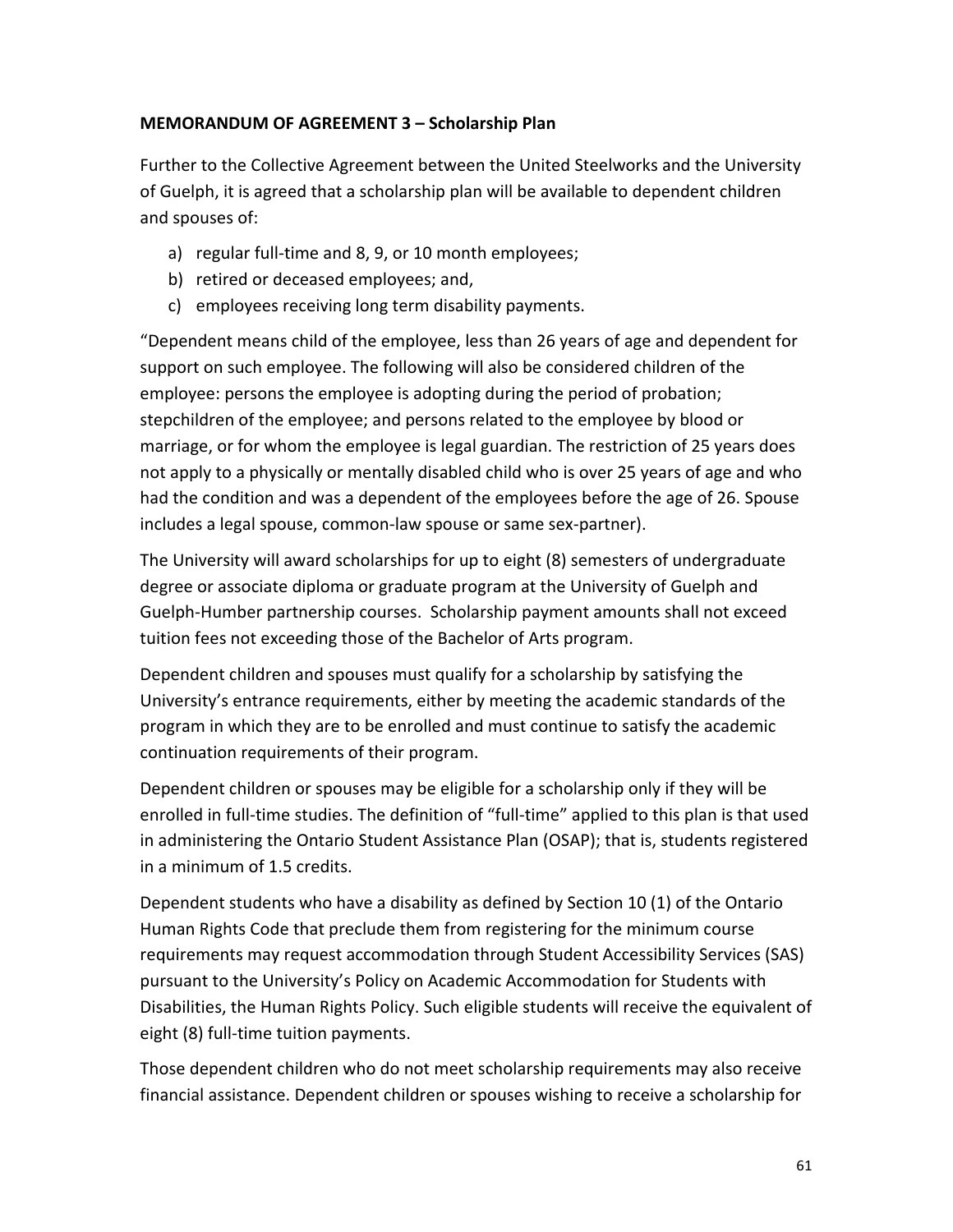any semester during the academic year of August 1st to July 31st must complete the "tuition scholarship plan for dependent children and spouses of eligible employees" application form available on the Human Resources' website. New students must submit the completed application form to Human Resources to confirm eligibility of both the applicant (dependent or spouse) and the employee.

When an employee to whom this plan applies terminates employment, children eligible at the effective date of termination may receive the scholarship for an additional two (2) semesters.

Should the University enter into reciprocal arrangements with other universities having similar plans, children who qualify under the University's scholarship plan may apply to the Registrars of the reciprocating institution, with notification to the Student Awards section of the University of Guelph.

Signed this SP day of SOFTEM BER 2020, at Guelph, Ontario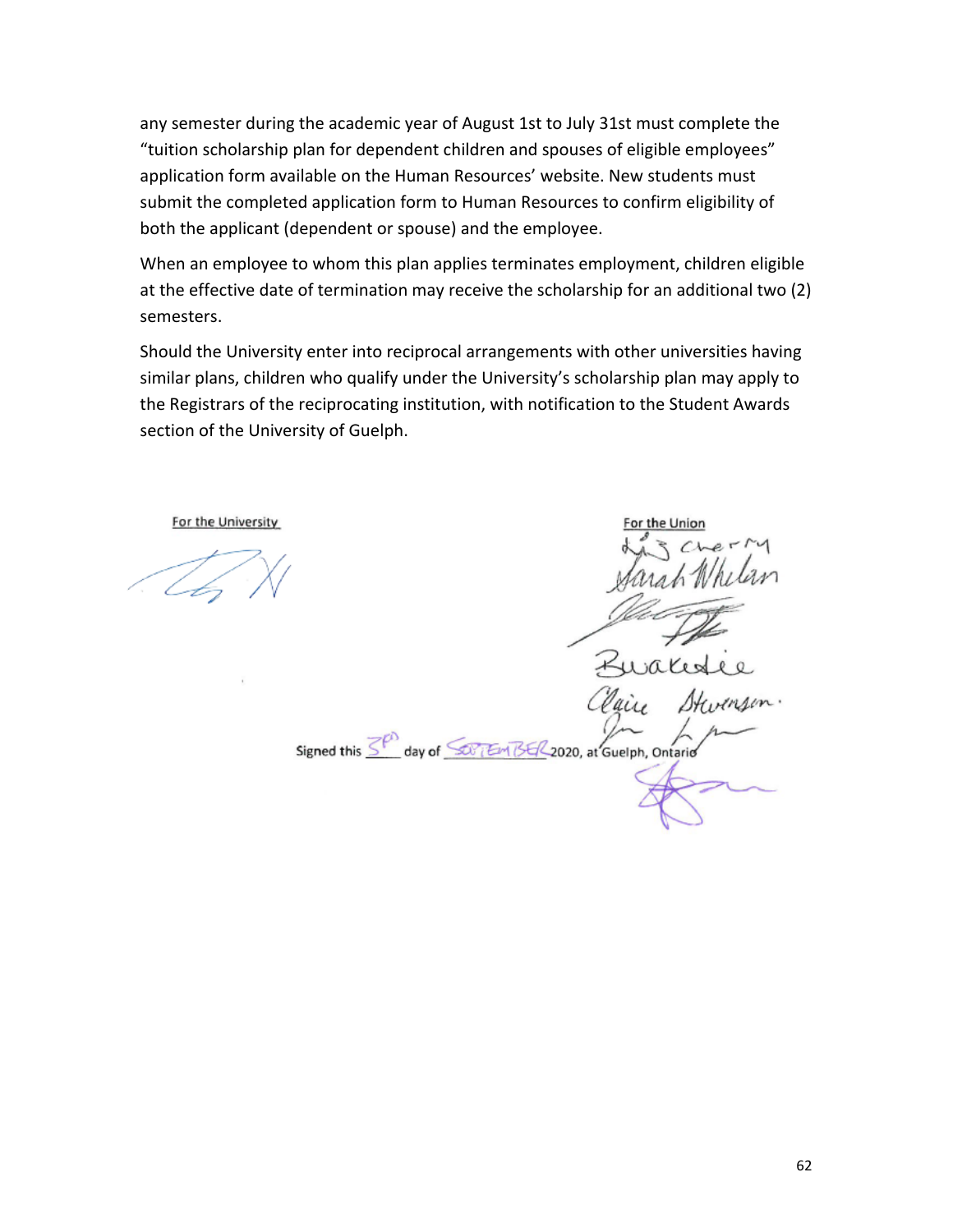#### **MEMORANDUM OF AGREEMENT 4 – Parking**

Further to the Collective Agreement between the University of Guelph and the United Steelworkers, it is agreed that, should the discussions between the University of Guelph and the Faculty Association result in changes to the parking policy in the areas of priority or reserved parking, the University will meet with the United Steelworkers to discuss similar changes for USW members.

For the Union Kurales Signed this SPO day of SOFTEM BER 2020, at Guelph, Ontario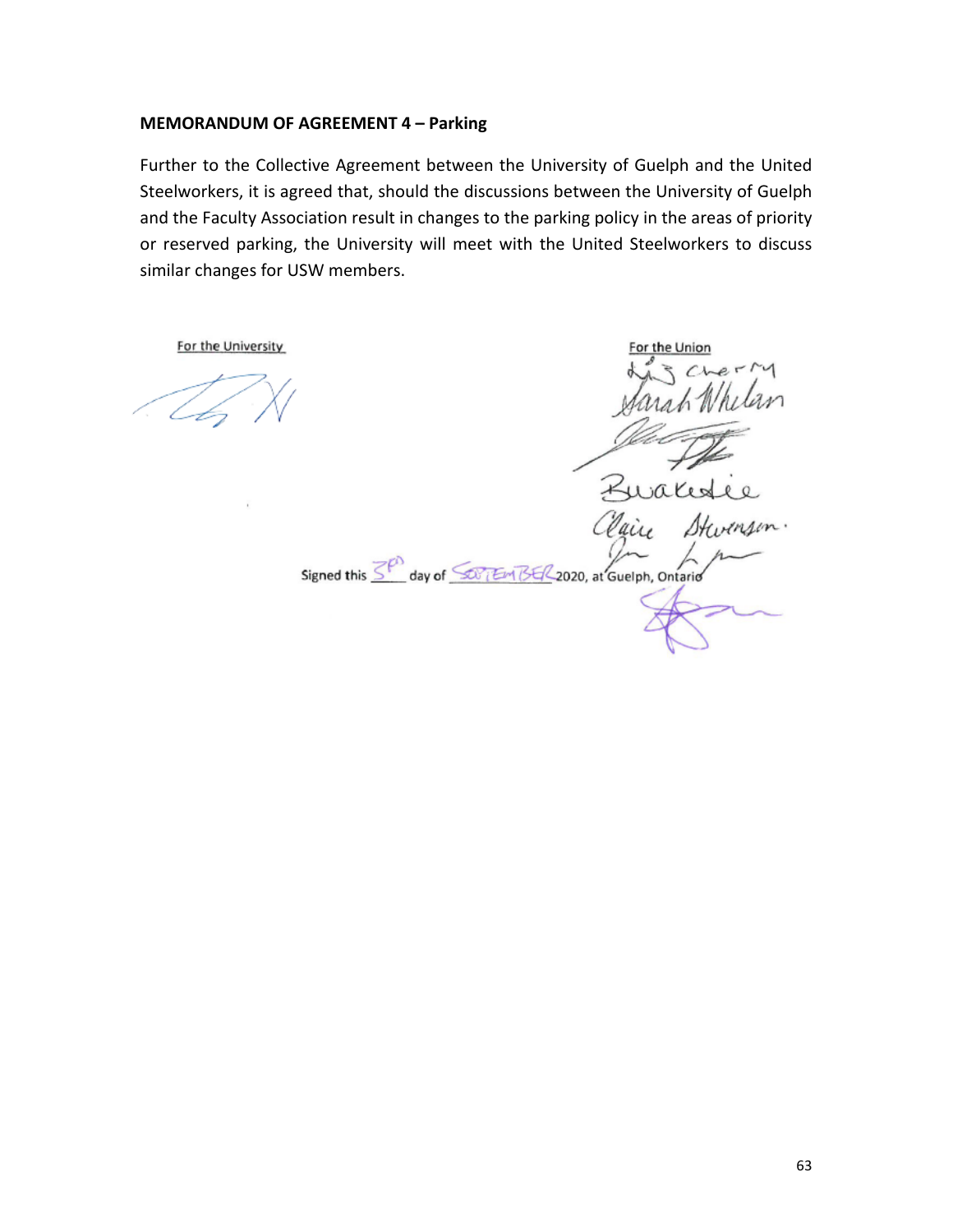#### **MEMORANDUM OF AGREEMENT 5 – Job Evaluation**

**The parties agree that this MOA will remain in force until the full development and implementation of the revised job evaluation system, process and structure.**

#### **Memorandum of Agreement**

The University agrees that the following amendments will be made to "A Guide to the USW, Local 4120 Salary Program", (formerly UGSA Salary Plan) document: This document shall form part of the Collective Agreement between the Parties and be enforceable under its terms and conditions.

Section E, Part 1 and 2

Amend composition of the Committee to eight (8) members and eight (8) alternates. Four (4) members and four (4) alternates will be appointed by the Union and four (4) members and four (4) alternates will be appointed by the University. One (1) member representing the Union and one (1) member representing the University shall be designated as the Union co-chair and the University co-chair, respectively.

Add to Section E, Part  $(1)$  – as new #4

"The University shall be responsible for initial joint training for all committee members and alternates", and renumber points 4 through 17 as appropriate.

Add to Section E, Part (8) – add as follows,

"The University's Job Evaluation Coordination will serve as a resource person and facilitator. The position will be non-voting and will maintain records, schedule meetings, and bring in information as required by the committee…."

Section G, (2)

Amend last paragraph to read, "…it will be dealt with by the committee within sixty (60) working days, subject to committee availability."

Section E, Part 10 "Consensus"

add as new last sentence… "In the event that the committee is unable to reach a consensus, the matter will be referred to the Job Evaluation Steering Committee."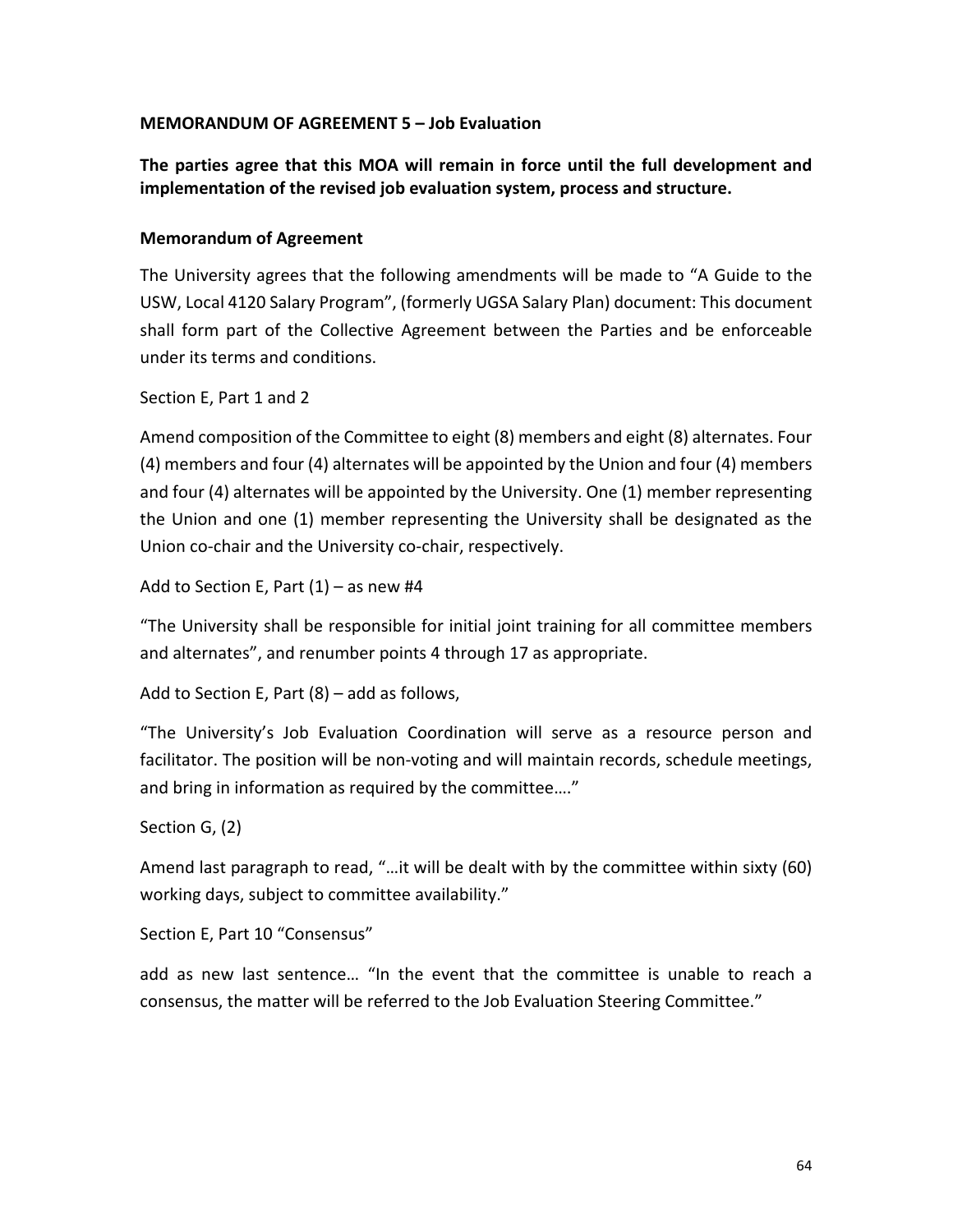Section E, Part 17 (ii)

Delete existing 3<sup>rd</sup> sentence and replace with the following: "If an employee is not satisfied with the reasons, they may pursue the issue through the provisions of the Grievance procedure as outlined in Article 9 of the Collective Agreement."

For the University

Zwales ais Signed this  $\overline{\leq^{\rho}}$  day of  $\overline{\leq^{\rho}$  Em BE/2020, at Guelph, Ontario

For the Unior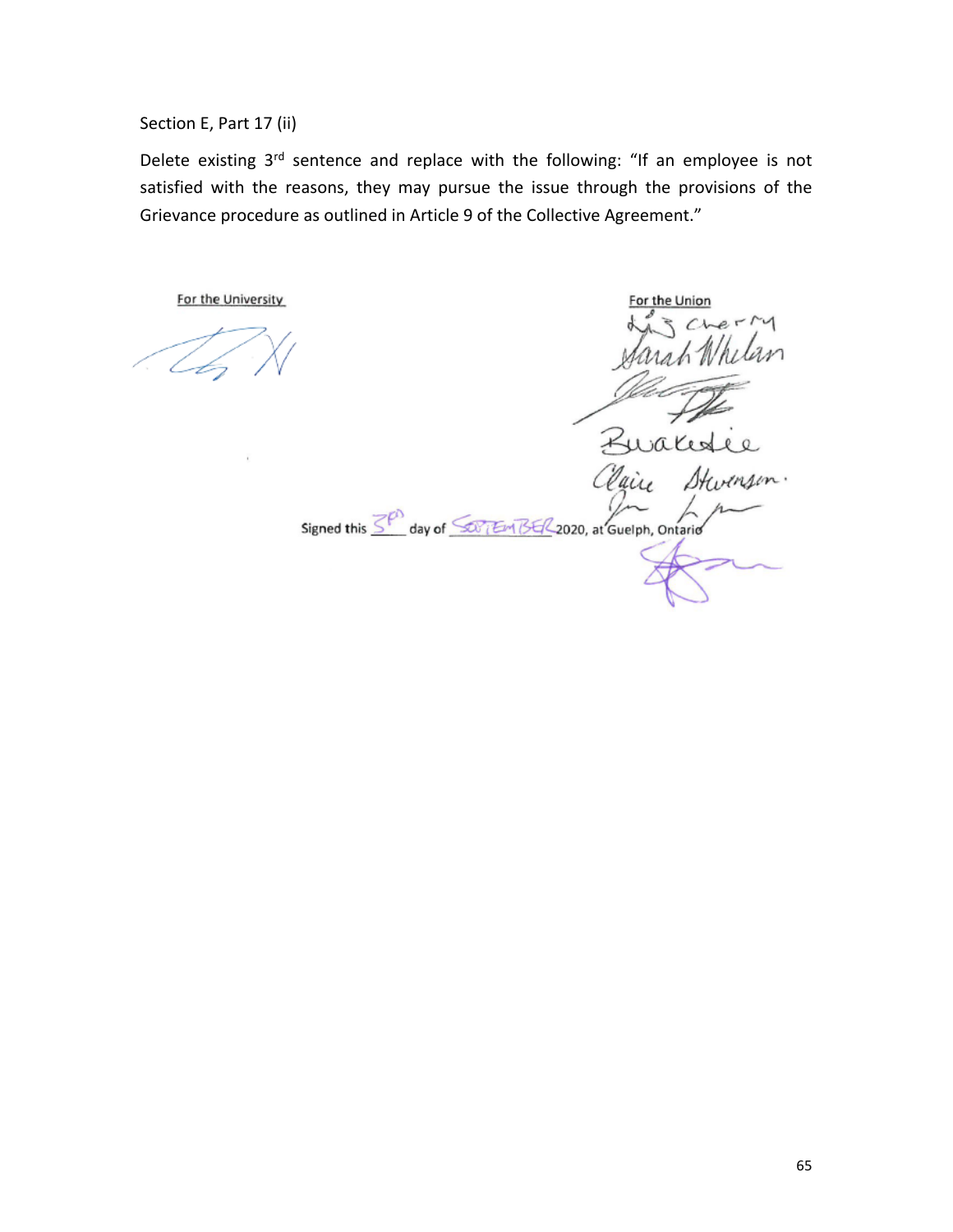#### **MEMORANDUM OF AGREEMENT 6 – Protocol on Essential Animal Care**

The University of Guelph and the United Steelworkers agree in principle, that the proper care of research animals and animal patients (subject to paragraph 3 in the Terms of Reference of the March 31, 1993 Report of the Joint Committee on Essential Animal Care and in accordance with the Operational Procedures signed September 9, 2014) will be maintained by the members of the United Steelworkers in the event of a strike or lockout in the course of the current Collective Agreement or its continuance, if the United Steelworkers gives its consent and if the employees are willing and able to do so.

If possible, at least ten (10) working days before the commencement of strike or lockout, the employer will designate and identify a number of positions which it deemed sufficient to provide for continuous proper care of the animals during the strike or lockout. A list of the positions will be delivered to the Union, and the Parties agree to meet with a view of executing a formal agreement with respect to the employees affected.

All persons so designated will be paid as per the USW Collective Agreement during the period of designation.

Due regard will be had for previously arranged vacations and other matters and as far as possible the designated duties will be dispersed among all appropriate employees as per the USW collective agreement.

Only essential animal care duties will be assigned by supervisors to these designated employees.

In implementing this Memorandum the University and Union will also refer to the Operational Procedures as established by the Joint Committee, in order to give effect to the overall intentions of the parties. Any perceived inconsistencies between this Memorandum and the Operational Procedures will be discussed and resolved through mutual agreement.

In the event of a dispute arising from the implementation of this Memorandum the parties shall name a mediator to assist in resolving the disagreements.

\* Proper care implies provision of appropriate temperature, humidity, light cycles, ventilation, food, water and cleaning as well as exercise and nursing care where appropriate.

\*\* Research animals includes animals utilized in research, teaching and testing.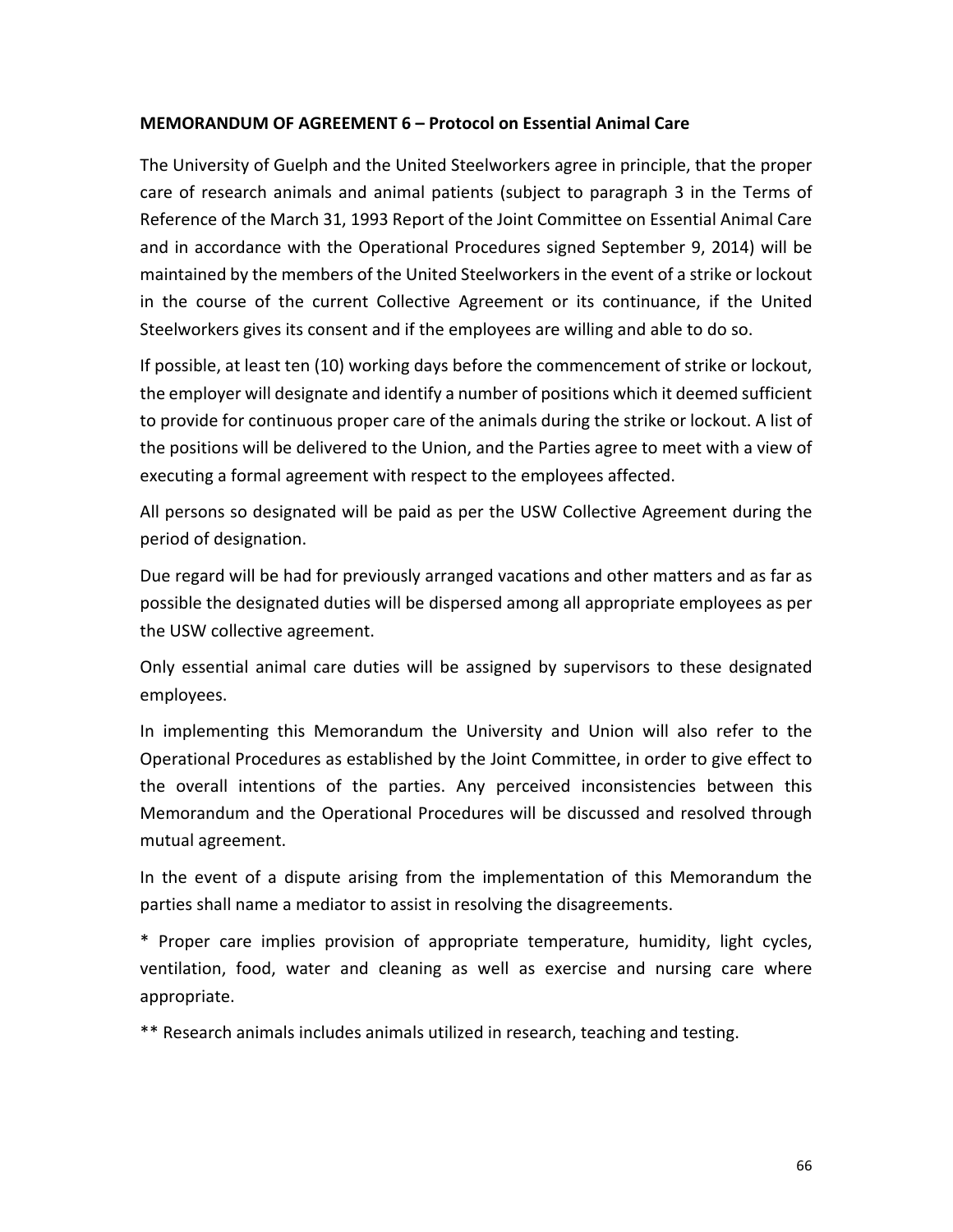\*\*\*Appropriate number of positions is based on the Joint Committee on Essential Animal Care recommendations (see March 31<sup>st</sup>, 1993 Report of the Joint Committee on Essential Animal Care). This number is dependent upon the numbers of animals in the facility.

For the Union Ruales Stw air Signed this 3<sup>P</sup> day of 50 Em BE/2020, at Guelph, Ontario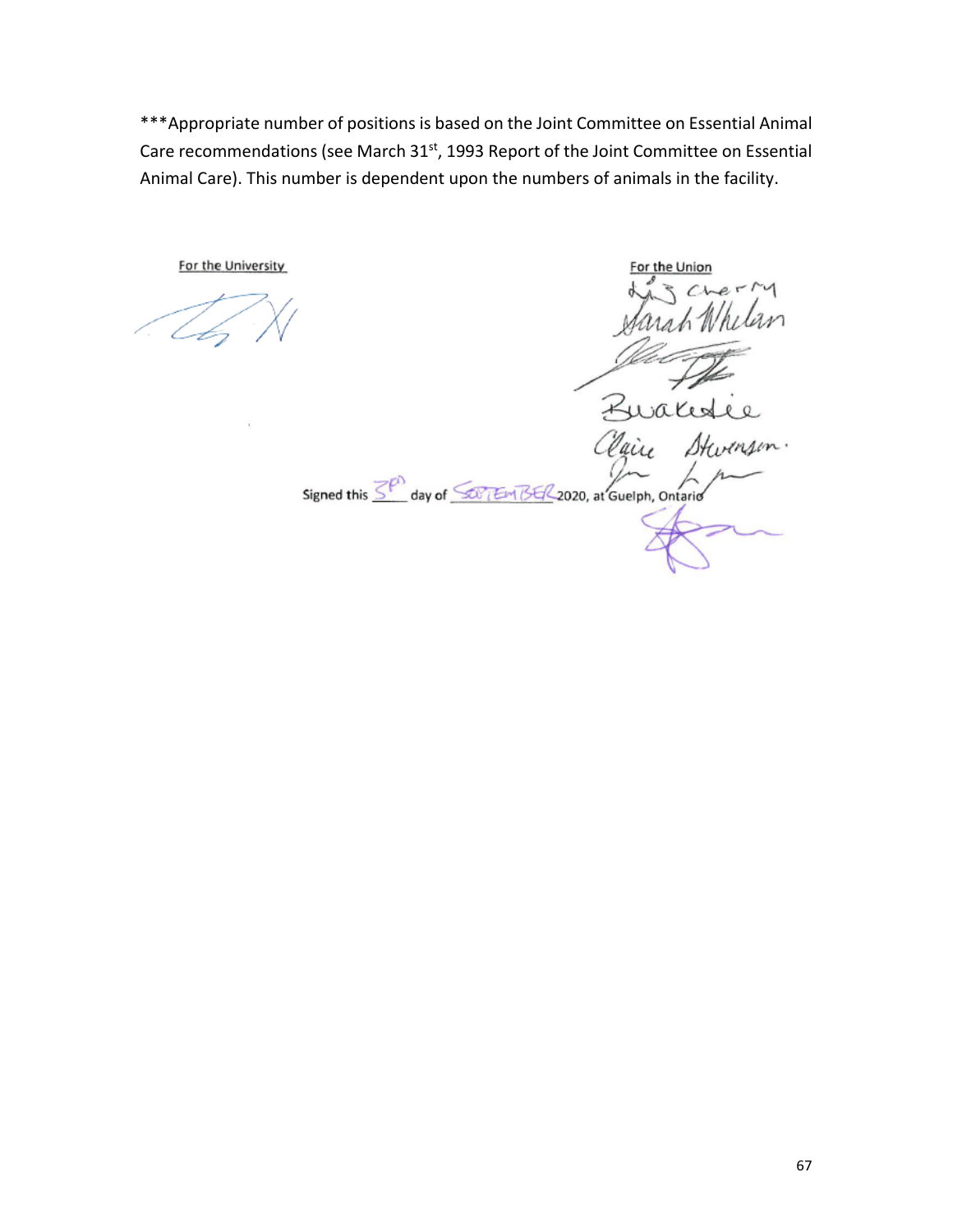#### **MEMORANDUM OF AGREEMENT 7 – Self Funded Leave**

The University of Guelph has a self-funded leave plan for regular full-time United Steelworkers members. If you are eligible, the plan gives you an opportunity to fund a leave of absence by deferring a portion of your salary, which will then be paid to you at the time of the leave. In accordance with the Income Tax Act of Canada, you are entitled to defer taxes on the deferred salary until the leave period.

#### **How It Works**

Under this plan, you may apply for a leave of absence of up to twelve (12) months. To fund this leave, a portion of your annual salary (up to thirty-three and one-third percent (33**⅓**)) would be held in an interest-bearing account. At the end of a specified period, you would go on leave of absence and be paid the amount set aside in the account.

For example, you may choose to work for three (3) years at seventy-five percent (75%) of your normal salary. The remaining twenty-five percent (25%) would be deposited in an interest-bearing account. In year four (4), you would go on leave and receive the amount set aside in the previous years. (In this case, seventy-five percent (75%) of annual salary).

During the deferral period, you would only pay tax on the amount actually received rather than on the amount earned. In the example above, you would be taxed on seventy-five percent (75%) of salary for four (4) years rather than one hundred percent (100%) for three (3). This could result in less total tax on the same total salary.

The chart below provides some further examples of possible deferral options. Please contact the Compensation and Benefits Department for further details.

| Period of<br>deferral in years | Salary deferral<br>per year  | Annual salary payable<br>in deferral period | Annual Salary payable<br>in leave of 1 year |
|--------------------------------|------------------------------|---------------------------------------------|---------------------------------------------|
| $\mathbf{1}$                   | $33\frac{1}{8}$ = \$18,000   | $66\frac{2}{3}\% = $36,000$                 | $33\frac{1}{3}\% = $18,000$                 |
| 2                              | $33\frac{1}{3}\% = $ 18,000$ | $66\frac{2}{3}\% = $36,000$                 | $66\frac{2}{3}\% = $36,000$                 |
| $\overline{2}$                 | $25% = $13,500$              | $75\% = $40,500$                            | $50\% = $27,000$                            |
| 3                              | $25% = $13,500$              | $75% = $40,500$                             | $75\% = $40,500$                            |
| 3                              | $20\% = $10,800$             | $80\% = $43,200$                            | $60\% = $32,400$                            |
| 4                              | $20\% = $10,800$             | $80\% = $43,200$                            | $80\% = $43,200$                            |
| 4                              | $25% = $13,500$              | $75\% = $40,500$                            | $100\% = $54,000$                           |
| 5                              | $20\% = $10,800$             | $80\% = $43,200$                            | $100\% = $54,000$                           |
| 5                              | $15\% = $8,100$              | $85\% = $45,900$                            | $75\% = $40,500$                            |
| 6                              | $10\% = $5,400$              | $90\% = $48,600$                            | $60\% = $32,400$                            |
| 6                              | $15% = $8,100$               | $85\% = $45,900$                            | $90\% = $48,600$                            |

Examples of Salary Deferral Options for Annual Salary of \$54,000: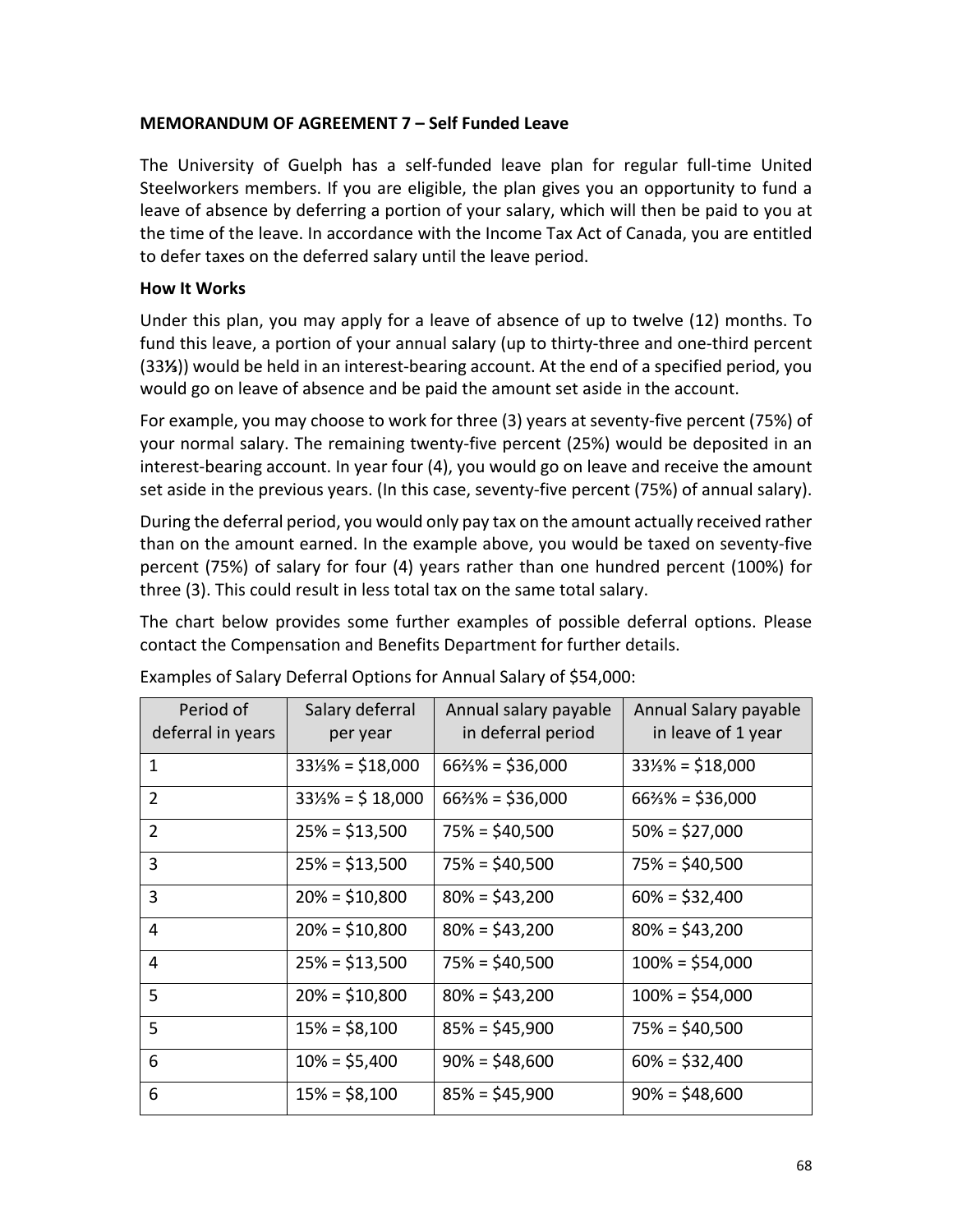The following describes the terms and conditions of this plan in detail.

# **Terms and Conditions**

# **Eligibility**

The plan is available to regular full-time Union members (employee classification code B), eighteen (18) months after completing the probationary period.

# **Application**

It is recommended that all the implications of self-funded leave plan be fully understood before you apply. Hence, discuss the plan with someone in the Compensation and Benefits Department before applying.

An application to participate in the plan must be made in writing to your department's supervisor. It will then be forwarded to the appropriate dean, librarian, director or vicepresident for review. The self-funded leave will be granted only if, in the opinion of the department supervisor, the job can be adequately filled in your absence. If approved, the application will then be forwarded to the Associate Vice-President (Human Resources) for implementation.

If you are promoted or transferred to a different department during the deferral period, your continued participation in the plan is subject to the approval of your new Supervisor.

# **Salary Deferral**

The amount of salary to be deferred in any one (1) year may not exceed thirty-three and one-third percent (33⅓%) of your annual salary. The deferred salary will be held in a separate account for you in a bank or trust company chosen by the University of Guelph. Interest will be credited to your account monthly. The accumulated interest will be paid and reported to you each year during the deferral period.

The interest on this account is taxable in the calendar year it is earned, and the amount must be reported by you and your personal income tax return for that year. The amount of interest earned will be reported to you and to Revenue Canada on a T5 form.

# **Duration of Leave**

The leave must start within six (6) years of the date of the first salary deferral. The leave can be as short as three (3) consecutive months if the purpose of the leave is to permit the full-time attendance at a designated educational institution, otherwise the leave must be a minimum of six (6) consecutive months. The leave can be as long as twelve (12) months.

During the leave, you may not be employed by the University in any capacity even if that employment is casual and unrelated to your normal duties.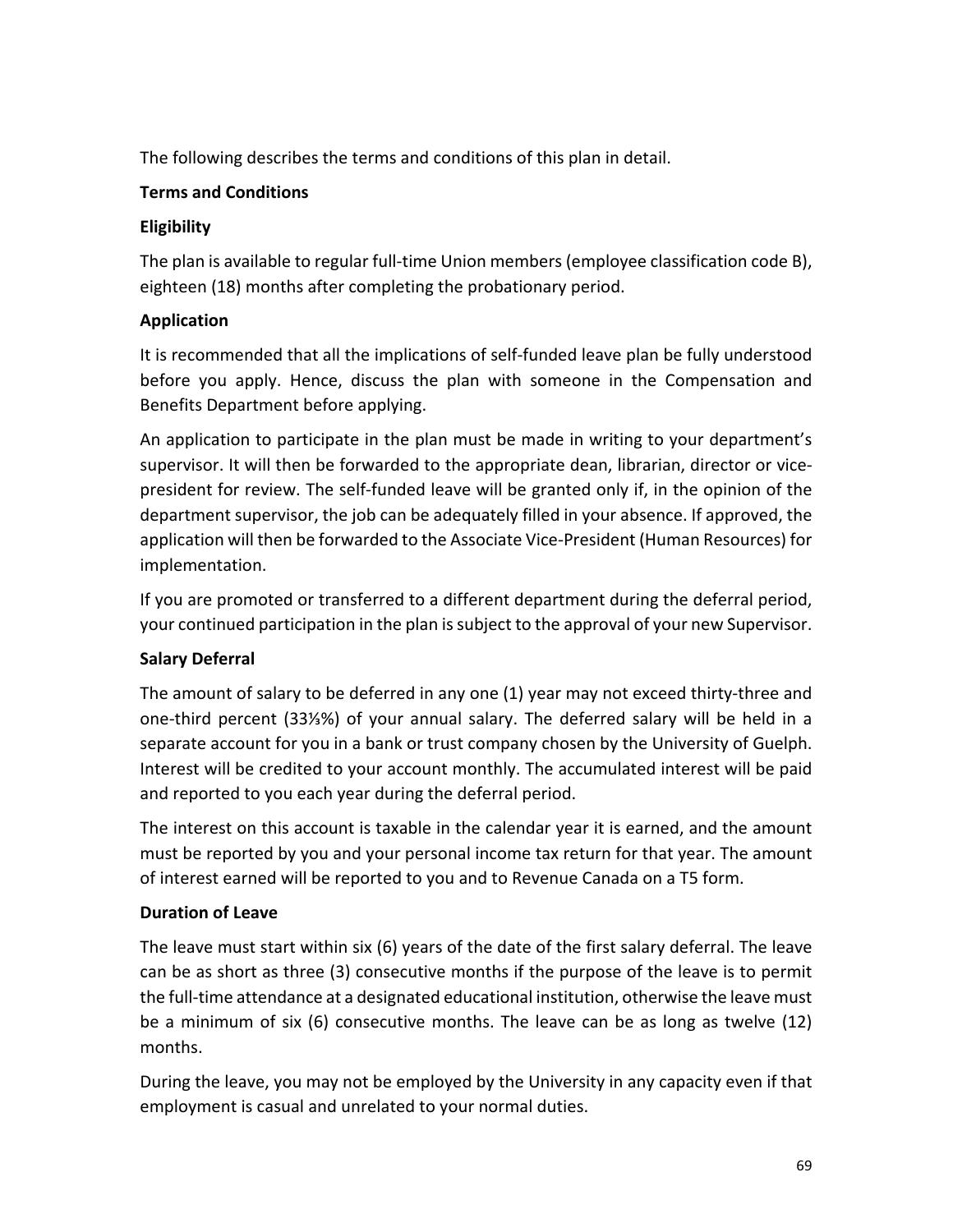# **Payment of the Deferred Salary**

The deferred salary will be paid to you in equal monthly installments. For example, if you have saved forty-percent (40%) of your annual salary and have chosen to take a six (6) month leave, the deferred amount will be paid to you in equal installments over six (6) months; (your normal salary from the University will cease for the duration of your selffunded leave).

# **Return from Leave**

Upon returning from your leave of absence, you have the right to return to the same or equivalent position you held prior to going on leave of absence without loss of salary or seniority. Your vacation and sick leave balance that has accumulated before your leave will be reinstated.

# **Cancellation of Leave**

Employees who join the plan must follow through with their commitment. However, in unforeseen or extenuating circumstances, such as a promotion or transfer to a new job, you may withdraw from the plan up to three (3) months before the date of the scheduled leave. Your department supervisor and the Associate Vice-President (Human Resources) must be informed in writing of your intention to withdraw from the plan. On leaving the plan you will receive the amount of salary accumulated (less tax) plus any interest not already paid. Withdrawal from the plan will not prevent you from reapplying at a later date.

Should you die while participating in the plan, any balance in your account at the time of death will be paid to your estate.

# **Benefit Coverage**

# **During the Salary Deferral Period**

- You will continue to contribute to the Pension Plan based on your full one hundred percent (100%) salary.
- Income Tax and both employee and employer Canada Pension Plan contribution will be based on your reduced salary.
- Employment Insurance contributions will be based on your full one hundred percent (100%) salary.
- Life Insurance and Long Term Disability premiums and benefits will be based on your full one hundred percent (100%) salary and normal cost-sharing arrangements will apply.
- Major Medical and Dental Insurance premiums will be deducted, and the normal cost-sharing arrangements will apply.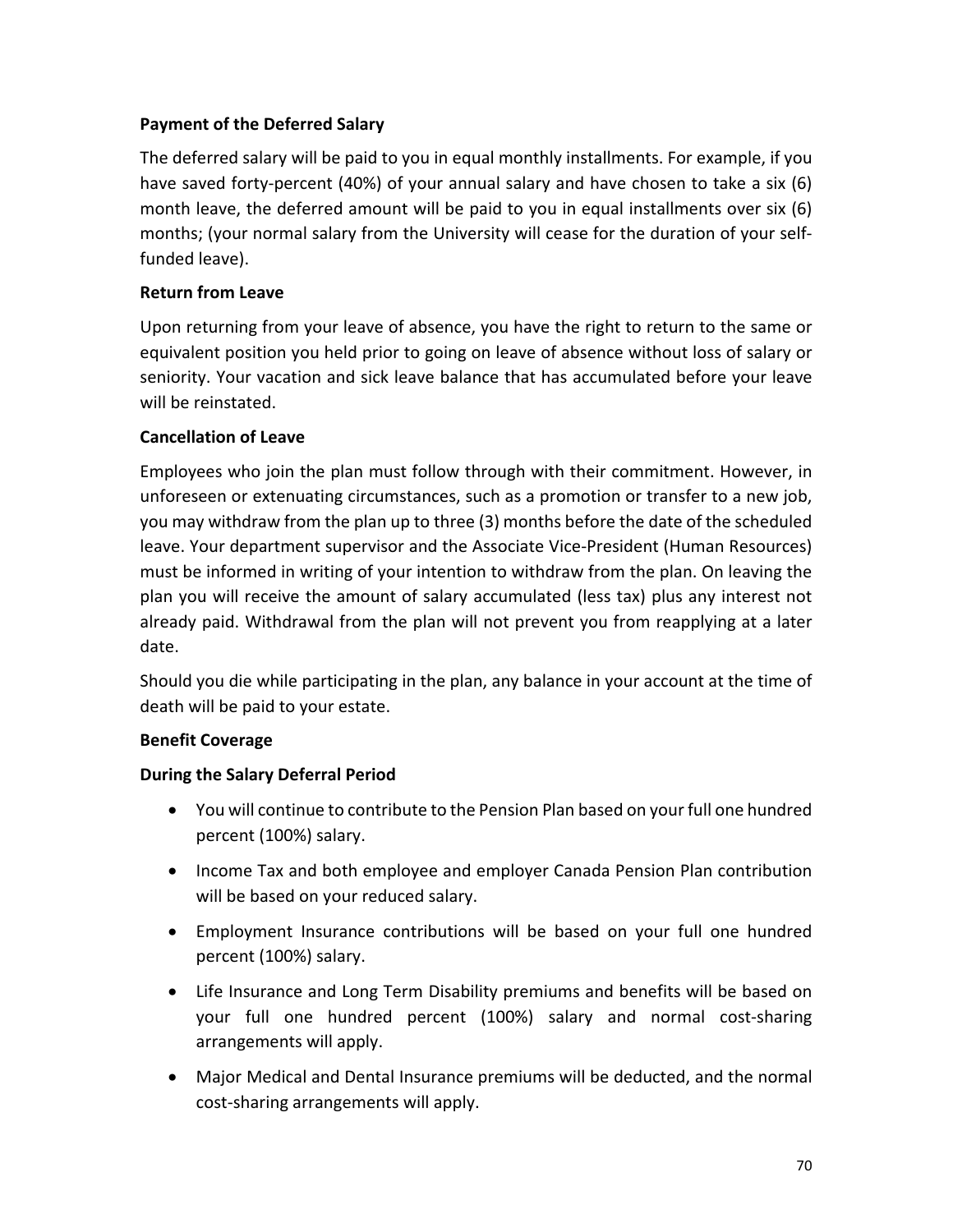• Vacation credits, sick leave and seniority will accumulate as if you are receiving one hundred percent (100%) of salary.

# **During the Leave Period**

- You will continue to contribute to the Pension Plan on your full one hundred percent (100%) salary.
- Income Tax and Canada Pension Plan contributions will be deducted from the deferred salary payments.
- Employment Insurance premiums will not be deducted from the deferred salary payment as the leave period is not a period of employment for purposes of Employment Insurance (Unemployment, Sickness, Adoption, Maternity and Paternal Leave). The period of leave may hinder your eligibility for Employment Insurance Benefits. Please contact the Compensation and Benefits Department for further details.
- Life Insurance and Long Term Disability premiums and benefits will be based on your full one hundred percent (100%) salary. Normal cost-sharing arrangements will apply.

If you become disabled during the leave period your sick leave payments and long term disability elimination period will commence upon the scheduled completion of your leave, assuming you are disabled at that time.

- Major Medical and Dental Insurance premiums will continue, and the normal costsharing arrangements will apply.
- You will remain eligible for normal salary increases based on the level of performance while in full-time employment.
- Vacation will not accumulate and cannot be used after the first month of leave.
- Sick Leave will not accumulate after the first month of leave and cannot be used during any period of the leave.
- You will continue to receive credit for length of service.
- Seniority shall accrue during the period of leave.

### **Other Matters**

The University intends to maintain this plan in force indefinitely, but retains the right to amend or discontinue this plan in whole or in part at any time. However, no amendments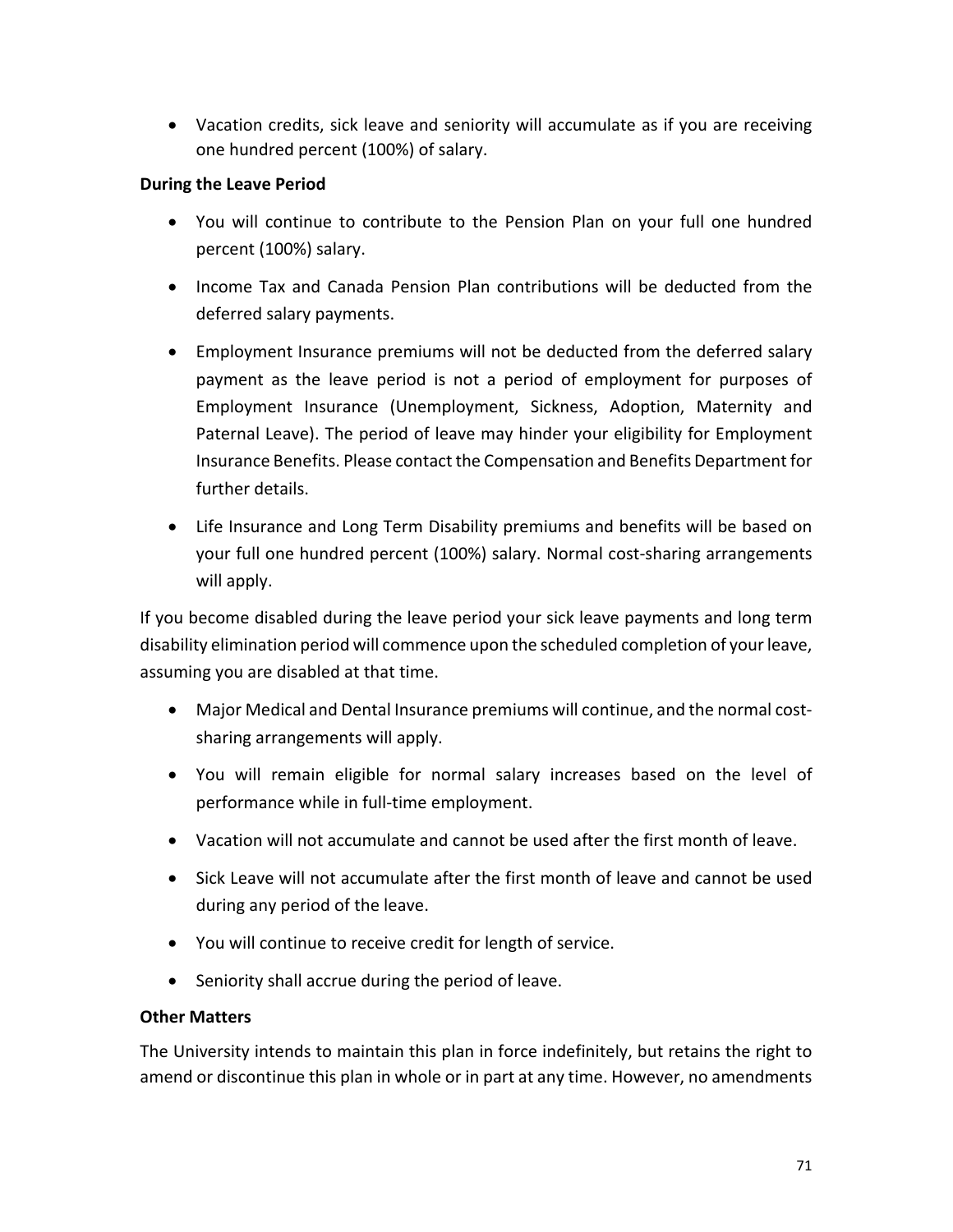to this plan initiated by the University will reduce the benefits accruing to you if you are enrolled in this plan at the time of the amendment.

For the Union  $e-14$  $\overline{M}$ Zwake Claire Start Signed this 3<sup>ph</sup> day of 50 TEM BE/2020, at Guelph, Ontario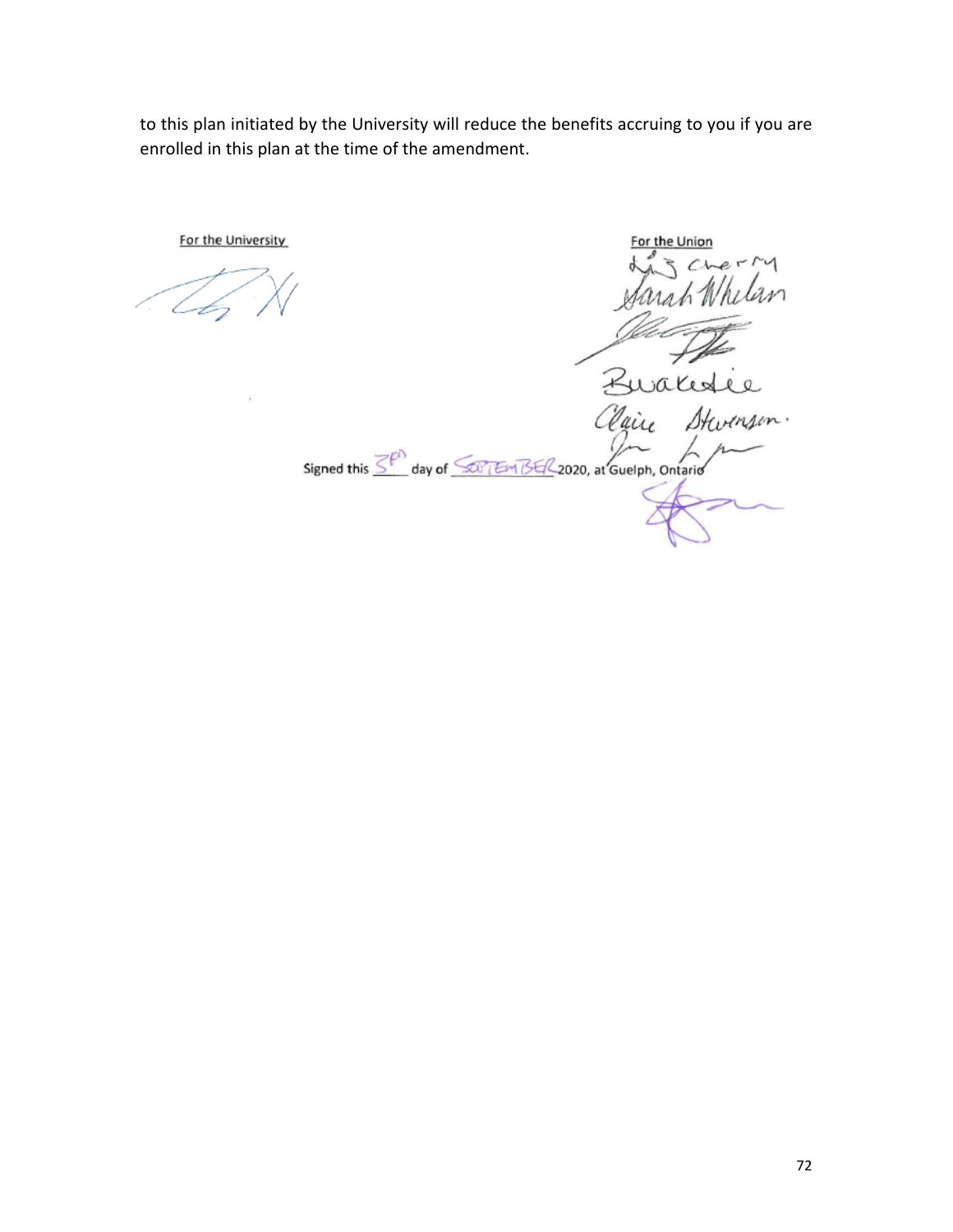### **MEMORANDUM OF AGREEMENT 8 – Union Leave**

Further to the Collective Agreement between the United Steelworkers and the University of Guelph and in accordance with Article 8.11 the Union will be provided with one hundred and twenty-five (125) unpaid days of leave per contract year. It is agreed that during the life of this agreement, the Union may utilize more than the yearly allocation in any one (1) contract year, as long as the total of three hundred and seventy-five (375) days is not exceeded over the life of this Collective Agreement.

An employee on such leave will continue to be paid by the University but the Union shall, on a monthly basis, reimburse the University as per Article 13.02.

or the Unior Kurales Signed this 3<sup>pm</sup> day of 500 TEM BE/2020, at Guelph, Ontario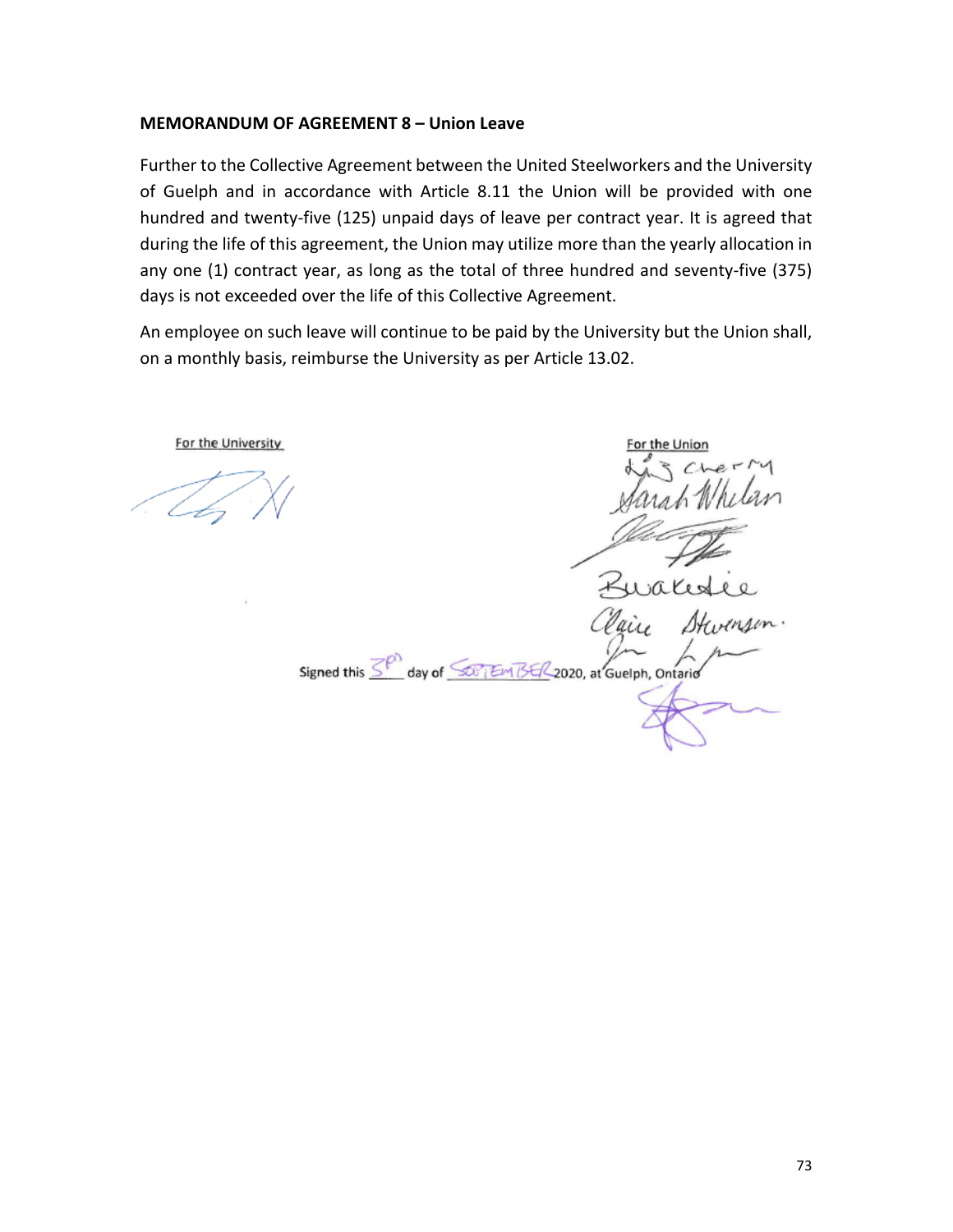### **MEMORANDUM OF AGREEMENT 9 – Level of Benefits**

Further to the Collective Agreement between the United Steelworkers and the University of Guelph, and in accordance with Article 23.01 it is agreed that the level of entitlements for the benefits indicated in Article 23.01 excluding 23.01 (e) – Pension Plans, will be maintained at no less than the current levels during the life of this Collective Agreement.

For the University

Signed this  $\overline{\leq^{\rho}}$  day of  $\overline{\leq v_1 \text{Im }Bf/2}$  2020, at Guelph, Ontario

For the Union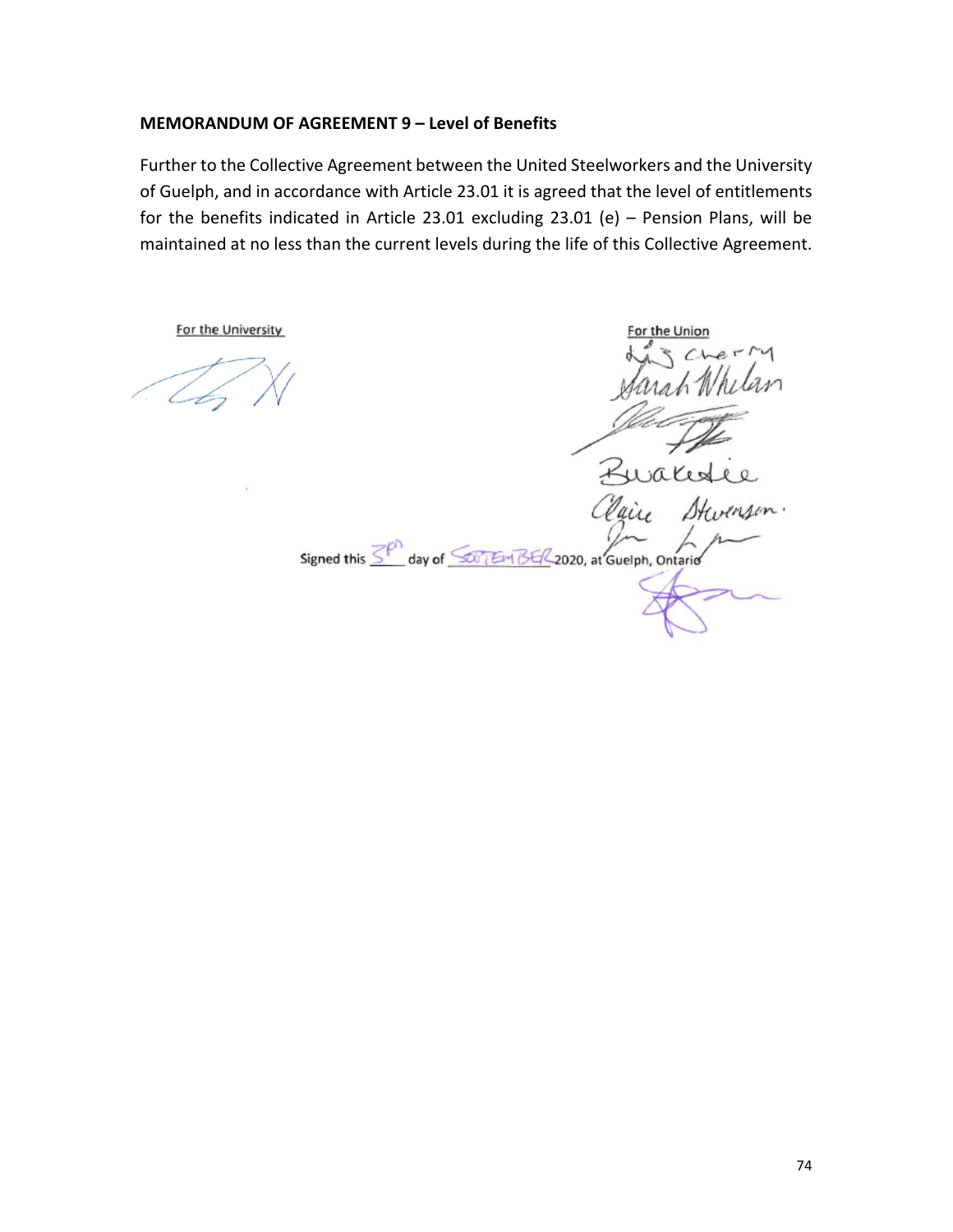### **MEMORANDUM OF AGREEMENT 10 – Benefits**

The annual dollar allocation for psychologist's coverage under the extended health plan will increase from one thousand two hundred dollars (\$1,200) to one thousand five hundred dollars (\$1,500) per calendar year effective the first day of the second month following the ratification of the Collective Agreement.

For the Unio Ruale Stw Signed this  $\overline{\leq^{\rho}}$  day of  $\overline{\leq}$  Em BE/2020, at Guelph, Ontario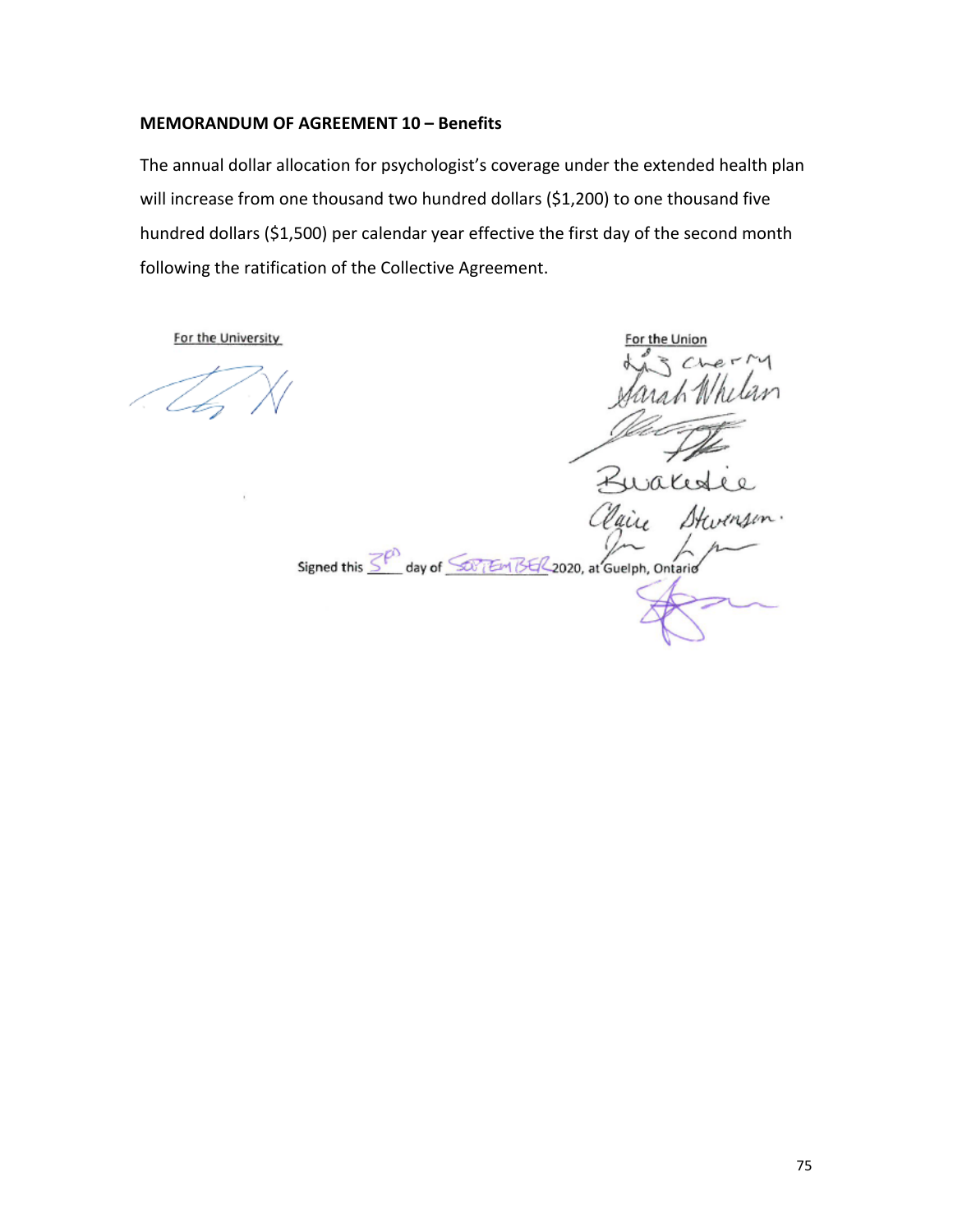# **MEMORANDUM OF AGREEMENT 11 – Taxable Wellness Spending Account**

For the purpose of establishing the program effective January 1, 2021 and each January  $1<sup>st</sup>$  thereafter, the University will provide a Taxable Wellness Spending Account (TWSA) to all active eligible Regular Full-Time (RFT) and Continuing Limited Term (CLT) and Temporary Full-Time (TFT) employees hired for greater than twelve (12) months as at the ratification date. Each eligible employee will be provided with a TWSA in the amount of two hundred dollars (\$200).

The TWSA is intended to support the health and wellness for employees only (i.e. spouses/dependents are not eligible). This account can be used to pay for items including, but not limited to: fitness club membership fees, fitness or sporting equipment, personal training sessions, nutritional counselling, weight loss programs, smoking cessation programs, legal advice and/or financial advice.

Wellness spending account reimbursements are taxable benefits and will be reported on annual T4 statements of the employee.

# **Operation**

# **1. Eligibility**

Participation in the TWSA arrangement is restricted to active and eligible RFT and CLT and eligible TFT employees represented by USW Local 4120 meeting the criteria as set out below:

- In order to be eligible to participate, a TFT employee must be employed on a contract greater than twelve (12) months or have been continuously employed full-time with the University for twelve (12) months or more as at May 1, 2020, or each January 1<sup>st</sup> thereafter.
- For the purpose of this Agreement, active RFT, CLT, and TFT employees shall include those employees on any statutory protected leave (i.e. maternity or parental leave, family medical leave, etc.), short term disability, long term disability, drawing WSIB benefits, on vacation or an otherwise approved paid leave of absence. Individuals on long-term disability on the effective date of the program will not be eligible to participate in the program until such time as they return to active employment.
- An active employee does not include an RFT, CLT or TFT employee on a leave of absence without pay for a period of thirty (30) calendar days or more.
- A CLT employee will be permitted to make submissions and receive reimbursements under the TWSA program during their normal period of lay-off.
- Retirees are not eligible to participate in the TWSA arrangement.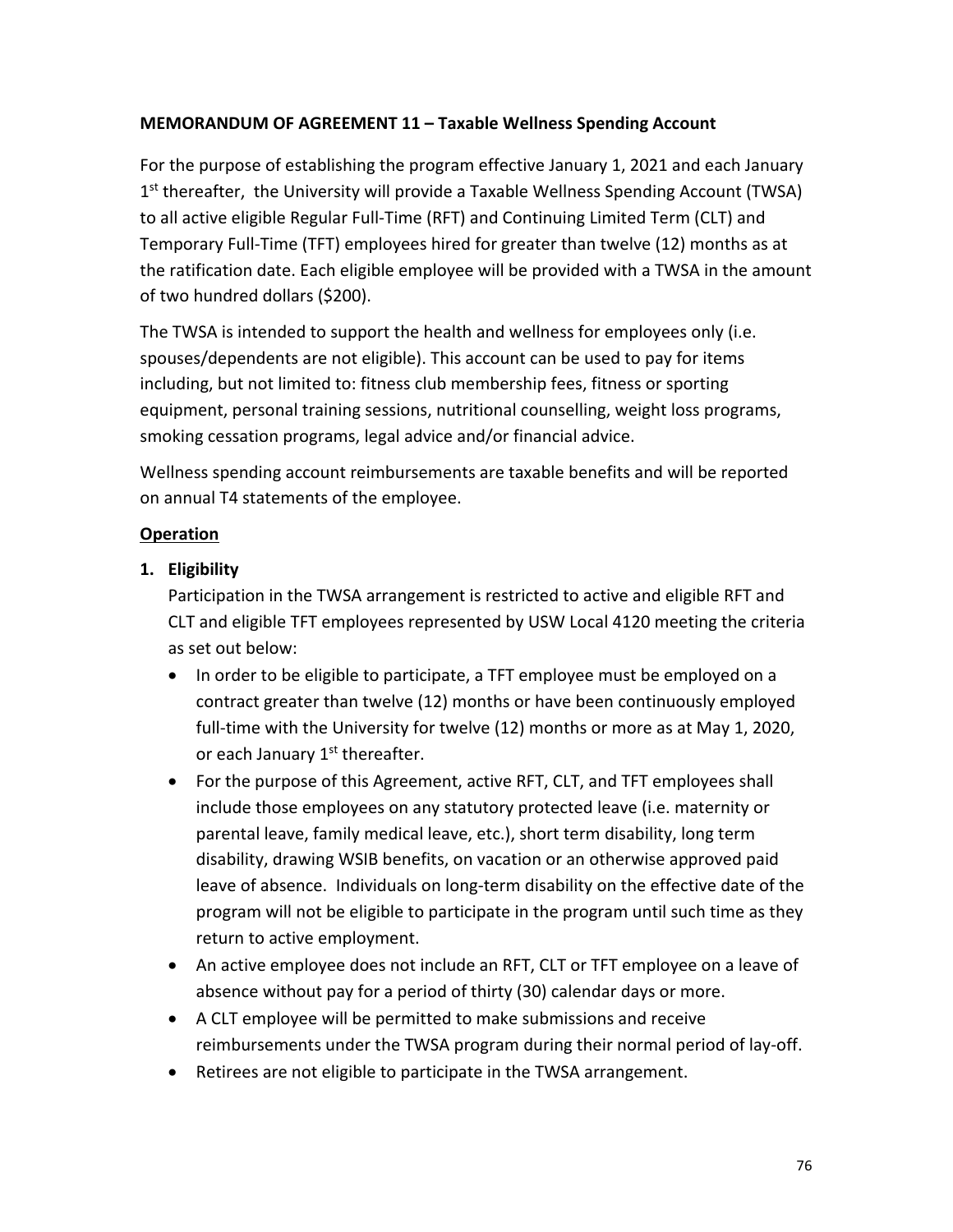- Newly hired RFT, CLT and TFT employees will have access to one hundred percent (100%) of TWSA for the calendar year, provided their employment commences on or before July  $1<sup>st</sup>$  of the same calendar year.
- All RFT, CLT and TFT employees whose employment commences after July  $1<sup>st</sup>$ , with the exception of those hired after November 30<sup>th</sup>, as detailed below, will see their TWSA prorated by fifty percent (50%) for the balance of that calendar year.
- Those employees hired after November  $30<sup>th</sup>$  will not be eligible to participate in the TWSA program until the following calendar year.

# **2. Account Balance Carry Forward Provisions**

- Unused TWSA account balances can be carried forward and combined with new TWSA credits for the following calendar year.
- At the end of the second calendar year, any balances remaining from the previous year will be forfeited. (i.e. spending in any one (1) year must exceed funds carry forward from year immediately preceding.)

# **3. Payment of Claims**

- For the purpose of program implementation, the claim year will be May  $1<sup>st</sup>$ , 2020 to December 31st, 2020. Following implementation, the claim year will be January 1<sup>st</sup> to December 31st.
- Employees can submit claims toward their TWSA at any time throughout the year, however, all claims must be received by the carrier no later than March  $31<sup>st</sup>$ following the year in which the expenses have been incurred. Employees retiring or terminating must have all claims incurred prior to their termination or retirement date submitted within thirty (30) calendar days of their last day of employment.

Signed this  $\overline{\leq^{\rho}}$  day of  $\overline{\leq}$  EM BE/2020, at Guelph, Ontario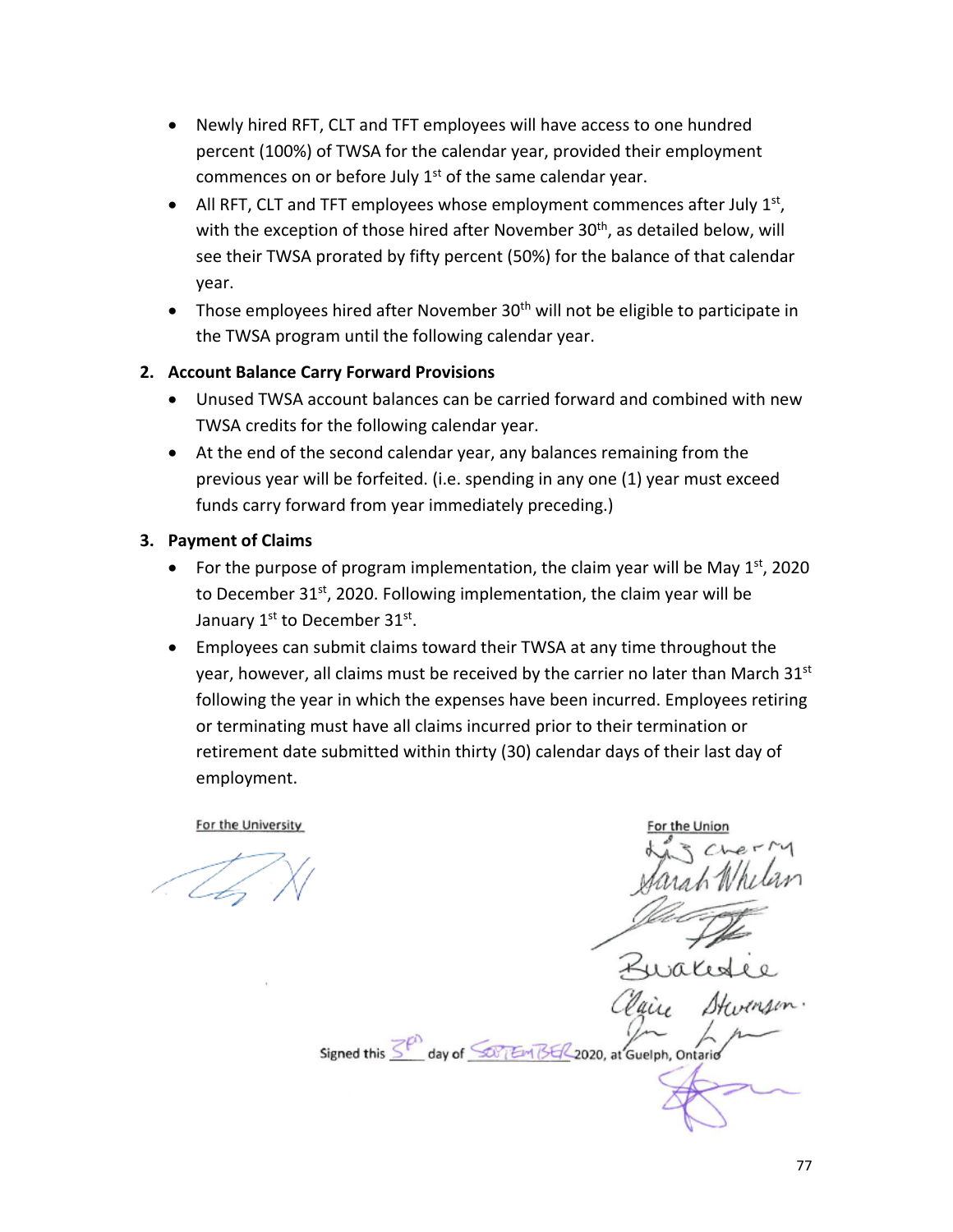#### **MEMORANDUM OF AGREEMENT 12 – Team Leaders**

The University of Guelph and the United Steelworkers, Local 4120, agree that, on occasion, the University needs "

Team Leaders". The parties agree that the following terms and conditions apply:

- (a) vacancies for Team Leader positions shall be posted under Article 18 and/or filled consistent with Article 17 and/or Memorandum of Agreement #1.
- (b) on appointment the Team Leader shall receive a team leader premium of 5% above the normal hourly rate the employee is currently earning, if the Team Leader is within the same salary band as the group of employees to which the functional guidance is being provided. In those situations where the Team Leader position is evaluated to be in a higher salary band than the group of employees to which they provide functional guidance, then no additional team leader rate will be provided.
- (c) the provision of team leader premium under clause (b) is without prejudice to any party's right to refer the Team Leader position to the joint and equal job evaluation committee to determine if it should be reclassified, in which situation sub paragraph (b) applies.

Signed this SP day of SOFTEM BER 2020, at Guelph, Ontario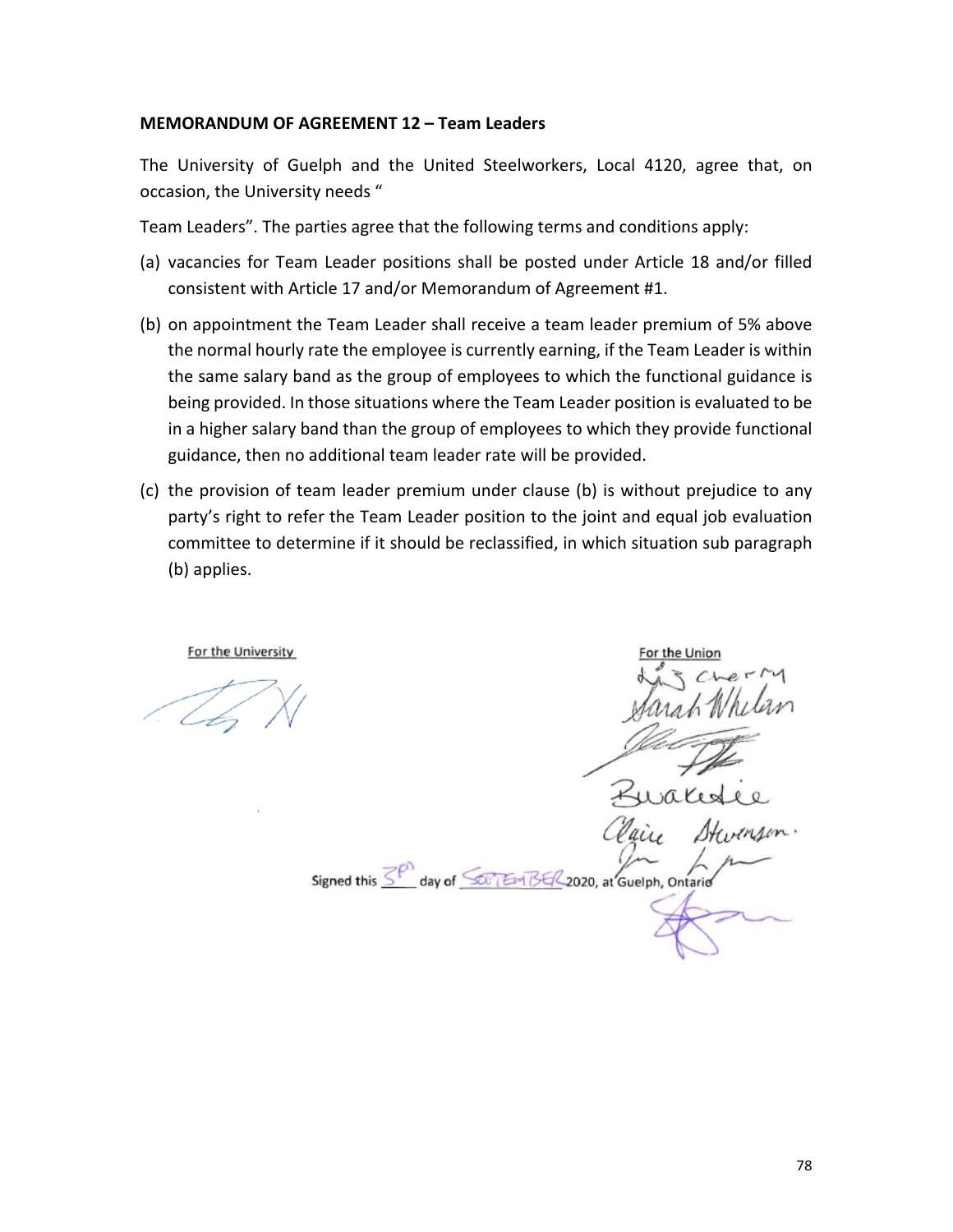# **MEMORANDUM OF AGREEMENT 13 – Temporary Full-Time Terminations**

Should the University decide to terminate a temporary full-time bargaining unit member prior to their contract end date, insofar as is reasonably practicable, the University will provide the Union with five (5) days advance notification. This Memorandum will not apply to termination in which the University is alleging cause.

For the Union Signed this  $\overline{\leq^{\rho}}$  day of  $\overline{\leq}$  EM BE/2020, at Guelph, Ontario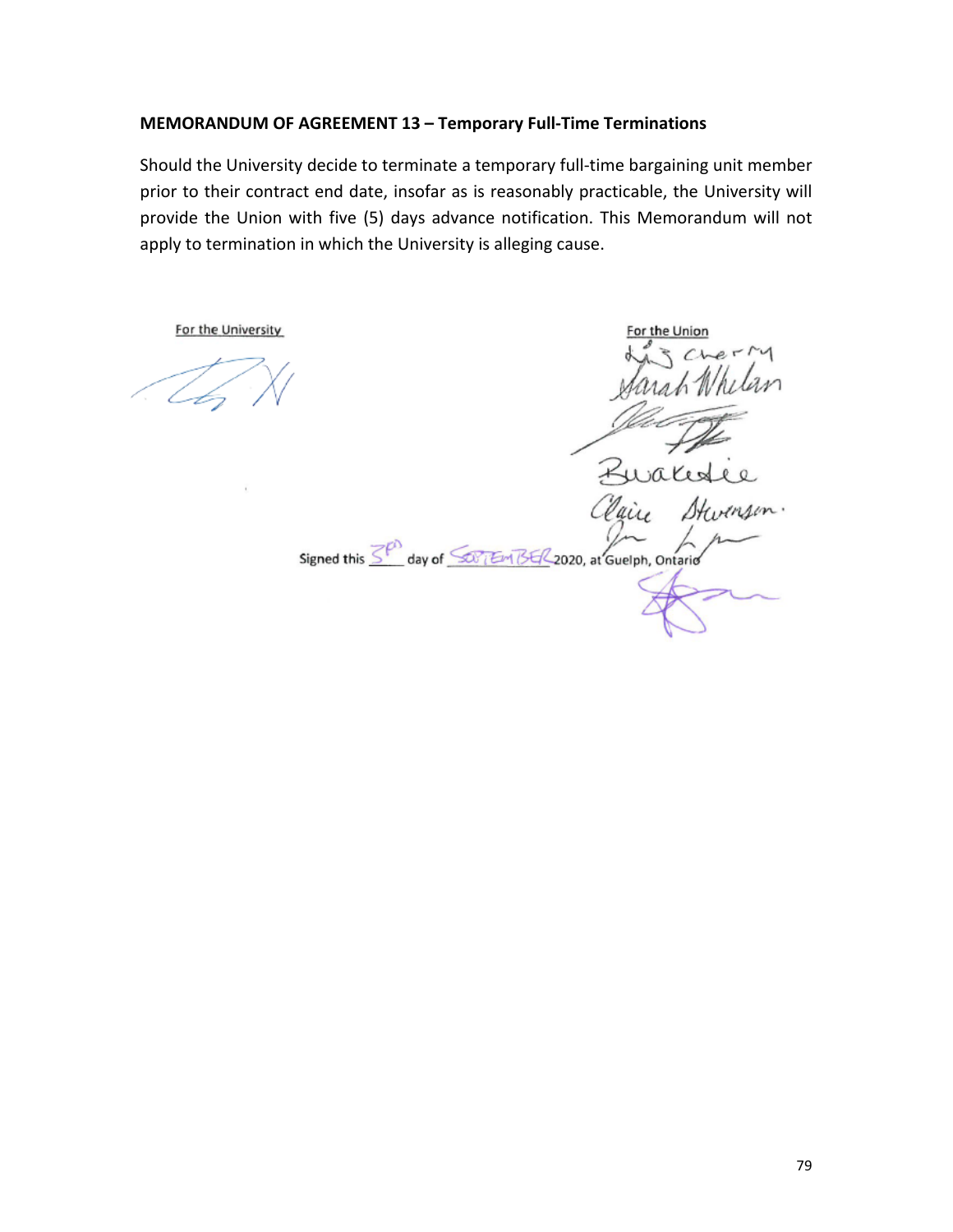### **MEMORANDUM OF AGREEMENT 14 – Joint Return to Work Committee**

The Parties acknowledge the shared benefits to the University, the Union, and to employees of an early and safe return to work of an employee who has been absent due to WSIB Lost Time, short-term sick leave or long-term disability. A return to productive pre-injury work is the ultimate goal but it may not be possible right away. Modified or restricted work activities through a return to work program can be the key to a progressive and safe return to work.

As such the Parties are committed to the following:

- (a) A copy of the Employers' Report of Injury or Disease (Form 7) will be forwarded to the USW Local 4120 campus office within five (5) working days of submission to the Workplace Safety Insurance Board;
- (b) The University will notify the Union within five (5) working days of any bargaining unit member who has been issued with an LTD application kit;
- (c) To assist employees in the early and safe return to work, the Parties will utilize, when required, a Joint Return to Work Committee.
- (d) On a monthly basis, Occupational Health and Wellness (OHW) will provide the union with a summary of those bargaining unit employees off work due to sickness or injury and who are actively working with OHW on a return to work plan currently or for the future, and their return to work status.

### **Terms of Reference**

- (a) Objective: To assist, employees to make a safe and timely return (perhaps with bona fide medical requests for accommodation) to meaningful employment after an absence from work due to WSIB Lost Time; short-term sick leave; long term disability.
- (b) Committee membership will be comprised as follows:
	- 1) Up to three (3) members from the Union (designated by the Local);
	- 2) Up to three (3) members from the management group (designated by the University). One (1) of which will be the Occupational Health and Wellness Administrator;
	- 3) Each party will be responsible for establishing their co-chairs.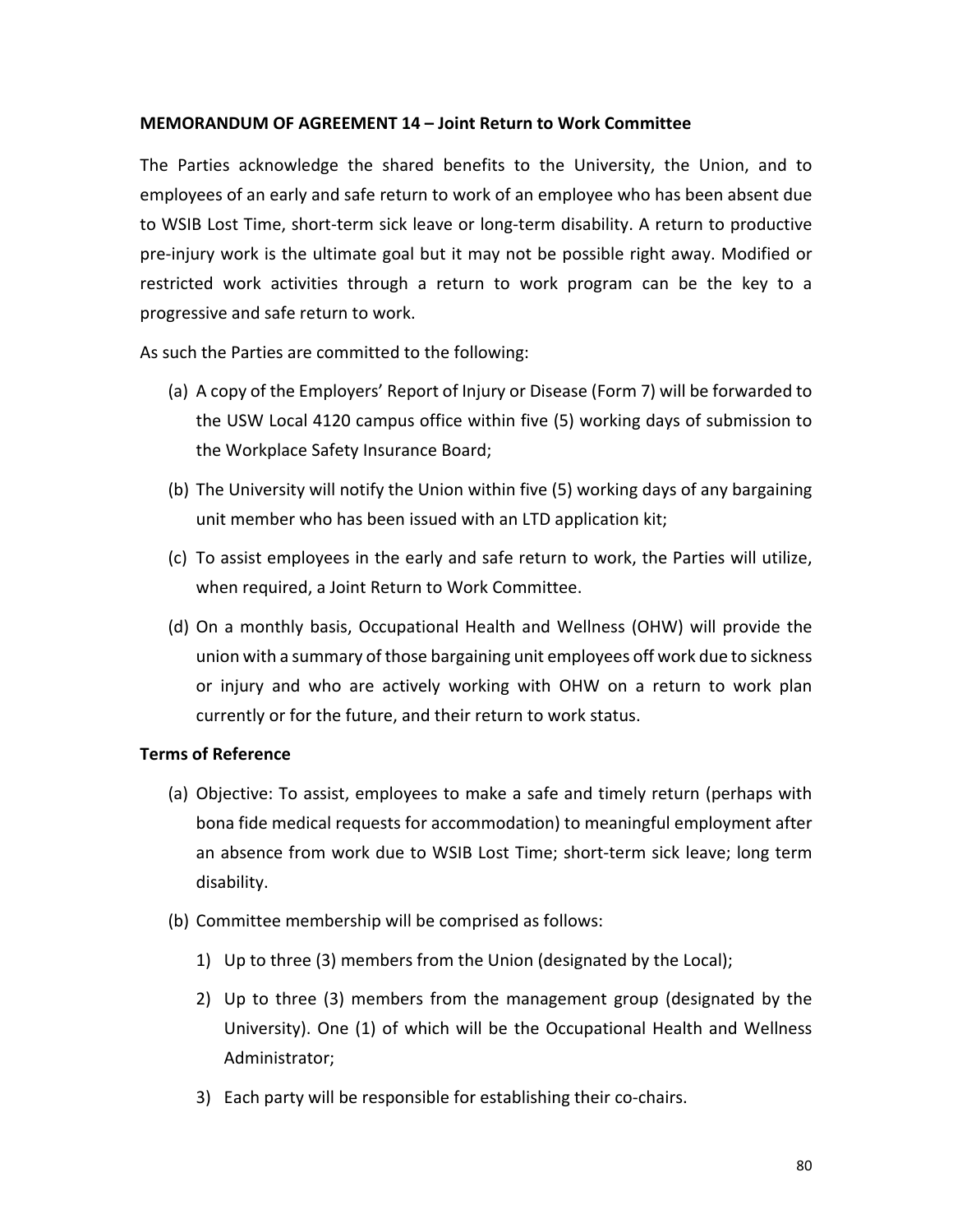- (c) The committee will meet within five (5) days of a request by either co-chair.
- (d) In order to meet its objective, the Committee will utilize the applicable and appropriate legislation and correspondence and other relevant information as related to the specific case including the employee's doctor's recommendation and assessment, functional abilities information obtained through the WSIB functional abilities form, and/or other sources; advice as provided by Occupational Health and Wellness, and the applicable provisions of the Collective Agreement.
- (e) The Committee will work to resolve case-specific return-to-work issues. Either Party to the Committee may request the assistance of the employees' Supervisor and other resources (both internal and external) to assist them.
- (f) Orientation and ongoing training (as identified by the Committee) will be provided through Occupational Health and Wellness or other agreed upon resources.
- (g) All matters, information and Committee discussion, will be held in a confidential manner.
- (h) The Committee by mutual agreement will have the authority to develop guidelines or directions with respect to the specific return to work situation. These guidelines or directions may include, but are not limited to, clarification of the roles and responsibilities of the Committee, the employee, and the supervisor in affecting a successful return to work situation.
- (i) It is understood that meetings of the Joint Return to Work Committee will be held during regular University working hours at no loss of pay to committee members.
- (j) In assessing the employee's return to work situation, every effort will be taken to return the employee to their pre-injury position (with the appropriate accommodations, if required). Only if the pre-injury position is not available or if the pre-injury position has been deemed as not suitable (based on the employee's doctor's recommendation and assessment, and confirmed by the University's Occupational Health Physician's assessment, and other relevant information) will the employee be returned to suitable and appropriate work in an alternate position.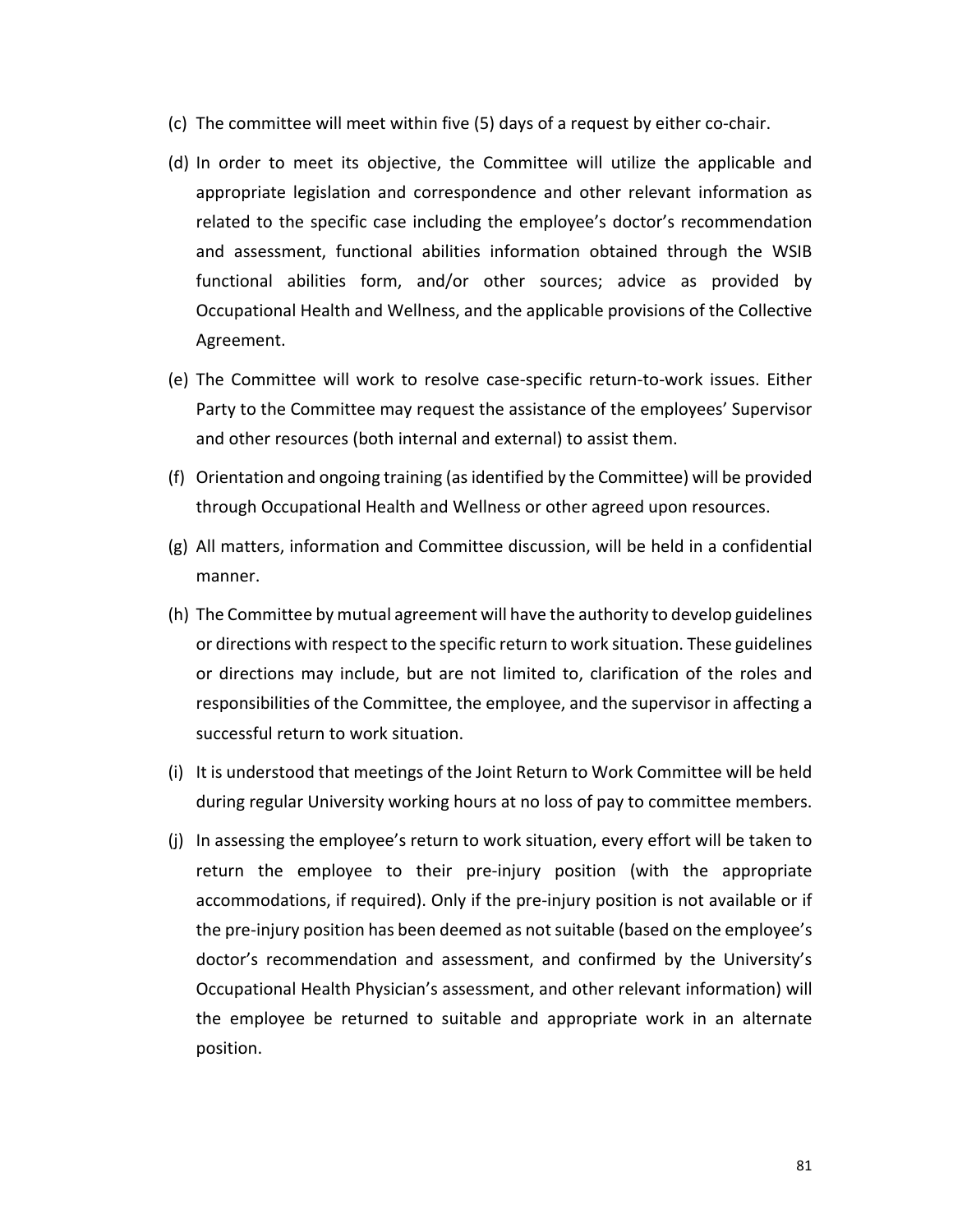(k) The Parties further agree that should a disagreement arise as to whether a position is suitable for the returning employee the Committee will utilize the WSIB Return to Work mediation process or the grievance procedure outlined in the Collective Agreement where such illness or injury is not work related.

For the Union Ruales Stw Vain Signed this SP<sup>3</sup> day of SOFTEM BER 2020, at Guelph, Ontario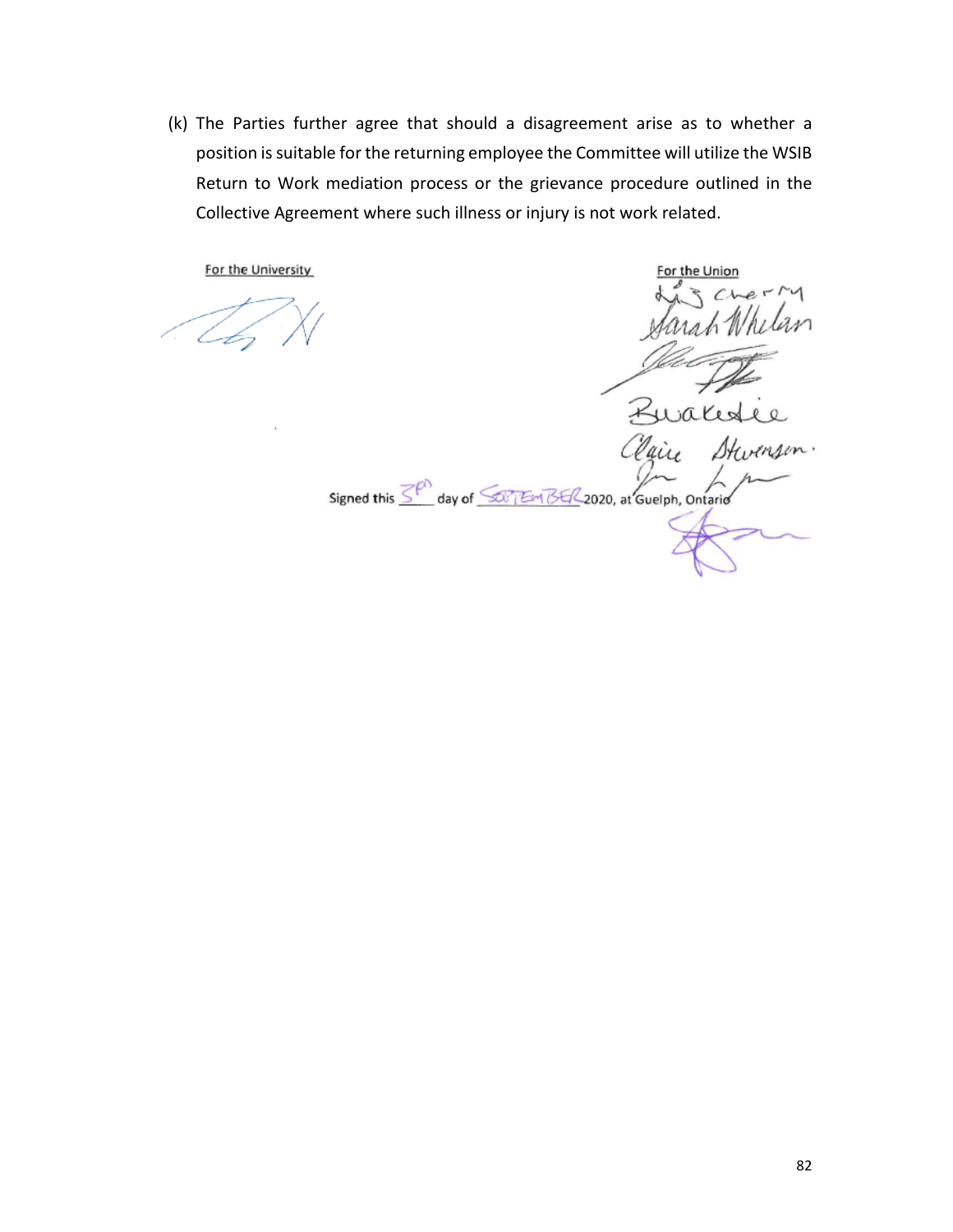### **MEMORANDUM OF AGREEMENT 15 – Fitness Program Development**

The University agrees on a one-time only basis during the life of this Collective Agreement, to reimburse USW Local 4120 members at seventy-five percent (75%) of the cost of enrolment and participation in one of the offerings available under Nutrition Services, Fitness Services or Fitness Testing Services at the University of Guelph Health and Performance Centre or enrolment in the "Weight Watchers" 10 week or 14 week or 20 week or 36 week "At Work Program" (one program only).

Signed this  $\overline{\leq^{\rho}}$  day of  $\overline{\leq^{\rho}$  EM BE/2020, at Guelph, Ontario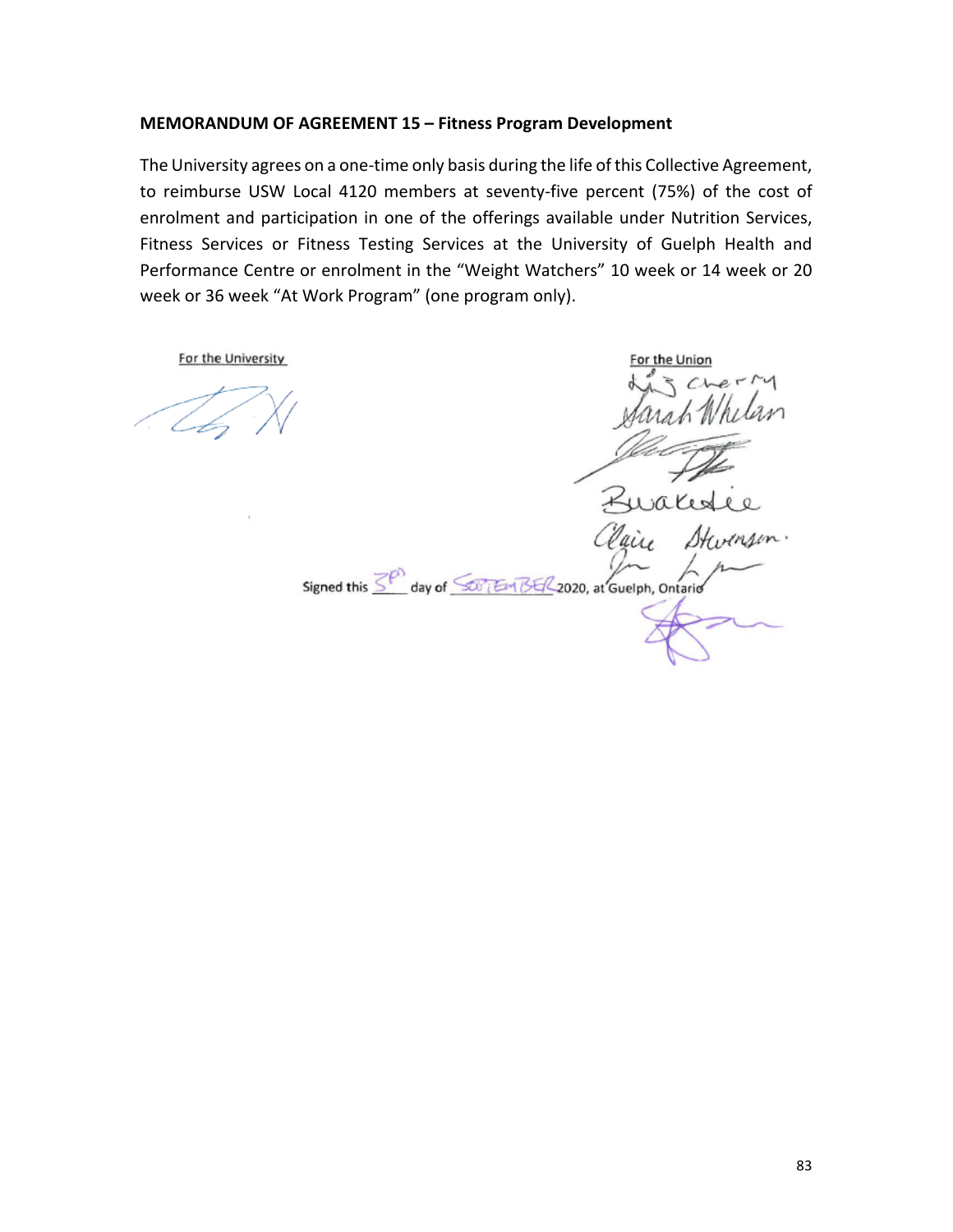### **MEMORANDUM OF AGREEMENT 16 – Printing and Distribution of this Agreement**

The parties agree that within thirty (30) days of ratification, a copy of the Collective Agreement will be drafted and reviewed. Within a further thirty (30) days, the Collective Agreement will be finalized and the University shall make the Collective Agreement available on the Human Resources website.

The electronic version of the Agreement shall be fully searchable and have a Table of Contents with listed articles linked to the relevant text. The University shall provide the Union with a web-ready electronic version of the Agreement. The University shall ensure there are sufficient hard copies of the Agreement available to provide a copy to those Members with accessibility issues, at no cost to the Member or the Union.

The University shall provide the Union with one hundred and twenty-five (125) additional copies of the Agreement at no cost to the Union.

The printing of this Agreement shall be completed at a unionized facility that is certified to use a Union Label.

Signed this 3<sup>00</sup> day of 500 (EM BE/2020, at Guelph, Ontario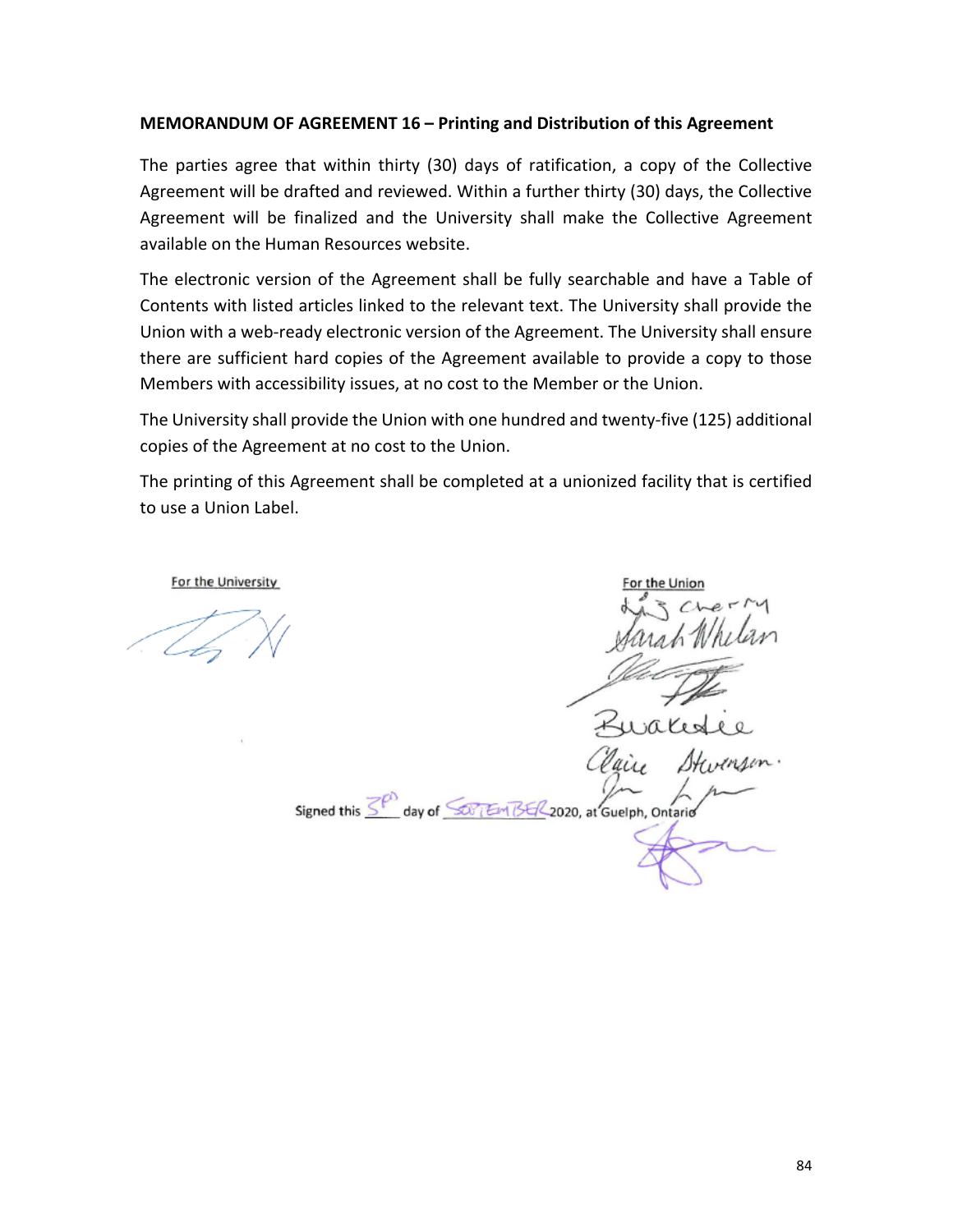### **MEMORANDUM OF AGREEMENT 17 – Information Technology Positions**

Further to discussions during collective bargaining for a renewal agreement covering the period May 1, 2005 to April 30, 2008, and the resulting agreements to amend Article 3.01, the parties acknowledge that information technology positions currently exist under the USW agreement and the Professional Staff Association (PSA) agreement.

It is agreed that the amendments to Article 3.01 will not impact the employee group status of any current positions. Specifically, neither party will attempt to make a case that any existing information technology position should be represented by the other employee group.

The employee group status of any future newly created information technology position will be determined at the time without reliance on the current status. Should there be a disagreement with respect to employee group status, the parties will rely on Article 3.02 if the collective agreement to address the issue.

Signed this  $\overline{\leq^{\rho}}$  day of  $\overline{\leq^{\rho}$  EM BE/2020, at Guelph, Ontario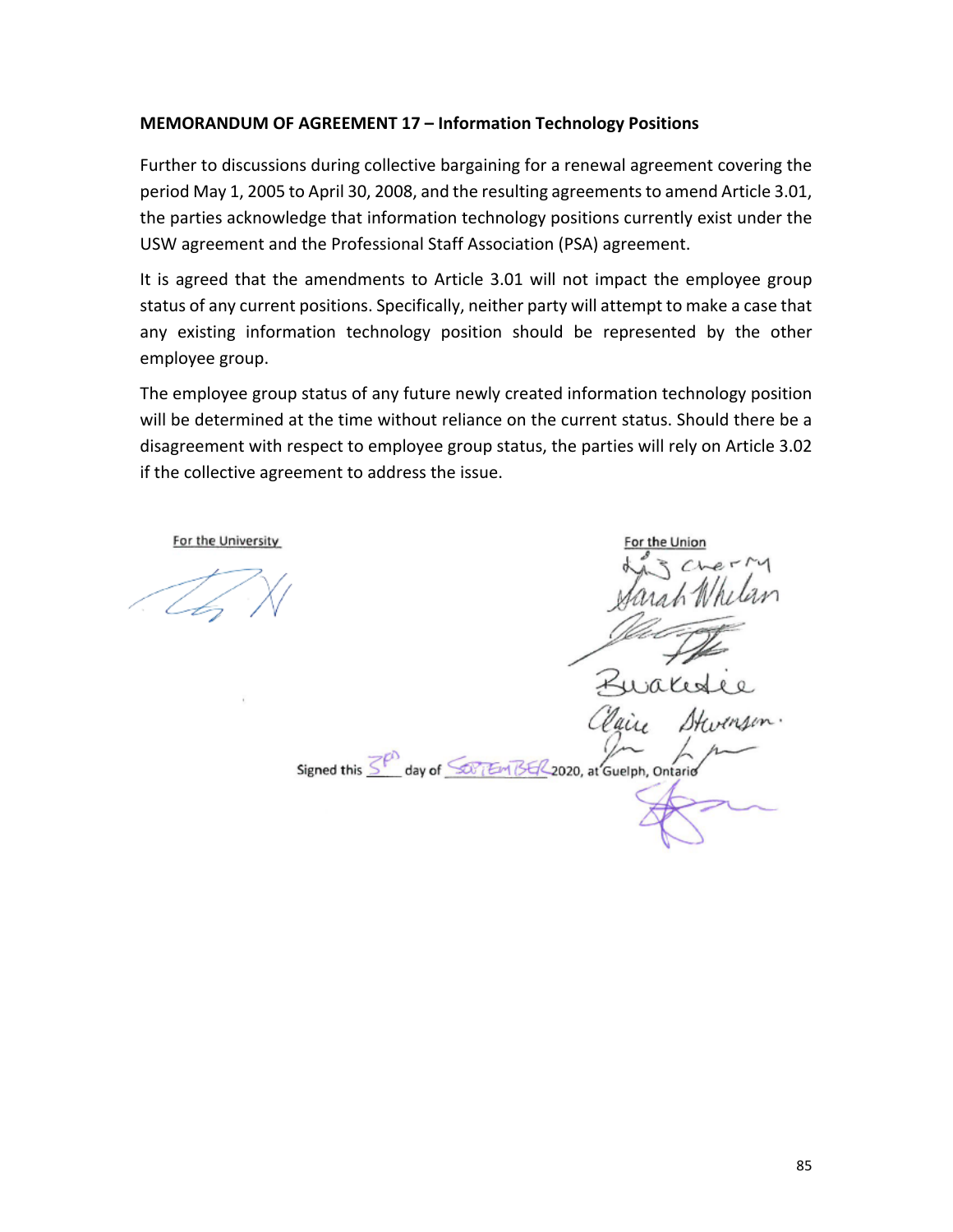# **MEMORANDUM OF AGREEMENT 18 – Multiple Part-Time Appointments**

Employees holding multiple part-time (MPT) appointments in accordance with the following criteria will be considered USW members subject to the terms and conditions as outlined below.

- 1. Employees with a MPT status must be employed in position(s) that perform work that is traditionally performed by the USW that would otherwise be covered by the terms and conditions of the Collective Agreement were it not for the reduced hours. By way of example, an employee could not be said to have obtained MPT status if they were employed as a part-time agricultural assistant and a part-time food services worker, irrespective of the total hours worked.
- 2. In order to be granted MPT status an employee must hold all appointments in the same department or directorate and be performing work that is substantially similar work in those appointments. Examples of a department or directorate include but are not limited to the OVC-HSC, Lab Services - Food Lab, and so on. Employees holding part-time appointments across multiple department or directorates will not be eligible for MPT status.
- 3. Employees holding MPT appointments must first satisfy the parties agreed upon definition of "regularly working". An employee must hold not more than three (3) part-time appointments, whose combined regular hours are equal to or exceed twenty-four (24) hours per week, averaged over a two (2) week pay period. In order to be considered a MPT employee, an employee must satisfy the above noted criteria by working the majority of pay periods within a consecutive twelve (12) week period (the "qualification period"). There will be no restrictions on the length of time that the appointments comprising MPT status can remain part-time, and there will be no requirement to either post or otherwise convert such appointments to regular full-time.
- 4. The decision by the University to discontinue one (1) or more of the part-time appointments that comprises a MPT status will not be the subject of a grievance.
- 5. Employees with MPT status will not have access to the redeployment provisions of the Collective Agreement upon cessation of employment.
- 6. Should an incumbent with MPT status vacate one (1) or more of the appointments, for any reason, the position will revert to a part-time position that will not be covered under the terms and conditions of the Collective Agreement.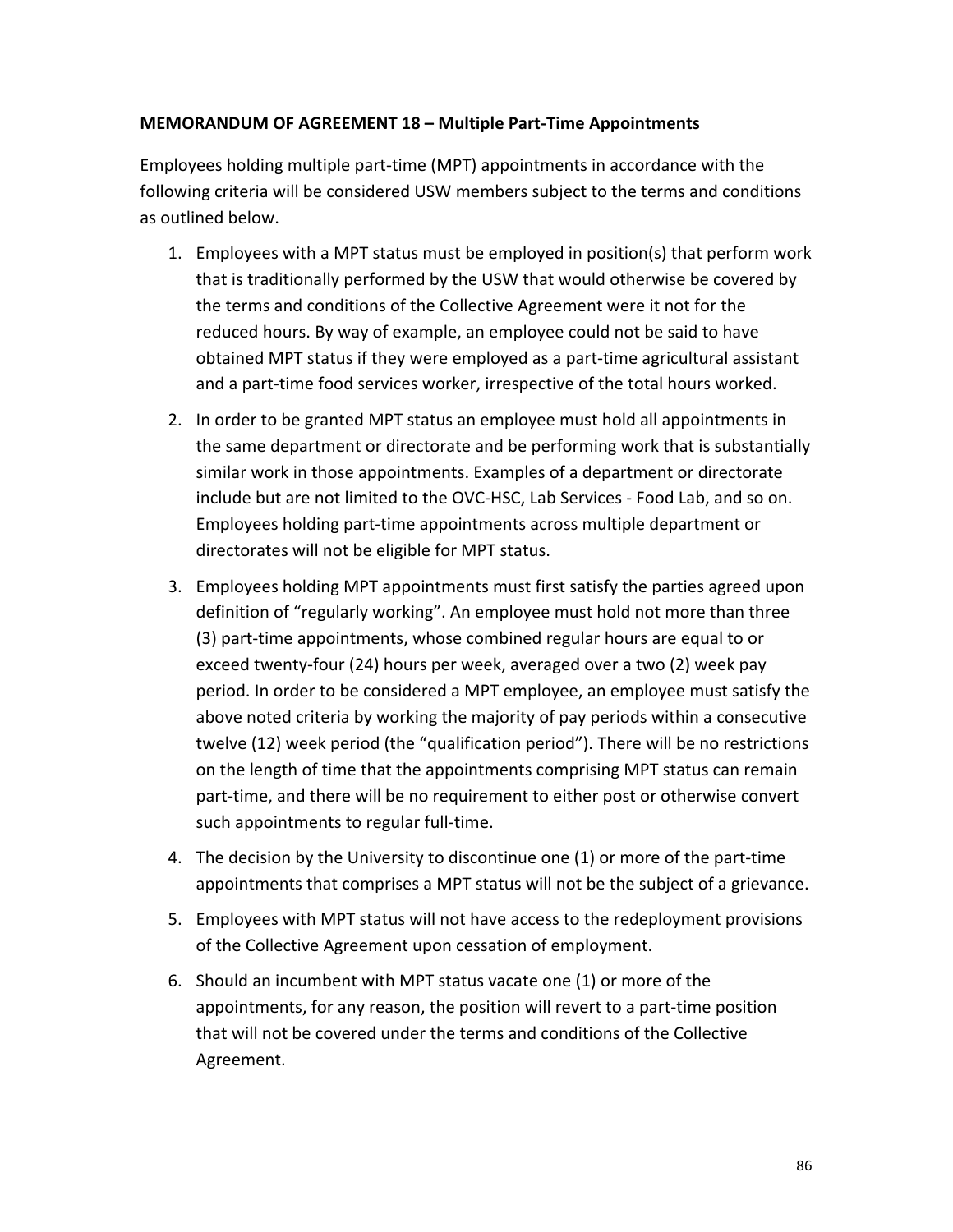- 7. Should a reduction in hours occur, or should an appointment of determinate length run its course, such that the an employee with MPT status ceases working twenty four (24) hours per week, they will be removed from the bargaining unit and all rights under this arrangement and/or the Collective Agreement will cease. The University will conduct regular audits pursuant to this clause.
- 8. The University will deduct dues from the pay of employees with MPT status and remit them to the Union in accordance with Article 7 of the Collective Agreement.
- 9. Nothing in the agreement will result in any loss of rights or entitlements for a regular full-time USW member who may be employed in cross appointments at the date of this agreement, if any.
- 10. Employees with MPT status will be granted the rights and entitlements under the Collective Agreement, exclusively:
	- a. Receive a second level of consideration for bargaining unit job postings in accordance with Article 18.03 (a)(2);
	- b. Access to the grievance procedure in accordance with Article 9, except as limited by #4;
	- c. Be eligible for benefits in accordance with criteria of the University Benefit Booklet;
	- d. Be paid an hourly wage rate in accordance with the USW wage grid for each part-time appointment.

Signed this 3 day of 50 154 34 2020, at Guelph, Ontari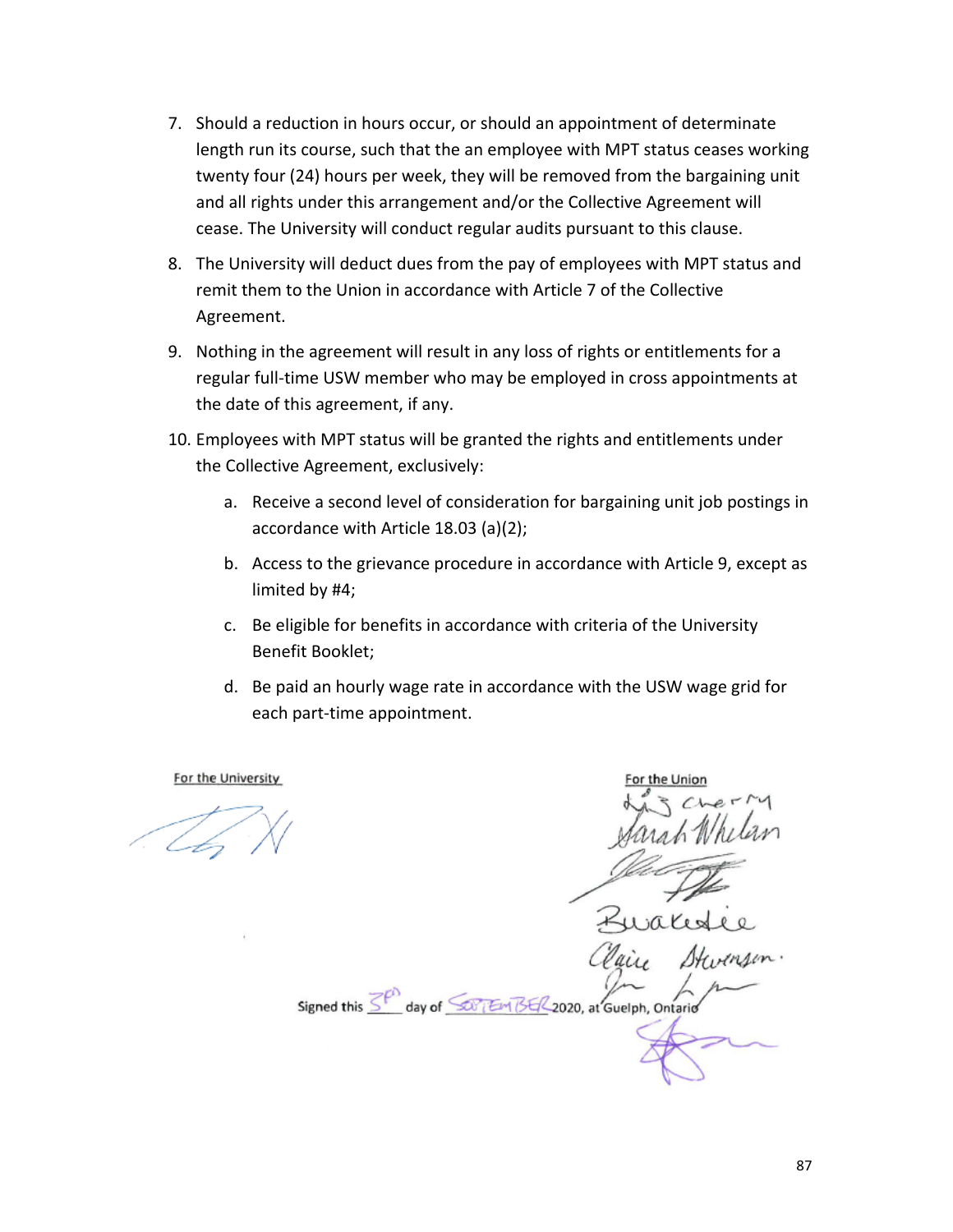# **MEMORANDUM OF AGREEMENT 19 – Application of 3.01(i)**

With respect to the application of Article 3.01 (i), the University and the Union agree that in circumstances where a part-time employee exceeds the twenty-four (24) hours threshold in the majority of pay periods within a consecutive twelve (12) week period, the employee will be granted temporary full-time (TFT) status under the Collective Agreement.

For the Union Signed this SP day of SOFTEM BER 2020, at Guelph, Ontario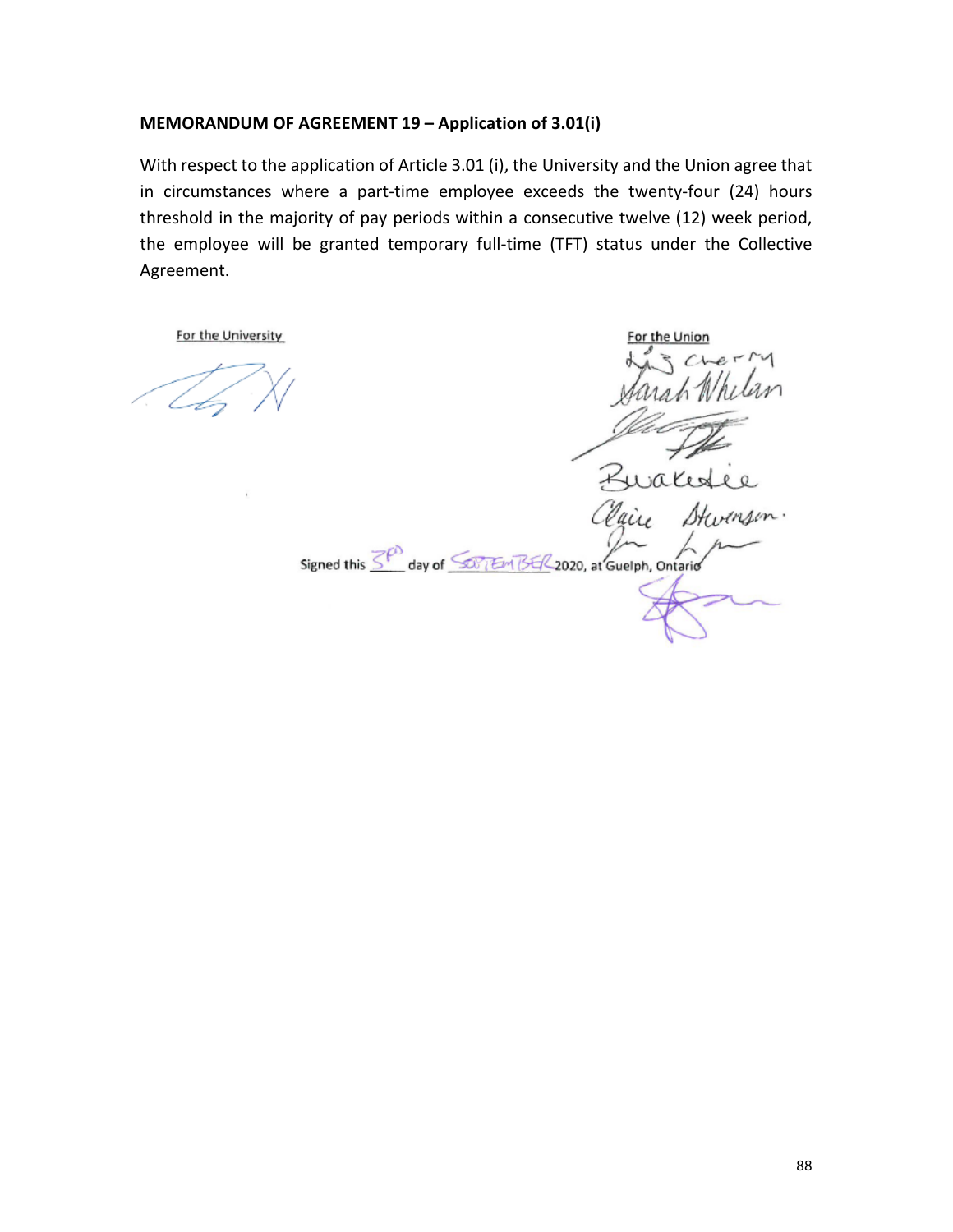#### **MEMORANDUM OF AGREEMENT 20 – Sick Leave**

- 1. From time to time an employee may be diagnosed with a specific chronic medical illness or disease that results in the employee being unable to work a full work week on an ongoing basis. (For example: may be medically required due to the specific condition to be absent one day per week on a weekly basis).
- 2. The employee shall provide medical evidence from their attending physician to Occupational Health and Wellness confirming that they have a chronic medical illness or disease that prevents her/him from working a full work week on a continuing basis.
- 3. Where the medical evidence does not support a long-term disability claim to cover the employee for the days that they cannot work due to their chronic illness/disease, the employee shall have sixty (60) paid sick days renewable annually (January  $1<sup>st</sup>$ ) to cover those absent days.
- 4. The employee shall be required to provide medical updates on an annual basis with respect to their specific condition and ongoing requirements for accommodation, or when there is a change in condition.

 $28YR$ Signed this SP day of SOFTEM BER 2020, at Guelph, Ontario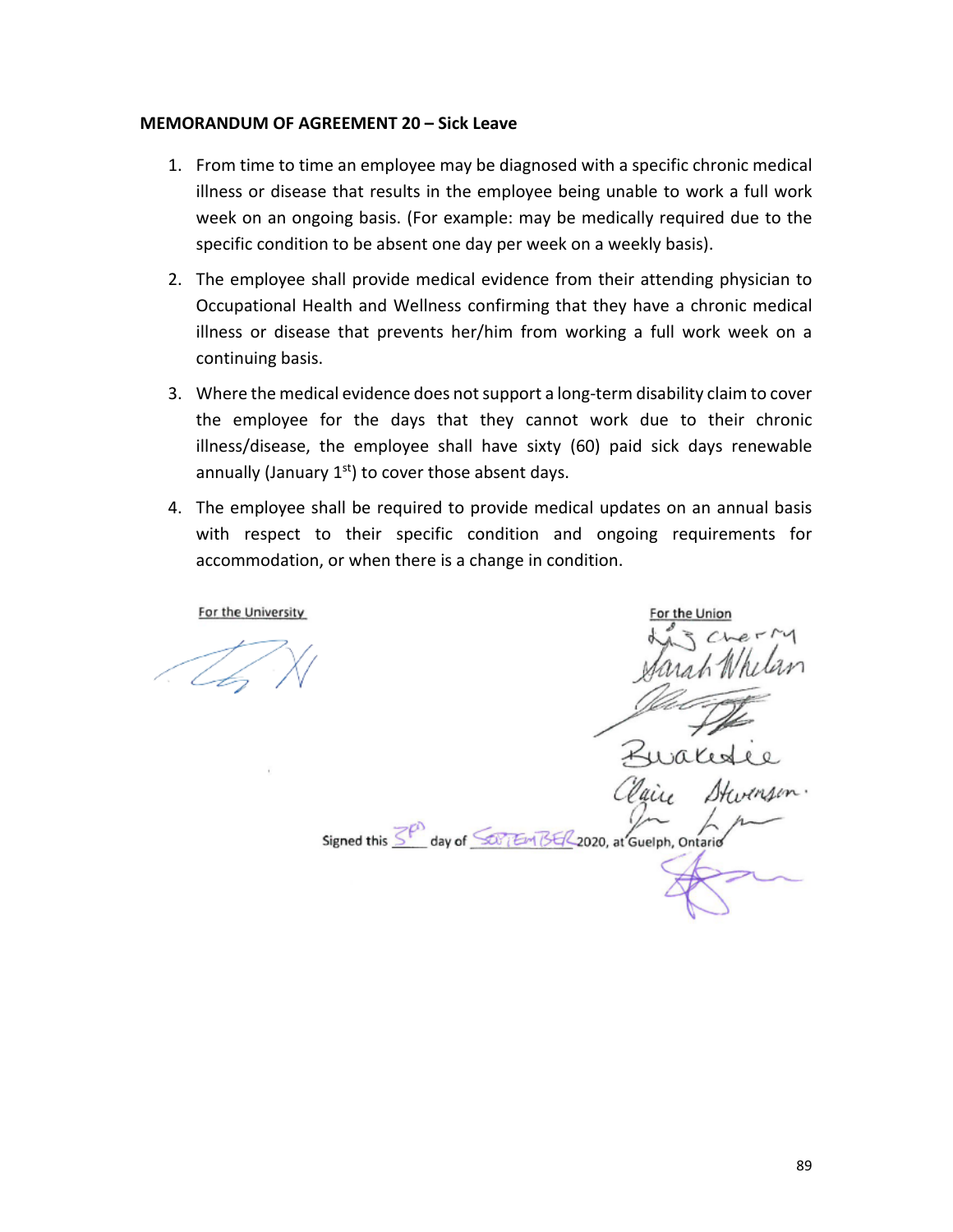#### **MEMORANDUM OF AGREEMENT 21 – Domestic Violence**

The University and the Union agree that all employees have the right to be free from domestic violence and are committed to providing assistance and a supportive environment to employees who are experiencing domestic violence by providing appropriate assistance and supports. The University and the Union recognize that assistance and supports that are adopted must be specific to individual needs, which will vary. Accommodations and supports that can be considered include but are not limited to accommodating a leave of absence under the various provisions of this collective agreement, modifying working hours, adjusting work schedules, referral to campus/community supports, referral to the Employee and Family Assistance Program (EFAP) or other appropriate resources, providing for discretionary time off with pay, and working with the employee and Campus Community Police to design and implement an individual safety plan. The University and the Union recognize that situations of domestic violence are highly sensitive and accordingly will only disclose relevant information on a need to know basis, or as may be legally required. The University may request supporting documentation reasonable in the circumstances, from the employee needing to access these supports, or the Union representative acting on behalf of the employee.

or the Unior Signed this SP day of SOFTEM BER 2020, at Guelph, Ontario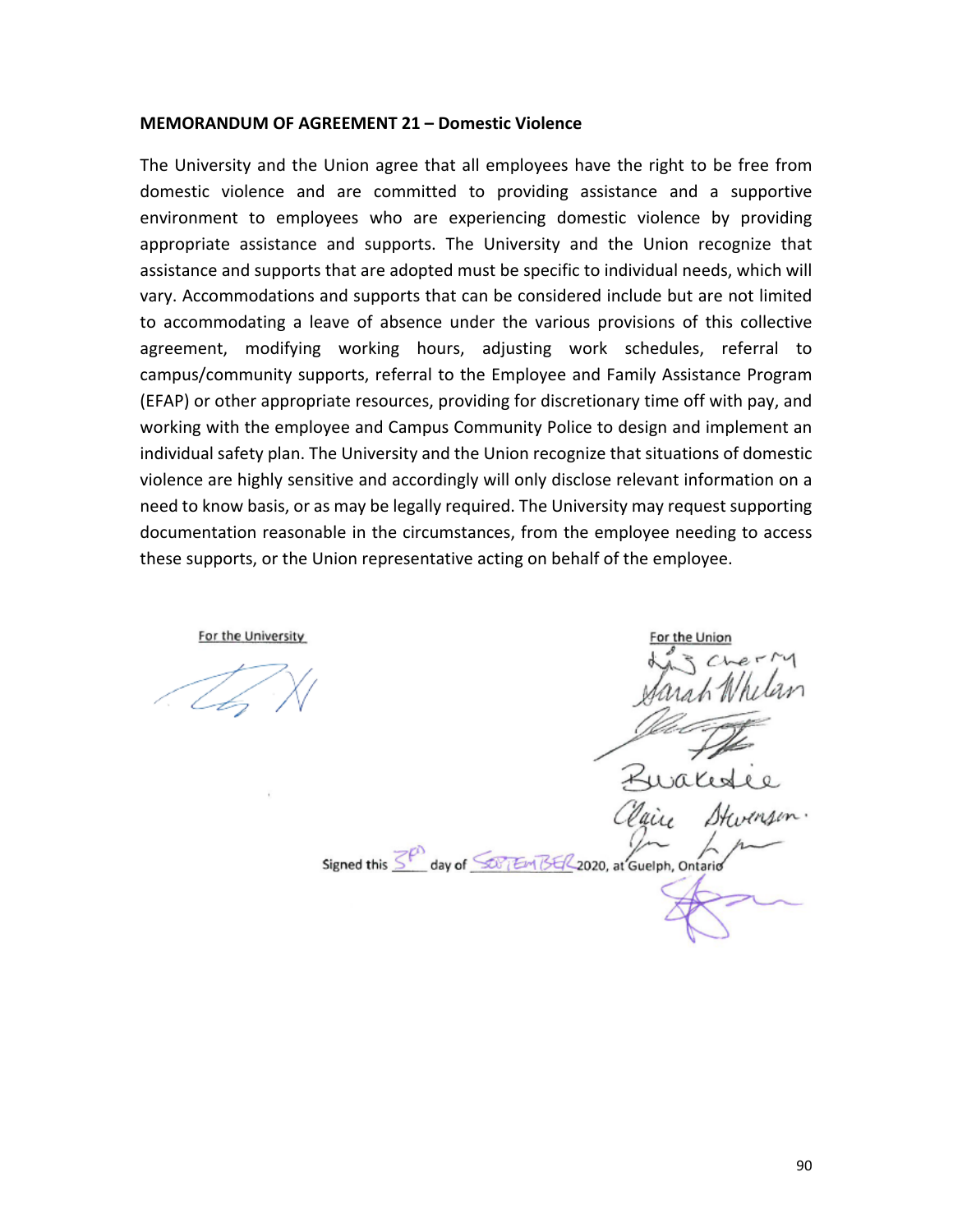#### **MEMORANDUM OF AGREEMENT 22 – Wellness at Work**

The University and the Union are committed to contributing to and maintaining a healthy working environment. Towards this aim, the University through its Wellness@Work initiative through Excellence Canada is currently undertaking an assessment of its workplace programs and policies, which focuses on the psychological health and wellness in the workplace. The Union will continue to have a seat on, and participate on a Joint Committee under this initiative. The assessment of policies and programs is one of several initiatives aimed at meeting accreditation through Excellence Canada, which incorporates the National Standard on Mental Health. The University is committed to making best efforts to achieve this accreditation.

For the University

Signed this SP day of SOFTEM BER 2020, at Guelph, Ontario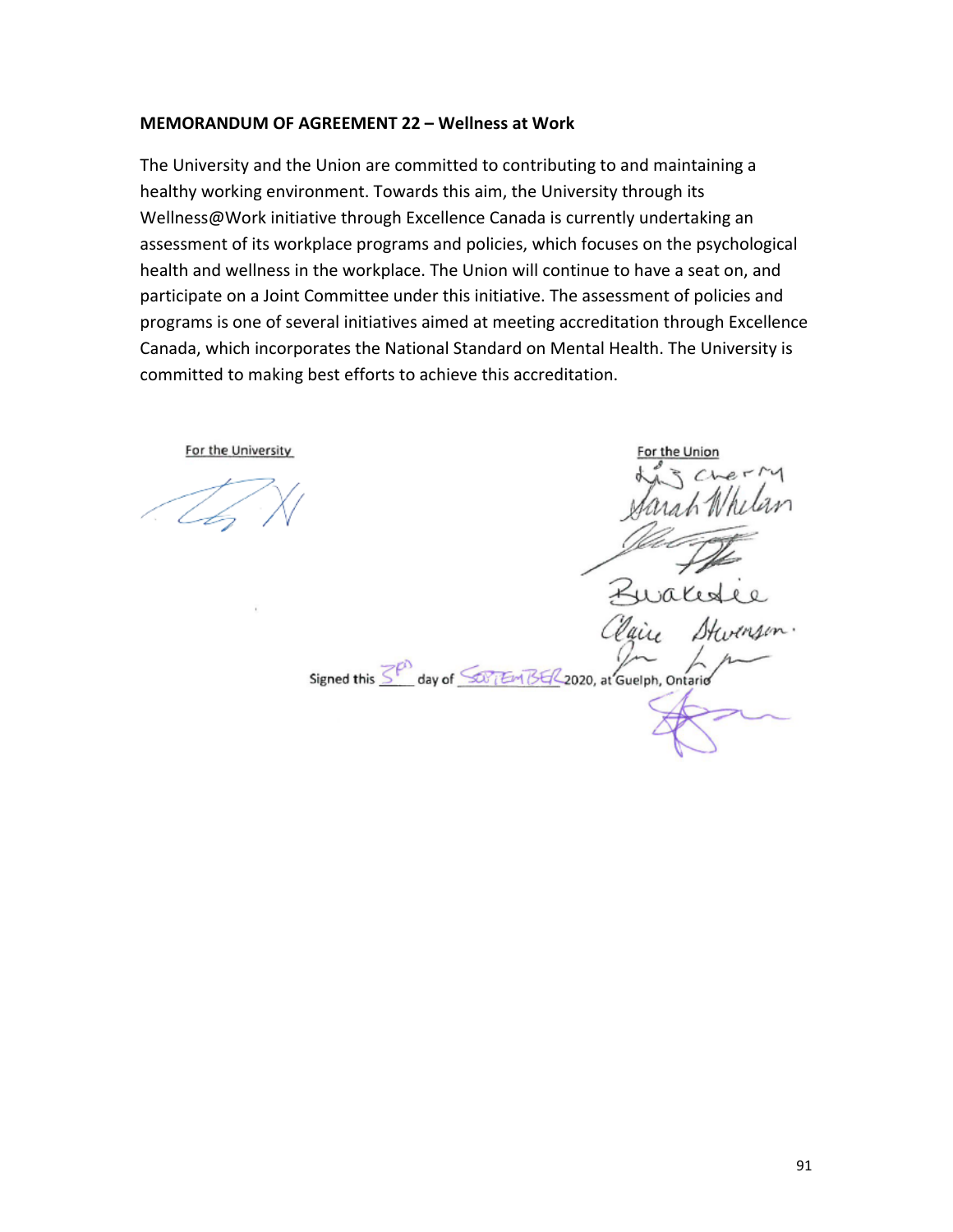## **MEMORANDUM OF AGREEMENT 23 – Joint Job Evaluation Process**

During the 2017 round of collective bargaining, the parties restated their commitment to implementing a revised job evaluation system that is transparent, unbiased, timely, and effective that ensures compliance with applicable legislation.

The parties maintained their agreement that pre-implementation; they will continue to utilize the current Job Evaluation Tool. The tool shall continue to be used for the purposes of evaluating positions within the bargaining unit, until such time when the new system is launched.

For the University wake Signed this  $\overline{\leq^{\rho}}$  day of  $\overline{\leq v}$  EM BE/2020, at Guelph, Ontario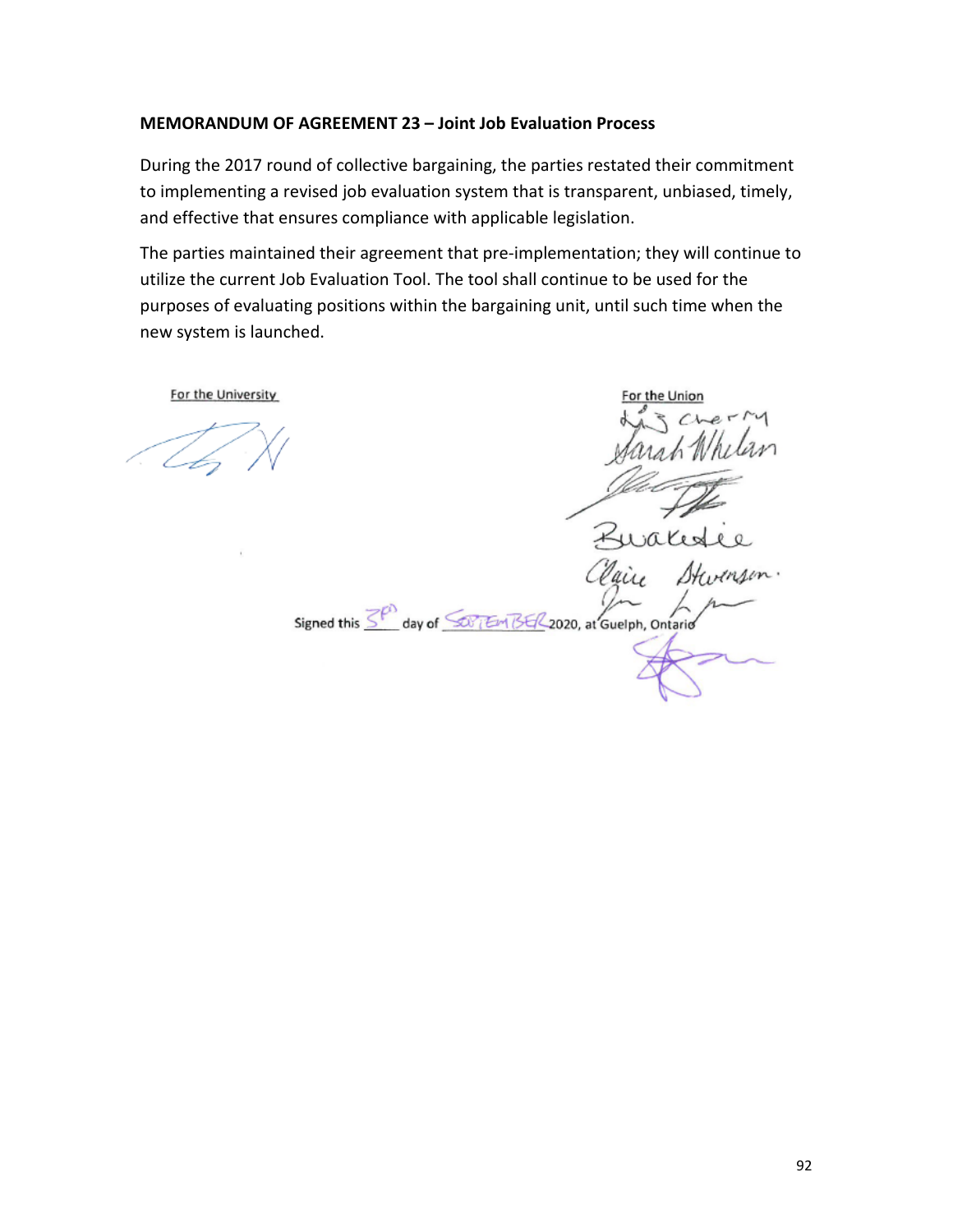#### **MEMORANDUM OF AGREEMENT 24 – Transition to the New Job Evaluation Tool**

In order to increase the efficiency of the Job Evaluation (JE) process and ensure the timely release of JE results to bargaining unit members, the University and the Union agree that the Human Resources Division will be responsible for evaluating all positions covered by the Collective Agreement under the New JE Tool, following its implementation. The University agrees that the Union will be notified of JE outcomes, including any position evaluations or reclassifications, prior to notification of the incumbent(s). The Union reserves the right to challenge any job evaluation outcome through the grievance and arbitration procedure in accordance with the provisions of the Collective Agreement. Prior to the filing of a grievance, a representative from the Union will meet with a representative from the Total Compensation unit of Human Resources to attempt to resolve its concerns. Any grievance by the Union alleging an inappropriate JE outcome will be filed at Step 2 of the grievance procedure. The University and the Union will make the necessary modifications as may be required to the Job Evaluation Manual, and any other JE documents between the parties as may be required, to give effect to this agreement. Memorandum of Agreements #5 – Job Evaluation and #23 – Joint Job Evaluation Process, will remain in effect until such time as the New Job Evaluation Tool is implemented.

In support of this initiative the University will provide the Union with additional paid Executive Release time, in accordance with Article 8.09. Under this arrangement to the University will provide the Union with a 0.5 FTE of paid release time to an agreeable member of the Local who possesses significant experience in JE. During the release period, the member will provide pre and post implementation support to this initiative. The duties and deliverables associated with this position will be determined jointly between the parties consistent with the intentions of this Memorandum of Understanding but will generally include, but will not be limited to, acting as the primary point of contact between the University and the USW Local 4120 on matters related to JE in addition to acting as the primary resource on JE for members.

For the University

Signed this SP day of SUTEM BER 2020, at Guelph, Ontario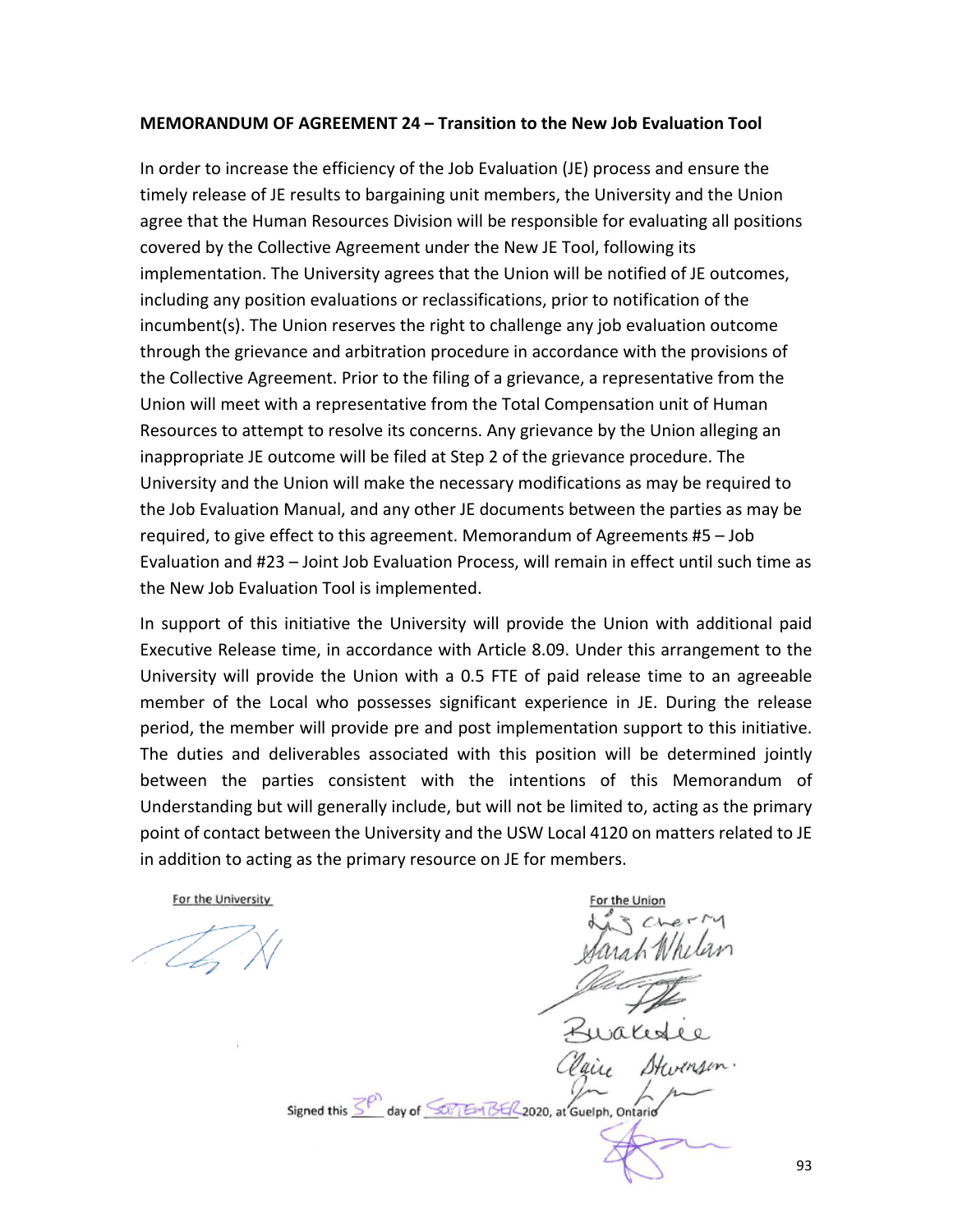# **MEMORANDUM OF AGREEMENT 25 – OMAFRA Enhanced Partnership (revised November 2005)**

Further to the Collective Agreement between the University of Guelph and USW Local 4120 the following is agreed to with continuing seniority issues.

The Parties agree that the Collective Agreement is hereby amended to give effect to this agreement wherever necessary.

The duration of this agreement except where stipulated otherwise shall be the same as for the Collective Agreement.

For the purposes of identification this agreement will refer to the former OMAFRA employees as belonging to the Enhanced Partnership Tiered Seniority group (hereinafter called "EPTS").

- 1. It is agreed that the following continuing seniority provisions will apply with regard to EPTS employees who were offered employment commencement with the University on or about April 1<sup>st</sup>, 1997.
	- (a) Subject to c) and d) below, the following shall apply:

EPTS employees who commenced employment with the University on or about April  $1<sup>st</sup>$ , 1997, have no seniority as at commencement, and shall earn USW bargaining unit seniority as would any new employee within the bargaining unit. For example, an EPTS employee with five (5) years of seniority with OMAFRA on March  $31<sup>st</sup>$ , 1997, commencing employment on April  $1<sup>st</sup>$ , 1997, would possess eight (8) months of USW bargaining unit seniority on November 30th, 1997.

- (b) Subject to c) and d) below, as EPTS employees will accrue USW bargaining unit seniority as would any new employee within the bargaining unit, any application of the layoff and bumping procedures (Article 12 and 25) will be based upon accrued USW seniority only.
- (c) For the purposes of layoff/bumping and the application of seniority (i.e. Article 12 and 25), EPTS employees will have combined seniority (i.e. OMAFRA seniority plus accrued USW seniority) within their own EPTS group. For example, an EPTS employee whose position is made redundant or is to be laid off will be granted their OMAFRA seniority for the purposes of redeployment and exercising their bumping rights with other EPTS employees.
- (d) An EPTS employee who commences employment with the University on April  $1<sup>st</sup>$ , 1997, will use their accrued USW seniority for the purpose of vacation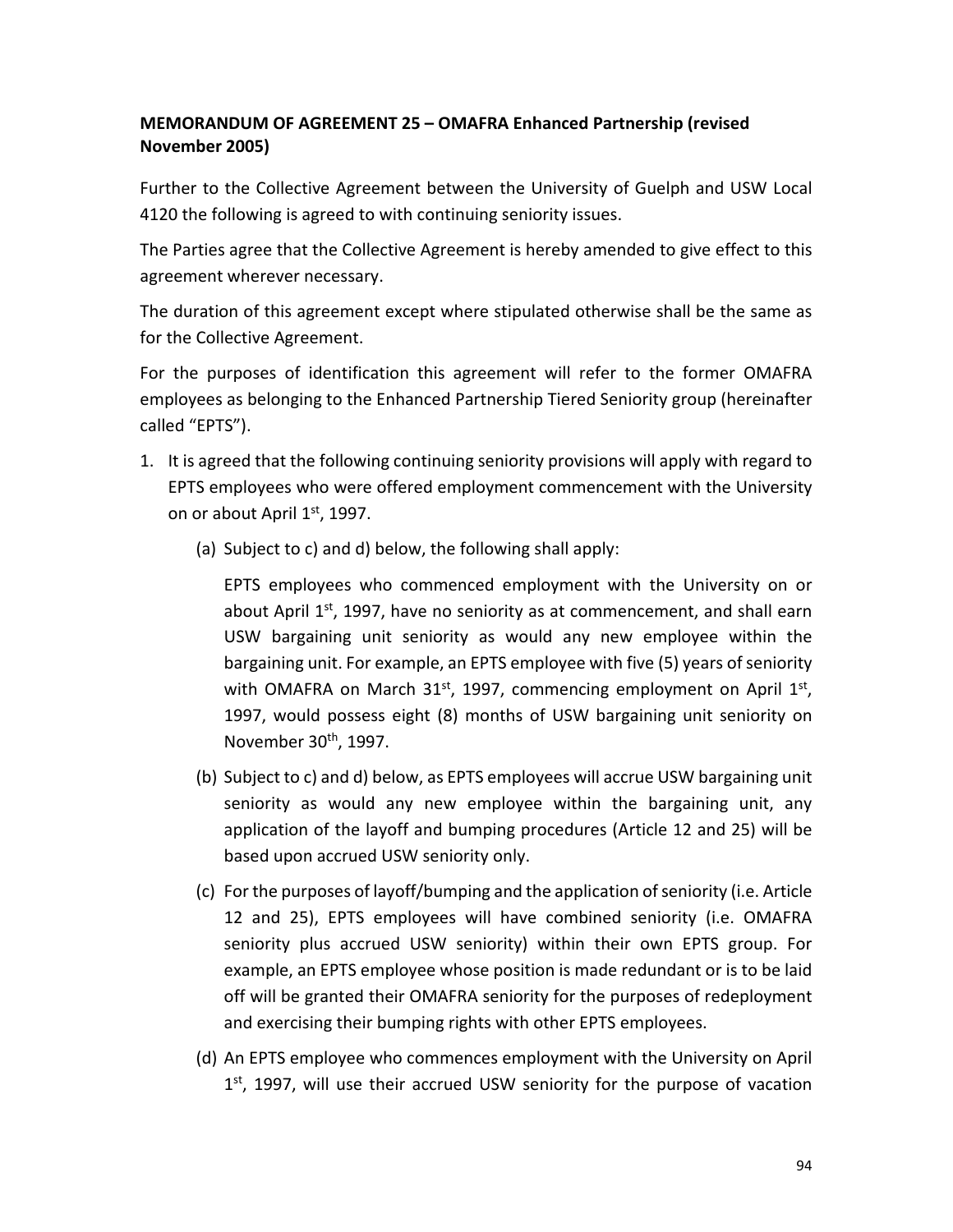scheduling (i.e. Article 15.07) except where scheduling is among other EPTS employees. For example, they may exercise their OMAFRA seniority between other EPTS employees for scheduling of vacation.

- (e) An EPTS employee who commences employment with the University on or about April  $1<sup>st</sup>$ , 1997, for the purposes of Articles 13, 14, 15, 16 and 28, service with OMAFRA will be counted as service within the USW. Service for all other purposes including Articles 25.06 and 25.08 shall be calculated from commencement of employment with the University.
- 2. It is agreed that upon retirement from the University of Guelph, EPTS employees who have ten (10) or more years of continuous service with the Government of Ontario and of which some part of the ten (10) or more years includes membership with the Public Service Pension Plan and/or the OPSEU Pension Plan, they are not eligible for post-retirement group benefits from the University of Guelph. These employees will be entitled to coverage for insured benefits through the Government of Ontario in accordance with Order in Council 162/91.
- 3. The Parties agree that any disputes about the proper application of this Memorandum of Agreement shall be resolved by mutual agreement, or in the absence of such agreement, by resort to the Grievance and Arbitration Procedures provided within the Collective Agreement.

For the University

Signed this SP day of SOFTEM BER 2020, at Guelph, Ontario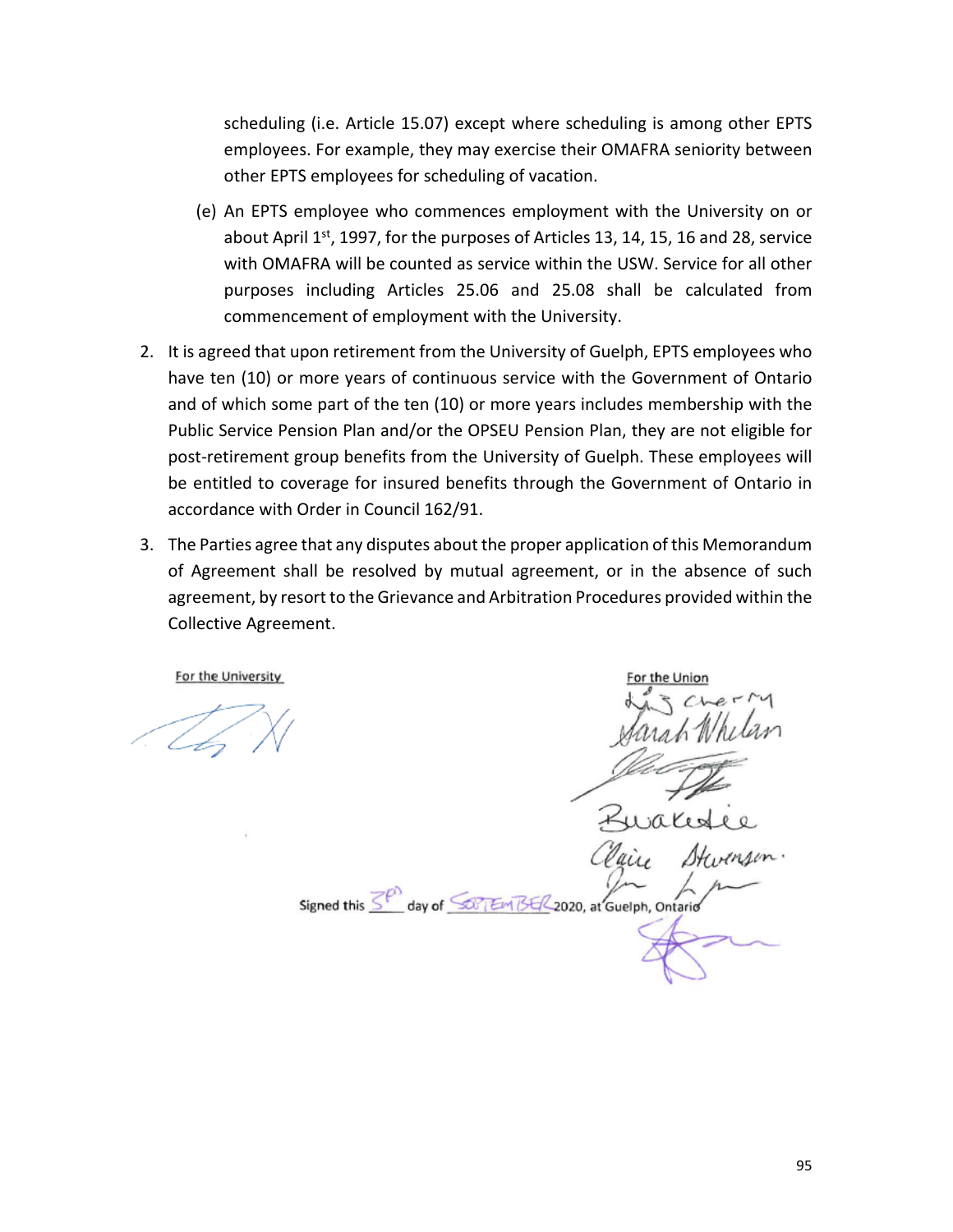### **MEMORANDUM OF AGREEMENT 26 – Pension Contribution and Benefits**

| <b>Effective Date</b> | May 1, 2017 | May 1, 2018 | May 1, 2019 |
|-----------------------|-------------|-------------|-------------|
| <b>Below YMPE</b>     | $7.75\%$ *  | $8.00\%$ ** | $8.25\%$ ** |
| Above YMPE            | $9.25\%$ *  | 9.50% **    | $9.75\%$ ** |

Table of Pension Plan Changes: Contribution Rates (ongoing)

\* May 1, 2017 reflects current percentage contributions for USW Local 4120 members.

\*\* The rates above are established as the maximum member contribution rates.

The University and the Union agree in principle to a negotiated framework for the sharing of Normal Actuarial Cost of the Retirement Pension Plan through collective bargaining. Under this framework, should the current filed valuation report filed prior to September  $1<sup>st</sup>$  of each year show an increase in the University's Normal Actuarial Cost to a level above 100% of the member contribution rates at that time the University will meet with the Union to review the applicable valuation results including support for the Normal Actuarial Cost increase, negotiated as part of the terms of this agreement.

This review will include documentation prepared by the Plan's Actuary who certifies the new Normal Actuarial Cost requirement in respect of the USW 4120 members, including a summary of the underlying USW 4120 membership data used to prepare the valuation results.

Pending such certification of results by the Plan Actuary, member contribution rates will increase to fund 50% of that portion of the University's Normal Actuarial Cost above 100% of member contributions at the time of the valuation. Under this calculation, member contributions will be subject to a maximum increase of 0.25%, to be implemented effective May 1, 2018 & May 1, 2019. Unless otherwise provided for under this Schedule, member contribution rate increases will not exceed 0.50% during the term of the Collective Agreement. The Employer contribution rates will continue to be determined by the Plan Actuary, but in no case shall be less than the member rates.

Precise determination of any adjustments to member contribution rates will be made by the Plan Actuary with due consideration being given to the importance of recognizing earnings below and above the Year's Maximum Pensionable Earnings (YMPE).

It is recognized that discussions are underway with respect to the UPP (University Pension Plan) initiative with the objective of forming a multi-employer JSPP (Jointly Sponsored Pension Plan), within the sector. The above contributions will be subject to change should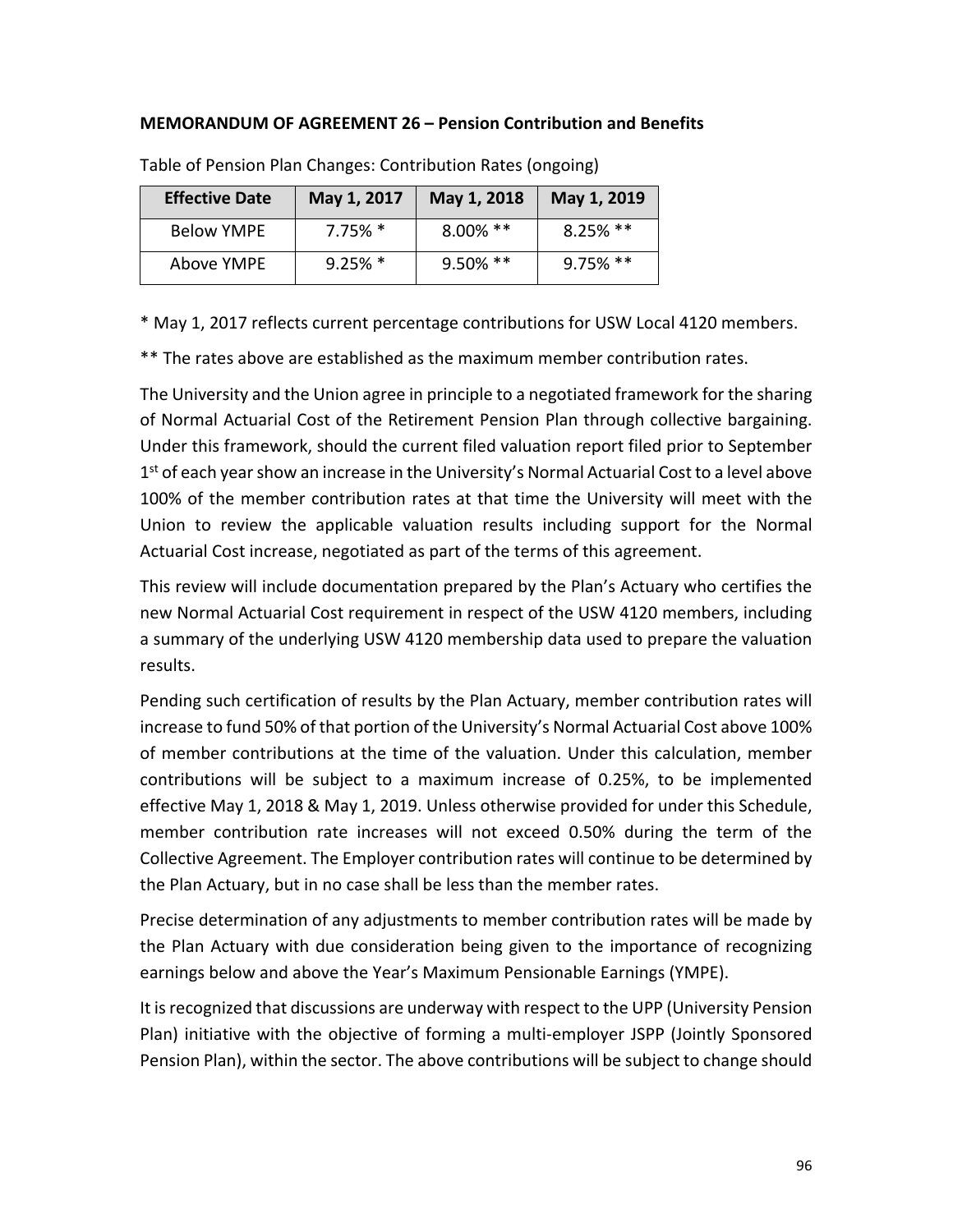there be a ratification of a JSPP agreement by plan members including USW 4120 and the University.

**The language will remain in effect until the UG Conversion date at which time it will be deleted as per the Memorandum of Agreement Regarding Consent to the Conversion to the UPP.**

For the University

For the Union nsh 11 Zwales

Stw aix

Signed this  $\overline{\leq^{\rho}}$  day of  $\overline{\leq v_1 \text{Im }B4/2020}$ , at Guelph, Ontario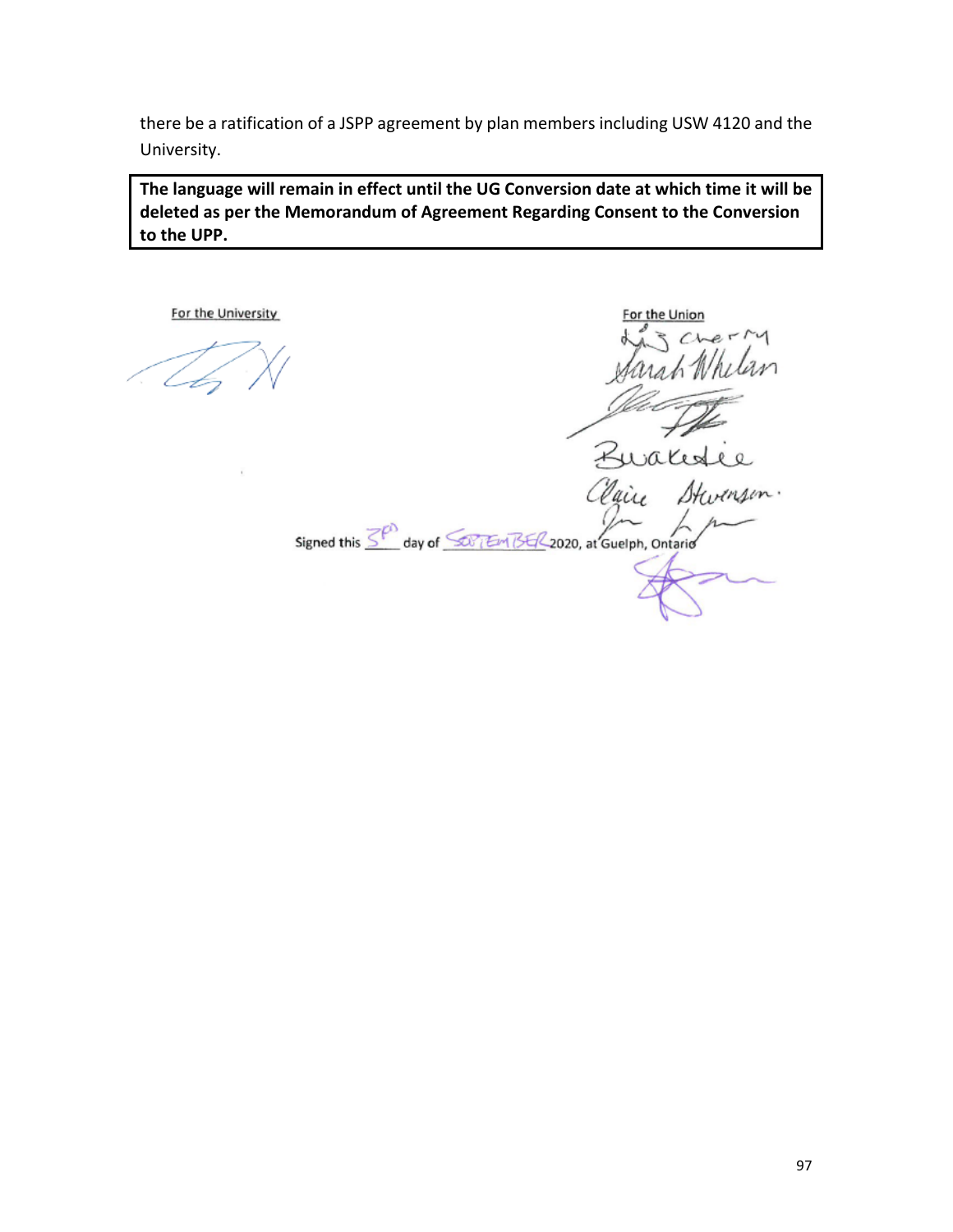### **MEMORANDUM OF AGREEMENT 27 – Early Retirement Subsidy**

The University agrees to a discussion of providing a temporary window of ninety (90) days equivalent to the "Rule of 60" at the first round of bargaining subsequent to the Plan reaching a solvency funding ratio of at least 100%.

**The language will remain in effect until the UG Conversion date at which time it will be deleted as per the Memorandum of Agreement Regarding Consent to the Conversion to the UPP.**

For the University

or the Unio Kurales Signed this  $\overline{\leq^{\rho}}$  day of  $\overline{\leq^{\rho}$  EM BE/2020, at Guelph, Ontario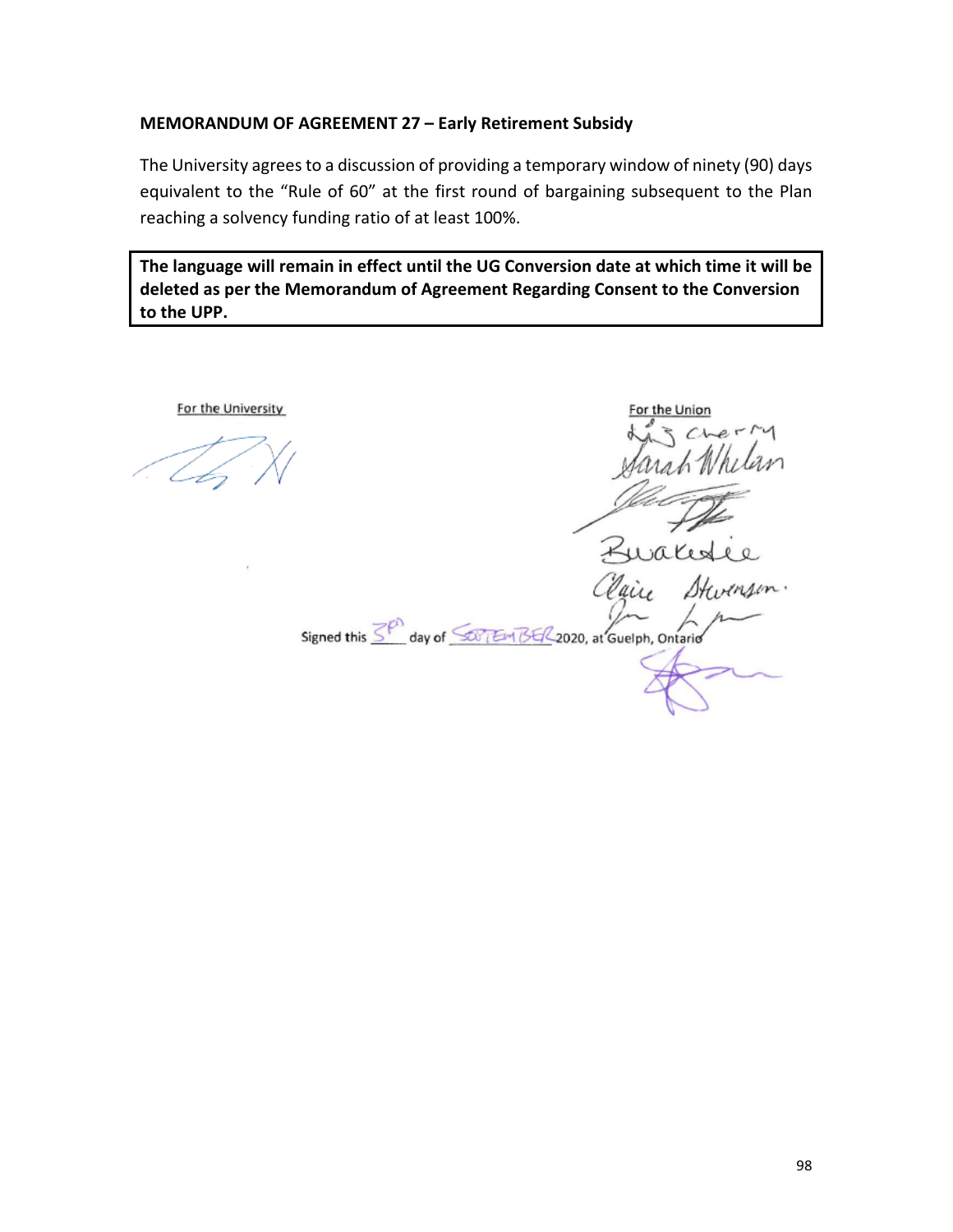### **MEMORANDUM OF AGREEMENT 28 – Termination Benefits**

Effective January 1, 2012, the Retirement Plan was amended to remove the minimum termination benefit of two times the accumulated member's required contributions for USW 4120 members in respect of pensionable service accrued on or after January 1, 2012.

Effective January 1, 2012, for future pensionable service, all early retirement subsidies were removed for members who terminate plan membership before age 55.

**The language will remain in effect until the UG Conversion date at which time it will be deleted as per the Memorandum of Agreement Regarding Consent to the Conversion to the UPP.**

For the University

Signed this  $\overline{\leq^{\rho}}$  day of  $\overline{\leq^{\rho}$  EM BE/2020, at Guelph, Ontario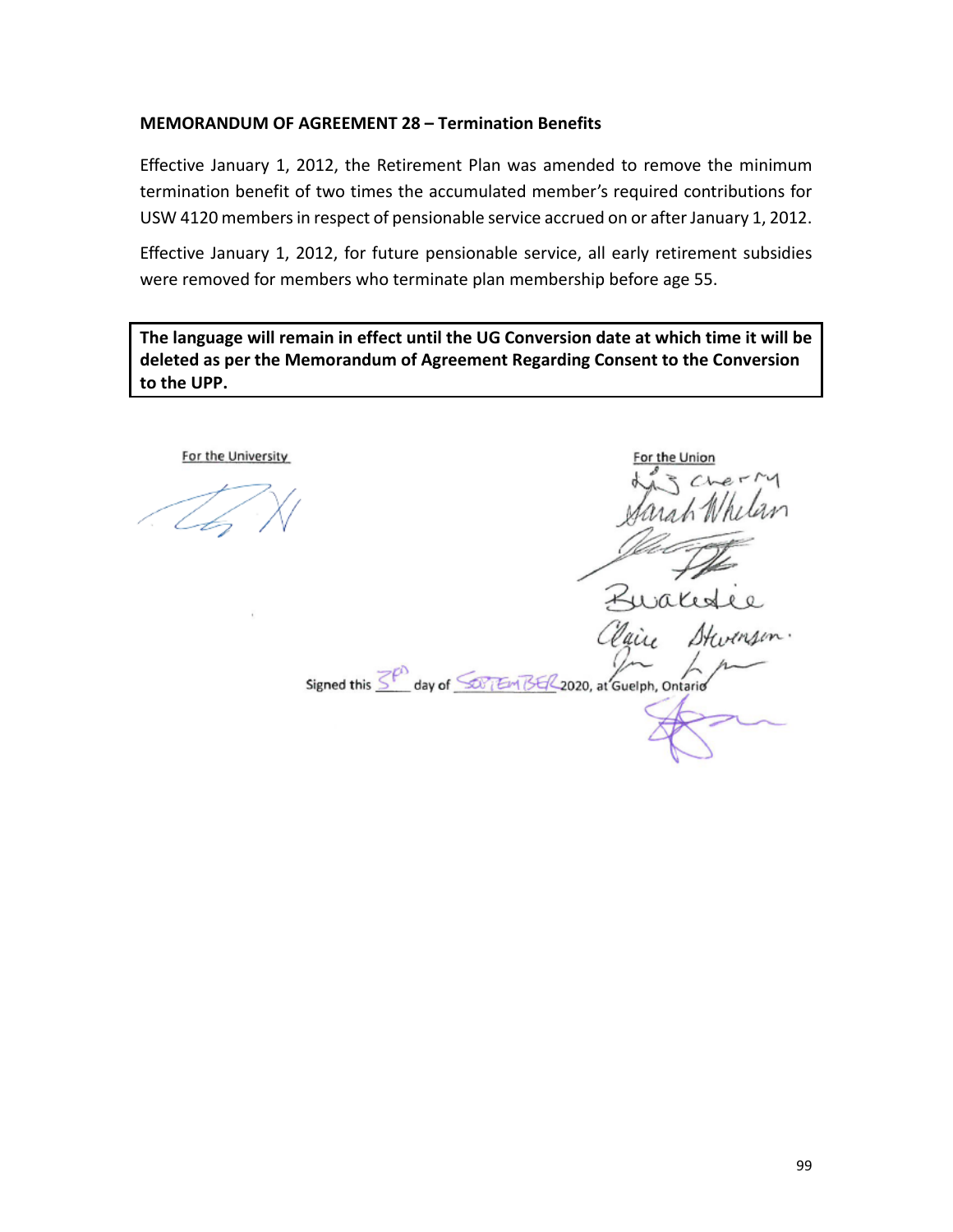# **MEMORANDUM OF AGREEMENT ["MOA"]**

### **BETWEEN**

## **THE UNIVERSITY OF GUELPH**

(hereinafter referred to as the "University")

 $-$  and  $-$ 

**THE UNITED STEELWORKERS, LOCAL 4120**

(hereinafter referred to as the "Union")

# **MEMORANDUM OF AGREEMENT REGARDING CONSENT TO THE CONVERSION TO THE UNIVERSITY PENSION PLAN (THE "UPP")**

WHEREAS the University and the Union are parties to a collective agreement with an expiry date of April 30, 2020 (the "Collective Agreement");

AND WHEREAS the parties have been discussing the conversion of the University of Guelph Retirement Plan (the "Plan") to a new sector jointly sponsored pension plan, the UPP;

AND WHEREAS the parties wish to enter into this MOA to provide for the Union's consent pursuant to and in accordance with relevant provisions of the Pension Benefits Act and Regulations thereto for transition to the UPP and related amendments to the Collective Agreement;

NOW THEREFORE the parties agree as follows:

### **1. Consent to Conversion under the Pension Benefits Act**

The Union will consent on behalf of all employees in the bargaining unit covered by the Collective Agreement to the conversion of the Plan to the UPP under section 80.4 of the Pension Benefits Act, including transfer of the Plan's assets and liabilities to the UPP, and will support the position of the University in its application, when made, for the approval of such conversion and transfer. Union consent under this paragraph 1 will be subject to ratification by both parties under paragraph 7 below. For clarity, if the Union does not provide consent on behalf of all employees in the bargaining unit covered by the Collective Agreement to the conversion of the Plan to the UPP under section 80.4 of the Pension Benefit Act before March 1, 2019, then the terms and conditions of this MOA, including the wage grid adjustment pursuant to paragraph 4 below, will be null and void and will not be implemented.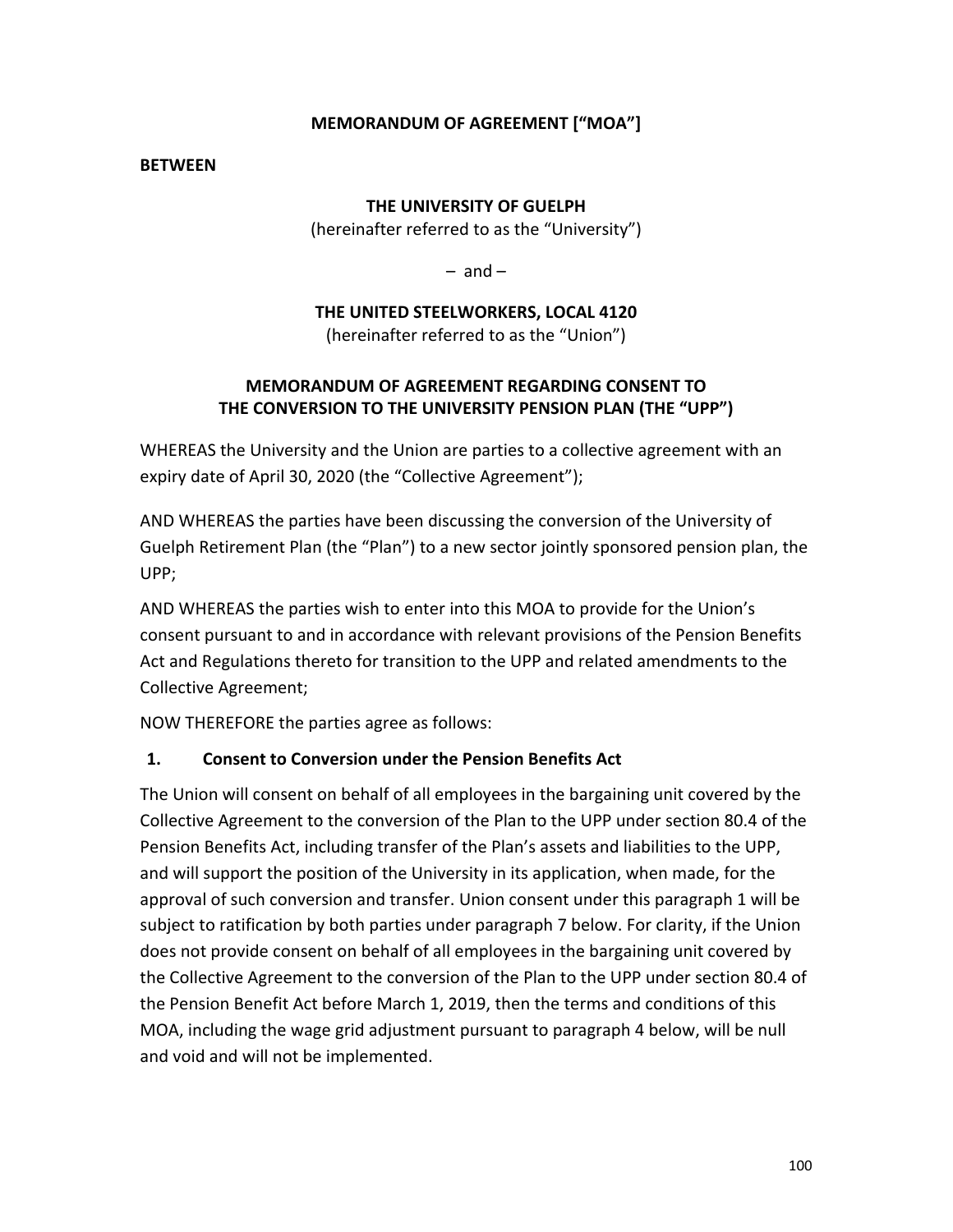# **2. Participation in the UPP**

- (a) Effective January 1, 2020, or, if later, the effective date of the UPP, employees who are active members of the Plan shall become members of the UPP ("**Contingent UPP Members**"), provided that they shall not accrue any service under the UPP until the later of the date that the Superintendent of Financial Services (or his or her successor) approves a transfer of the assets from the Plan to the UPP and July 1, 2021 (or such other date as the transfer may be approved or the parties may agree) (the "**UG Conversion Date**").
- (b) Employees who become members of the Plan on or after January 1, 2020 but before the UG Conversion Date, will be enrolled in the UPP according to the UPP eligibility provisions as Contingent UPP Members.
- (c) Effective on the University Conversion Date, the Contingent UPP Members shall commence accruing pensionable service under and making contributions to the UPP in accordance with the terms of the UPP and shall no longer accrue pensionable service under, make contributions to, or have any entitlements or rights under the Plan and the Plan shall, as of the UG Conversion Date cease to exist as a separate pension plan.
- (d) Employees who are not members of the Plan as of the Conversion Date will join the UPP in accordance with its terms.
- (e) The terms of the UPP will be consistent with those terms set out in the Milestones Agreement dated October 18, 2018, as amended from time to time, and such other terms as are provided under the definitive documentation establishing the UPP.

# **3. Member/employer contributions under the UPP**

On the date that pension accrual starts under the UPP for the members of the Plan, including the University UPP Contributing Members, the contributions shall be 50/50 and subject to change thereafter as determined by the Sponsors of the UPP, including under any Funding Policy developed by the Sponsors. 50/50 contributions on the date that pension accrual starts under the UPP are currently expected to be:

9.2% of Pensionable Salary up to the YMPE; and

11.5% of Pensionable Salary over the YMPE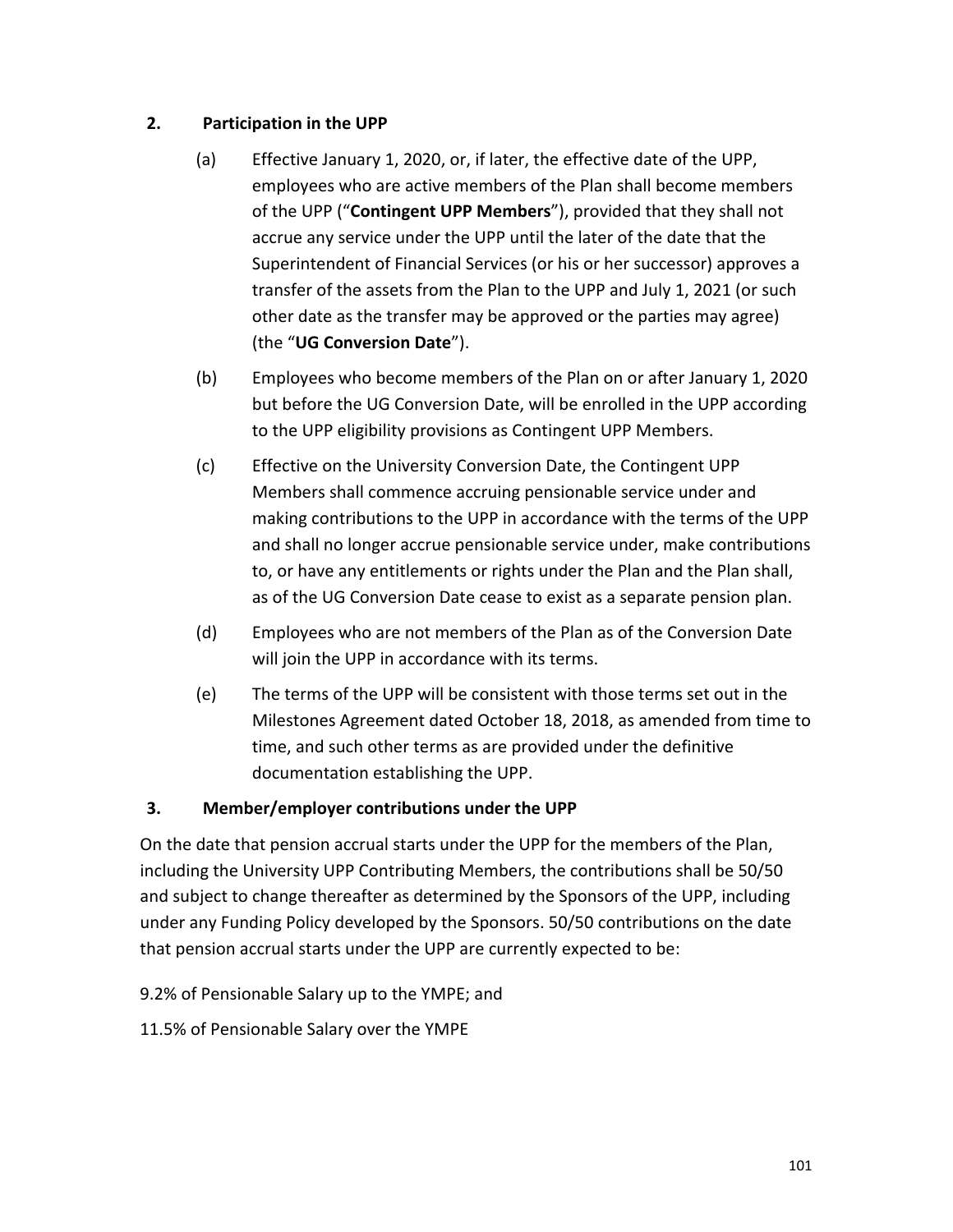# **4. Pension Contribution Offset**

Effective on the University Conversion Date, and upon the implementation of the increase in member contributions set out under paragraph 3 above, a one-time adjustment of one percent (1%) will be applied to the wage grid in the collective agreement in effect at that time. This one time adjustment will be fully conditional upon the conversion of the Plan to the UPP.

# **5. Amendments to the Collective Agreement**

On or before the UG Conversion Date, and effective as of the UG Conversion Date, the Collective Agreement or any renewal collective agreement between the University and the Union in effect on the UG Conversion Date will be deemed for all purposes to be amended in a manner and to the extent necessary to reflect all of the terms and conditions of this MOA, including, without limiting the generality of the foregoing:

- (a) The following will be considered deleted from the USW Local 4120 Collective agreement of, equivalently considered void;
	- (i) Memorandum of Agreement 23 Pension Contributions and Benefits
	- (ii) Memorandum of Agreement 24 Early Retirement Subsidy
	- (iii) Memorandum of Agreement 25 Termination Benefits
	- (iv) The reference to "pension plans" in Article 23.01(e)
- (b) The incorporation of "no grievance and arbitration provisions" respecting pension matters – i.e. any and all issues related to the UPP shall not constitute a "difference" between the parties for the purposes of the Ontario Labour Relations Act or the collective agreement in effect on the UG Conversion Date and must be addressed under the provisions of the UPP and whatever mechanism the Sponsors may implement for issues or disputes related to the UPP and that it is the intention of the University and the Union that an arbitrator appointed under the collective agreement shall have no jurisdiction to hear any grievance referred to arbitration or grant any remedy in any way related to the UPP; and
- (c) Acknowledgement that the terms and conditions of the UPP are not subject to collective bargaining, save and except for mutual agreement in writing to withdraw from the UPP pursuant to and in accordance with the terms and conditions of the UPP, including any notice provisions, for doing so.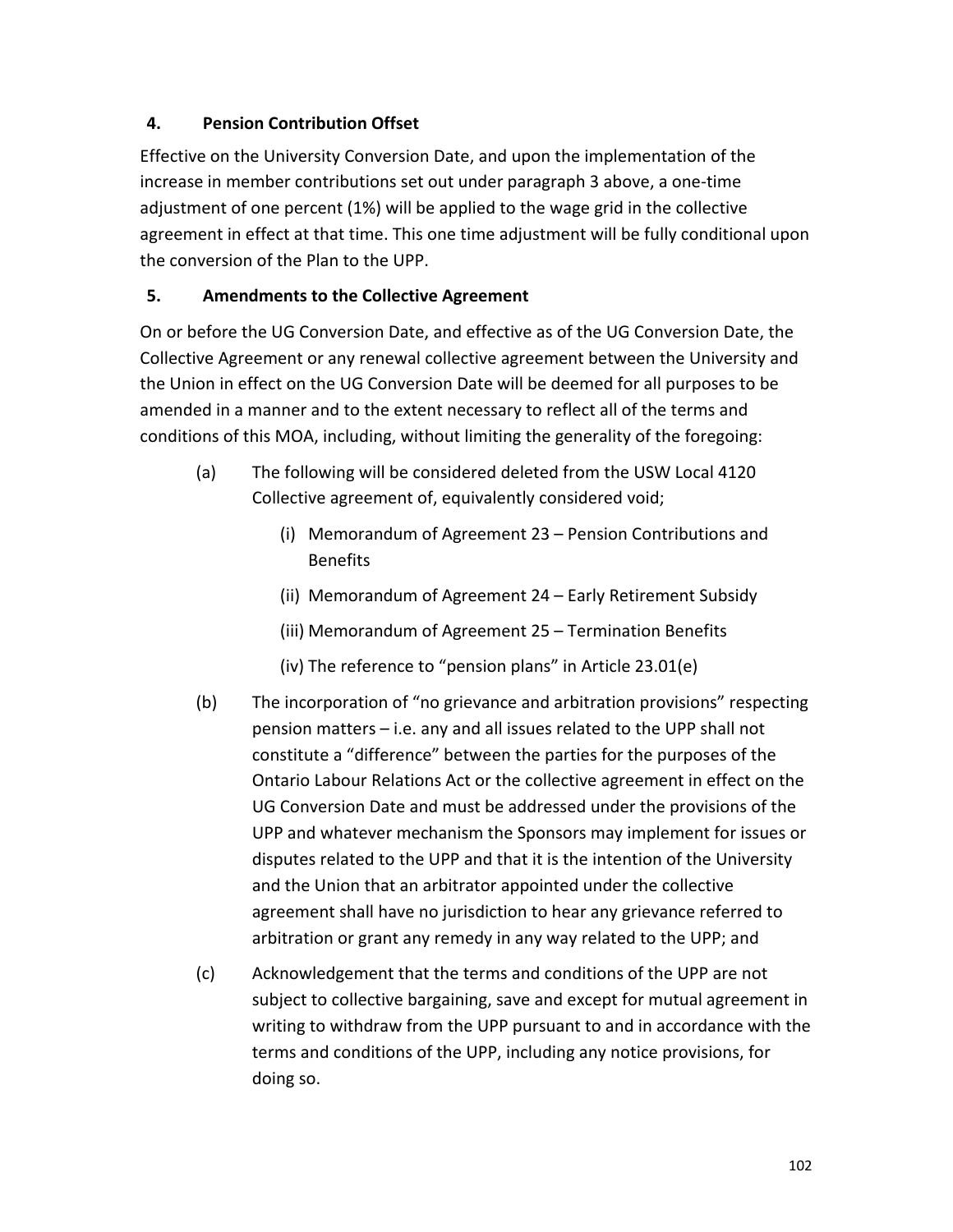# **6. Enforcement of the MOA**

This MOA shall be appended to and form part of the Collective Agreement and any renewal collective agreement in effect before the UG Conversion Date and notwithstanding the grievance and arbitration provisions of any collective agreement, William Kaplan shall be seized as mediator-arbitrator of any issues related to the interpretation, application, administration or alleged violation of this MOA. If William Kaplan is unable or unwilling to serve as mediator-arbitrator than Eli Gedalof shall be seized as mediator-arbitrator.

# **7. Ratification**

The representatives of the parties respective negotiating committees hereby agree to unanimously recommend to their principals the ratification of this MOA.

| FOR THE UNIVERSITY                                         | FOR THE UNION |
|------------------------------------------------------------|---------------|
|                                                            |               |
| lier<br>Hatta                                              |               |
|                                                            | ley D Min     |
| DATED AT GUELPH THIS $04$ DAY of $\chi$ anisology 2018. 19 |               |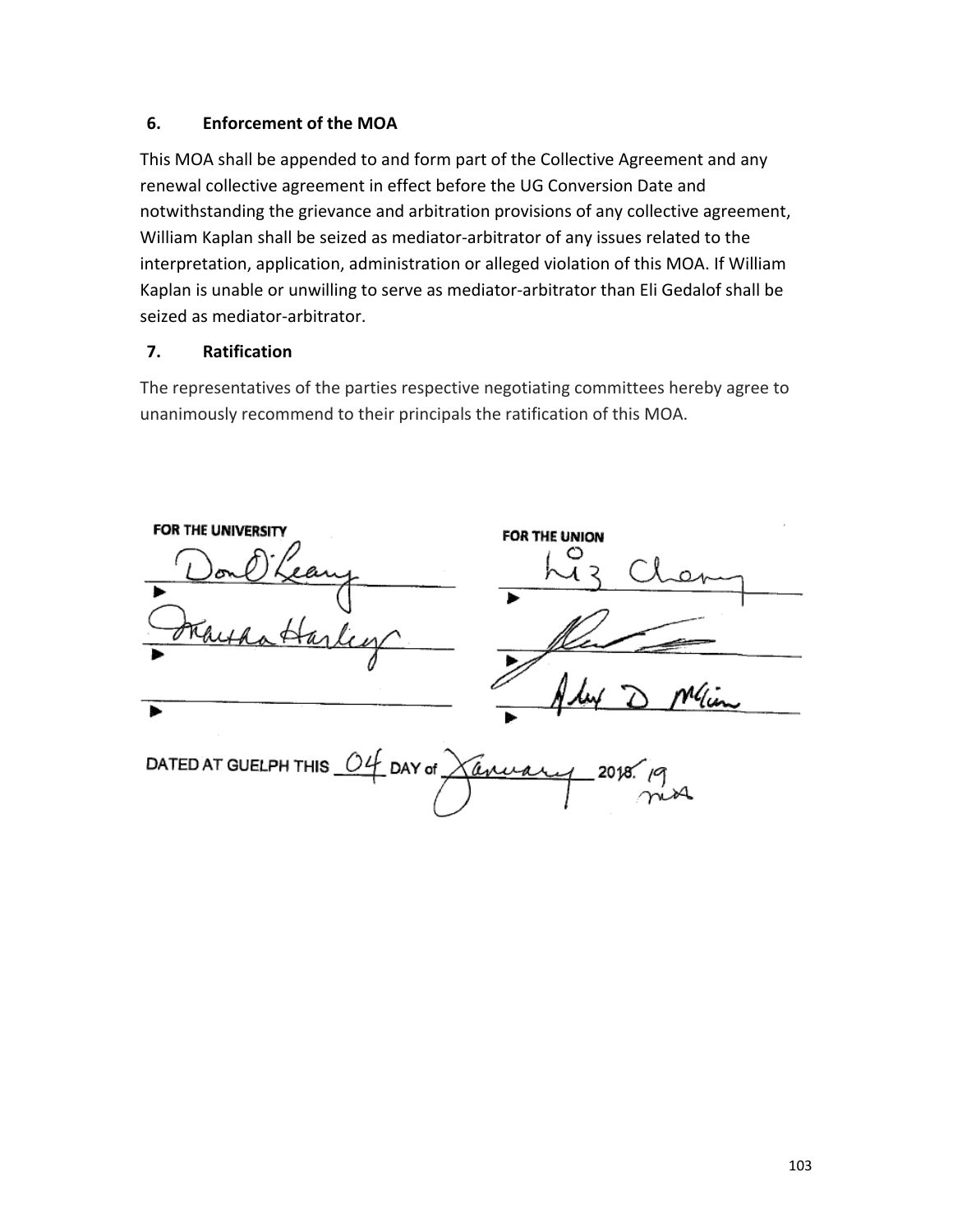# **LETTER OF UNDERSTANDING – Temporary Layoff Provisions (COVID-19)**

The Union and University acknowledge that the COVID-19 pandemic ("Pandemic") has resulted in unanticipated and unprecedented circumstances for the University and its staff and that the University has a need to quickly adapt to these circumstances.

The University and the Union acknowledge that the social, economic and health crises related to the pandemic are far reaching and constantly evolving and that many social norms, rules, practices and laws were necessarily modified or deemed insufficient in the face of the pandemic.

The University and the Union agree that this LOU is born of a global pandemic and is entered into on a without prejudice and precedent basis and is intended to address the unique and unforeseen circumstances which have resulted from the Pandemic.

The parties recognize that the language that governs layoff in Article 25 of the current USW 4120 Collective Agreement may be difficult to apply in the specific circumstances brought on by COVID-19.

The parties are desirous of entering into an agreement that will allow for fairness and flexibility while protecting the interests of the bargaining unit.

As such, the Union and University have agreed to this LOU to for the purpose of temporary layoffs in response to the Pandemic.

- 1. These terms and conditions shall be applicable only to temporary layoffs created by or ancillary to the effects of COVID-19.
- 2. Any layoffs due in part or whole to COVID-19 that are not temporary will be actioned through Article 25 of the USW 4120 Collective Agreement.
- 3. Any regular full-time bargaining unit members, or continuing limited term members within their normal work period, who are temporarily laid-off due to the effects of the pandemic will be provided with the following working notice or pay in lieu thereof:

| Up to 4 years    | 2 weeks |
|------------------|---------|
| 4 to 7 years     | 4 weeks |
| 8 to 12 years    | 6 weeks |
| 12 years or more | 8 weeks |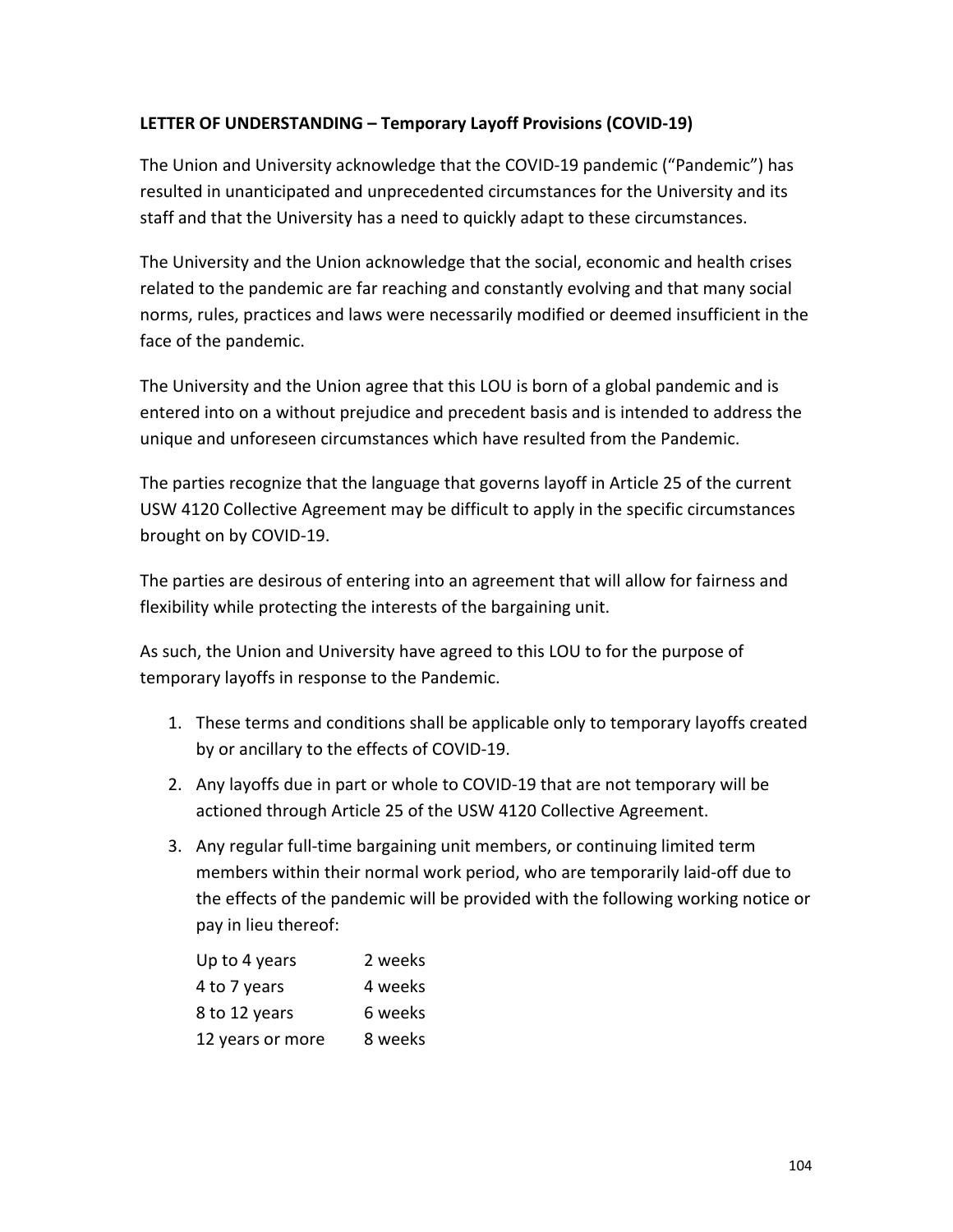- 4. The principles of seniority shall determine which bargaining unit members will be deemed laid off in situations where there are multiple incumbents in a position or classification within a department or directorate provided that those remaining members have the qualifications, skills and abilities to perform the work. For clarity, members would be laid off in inverse order of seniority with the least senior members laid off first.
- 5. These terms and conditions do not contemplate displacement (or "bumping") rights.
- 6. Any bargaining unit member laid off under these terms and conditions would have indefinite recall rights but could, after satisfying timelines within Article 12, choose to voluntarily end their employment relationship and be eligible to any and all entitlements under the primary Collective Agreement and statute.
- 7. Employees who are subject to a temporary layoff and who are approved for Employment Insurance benefits and who first provide written confirmation to the University of the same, will have access to payments made through the registered Supplemental Benefit (SUB) Plan as established by the University of Guelph, in accordance with the terms of that plan. Specifically, an employee who is the subject of a temporary layoff, is approved for, and remains eligible for EI benefits, shall be paid SUB top up payments as follows:
	- a. Ninety-five percent (95%) of the employee's normal weekly earnings while the employee is serving the one (1) week E.I. waiting period.
	- b. Thereafter, the weekly SUB payment plus the gross amount of E.I. from this employment will not exceed ninety-five percent (95%) of the employee's normal weekly earnings for the first sixteen (16) weeks and eighty percent (80%) for the following eighteen (18) weeks.
- 8. For the purposes of this agreement, an employee who is subject to a temporary layoff and who is approved for and in receipt of the Canadian Emergency Response Benefit (CERB) and provides written confirmation to the University of the same, will be provided with a top up payment of one thousand dollars (\$1,000) of employment income in each four (4) week period while in receipt of the CERB, as is the maximum allowable under Federal Government directives. Employees who receive the maximum benefit under the CERB who then become eligible to receive E.I. benefits, will be eligible to receive SUB payments pursuant to those outlined in #7.